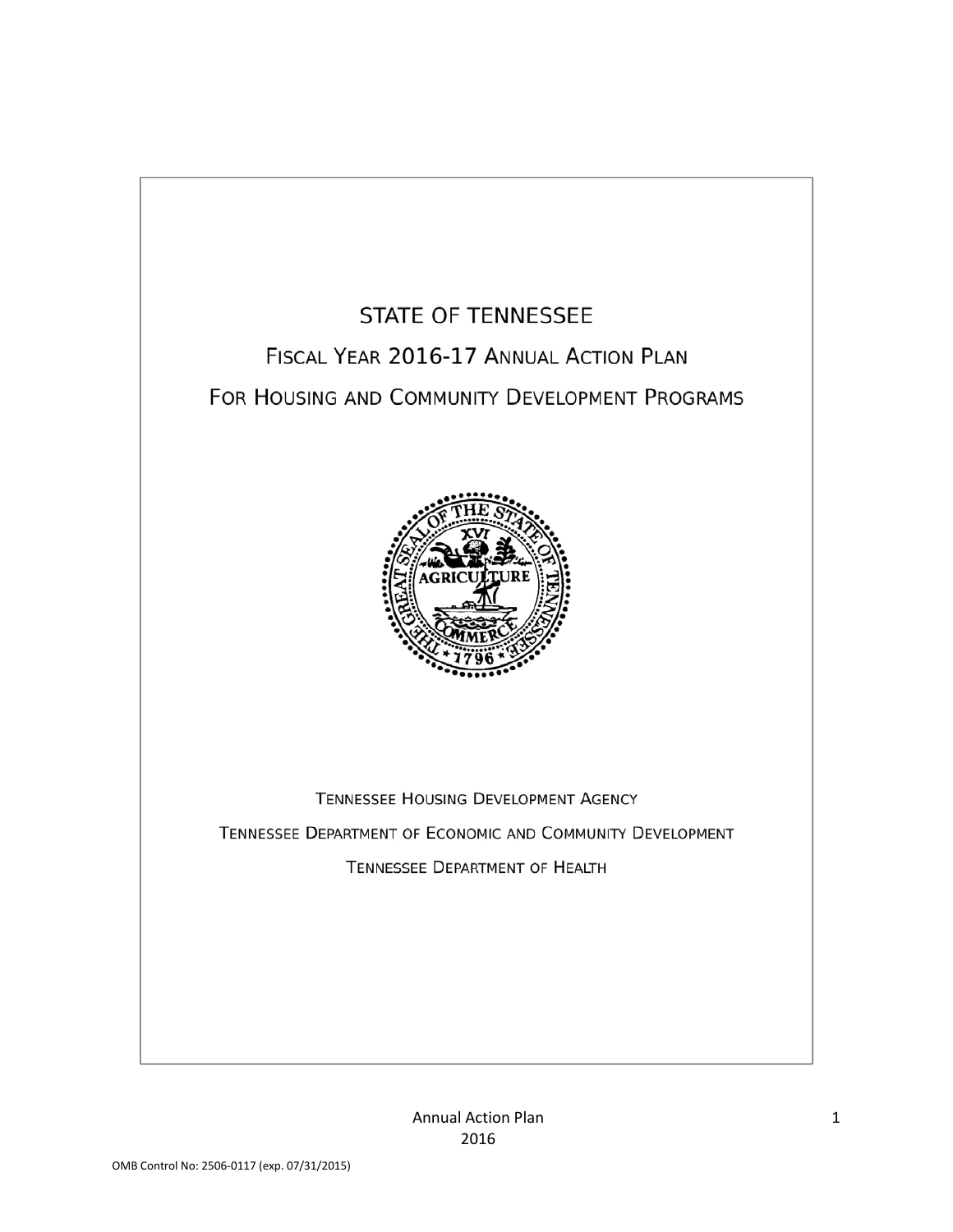# **Executive Summary**

# **AP-05 Executive Summary - 24 CFR 91.200(c), 91.220(b)**

### **1. Introduction**

The Annual Action Plan serves as the State of Tennessee's annual application to the U.S. Department of Housing and Urban Development (HUD) for the funding of HUD's five formula grant programs: Community Development Block Grant (CDBG), HOME Investment Partnerships Program (HOME), Emergency Solutions Grant (ESG), National Housing Trust Fund (NHTF), and Housing Opportunities for Persons Living with AIDS (HOPWA) Program. The Fiscal Year (FY) 2016-17 Action Plan describes actions on behalf of the State of Tennessee to administer and implement the Consolidated Plan grant programs during the State Fiscal Year beginning July 1, 2016 through June 30, 2017.

The names of the grant programs, the administering state agencies, and the allocations for FY 2016-17 are as follows:

- National Housing Trust Fund (NHTF) administered by Tennessee Housing Development Agency (THDA), allocation: \$3,000,000 Community Development Block Grant (CDBG) administered by the Tennessee Department of Economic and Community Development (ECD), allocation: \$28,837,616
- HOME Investment Partnerships Program (HOME) administered by Tennessee Housing Development Agency (THDA), allocation: \$9,582,308
- Emergency Solutions Grant (ESG) administered by Tennessee Housing Development Agency (THDA), allocation: \$2,932,401
- Housing Opportunities for Persons with AIDS (HOPWA) Program administered by the Tennessee Department of Health (DOH), allocation: \$963,180

The Annual Action Plan describes the amounts and source of the five formula grant funds expected to be made available during FY 2016-17 and discusses the methods by which funds will be distributed to eligible applicants by the administering agencies. Funds are made available either through a competitive grant process, through a formula basis, or in some cases, both. Also discussed are other federal and nonfederal resources administered by THDA and include: Section 8 Housing Choice Voucher Program, Section 8 Contract Administration, the Low Income Housing Tax Credit Program (LIHTC), the Tennessee Housing Trust Fund, the Community Investment Tax Credit (CITC) Program, and the Homeownership Programs.

### CDBG Substantial Amendment

The CDBG program currently has unexpended funds in the amount of \$18,000,000. The proposed uses are the subject of this substantial amendment. A detailed explanation of each proposed use of these funds is located in AP-25 Allocation Priorities and AP-30 Methods of Distribution. See the following items and pages for more information: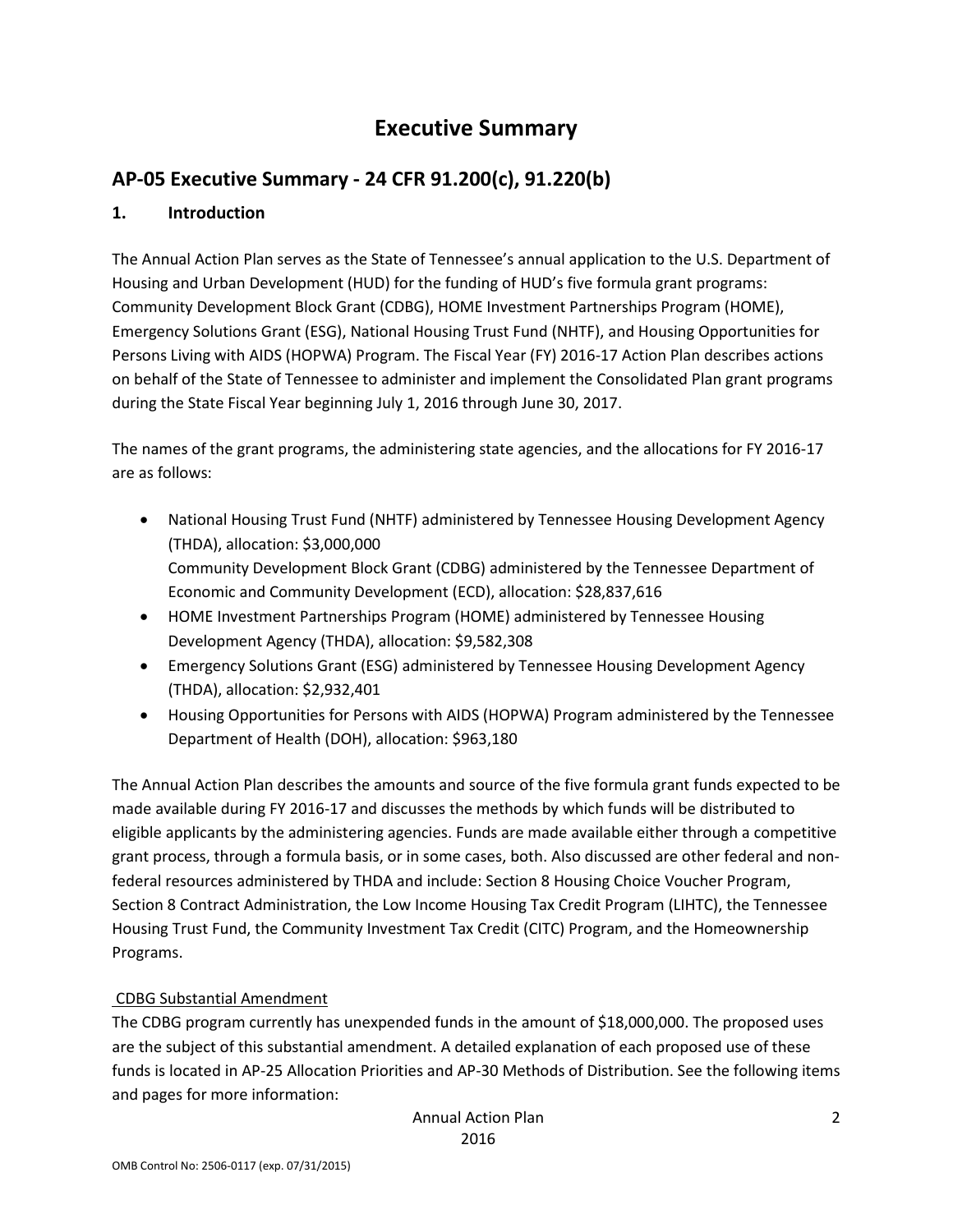- 1. Asset-based Planning pg 48
- 4. CDBG Workforce Development pg 60
- 7. Gatlinburg Wildfire Recovery pg 73
- 11. LiftTN: Microenterprise pg 88
- 13. Project 95 pg 97
- 14. Retail Academy pg 100
- 15. Southwest Haywood County Emergency Medical Services Facility pg 104
- 15. Stanton Wastewater Improvement pg 107

### **2. Summarize the objectives and outcomes identified in the Plan**

This could be a restatement of items or a table listed elsewhere in the plan or a reference to another location. It may also contain any essential items from the housing and homeless needs assessment, the housing market analysis or the strategic plan.

Also contained in the FY 2016-17 Annual Action Plan are the specific goals the administering agencies, known collectively as the Consolidated Planning Partners, hope to address in the coming year, as they relate to the five-year Consolidated Plan, and the goal outcome indicators by which the administering agencies will measure performance. The specific goals of the 2015-19 Consolidated Plan are:

- 1. Create and maintain affordable rental and homeownership stock with the construction of new affordable housing, rehabilitate existing affordable housing, provide down-payment assistance, and provide tenant-based rental assistance to eligible populations.
- 2. Support homeless facilities to ensure they can continue to meet the needs of Tennessee's homeless population and provide resources to support those who are homeless or at risk of homelessness.
- 3. Provide resources to preserve affordable housing options for those persons with HIV/AIDS.
- 4. Provide resources to cities and communities to update and repair water and sewer systems. Also, create the base of infrastructure that will provide for a high quality of life for individuals, productive capacity for communities, and that will support economic development.
- 5. Provide communities with resources to revitalize public and community infrastructure and assets to improve the livability of communities.
- 6. Provide resources to cities and communities to support job creation, job training, and other job related opportunities.
- 7. Deliver community development programs in a manner that provides maximum assistance not only to economically disadvantaged individuals, but also to economically disadvantaged or lowto moderate-income areas of the state.
- 8. Affirmatively further fair housing by providing training and technical assistance to communities, organizations, realtors, lenders, and other stakeholders. Also provide fair housing counseling, outreach, and education to households, organizations, realtors, lenders, and other stakeholders.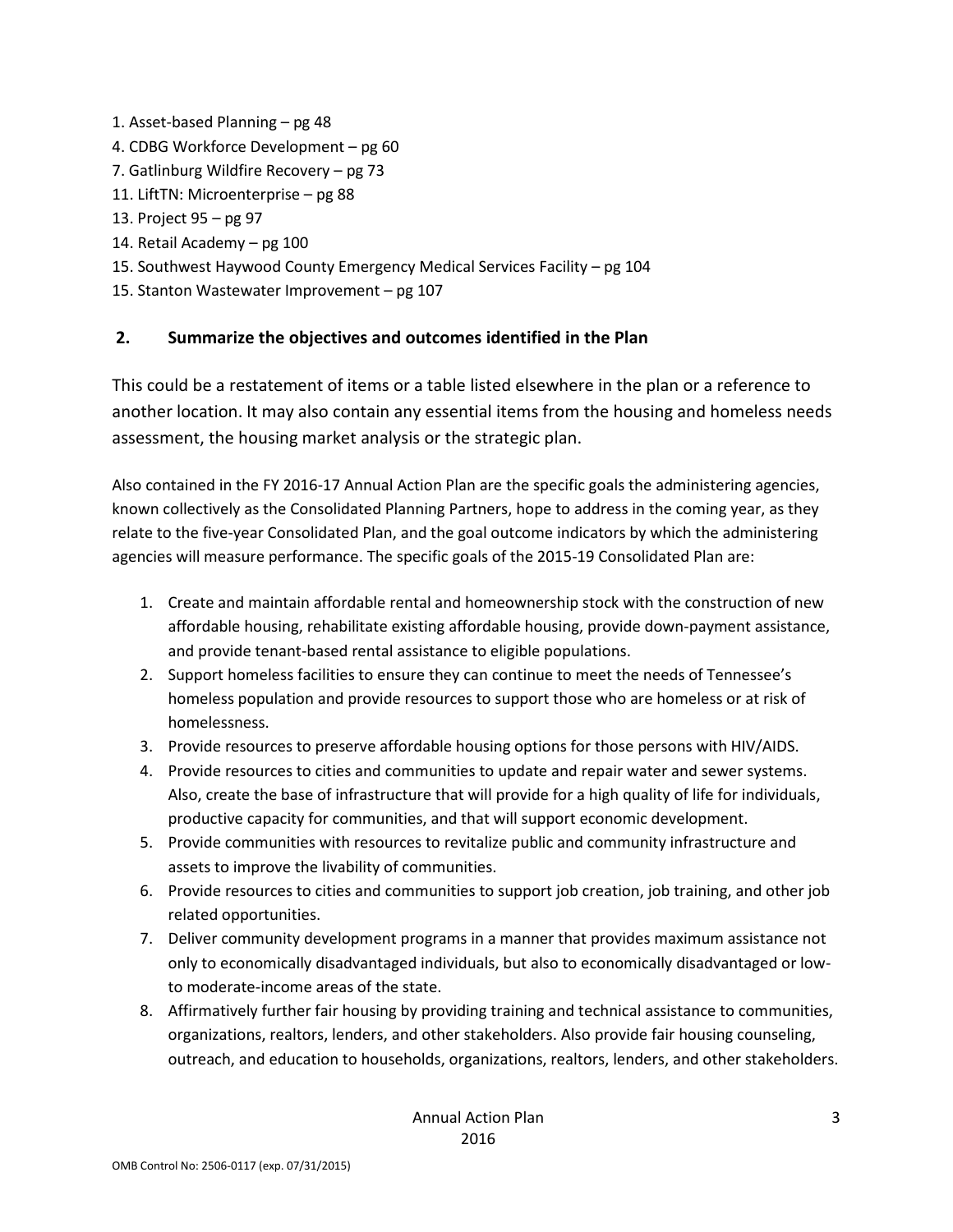For each of the eight goals, action steps were developed in the five-year Consolidated Plan, designed to address these goals. The action steps and the ways in which each of the programs propose to address the goals are also discussed. The Consolidated Planning Partners have developed planning documents, included in the appendix of the Annual Action Plan, to better link HUD's grant objectives to the State of Tennessee's objectives, action steps, activities, and performance measures.

### **3. Evaluation of past performance**

This is an evaluation of past performance that helped lead the grantee to choose its goals or projects.

The state is currently implementing the FY 2015-16 Annual Action Plan. Accomplishments for the FY 2015-16 Annual Action Plan will be reported in the FY 2015-16 *Consolidated Annual Performance and Evaluation Report (CAPER)* in September 2016. The FY 2014-15 CAPER reflects the performance and accomplishments with FY 2014-15 program funding. The CDBG, HOME, ESG, and HOPWA programs received a combined allocation of \$38,930,585. Accomplishments during FY 2014-15 include:

- HOPWA The Tennessee Department of Health (DOH) awarded \$910,900 to the seven project sponsors across the state that directly administer the program. HOPWA funds are used to provide assistance in the following five categories: housing information services, housing assistance (short-term rent, mortgage, and utility payment program); supportive services; permanent housing placement; and ongoing housing assessment plans. The HOPWA program reported activity for 441 individuals with HIV/AIDS and 306 affected family members as beneficiaries of HOPWA services.
- CDBG A total of 82 contracts were awarded to city governments, county governments, and other subrecipients totaling \$29,369,086 through the CDBG program. This amount included the FY 2014-15 award amount plus additional funds that were recaptured, unspent funds from completed projects from previous years. A total of 181,245 low- and moderate-income (LMI) persons were assisted.
- HOME In total, THDA distributed \$16,683,138 in program funds during FY 2014-15. This included \$14,282,052 in funds from Program Years 2012 and 2013 in the Urban and Rural rounds. THDA also distributed \$969,914 of 2012 Supportive Housing program funds and \$1,431,172 of 2013 Community Housing Development Organization (CHDO) program funds. A total of 452 housing units were assisted with HOME dollars, funded by previous allocations but completed during the FY2014-15. Of those 452 housing units, 57 households considered very low-income.
- ESG A total of \$3,362,892 was made available for the ESG program through a combination of FY 2013 and FY 2014 funding. A total of 47 contracts were awarded during this reporting period. The 2013 ESG funding round awarded the first \$100,000 of ESG funds to seven Mental Health Regional Housing Coordinators who provide homeless assistance programs for the mentally disabled. During this reporting period, 52 percent of the remaining 2013 funds were awarded to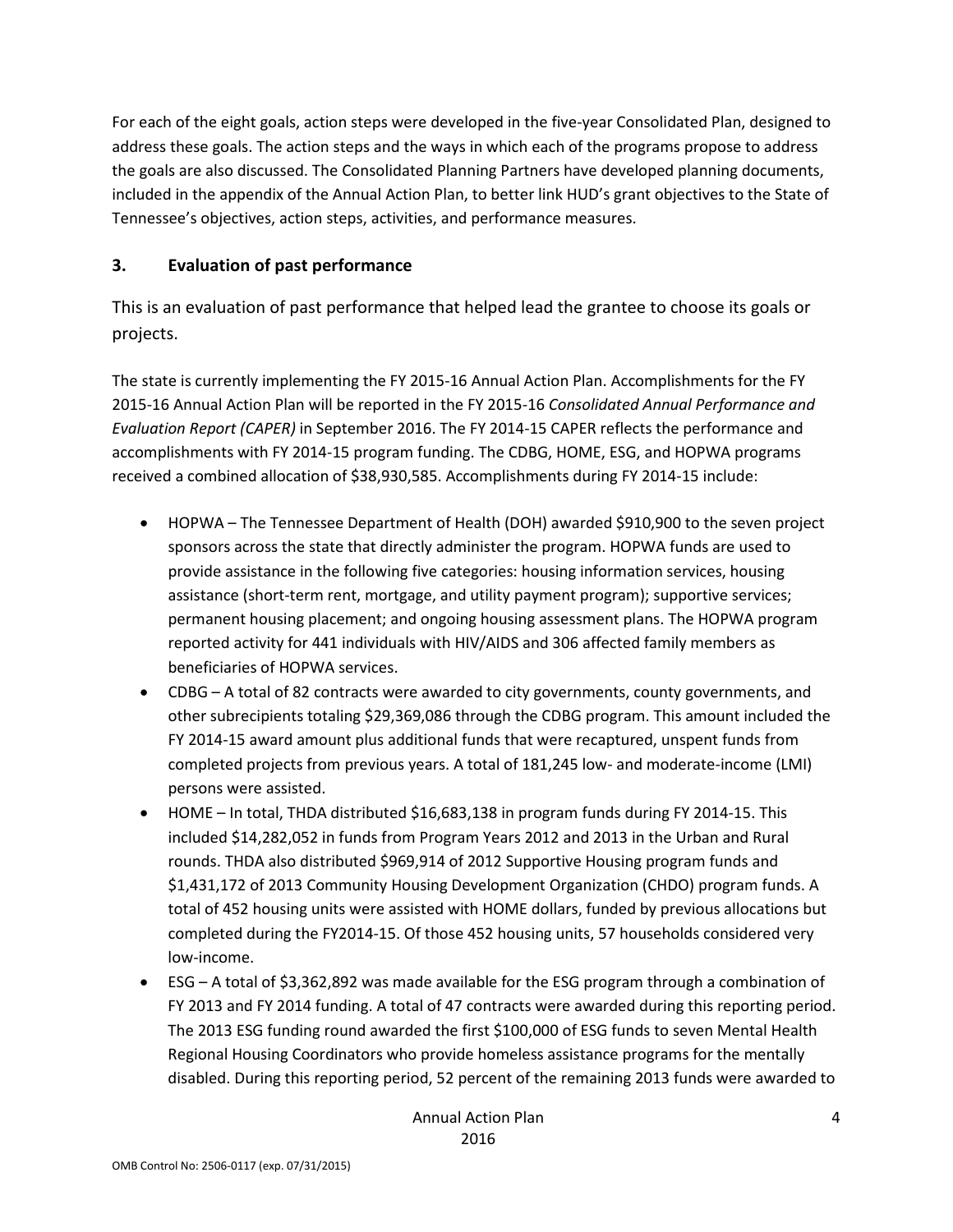11 entitlement cities in a formula-based allocation. The remaining 48 percent was awarded on a competitive basis to non-profits throughout the state. During this reporting period, \$2,226,946 was awarded for street outreach, the operation and maintenance of homeless shelters, essential services, homeless prevention, rapid re-housing, data collection, and administrative costs. The 2014 ESG funding round awarded the first \$100,000 of ESG funding to two non-profit agencies who provide services to homeless youth. The City of Knoxville was ineligible to continue as a participating jurisdiction under ESG and therefore received a special set-aside allocation of \$130,308. The remaining funds were placed in a special competitive application round in the fall of 2014. Eleven applicants were funded for a total of \$823,591. The remaining 2014 ESG funding was awarded during the 2015 ESG funding round. Total ESG funding during the reporting period assisted 15,354 low-, very low-, and extremely low-income persons. Nearly 80 percent of the total beneficiaries served with ESG funds were extremely low-income persons.

#### **4. Summary of Citizen Participation Process and consultation process**

Summary from citizen participation section of plan.

Public input was solicited during the public comment period of April 1st through May 1st, 2016. The State of Tennessee solicited citizen participation through the use of email invitations, newsletters, and postings to state websites, development district websites, and social media accounts (Facebook and Twitter). Public notices were translated into Spanish, Arabic, Somali, Badini, and Sorani. Additional accommodations such as translation services into other languages or interpreter services for persons with disabilities were available upon request. Public notices informing communities of the public comment period were also published in the following newspapers:

- Chattanooga Times Free Press Chattanooga
- The Commercial Appeal Memphis
- The Daily Herald Columbia
- El Crucero de Tennessee Nashville
- Herald-Citizen Cookeville
- The Jackson Sun Jackson
- Johnson City Press- Johnson City
- Knoxville News Sentinel Knoxville
- La Campana Franklin
- La Presnsa Latina Memphis
- The Leaf Chronicle Clarksville
- State Gazette Dyersburg
- The Tennessean Nashville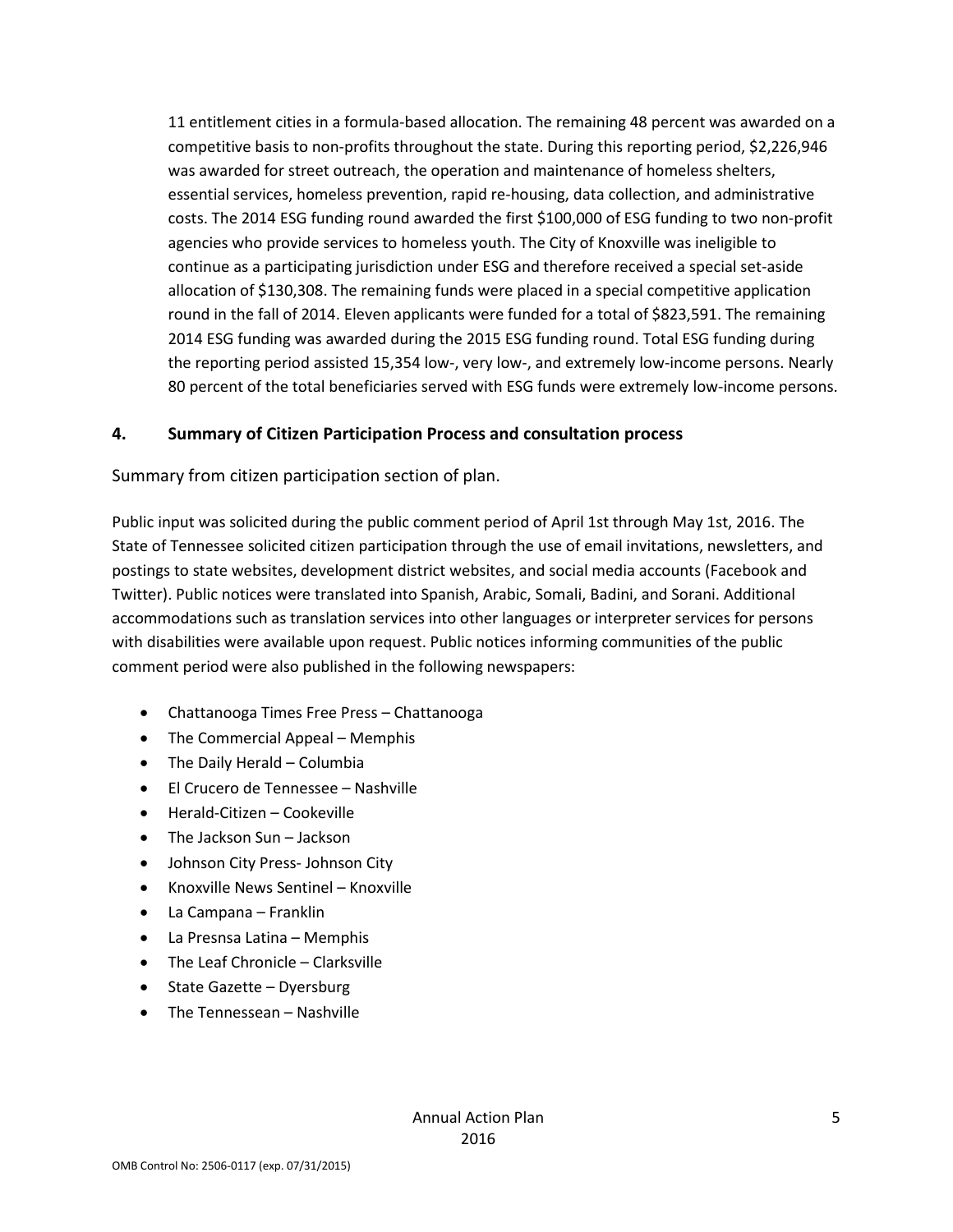NHTF: In preparation for the NHTF, THDA conducted an online survey from February 4-18, 2016. The survey was completed by 479 respondents and guided the development of the NHTF in Tennessee. THDA also held a public comment period from June 6th to July 6th, 2016 and marketed the public comment period and hearings through English and Spanish language newspaper publications spread across the state, social media, email correspondences, and via state and development district websites. During the public comment period, there were three public hearings, one in each grand division of the state, to collect feedback on the NHTF plans and priorities. Accommodations such as translation services or interpreter services for persons with disabilities were available upon request.

CDBG Minor Amendment: In preparation for the addition of \$3,572,350 in unexpended and recovered funds to the Action Plan, TNECD hosted three public meetings to receive comments from the public about the use of these funds. Additionally, preliminary comments were received regarding the plan to use an additional \$18.5 million of unexpended funds. In total, 126 individuals attended these hearings: 37 in Farragut, 42 in Nashville, and 47 in Jackson. These public hearings were advertised on the CDBG website and via email. Additionally, comments were received via email by the September 2, 2016 deadline to end public comments.

CDBG Substantial Amendment: TNECD took additional public participation steps for the remaining \$18.5 million of unexpended funds. Advertisements were published in the following newspapers requesting comments.

- Chattanooga Times Free Press Chattanooga
- The Commercial Appeal Memphis
- The Jackson Sun Jackson
- Knoxville News Sentinel Knoxville
- The Tennessean Nashville
- Kingsport Times-News Kingsport

The summary of proposed uses of funds was also posted on the TNECD CDBG website for 30 days, and emails were sent to all CDBG eligible grantees, engineers, administrators, and development districts to elicit comments. THDA also asked the nine development districts to post the link to comment on their respective websites and posted the notice on the state's Consolidated Planning website on www.THDA.org.

### **5. Summary of public comments**

This could be a brief narrative summary or reference an attached document from the Citizen Participation section of the Con Plan.

The State of Tennessee received four comments during the public comment period from April 1st to May 1st, 2016. The state received the comments electronically via a Survey Monkey form that which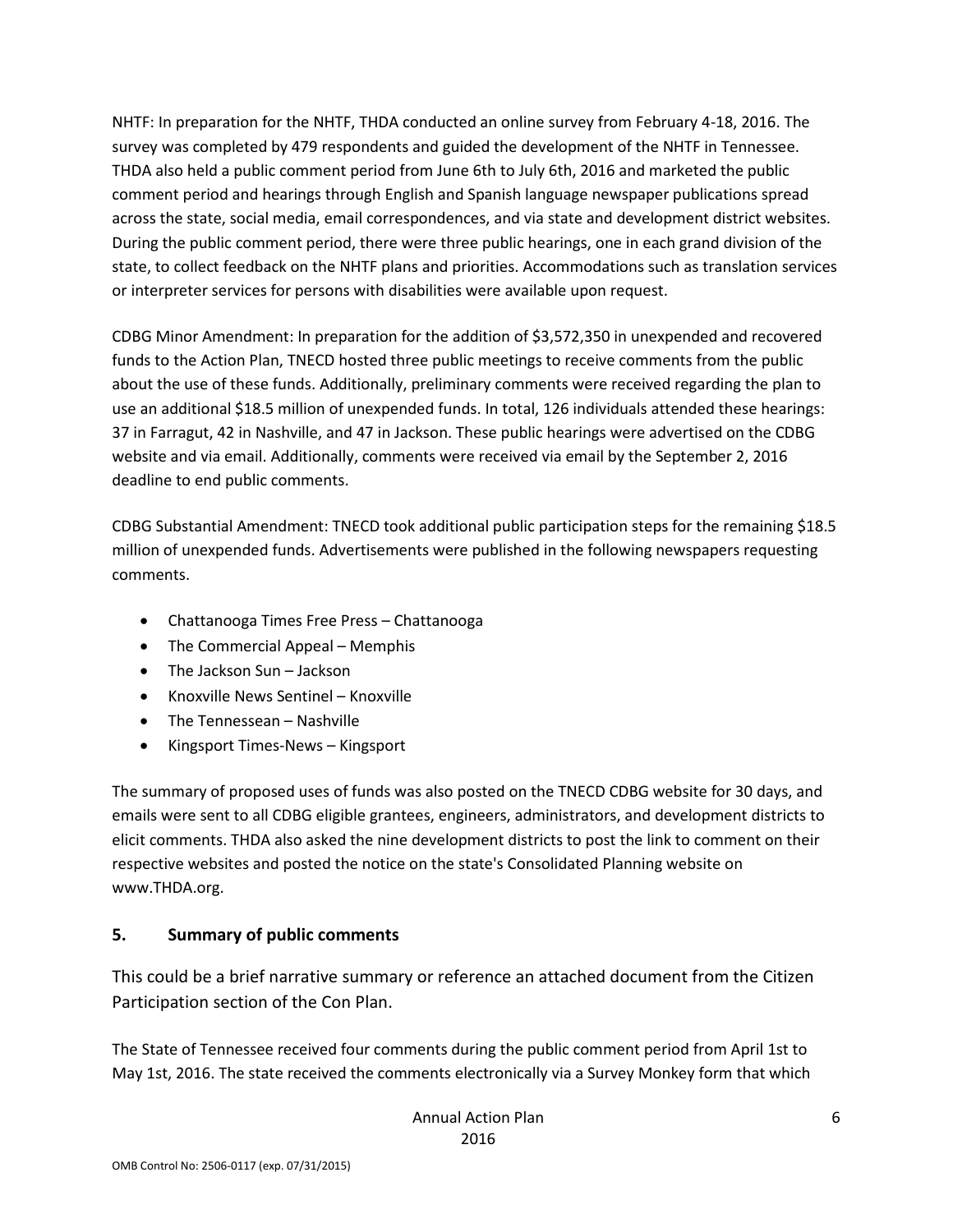was translated into Spanish, Arabic, Somali, Badini, and Sorani. The form was accessible through a link on the THDA, Department of Economic and Community Development, and Department of Health's websites. These comments are almost exclusively from residents experiencing housing hardship and are not in direct response to the four grant programs of the Consolidated Plan or this annual Action Plan. Most concerns focused on personal accounts of foreclosure issues, homelessness, and persons living with AIDS/HIV. There was one comment asking why the National Housing Trust Fund was not included in the first version of the Action Plan submitted to HUD. The State of Tennessee did not include the National Housing Trust Fund in the Action Plan until additional guidance was received from HUD. Through the substantial amendment process, this draft of the Action Plan now has the incorporation of the National Housing Trust Fund. One comment appears to be a mistype and did not actually express a comment for the State of Tennessee to consider. The State of Tennessee accepted all responses during the public comment period and addressed concerns applicable to the Annual Action Plan throughout the report. Specific comments and State of Tennessee responses are in the appendix of this report.

CDBG Minor Amendment Comments: The comments regarding the addition of funding to the Regular Round (\$3,572,350) were supportive. Most comments were based on some of the preliminary plans to expend the additional \$18.5 million in unexpended dollars. There was broad support of all of the recommended uses, particularly around the workforce development funding and the support to the Governor's Drive to 55 inititiave. Some comments asked clarification about possible eligible uses of these funds and made suggestions that will be considered by ECD. There were some concerns that new program creation (with the funding that is not yet covered by this amendment) may be difficult to do in a short timeframe. One commenter supported the use of unexpended funds for the Stanton sewer system and the EMS center in Haywood County, but wanted all remained unexpended funds to be put to the Regular Round. A regional council of governments surveyed their local officials and found a lack of support for projects earmarked for areas outside of their jurisdiction as well as weak support for the community support for areas with hospital closures and an expansion of the LiftTN microenterprise program. Additionally there was some comment about earmarked counties being perhaps ineligible for the additional funding made available for the regular round expansion. The complete set of comments can be found in the appendix of this report.

CDBG Substantial Amendment Comments: Overall, there were 19 comments received. This is in addition to the comments that were recieved during outreach for the minor amendment mentioned above. The tone of the comments was generally positive with many questions about if the funds could be used for particular projects, notably if the funds were being used for new projects or projects that were not accepted under the regular round. Megasite related funding was also addressed. A list of comments with responses can be found in the appendix of this report.

#### **6. Summary of comments or views not accepted and the reasons for not accepting them**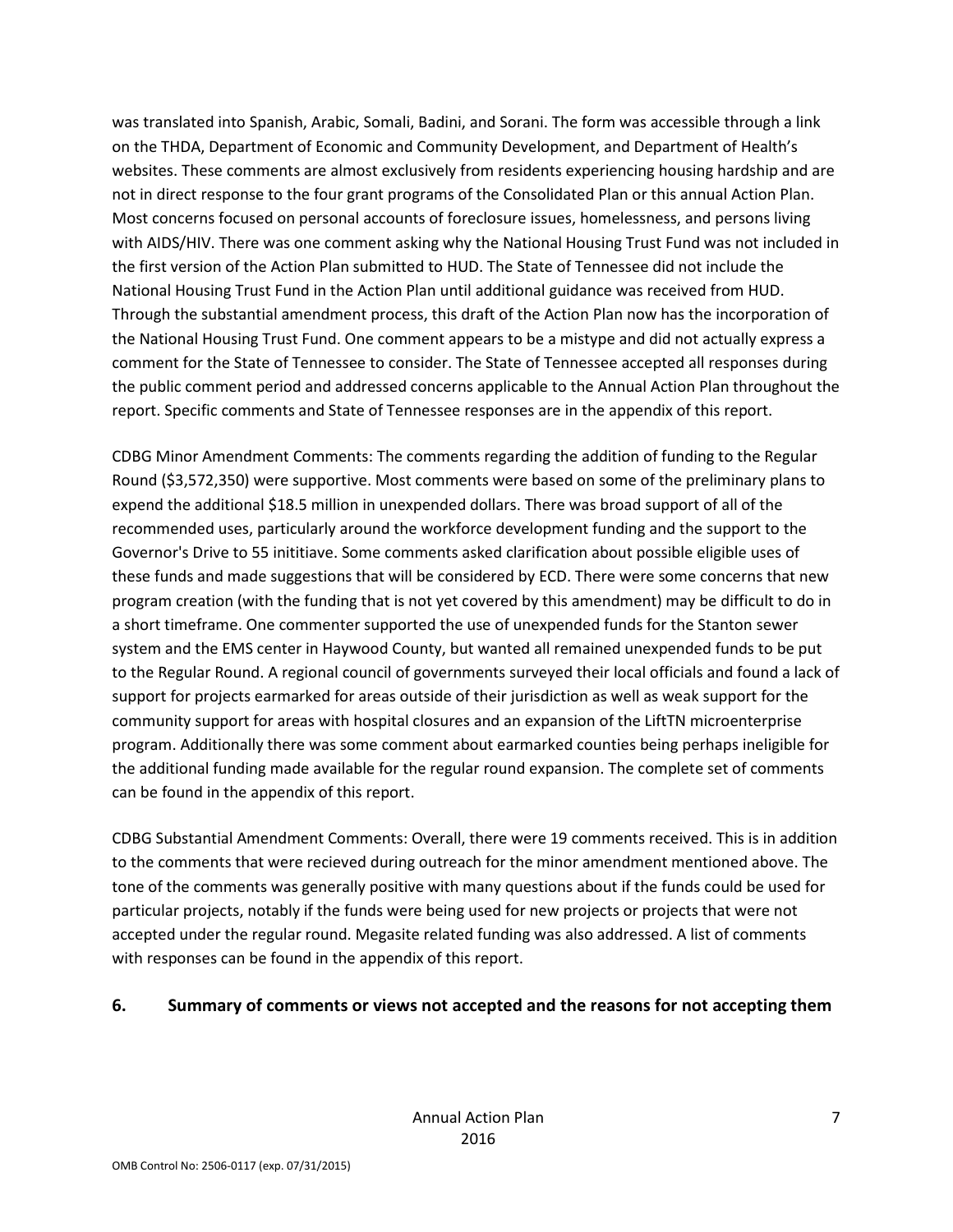The State of Tennessee accepted all responses during the public comment period and addressed concerns applicable to the Annual Action Plan throughout the report. Specific comments and State of Tennessee responses are in the appendix of this report.

### **7. Summary**

Significant efforts were undertaken to obtain public input through postings to state websites, social media, newsletters, and newspaper advertisements. All objectives and goals within the plan address specific priority needs identified by extensive data and the public. The state continually obtains public input annually to ensure the plan is up to date and continues to address current community needs.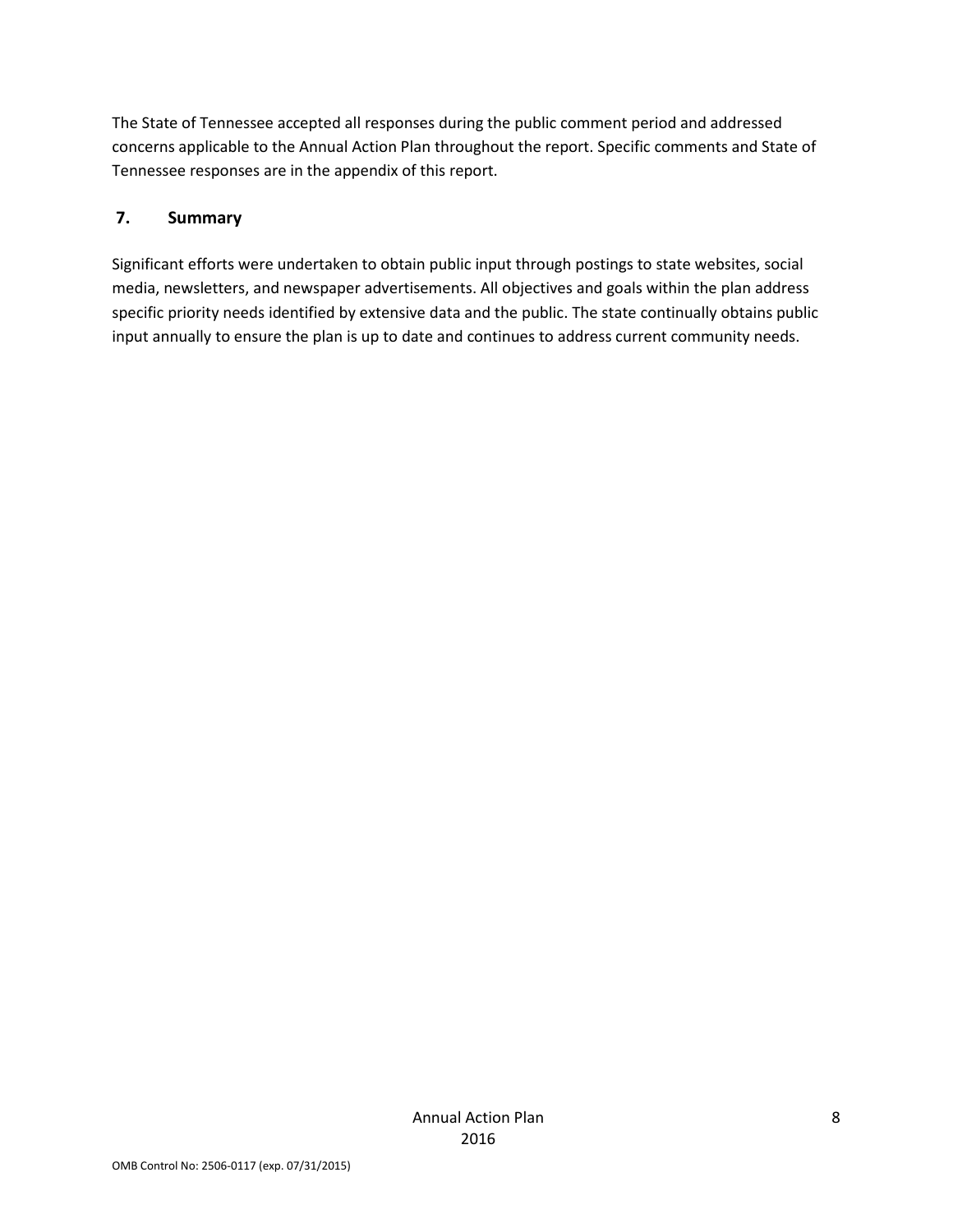# **PR-05 Lead & Responsible Agencies - 91.300(b)**

### **1. Agency/entity responsible for preparing/administering the Consolidated Plan**

The following are the agencies/entities responsible for preparing the Consolidated Plan and those responsible for administration of each grant program and funding source.

| <b>Agency Role</b>         |                  | <b>Name</b> |                                                  | <b>Department/Agency</b> |  |
|----------------------------|------------------|-------------|--------------------------------------------------|--------------------------|--|
|                            |                  |             |                                                  |                          |  |
| <b>CDBG Administrator</b>  | <b>TENNESSEE</b> |             | Department of Economic and Community Development |                          |  |
| <b>HOPWA Administrator</b> | <b>TENNESSEE</b> |             | Department of Health                             |                          |  |
| <b>HOME Administrator</b>  | <b>TENNESSEE</b> |             | <b>THDA, Community Programs</b>                  |                          |  |
| <b>ESG Administrator</b>   | <b>TENNESSEE</b> |             | <b>THDA, Community Programs</b>                  |                          |  |

**Table 1 – Responsible Agencies**

#### **Narrative**

While the Tennessee Housing Development Agency has been designated as the lead agency for Tennessee's Consolidated Planning requirements, all of the administering agencies of the five grant programs participate in the development of the Annual Action Plan and the implementation of their respective programs. The FY 2016-17 Action Plan represents the cooperation of these agencies in working together to further affordable housing and community development in Tennessee. In addition, the plan is developed in consultation with the citizens of our state. The draft plan is made available for review and public comment, according to the guidelines developed in the five-year Consolidated Plan and our Citizen Participation Plan.

#### **Consolidated Plan Public Contact Information**

Bettie Teasley

Director, Research and Planning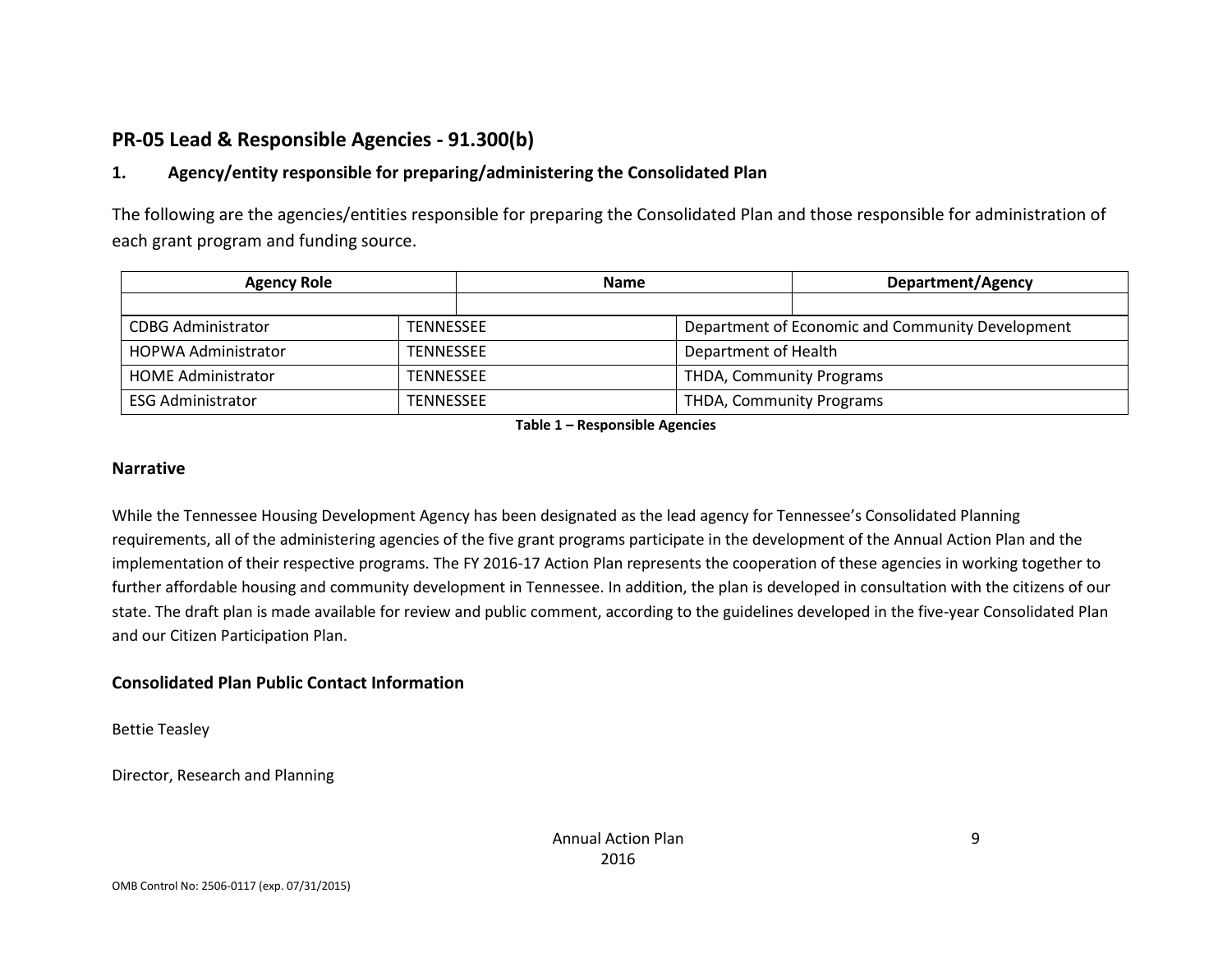Tennessee Housing Development Agency

Andrew Jackson Building

502 Deaderick Street, Third Floor

Nashville, TN 37243

P – 615.815.2125

F – 615.564.2700

bteasley@thda.org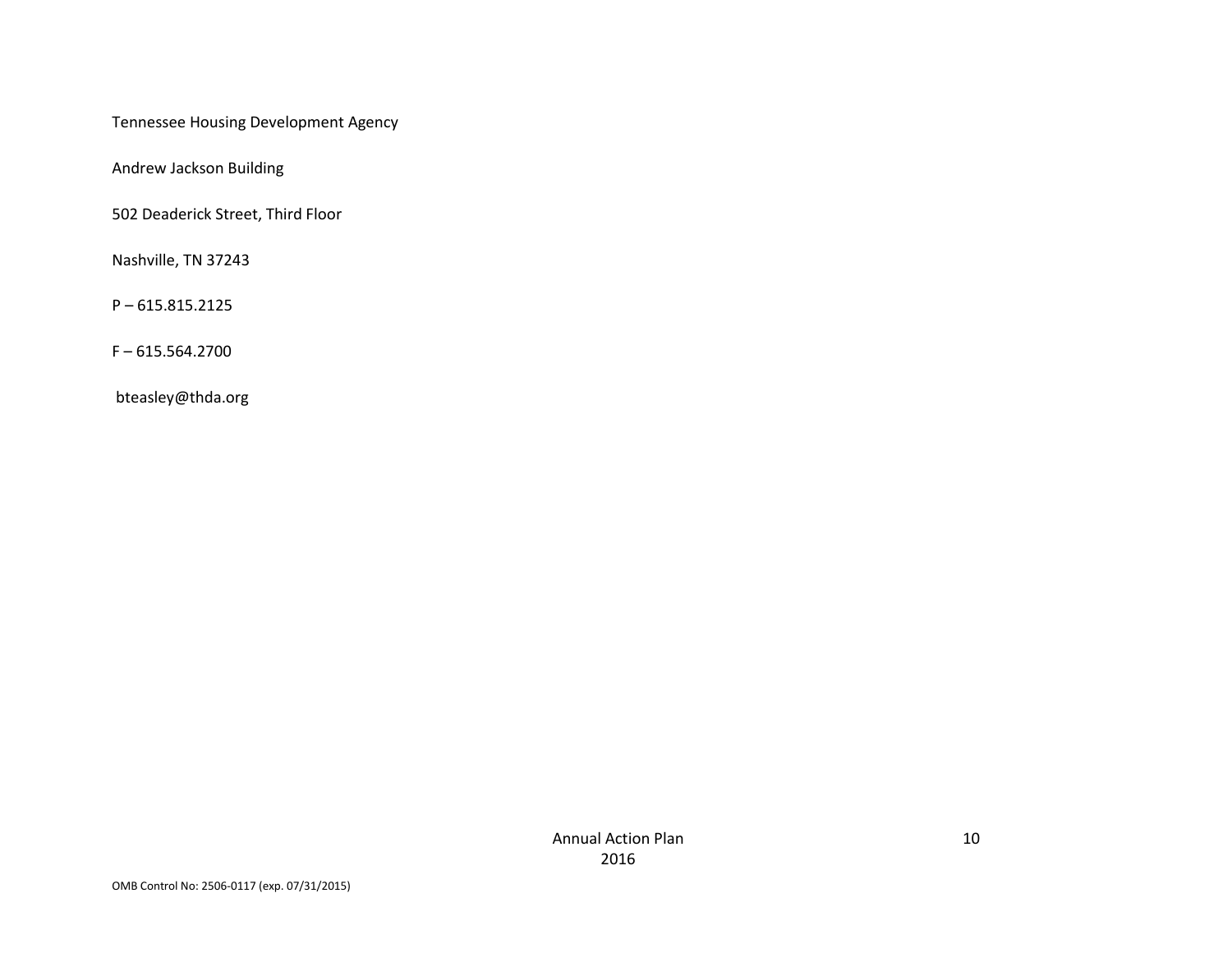# **AP-10 Consultation - 91.110, 91.300(b); 91.315(l)**

#### **1. Introduction**

The State of Tennessee consulted with several local and regional service providers, community organizations, government entities, public and private housing providers, Tennessee Continuum of Care agencies, and residents while developing this annual Action Plan. The consultation process primarily consisted of communication through state websites, social media, newspaper public notices, email correspondence with these stakeholders. Specifically for the email correspondence with stakeholders, the State of Tennessee included links to the draft Action Plan and sought feedback on specific program modifications, new initiatives, and the funding prioritizations of housing, community, and economic development programs.

These efforts are in addition to periodic consultation throughout the year and the recent public comment period of the state's substantial amendment of the 2015-2019 Consolidated Plan and Fy 2016- 17 Annual Action Plan. The state also solicited comments and feedback during workshops and informational meetings related to the five formula grant programs under this Annual Action Plan.

# **Provide a concise summary of the state's activities to enhance coordination between public and assisted housing providers and private and governmental health, mental health and service agencies**

All of the above mentioned outreach efforts included staff and representatives from governmental health, mental health, and service agencies. Most specifically, the Department of Health and Mental Health were instrumental in crafting our HIV/AIDS assessment and our lead-based poison prevention approach.

# **Describe coordination with the Continuum of Care and efforts to address the needs of homeless persons (particularly chronically homeless individuals and families, families with children, veterans, and unaccompanied youth) and persons at risk of homelessness**

THDA administers Emergency Solutions Grant (ESG) contracts for the Tennessee Balance of State and Continuum of Care. Because service delivery structure and extent of homelessness differ regionally throughout Tennessee, THDA works with local continua continuously while administering the ESG Program.

THDA is a member of numerous consortia that assist low-income households and those who are homeless in Tennessee. THDA coordinates with these groups to help align services regionally. Specific to the Consolidated Plan and Action Plan, in 2015 THDA communicated with these groups through focus groups and presentations at local events to better understand the needs of the homeless population to include in the Consolidated Plan and Action Plan.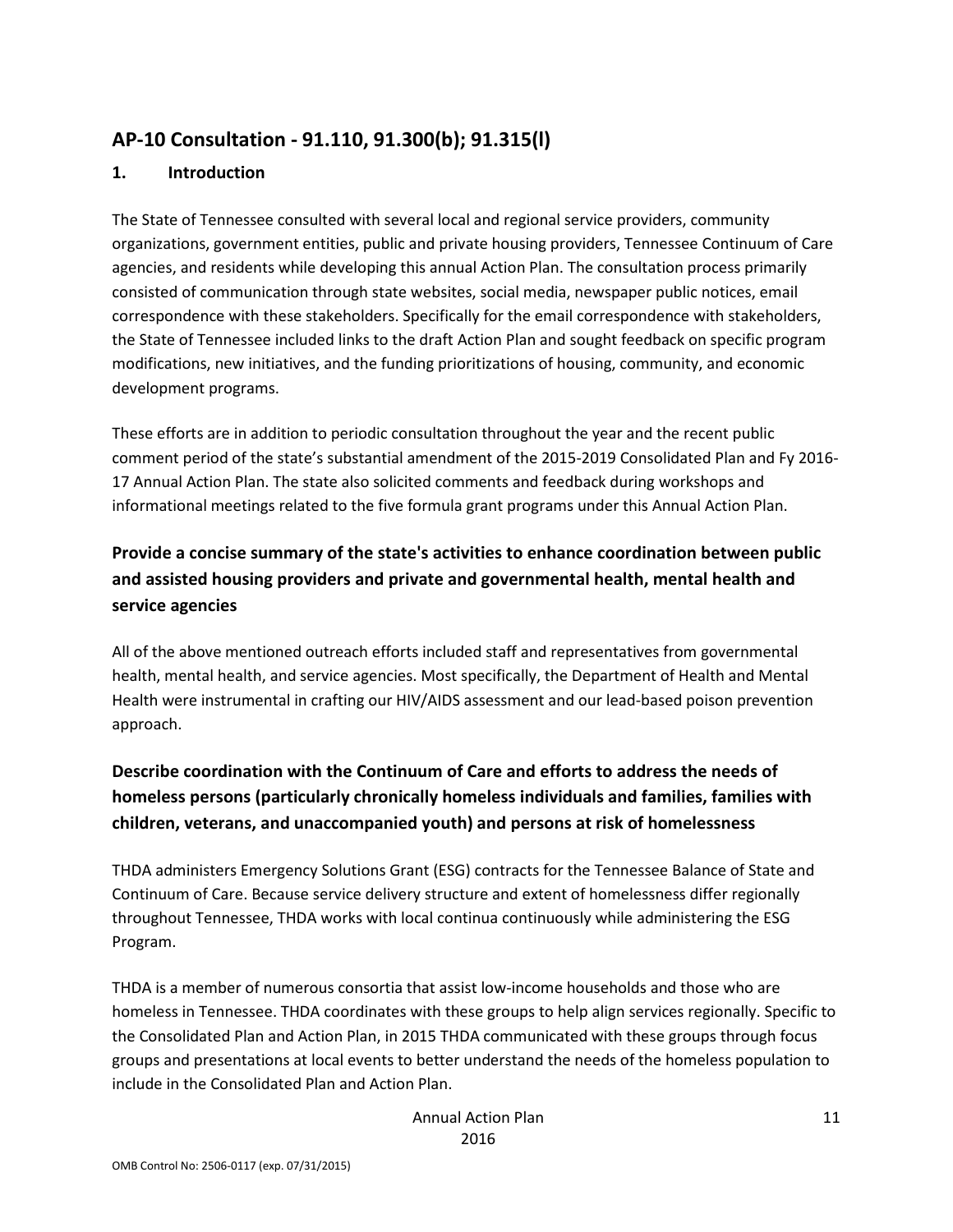**Describe consultation with the Continuum(s) of Care that serves the State in determining how to allocate ESG funds, develop performance standards for and evaluate outcomes of projects and activities assisted by ESG funds, and develop funding, policies and procedures for the operation and administration of HMIS**

As previously mentioned, THDA administers ESG contracts for the Tennessee Balance of State and Continuum of Care (CoC) except in entitlement jurisdictions that receive their own allocation of ESG funds (Chattanooga, Memphis, and Nashville-Davidson County). THDA regularly attends CoC meetings and works closely with the CoC to administer the ESG program and address service gaps to homeless populations. THDA presented information on the Action Plan 15 times throughout the planning process of the Consolidated Plan and Action Plan in calendar year 2015 to service providers and other stakeholders that address homelessness and affordable housing needs. THDA requested feedback from the CoC during the public comment period for the reporting period of this Action Plan.

# **2. Agencies, groups, organizations and others who participated in the process and consultations**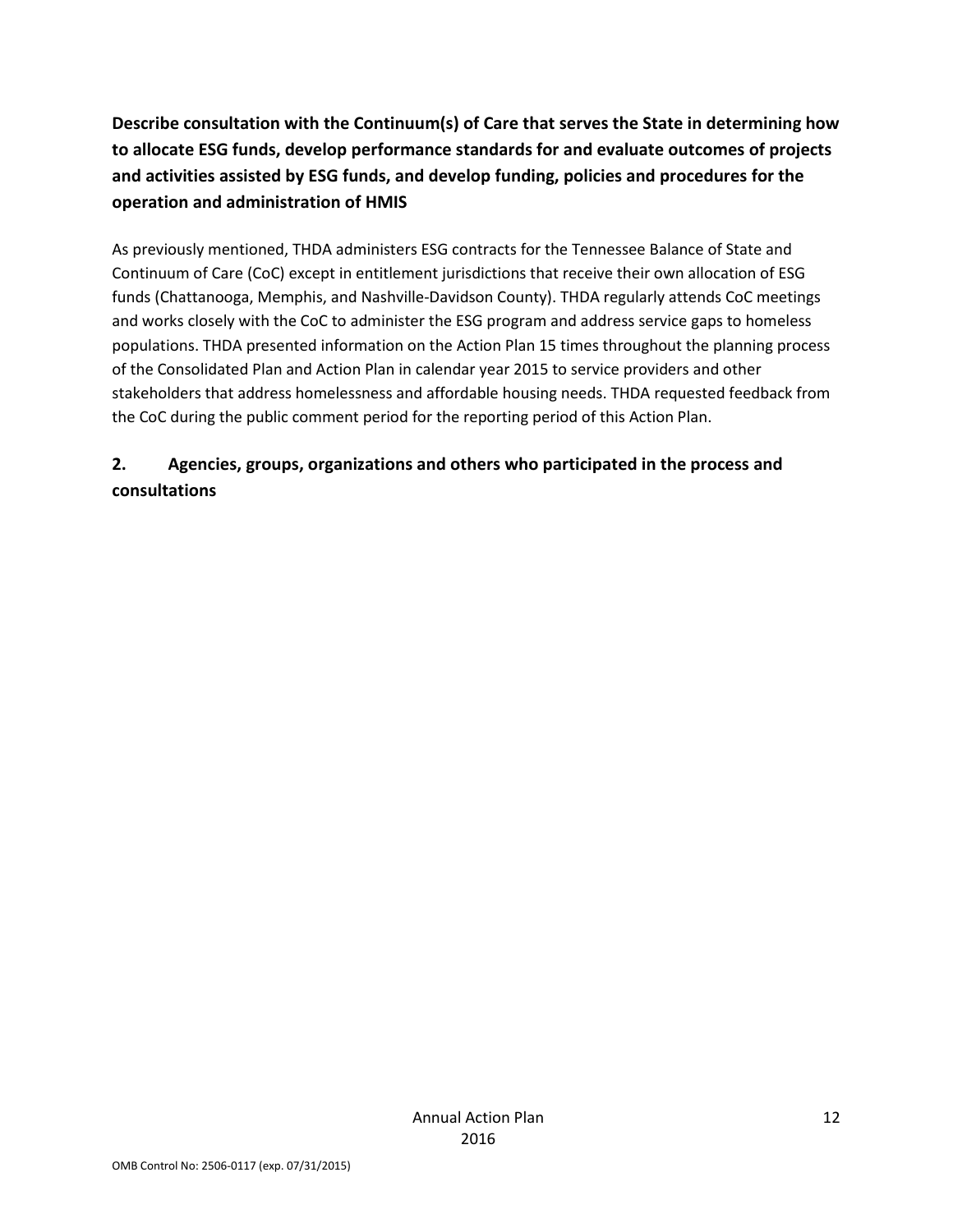| $\mathbf{1}$   | Agency/Group/Organization                                                                                                                                      | HABITAT FOR HUMANITY OF GREATER<br><b>NASHVILLE</b>                                    |
|----------------|----------------------------------------------------------------------------------------------------------------------------------------------------------------|----------------------------------------------------------------------------------------|
|                | <b>Agency/Group/Organization Type</b>                                                                                                                          | Services - Housing                                                                     |
|                | What section of the Plan was addressed by Consultation?                                                                                                        | <b>Housing Need Assessment</b>                                                         |
|                | Briefly describe how the Agency/Group/Organization was consulted. What are the<br>anticipated outcomes of the consultation or areas for improved coordination? | Through the Housing Needs Assessment /<br>Survey and presentation                      |
| $\overline{2}$ | Agency/Group/Organization                                                                                                                                      | TN Commission on Aging and Disability                                                  |
|                | <b>Agency/Group/Organization Type</b>                                                                                                                          | Other government - State                                                               |
|                | What section of the Plan was addressed by Consultation?                                                                                                        | <b>Housing Need Assessment</b><br>Non-Homeless Special Needs<br><b>Market Analysis</b> |
|                | Briefly describe how the Agency/Group/Organization was consulted. What are the<br>anticipated outcomes of the consultation or areas for improved coordination? | Through the Housing Needs Assessment /<br>Survey and focus group                       |
| 3              | Agency/Group/Organization                                                                                                                                      | TN Council on Developmental Disabilities                                               |
|                | <b>Agency/Group/Organization Type</b>                                                                                                                          | Other government - State                                                               |
|                | What section of the Plan was addressed by Consultation?                                                                                                        | <b>Housing Need Assessment</b><br>Non-Homeless Special Needs<br><b>Market Analysis</b> |
|                | Briefly describe how the Agency/Group/Organization was consulted. What are the<br>anticipated outcomes of the consultation or areas for improved coordination? | Through the Housing Needs Assessment /<br>Survey and focus group                       |
| 4              | Agency/Group/Organization                                                                                                                                      | Tennessee Department of Mental Health<br>and Substance Abuse Services                  |
|                | <b>Agency/Group/Organization Type</b>                                                                                                                          | Other government - State                                                               |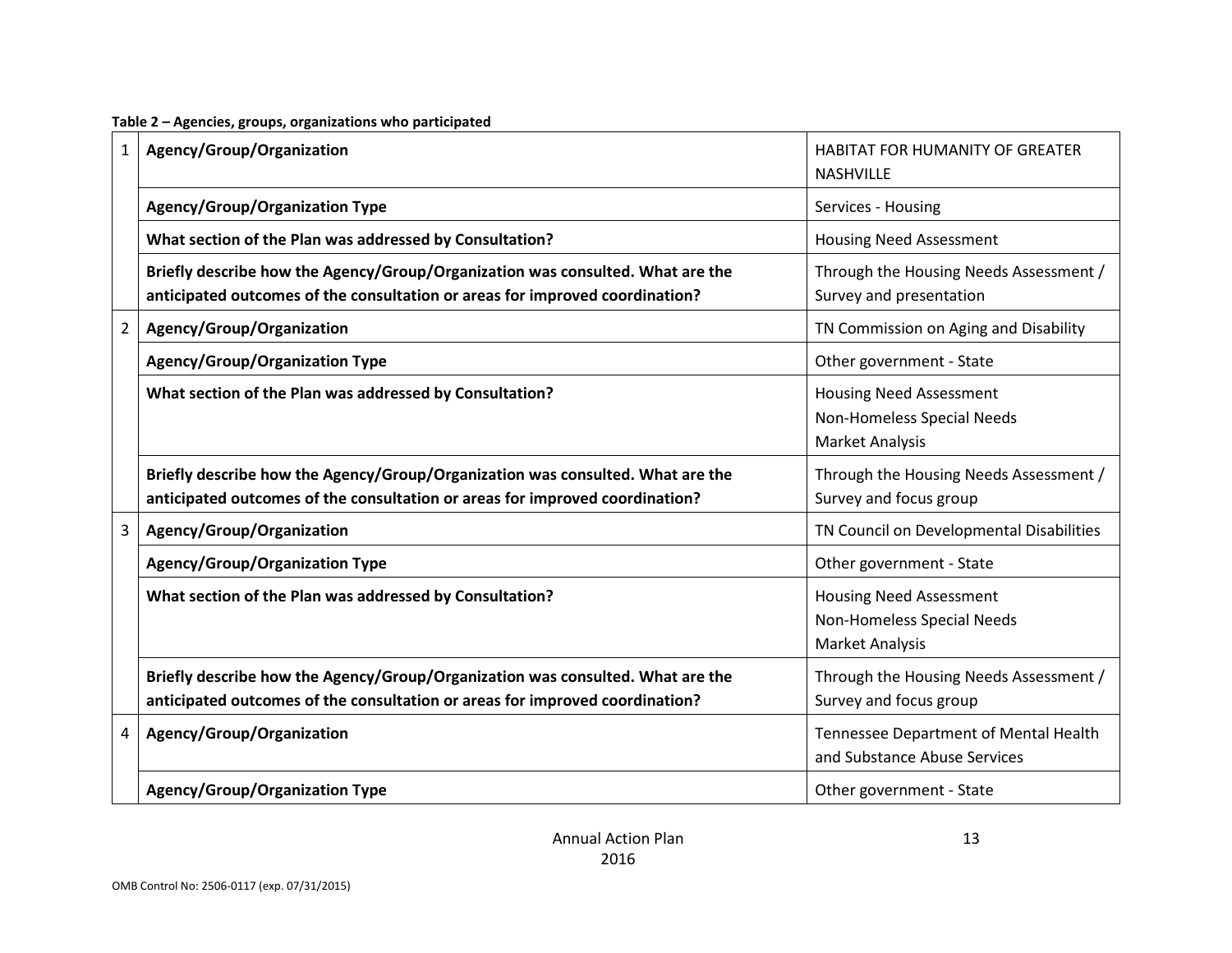| What section of the Plan was addressed by Consultation?                        | <b>Housing Need Assessment</b>          |
|--------------------------------------------------------------------------------|-----------------------------------------|
|                                                                                | Homeless Needs - Chronically homeless   |
|                                                                                | Homeless Needs - Families with children |
|                                                                                | Homelessness Needs - Veterans           |
|                                                                                | Homelessness Needs - Unaccompanied      |
|                                                                                | vouth                                   |
|                                                                                | <b>Homelessness Strategy</b>            |
|                                                                                | <b>Market Analysis</b>                  |
| Briefly describe how the Agency/Group/Organization was consulted. What are the | Through the Housing Needs Assessment /  |
| anticipated outcomes of the consultation or areas for improved coordination?   | Survey and focus group                  |

### **Identify any Agency Types not consulted and provide rationale for not consulting**

The State of Tennessee consulted with, or contacted to request comments and input, all relevant agencies.

### **Other local/regional/state/federal planning efforts considered when preparing the Plan**

| Name of Plan                                  | <b>Lead Organization</b>              | How do the goals of your Strategic Plan overlap with the goals of each plan?                                                                                                   |
|-----------------------------------------------|---------------------------------------|--------------------------------------------------------------------------------------------------------------------------------------------------------------------------------|
| Continuum of Care                             |                                       |                                                                                                                                                                                |
| Tennessee Labor<br><b>Education Alignment</b> | <b>Tennessee State</b><br>Legislature | The goals of improving the workforce and infrastructure within the state overlap with<br>LEAP's goal to address ongoing problems with poor alignment among key stakeholders in |
| Program (LEAP)                                |                                       | the state's education and workforce development systems.                                                                                                                       |

**Table 3 - Other local / regional / federal planning efforts**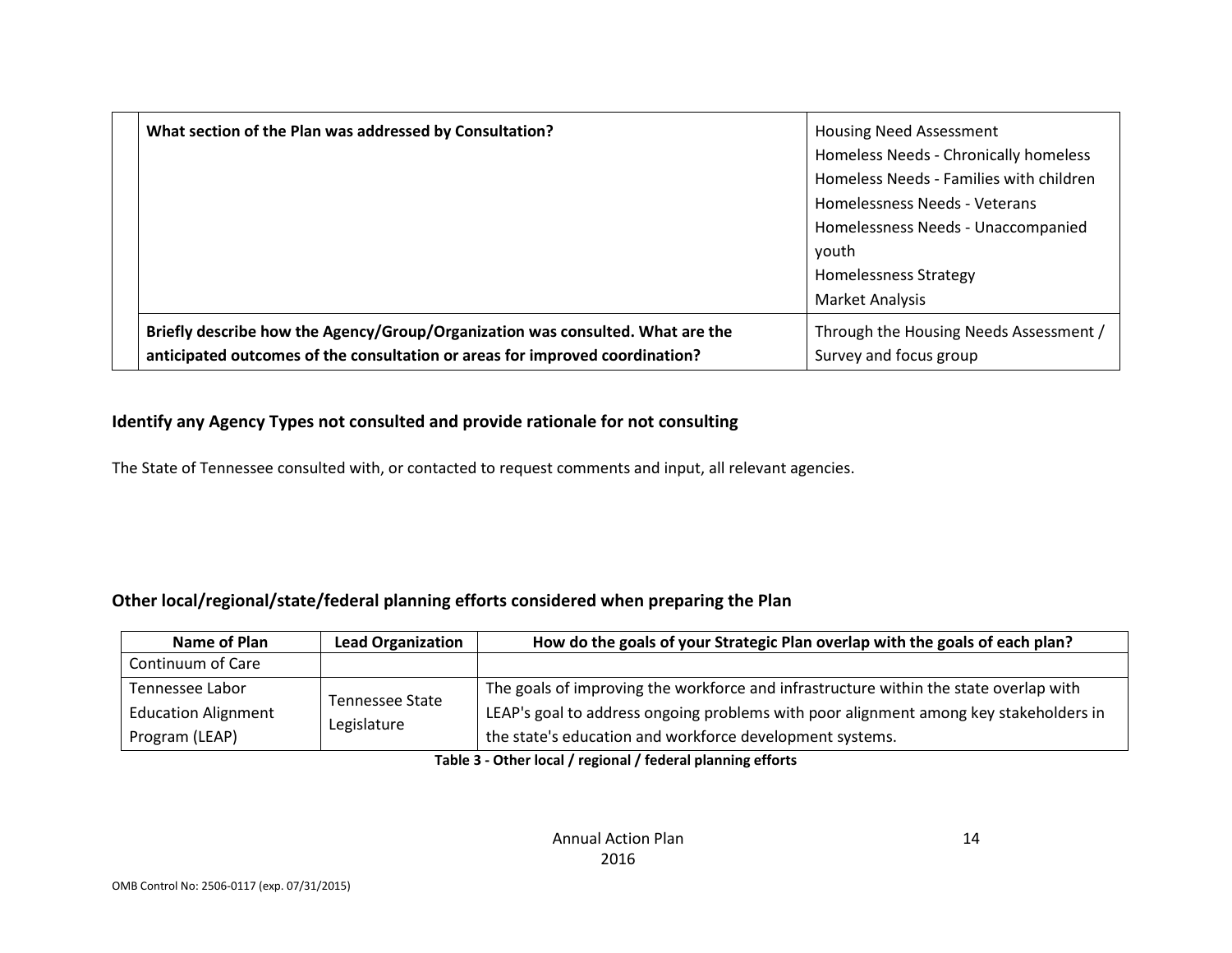**Narrative**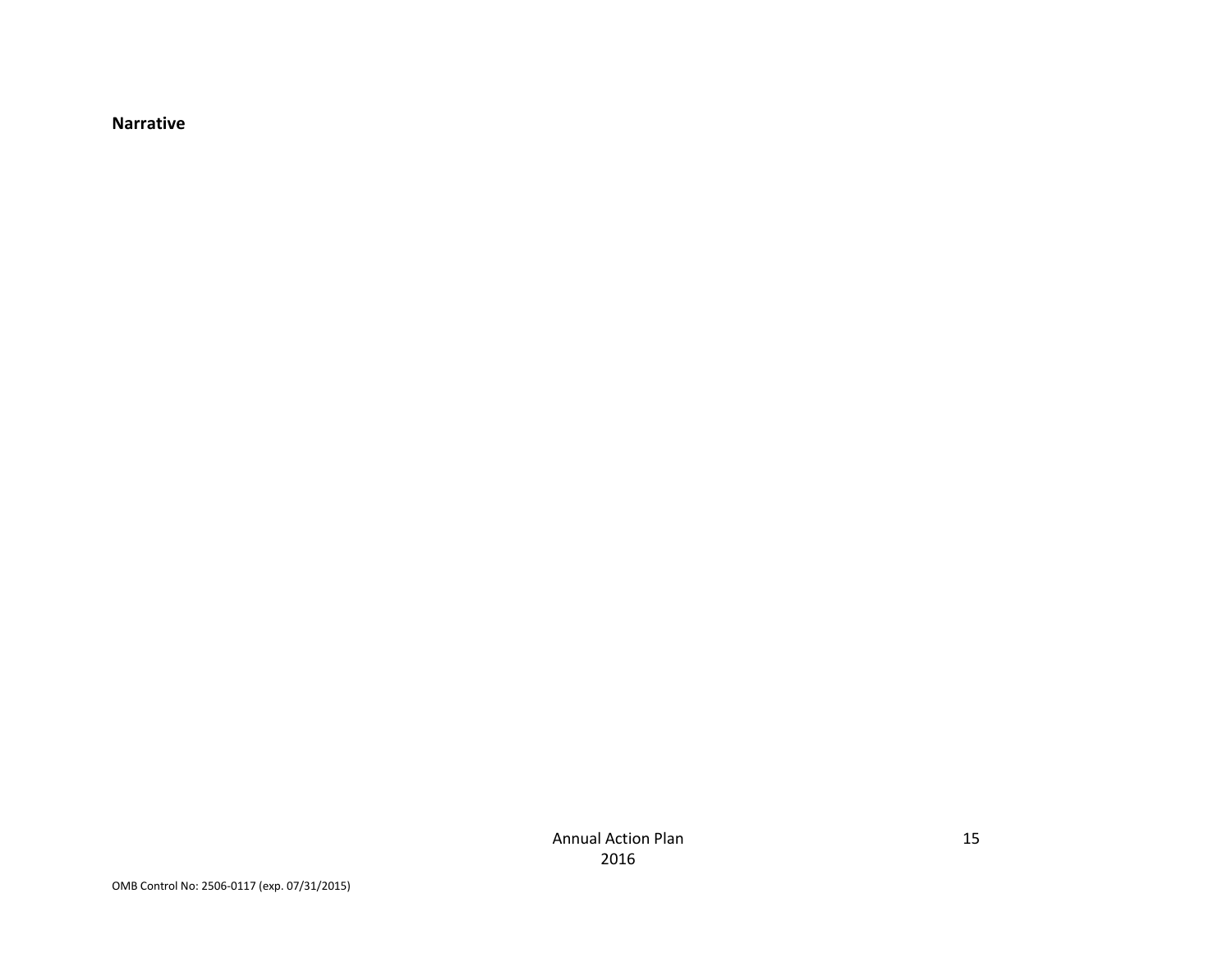### **AP-12 Participation - 91.115, 91.300(c)**

### **1. Summary of citizen participation process/Efforts made to broaden citizen participation Summarize citizen participation process and how it impacted goal-setting**

The State of Tennessee solicited citizen participation through the use of email correspondence, postings to state and development district websites, and social media accounts (Facebook and Twitter). The state also published newspaper public notices to inform citizens of the public comment period for the Action Plan. Public notices informing citizens of the public comment period were published in the following newspapers:

- Chattanooga Times Free Press Chattanooga
- The Commercial Appeal Memphis
- The Daily Herald Columbia
- El Crucero de Tennessee Nashville
- Herald-Citizen Cookeville
- The Jackson Sun Jackson
- Johnson City Press Johnson City
- Knoxville News Sentinel Knoxville
- La Campana Franklin
- La Prensa Latina Memphis
- The Leaf-Chronicle Clarksville
- State Gazette Dyersburg
- The Tennessean Nashville

Public input was solicited through these modes of communication during the Action Plan public comment period of April 1, 2016 until end of day May 1, 2016. THDA also created a space to submit comments and questions on the THDA website during the public comment period. This same process took place for the National Housing Trust Fund online survey from February 4th to February 18th, 2016 and the public comment period for the substantial amendment from June 6th to July 6th, 2016. During the public comment period for the substantial amendment, there were three public hearings, one in each grand division of the state, to collect feedback on the NHTF plans and priorities. Accommodations such as translation services or interpreter services for persons with disabilities were available upon request.

> Annual Action Plan 2016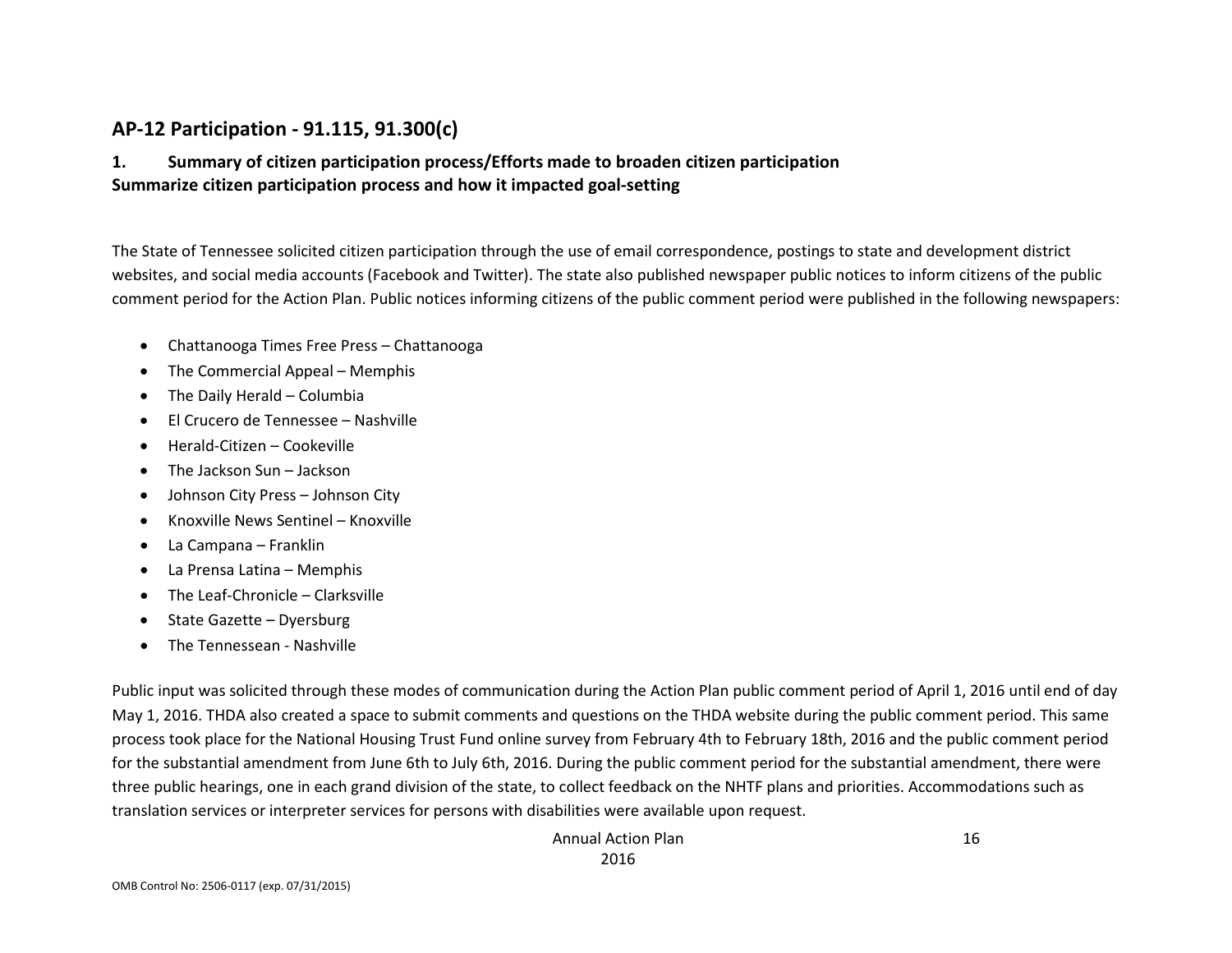CDBG Minor Amendment: three public meetings were held about the additional funds to the Regular Round program as well as the new programs that may be funded with the balance of unexpended dollars. Public comments were also solicited by email and website announcement.

#### CDBG Substantial Amendment:

In addition to the three public meetings held about the additional funds to the Regular Round program as well as the new programs that may be funded with the balance of unexpended dollars, public comments were also solicited by email and website announcement. Advertisements were also run in the following newspapers:

- Chattanooga Times Free Press Chattanooga
- The Commercial Appeal Memphis
- The Jackson Sun Jackson
- Knoxville News Sentinel Knoxville
- The Tennessean Nashville
- Kingsport Times-News Kingsport

Overall, there were 19 comments received. The tone of the comments was generally positive with many questions about if the funds could be used for particular projects, notably if the funds were being used towards brand new projects or projects that were not accepted under the regular round. Megasite related funding was also addressed.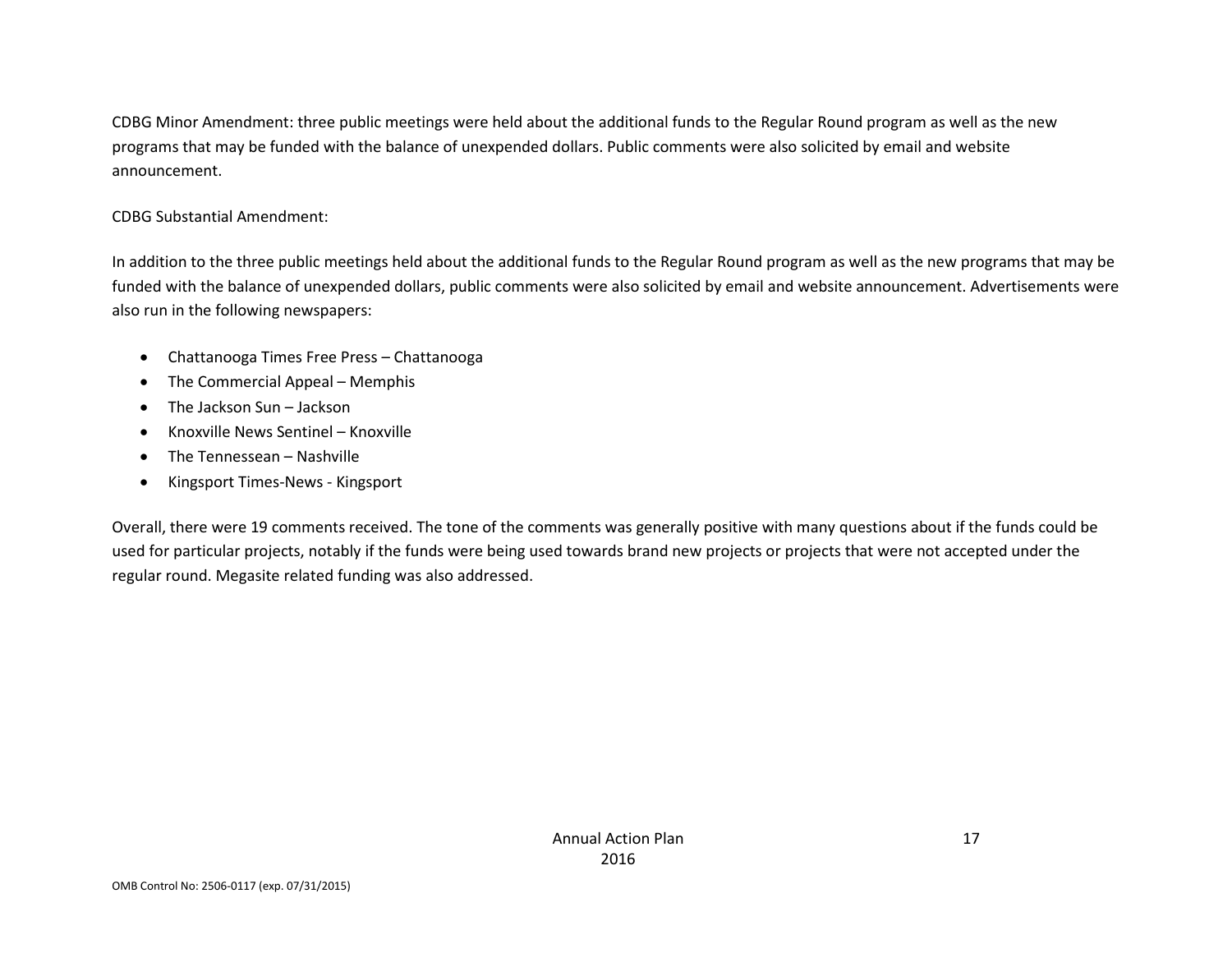### **Citizen Participation Outreach**

| Sort Ord | <b>Mode of Outre</b> | <b>Target of Outre</b> | Summary of              | Summary of     | <b>Summary of comme</b> | <b>URL</b> (If applicable) |
|----------|----------------------|------------------------|-------------------------|----------------|-------------------------|----------------------------|
| er       | ach                  | ach                    | response/attenda        | comments recei | nts not accepted        |                            |
|          |                      |                        | nce                     | ved            | and reasons             |                            |
|          |                      |                        | Newspaper ad was        |                |                         |                            |
|          |                      | Non-                   | published in the        | No comments    |                         |                            |
| 1        | Newspaper Ad         | targeted/broad         | Chattanooga             | were received. | <b>NA</b>               |                            |
|          |                      | community              | <b>Times Free Press</b> |                |                         |                            |
|          |                      |                        | twice.                  |                |                         |                            |
|          |                      |                        | Newspaper ad was        |                |                         |                            |
|          |                      | Non-                   | published in The        | No comments    |                         |                            |
| 2        | Newspaper Ad         | targeted/broad         | Commercial              | were received. | <b>NA</b>               |                            |
|          |                      | community              | Appeal in               |                |                         |                            |
|          |                      |                        | Memphis TN.             |                |                         |                            |
|          |                      | Non-                   | Newspaper ad was        |                |                         |                            |
| 3        | Newspaper Ad         | targeted/broad         | published in The        | No comments    | <b>NA</b>               |                            |
|          |                      | community              | Daily Herald in         | were received. |                         |                            |
|          |                      |                        | Columbia TN.            |                |                         |                            |
|          |                      | Non-English            | Newspaper ad was        |                |                         |                            |
|          |                      | Speaking -             | published in El         | No comments    |                         |                            |
| 4        | Newspaper Ad         | Specify other          | Crucero De              | were received. | <b>NA</b>               |                            |
|          |                      | language:              | Tennessee in            |                |                         |                            |
|          |                      | Spanish                | Nashville               |                |                         |                            |
|          |                      | Non-                   | Newspaper ad was        |                |                         |                            |
| 5        | Newspaper Ad         | targeted/broad         | published in            | No comments    | <b>NA</b>               |                            |
|          |                      | community              | Herald-Citizen in       | were received. |                         |                            |
|          |                      |                        | Cookeville TN.          |                |                         |                            |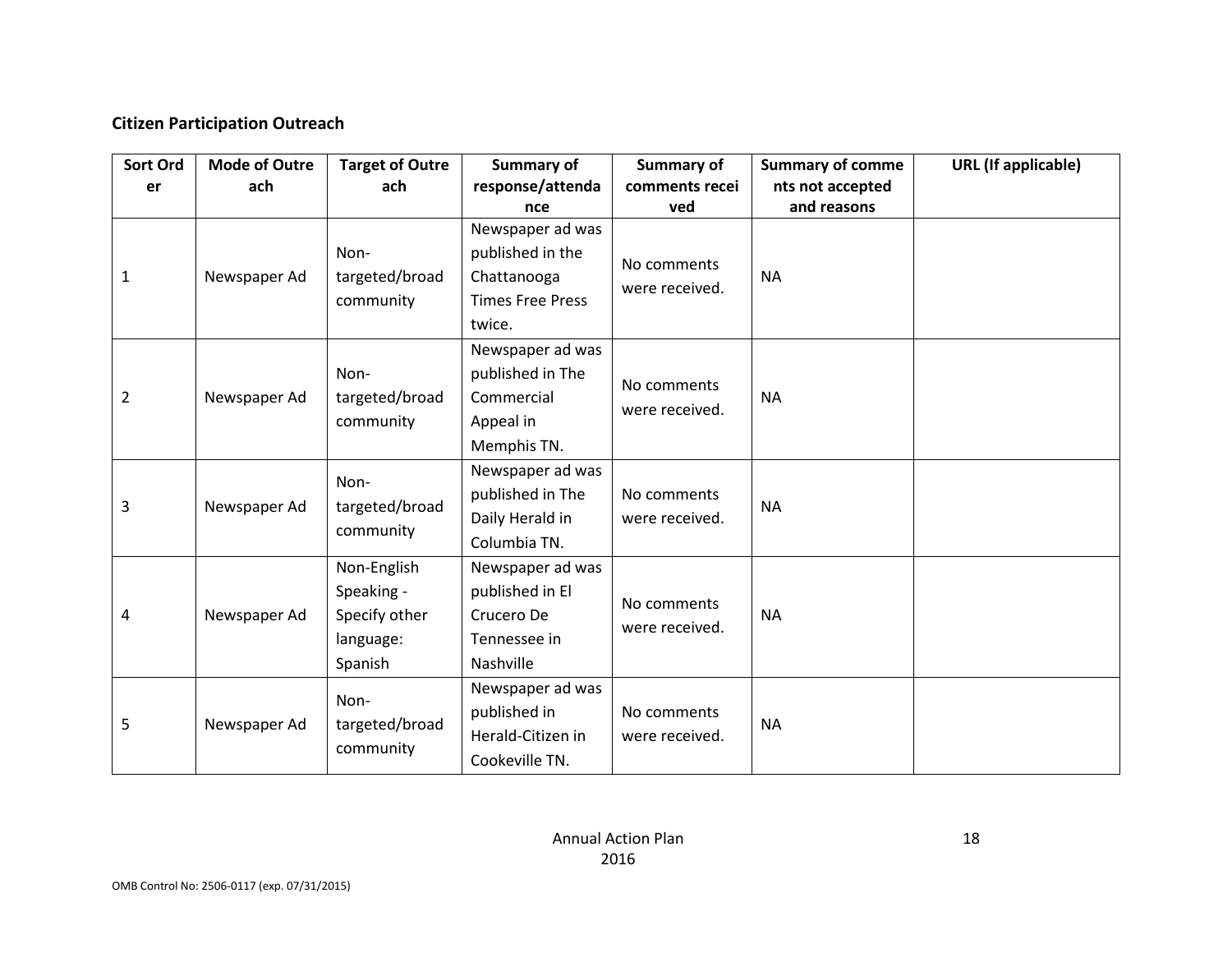| Sort Ord       | <b>Mode of Outre</b> | <b>Target of Outre</b>                                             | Summary of                                                                               | Summary of                    | <b>Summary of comme</b> | <b>URL</b> (If applicable) |
|----------------|----------------------|--------------------------------------------------------------------|------------------------------------------------------------------------------------------|-------------------------------|-------------------------|----------------------------|
| er             | ach                  | ach                                                                | response/attenda                                                                         | comments recei                | nts not accepted        |                            |
|                |                      |                                                                    | nce                                                                                      | ved                           | and reasons             |                            |
| 6              | Newspaper Ad         | Non-<br>targeted/broad<br>community                                | Newspaper ad was<br>published in The<br>Jackson Sun in<br>Jackson TN.                    | No comments<br>were received. | <b>NA</b>               |                            |
| $\overline{7}$ | Newspaper Ad         | Non-<br>targeted/broad<br>community                                | Newspaper ad was<br>published in<br>Johnson City Press<br>in Johnson City TN.            | No comments<br>were received. | <b>NA</b>               |                            |
| 8              | Newspaper Ad         | Non-<br>targeted/broad<br>community                                | Newspaper ad was<br>published in<br><b>Knoxville News</b><br>Sentinel in<br>Knoxville TN | No comments<br>were received. | <b>NA</b>               |                            |
| 9              | Newspaper Ad         | Non-English<br>Speaking -<br>Specify other<br>language:<br>Spanish | Newspaper ad was<br>published in La<br>Campana in<br>Franklin TN                         | No comments<br>were received. | <b>NA</b>               |                            |
| 10             | Newspaper Ad         | Non-English<br>Speaking -<br>Specify other<br>language:<br>Spanish | Newspaper ad was<br>published in La<br>Prensa Latina in<br>Memphis TN                    | No comments<br>were received. | <b>NA</b>               |                            |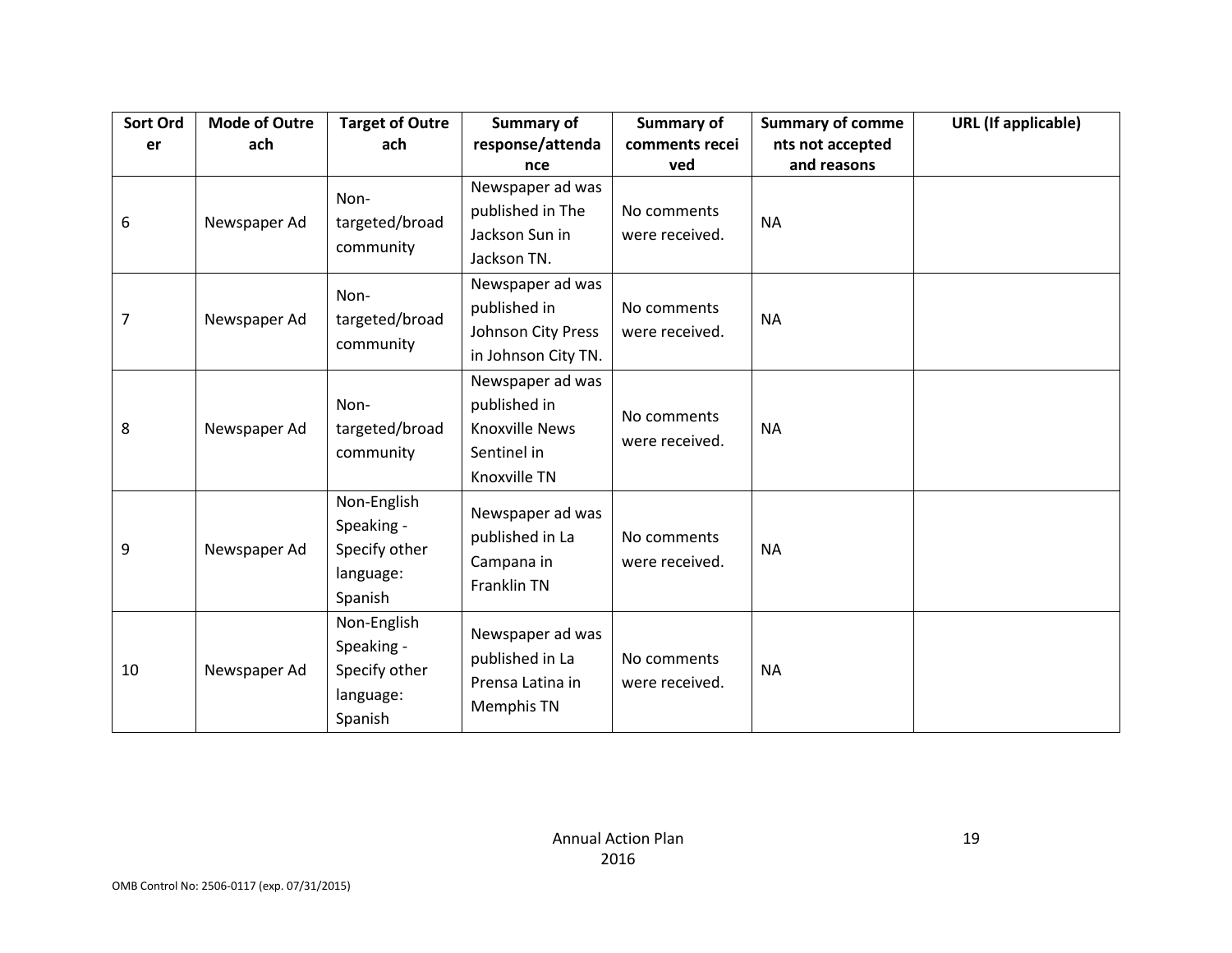| Sort Ord | <b>Mode of Outre</b> | <b>Target of Outre</b>              | Summary of                                                                                 | Summary of                                                                                                                                   | <b>Summary of comme</b>         | <b>URL</b> (If applicable)                                    |
|----------|----------------------|-------------------------------------|--------------------------------------------------------------------------------------------|----------------------------------------------------------------------------------------------------------------------------------------------|---------------------------------|---------------------------------------------------------------|
| er       | ach                  | ach                                 | response/attenda                                                                           | comments recei<br>ved                                                                                                                        | nts not accepted<br>and reasons |                                                               |
| 11       | Newspaper Ad         | Non-<br>targeted/broad<br>community | nce<br>Newspaper ad was<br>published in The<br>Leaf-Chronicle in<br>Clarksville TN         | No comments<br>were received.                                                                                                                | <b>NA</b>                       |                                                               |
| 12       | Newspaper Ad         | Non-<br>targeted/broad<br>community | Newspaper ad was<br>published in State<br>Gazette in<br>Dyersburg TN                       | No comments<br>were received.                                                                                                                | <b>NA</b>                       |                                                               |
| 13       | Newspaper Ad         | Non-<br>targeted/broad<br>community | Newspaper ad was<br>published in The<br>Tennessean in<br>Nashville TN.                     | No comments<br>were received.                                                                                                                | <b>NA</b>                       |                                                               |
| 14       | Internet<br>Outreach | Non-<br>targeted/broad<br>community | Public notice<br>published on State<br>of Tennessee<br>websites: THDA,<br>DOH, ECD, TN.gov | 4 comments<br>were received<br>and accepted. A<br>full summary of<br>the comments<br>are included in<br>the appendix of<br>this Action Plan. | <b>NA</b>                       | https://thda.org/about-<br>thda/public-notice-and-<br>comment |
| 15       | Internet<br>Outreach | Non-<br>targeted/broad<br>community | Public notice<br>published on<br>Tennessee<br>Development<br>District websites             | No comments<br>were received.                                                                                                                | <b>NA</b>                       | http://www.ucdd.org/hou<br>sing---family-services.html        |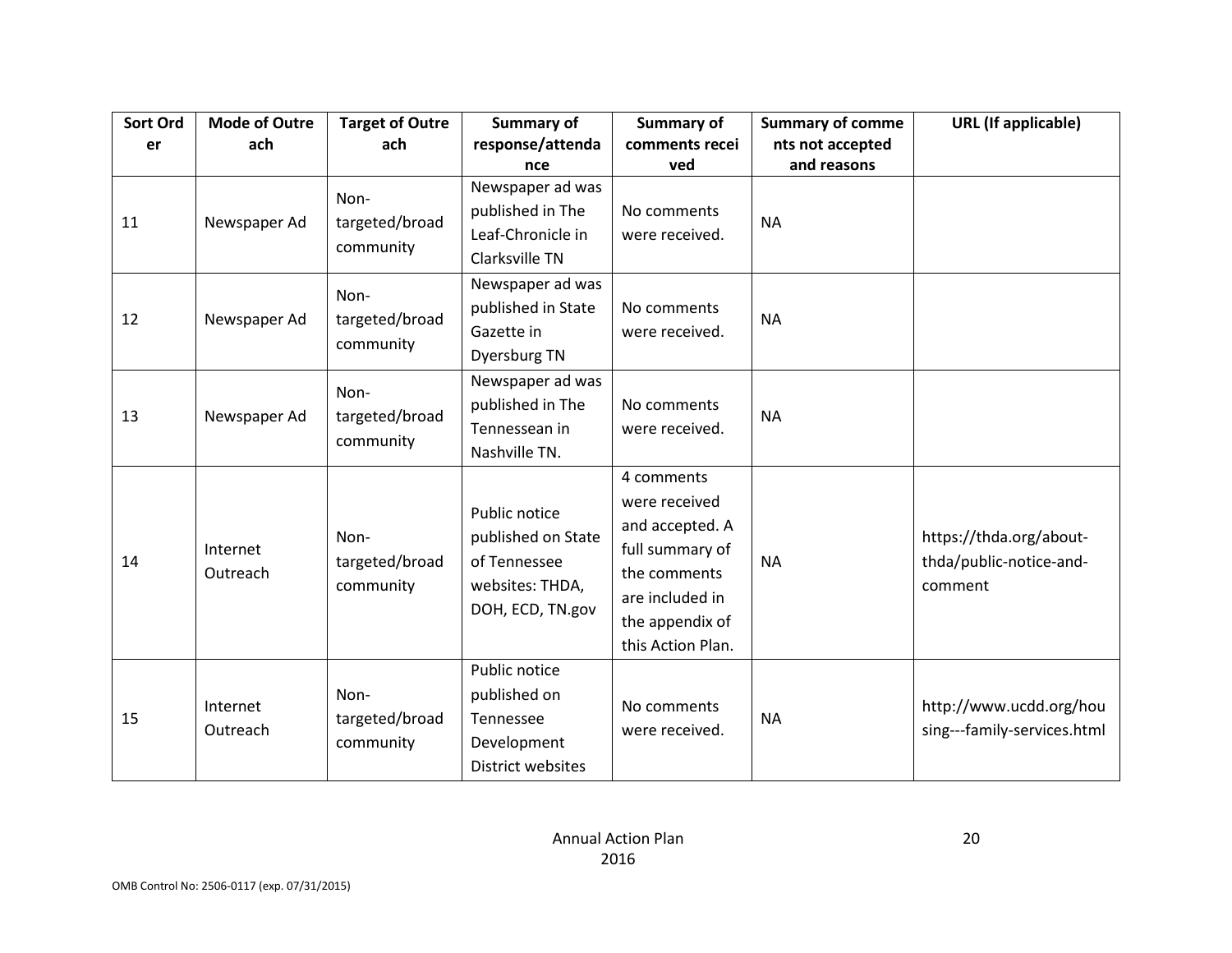| Sort Ord | <b>Mode of Outre</b>  | <b>Target of Outre</b> | <b>Summary of</b>                     | <b>Summary of</b> | <b>Summary of comme</b> | <b>URL</b> (If applicable) |
|----------|-----------------------|------------------------|---------------------------------------|-------------------|-------------------------|----------------------------|
| er       | ach                   | ach                    | response/attenda                      | comments recei    | nts not accepted        |                            |
|          |                       |                        | nce                                   | ved               | and reasons             |                            |
|          |                       |                        |                                       | If comments       |                         |                            |
|          |                       |                        |                                       | were received     |                         |                            |
|          |                       |                        |                                       | from attendees    |                         |                            |
|          |                       |                        | 6 people were in                      | of public         |                         |                            |
|          |                       | Non-                   | attendance of this                    | hearings, they    |                         |                            |
| 16       | <b>Public Hearing</b> | targeted/broad         |                                       | submitted them    | <b>NA</b>               |                            |
|          |                       | community              | public hearing in                     | electronically    |                         |                            |
|          |                       |                        | Alcoa TN                              | through our       |                         |                            |
|          |                       |                        |                                       | website and is    |                         |                            |
|          |                       |                        |                                       | included in the   |                         |                            |
|          |                       |                        |                                       | appendix.         |                         |                            |
|          |                       |                        |                                       | If comments       |                         |                            |
|          |                       |                        |                                       | were received     |                         |                            |
|          |                       |                        |                                       | from attendees    |                         |                            |
|          |                       |                        |                                       | of public         |                         |                            |
|          |                       | Non-                   | 1 person was in<br>attendance of this | hearings, they    |                         |                            |
| 17       | <b>Public Hearing</b> | targeted/broad         | public hearing in                     | submitted them    | <b>NA</b>               |                            |
|          |                       | community              |                                       | electronically    |                         |                            |
|          |                       |                        | Millington TN                         | through our       |                         |                            |
|          |                       |                        |                                       | website and is    |                         |                            |
|          |                       |                        |                                       | included in the   |                         |                            |
|          |                       |                        |                                       | appendix.         |                         |                            |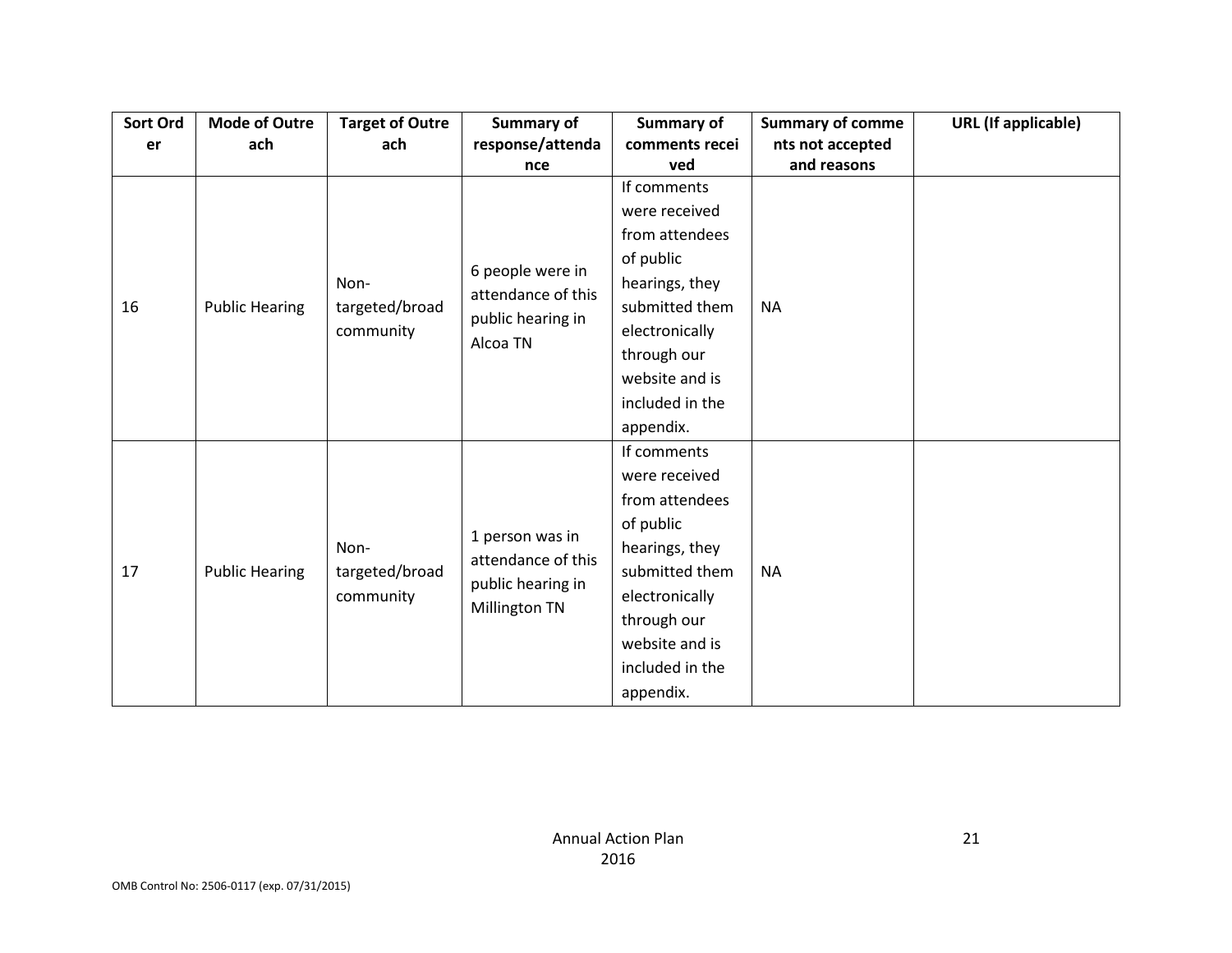| Sort Ord | <b>Mode of Outre</b>  | <b>Target of Outre</b> | <b>Summary of</b>  | <b>Summary of</b>    | <b>Summary of comme</b> | <b>URL</b> (If applicable) |
|----------|-----------------------|------------------------|--------------------|----------------------|-------------------------|----------------------------|
| er       | ach                   | ach                    | response/attenda   | comments recei       | nts not accepted        |                            |
|          |                       |                        | nce                | ved                  | and reasons             |                            |
|          |                       |                        |                    | If comments          |                         |                            |
|          |                       |                        |                    | were received        |                         |                            |
|          |                       |                        |                    | from attendees       |                         |                            |
|          |                       |                        |                    | of public            |                         |                            |
|          |                       | Non-                   | 3 people were in   | hearings, they       |                         |                            |
| 18       | <b>Public Hearing</b> | targeted/broad         | attendance of this | submitted them       | <b>NA</b>               |                            |
|          |                       | community              | public hearing in  | electronically       |                         |                            |
|          |                       |                        | Nashville TN       | through our          |                         |                            |
|          |                       |                        |                    | website and is       |                         |                            |
|          |                       |                        |                    | included in the      |                         |                            |
|          |                       |                        |                    | appendix.            |                         |                            |
|          |                       |                        |                    | 4 comments           |                         |                            |
|          |                       |                        |                    | were received        |                         |                            |
|          |                       |                        |                    | and accepted for     |                         |                            |
|          |                       |                        | Public notice      | the National         |                         |                            |
|          |                       | Non-                   | published on State | <b>Housing Trust</b> |                         |                            |
| 19       | Internet              | targeted/broad         | of Tennessee       | Fund substantial     | <b>NA</b>               |                            |
|          | Outreach              |                        |                    | amendment. A         |                         |                            |
|          |                       | community              | websites: THDA,    | full summary of      |                         |                            |
|          |                       |                        | DOH, ECD, TN.gov   | the comments         |                         |                            |
|          |                       |                        |                    | are included in      |                         |                            |
|          |                       |                        |                    | the appendix of      |                         |                            |
|          |                       |                        |                    | this Action Plan.    |                         |                            |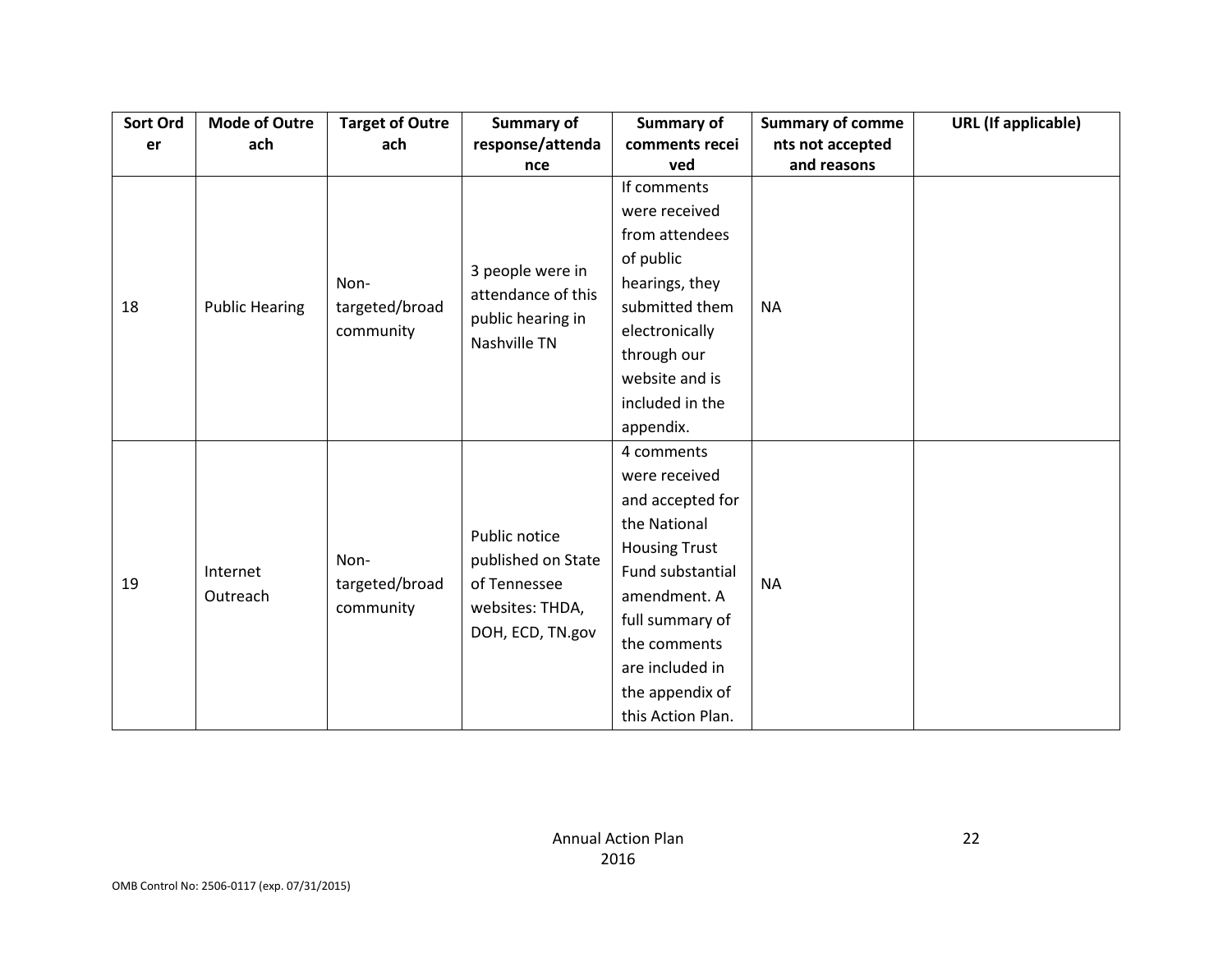| Sort Ord | <b>Mode of Outre</b>  | <b>Target of Outre</b>                                                              | Summary of                                                                                                                                                                           | Summary of                                                                          | <b>Summary of comme</b> | URL (If applicable) |
|----------|-----------------------|-------------------------------------------------------------------------------------|--------------------------------------------------------------------------------------------------------------------------------------------------------------------------------------|-------------------------------------------------------------------------------------|-------------------------|---------------------|
| er       | ach                   | ach                                                                                 | response/attenda                                                                                                                                                                     | comments recei                                                                      | nts not accepted        |                     |
|          |                       |                                                                                     | nce                                                                                                                                                                                  | ved                                                                                 | and reasons             |                     |
| 20       | <b>Public Meeting</b> | Non-<br>targeted/broad<br>community<br>local, county<br>and regional<br>governments | 126 people<br>attended the<br>public hearings in<br>three cities in<br>August 2016.                                                                                                  | Please see<br>attached<br>appendix for a<br>description of<br>comments<br>received. | <b>NA</b>               |                     |
| 21       | Internet<br>Outreach  | Non-<br>targeted/broad<br>community<br>local, county<br>and regional<br>governments | At least 20<br>comments were<br>received (one in<br>the form of survey<br>responses from six<br>elected officials)<br>via email as a<br>result of internet<br>and email<br>outreach. | Please see<br>attached<br>appendix for the<br>complete set of<br>comments.          | <b>NA</b>               |                     |

**Table 4 – Citizen Participation Outreach**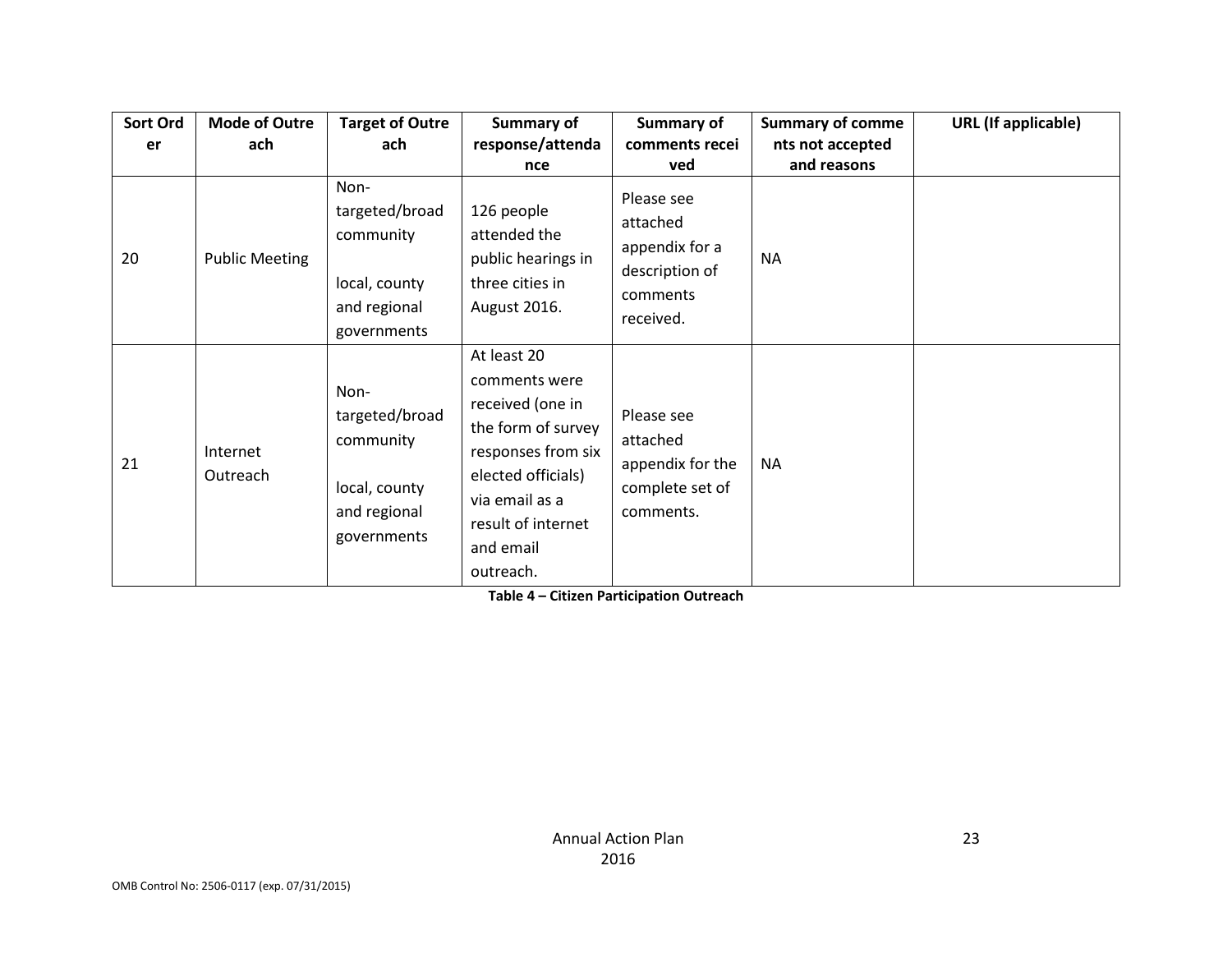# **Expected Resources**

# **AP-15 Expected Resources – 91.320(c)(1,2)**

#### **Introduction**

The following table summarizes the anticipated resources, broken down by program type, allocated by the State of Tennessee during year two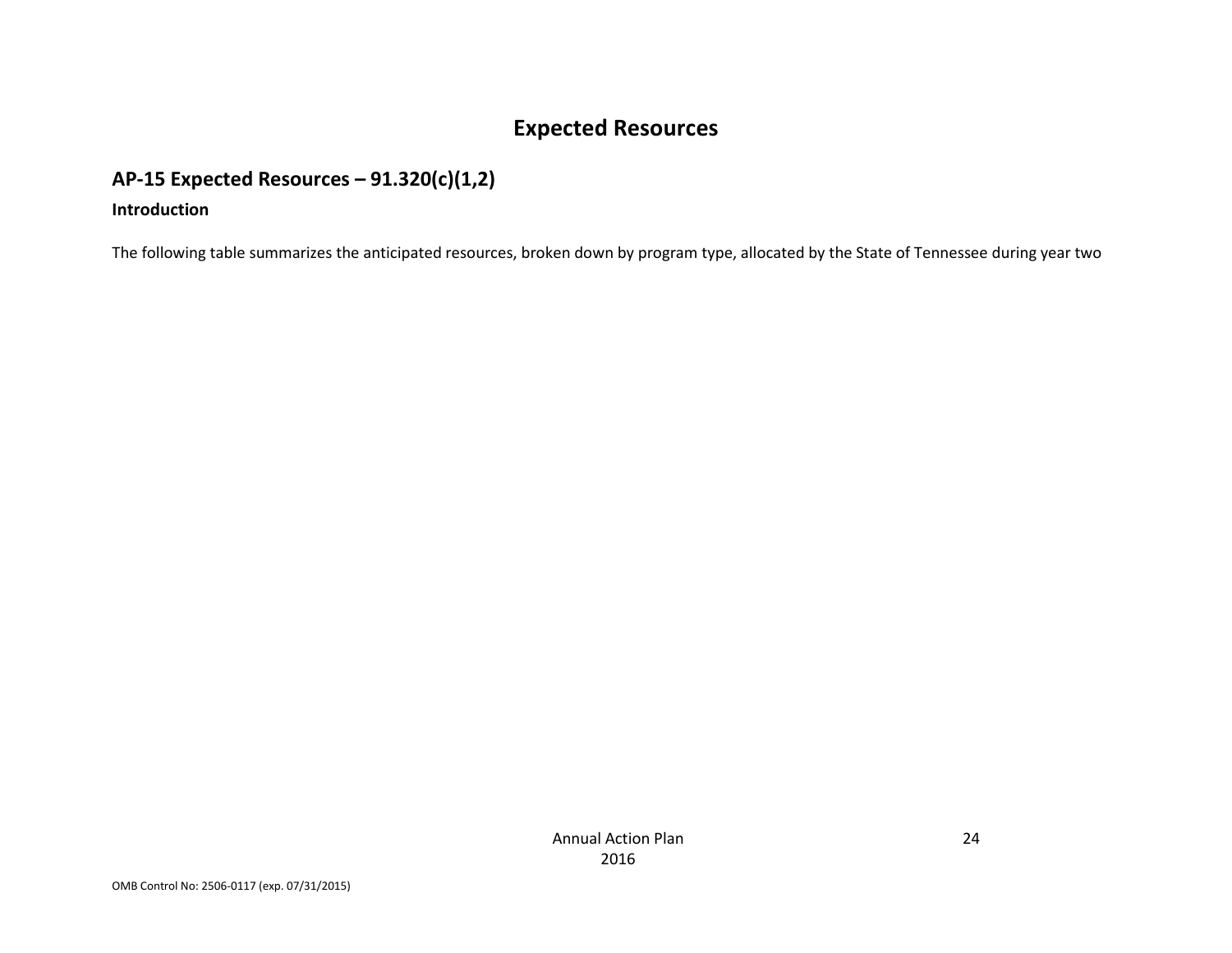of the Consolidated Plan's planning period (FY 2015-2019).

### **Anticipated Resources**

| Program     | Source       | <b>Uses of Funds</b>   |                |            | <b>Expected Amount Available Year 1</b> |            | <b>Expected</b>    |                                     | <b>Narrative Description</b>        |  |
|-------------|--------------|------------------------|----------------|------------|-----------------------------------------|------------|--------------------|-------------------------------------|-------------------------------------|--|
|             | of           |                        | Annual         | Program    | <b>Prior Year</b>                       | Total:     | <b>Amount</b>      |                                     |                                     |  |
|             | <b>Funds</b> |                        | Allocation: \$ | Income: \$ | <b>Resources:</b>                       | Ś          | <b>Available</b>   |                                     |                                     |  |
|             |              |                        |                |            | \$                                      |            | <b>Reminder of</b> |                                     |                                     |  |
|             |              |                        |                |            |                                         |            | <b>ConPlan</b>     |                                     |                                     |  |
| <b>CDBG</b> | public       |                        |                |            |                                         |            | \$                 |                                     | TNECD receives CDBG funds for       |  |
|             |              | Acquisition            |                |            |                                         |            |                    |                                     |                                     |  |
|             |              | Admin and              |                |            |                                         |            |                    |                                     | the non-entitlement areas of the    |  |
|             | federal      | Planning               |                |            |                                         |            |                    | state. These funds and any          |                                     |  |
|             |              | Economic               |                |            |                                         |            |                    | program income or recovered         |                                     |  |
|             |              | Development            |                |            |                                         |            |                    |                                     | funds are used primarily for        |  |
|             |              | Housing                |                |            |                                         |            |                    | public facility projects across the |                                     |  |
|             |              | Public                 |                |            |                                         |            |                    | state. Minor and Substantial        |                                     |  |
|             |              | Improvements           |                |            |                                         |            |                    | Amendments: The prior year          |                                     |  |
|             |              | <b>Public Services</b> |                |            |                                         |            |                    | resources included the              |                                     |  |
|             |              |                        |                |            |                                         |            |                    | unexpended funds that will be       |                                     |  |
|             |              |                        |                |            |                                         |            |                    | used for:-                          | Public                              |  |
|             |              |                        |                |            |                                         |            |                    |                                     | infrastructure - Public facilities- |  |
|             |              |                        |                |            |                                         |            |                    | Workforce                           |                                     |  |
|             |              |                        |                |            |                                         |            |                    | development-                        | Microenterprise                     |  |
|             |              |                        |                |            |                                         |            |                    | assistance-                         | Planning                            |  |
|             |              |                        |                |            |                                         |            |                    | activities-                         | Funding                             |  |
|             |              |                        | 25,265,266     | 1,216,486  | 21,800,000                              | 48,281,752 | 75,000,000         | additional 2016 applications        |                                     |  |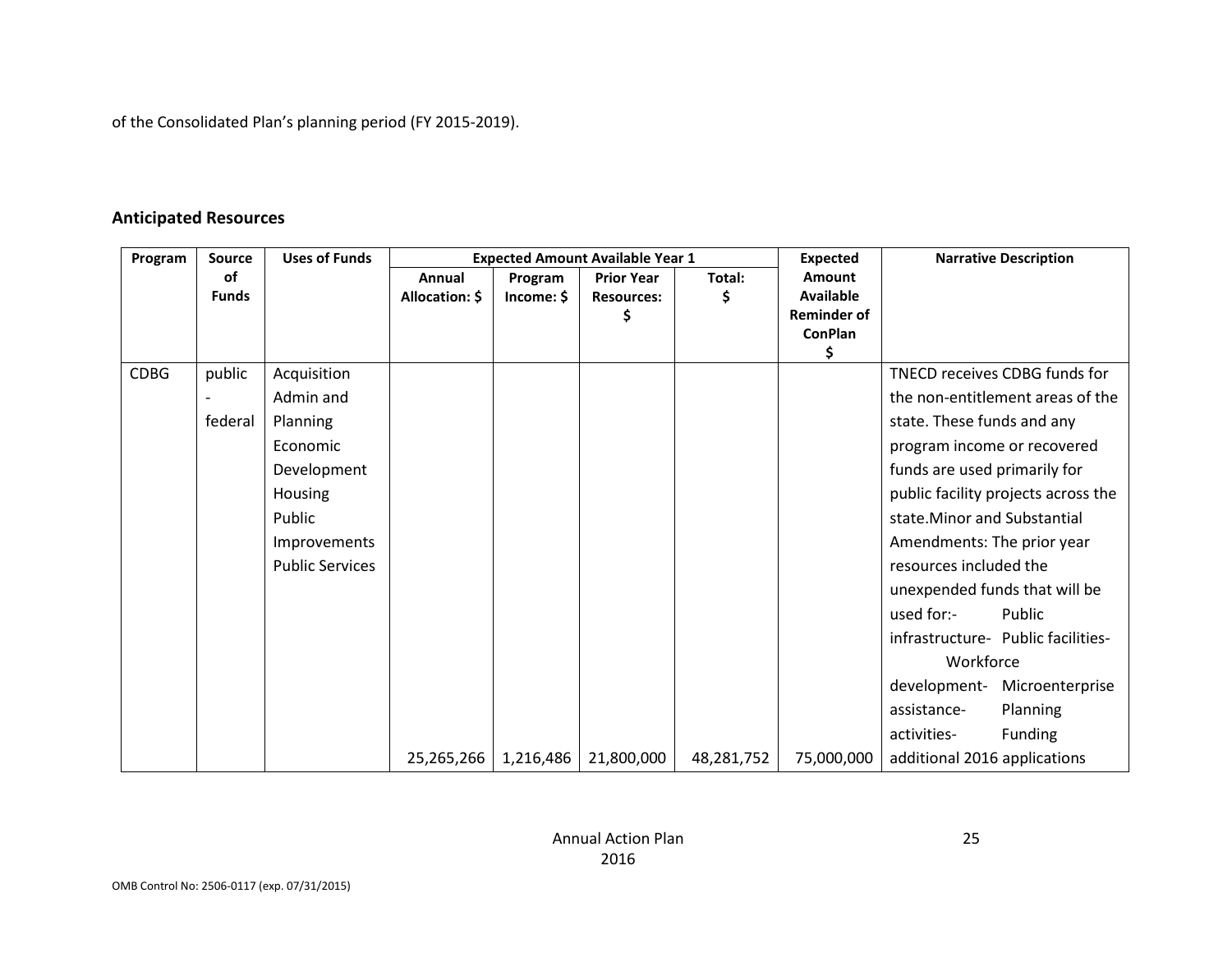| Program     | <b>Source</b> | <b>Uses of Funds</b> |                | <b>Expected Amount Available Year 1</b> |                   |           | <b>Expected</b>    | <b>Narrative Description</b>     |
|-------------|---------------|----------------------|----------------|-----------------------------------------|-------------------|-----------|--------------------|----------------------------------|
|             | оf            |                      | Annual         | Program                                 | <b>Prior Year</b> | Total:    | <b>Amount</b>      |                                  |
|             | <b>Funds</b>  |                      | Allocation: \$ | Income: \$                              | <b>Resources:</b> | S         | <b>Available</b>   |                                  |
|             |               |                      |                |                                         |                   |           | <b>Reminder of</b> |                                  |
|             |               |                      |                |                                         |                   |           | <b>ConPlan</b>     |                                  |
|             |               |                      |                |                                         |                   |           | Ş.                 |                                  |
| <b>HOME</b> | public        | Acquisition          |                |                                         |                   |           |                    | THDA receives HOME funds for     |
|             |               | Homebuyer            |                |                                         |                   |           |                    | the cities, counties and profits |
|             | federal       | assistance           |                |                                         |                   |           |                    | outside of local participating   |
|             |               | Homeowner            |                |                                         |                   |           |                    | jurisdictions. The funds and any |
|             |               | rehab                |                |                                         |                   |           |                    | program income or recovered      |
|             |               | Multifamily          |                |                                         |                   |           |                    | funds are used to promote the    |
|             |               | rental new           |                |                                         |                   |           |                    | production, preservation and     |
|             |               | construction         |                |                                         |                   |           |                    | rehabilitation of single family  |
|             |               | Multifamily          |                |                                         |                   |           |                    | housing for low-income           |
|             |               | rental rehab         |                |                                         |                   |           |                    | households.                      |
|             |               | <b>New</b>           |                |                                         |                   |           |                    |                                  |
|             |               | construction         |                |                                         |                   |           |                    |                                  |
|             |               | for ownership        |                |                                         |                   |           |                    |                                  |
|             |               | <b>TBRA</b>          | 9,582,308      | 5,413                                   | 174,121           | 9,761,842 | 30,000,000         |                                  |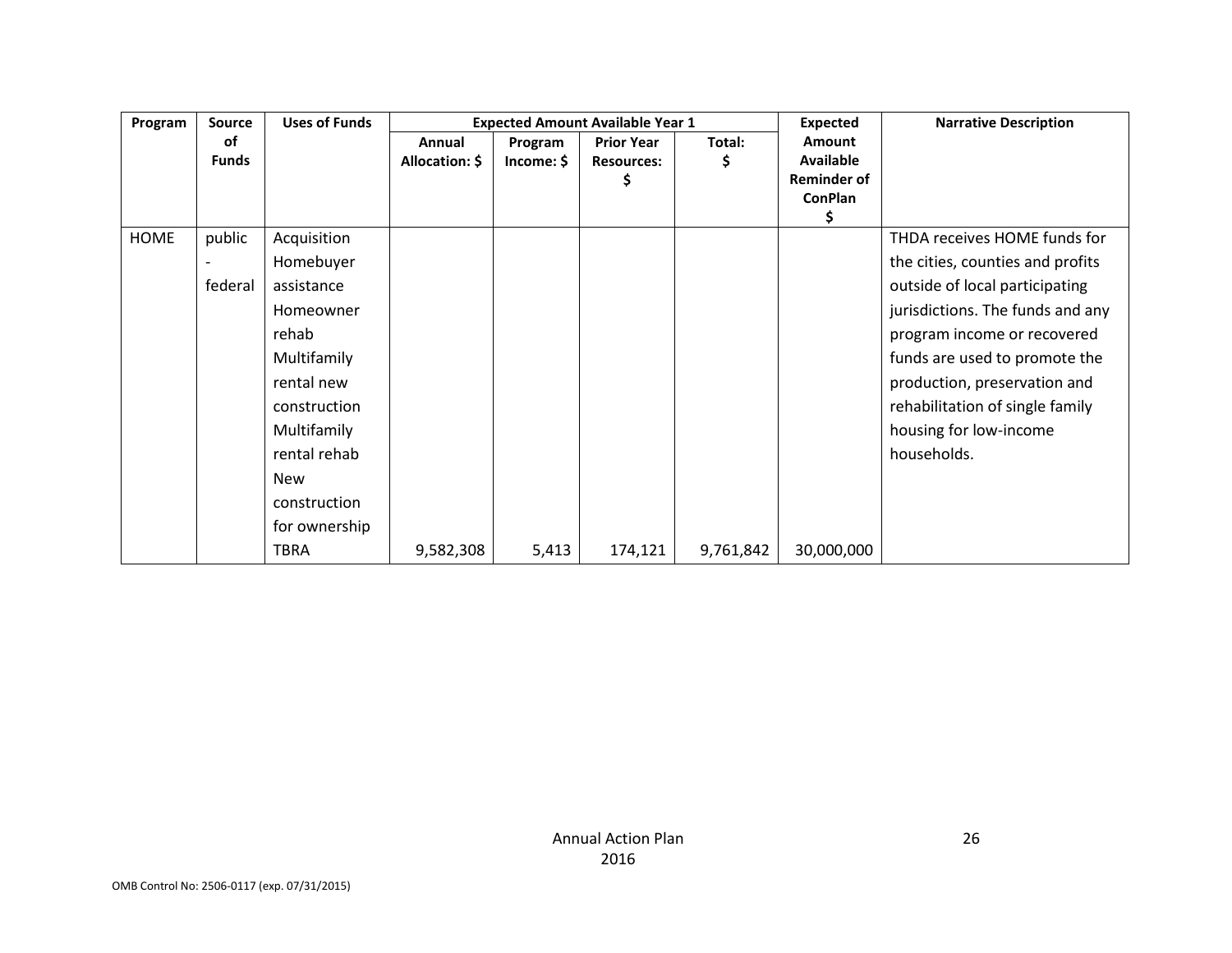| Program      | <b>Source</b> | <b>Uses of Funds</b> |                | <b>Expected Amount Available Year 1</b> |                   |         |                    | <b>Narrative Description</b>    |
|--------------|---------------|----------------------|----------------|-----------------------------------------|-------------------|---------|--------------------|---------------------------------|
|              | οf            |                      | Annual         | Program                                 | <b>Prior Year</b> | Total:  | Amount             |                                 |
|              | <b>Funds</b>  |                      | Allocation: \$ | Income: \$                              | <b>Resources:</b> | Ş       | <b>Available</b>   |                                 |
|              |               |                      |                |                                         | Ş                 |         | <b>Reminder of</b> |                                 |
|              |               |                      |                |                                         |                   |         | <b>ConPlan</b>     |                                 |
|              |               |                      |                |                                         |                   |         | \$                 |                                 |
| <b>HOPWA</b> | public        | Permanent            |                |                                         |                   |         |                    | TDOH receives HOPWA funds for   |
|              |               | housing in           |                |                                         |                   |         |                    | housing activities that benefit |
|              | federal       | facilities           |                |                                         |                   |         |                    | low-income persons living with  |
|              |               | Permanent            |                |                                         |                   |         |                    | HIV/AIDS and their families.    |
|              |               | housing              |                |                                         |                   |         |                    |                                 |
|              |               | placement            |                |                                         |                   |         |                    |                                 |
|              |               | Short term or        |                |                                         |                   |         |                    |                                 |
|              |               | transitional         |                |                                         |                   |         |                    |                                 |
|              |               | housing              |                |                                         |                   |         |                    |                                 |
|              |               | facilities           |                |                                         |                   |         |                    |                                 |
|              |               | <b>STRMU</b>         |                |                                         |                   |         |                    |                                 |
|              |               | Supportive           |                |                                         |                   |         |                    |                                 |
|              |               | services             |                |                                         |                   |         |                    |                                 |
|              |               | <b>TBRA</b>          | 963,180        | 0                                       | $\pmb{0}$         | 963,180 | 3,000,000          |                                 |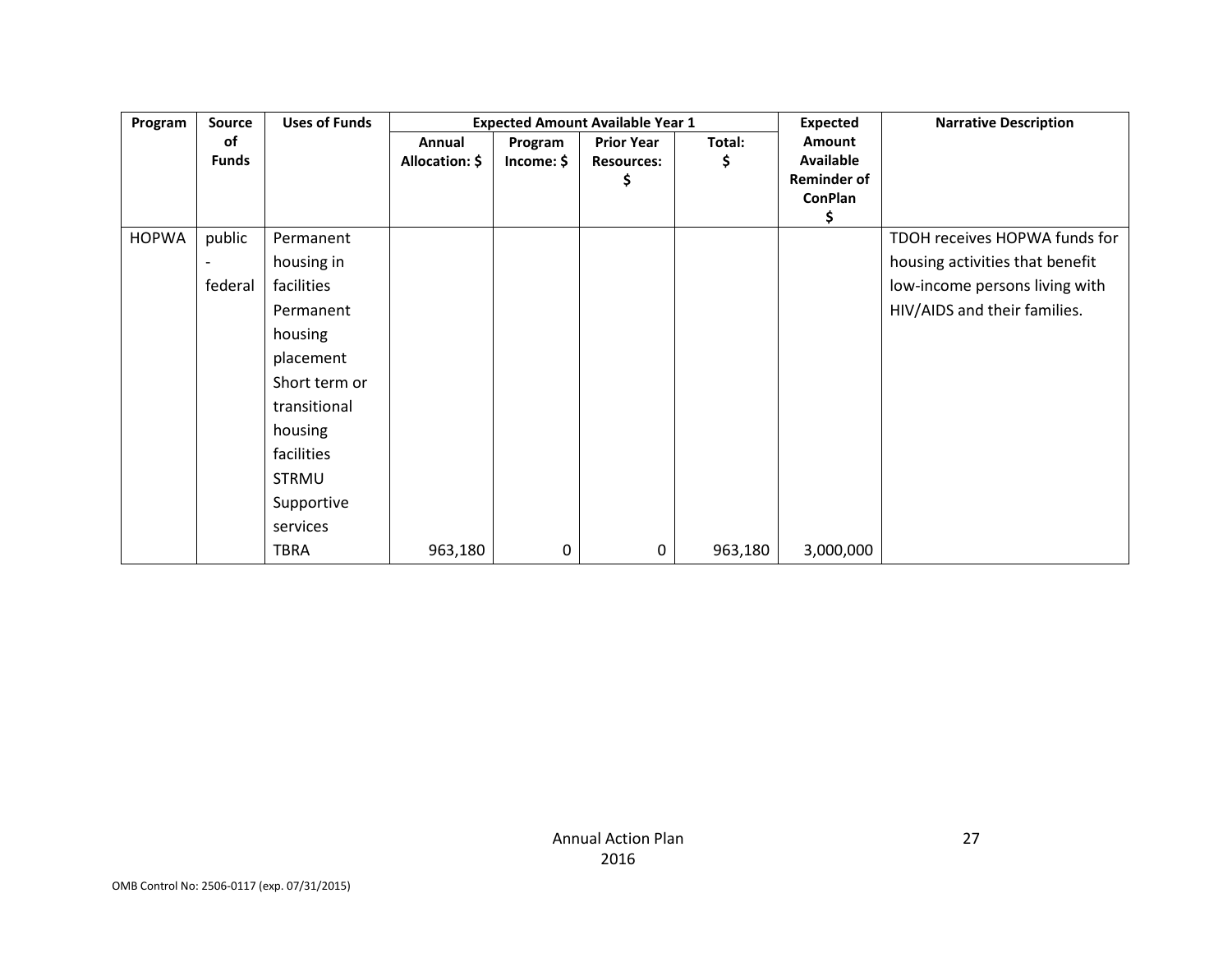| Program | <b>Source</b> | <b>Uses of Funds</b> |                |            | <b>Expected Amount Available Year 1</b> |           | <b>Expected</b>                      | <b>Narrative Description</b>    |
|---------|---------------|----------------------|----------------|------------|-----------------------------------------|-----------|--------------------------------------|---------------------------------|
|         | of            |                      | Annual         | Program    | <b>Prior Year</b>                       | Total:    | <b>Amount</b>                        |                                 |
|         | <b>Funds</b>  |                      | Allocation: \$ | Income: \$ | <b>Resources:</b>                       | \$        | <b>Available</b>                     |                                 |
|         |               |                      |                |            | \$                                      |           | <b>Reminder of</b><br><b>ConPlan</b> |                                 |
|         |               |                      |                |            |                                         |           | \$                                   |                                 |
| ESG     | public        | Conversion and       |                |            |                                         |           |                                      | THDA receives ESG funds to      |
|         |               | rehab for            |                |            |                                         |           |                                      | provide the services necessary  |
|         | federal       | transitional         |                |            |                                         |           |                                      | to help homeless persons or     |
|         |               | housing              |                |            |                                         |           |                                      | those at risk of being homeless |
|         |               | Financial            |                |            |                                         |           |                                      | quickly regain stability in     |
|         |               | Assistance           |                |            |                                         |           |                                      | permanent housing after         |
|         |               | Overnight            |                |            |                                         |           |                                      | experiencing a housing crisis   |
|         |               | shelter              |                |            |                                         |           |                                      | and/or homelessness.            |
|         |               | Rapid re-            |                |            |                                         |           |                                      |                                 |
|         |               | housing (rental      |                |            |                                         |           |                                      |                                 |
|         |               | assistance)          |                |            |                                         |           |                                      |                                 |
|         |               | Rental               |                |            |                                         |           |                                      |                                 |
|         |               | Assistance           |                |            |                                         |           |                                      |                                 |
|         |               | Services             |                |            |                                         |           |                                      |                                 |
|         |               | Transitional         |                |            |                                         |           |                                      |                                 |
|         |               | housing              | 2,932,401      | 0          | 0                                       | 2,932,401 | 8,000,000                            |                                 |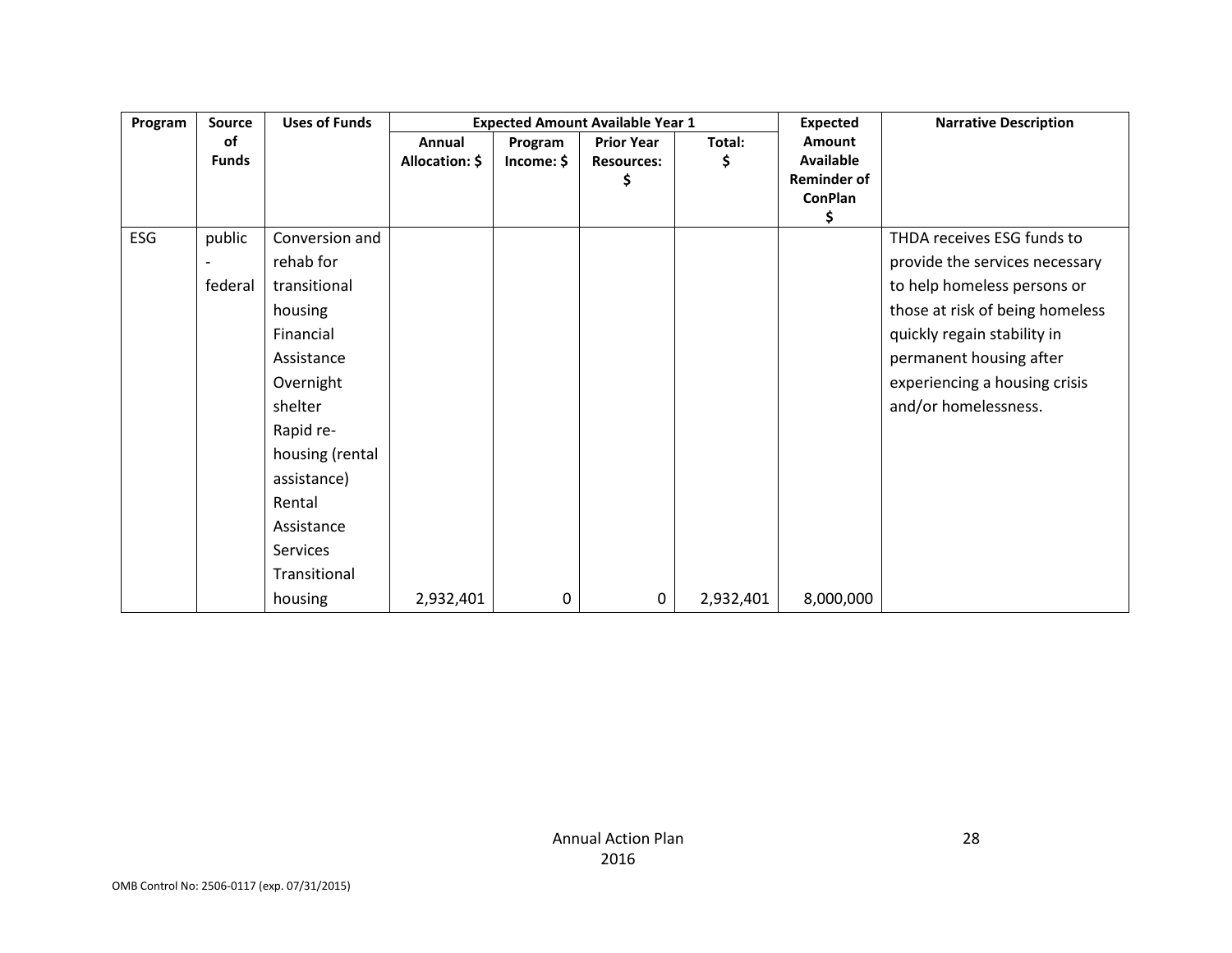| Program      | <b>Source</b> | <b>Uses of Funds</b> |                |            | <b>Expected Amount Available Year 1</b> |             | <b>Expected</b>                      | <b>Narrative Description</b>        |
|--------------|---------------|----------------------|----------------|------------|-----------------------------------------|-------------|--------------------------------------|-------------------------------------|
|              | 0f            |                      | Annual         | Program    | <b>Prior Year</b>                       | Total:      | Amount                               |                                     |
|              | <b>Funds</b>  |                      | Allocation: \$ | Income: \$ | <b>Resources:</b>                       |             | <b>Available</b>                     |                                     |
|              |               |                      |                |            |                                         |             | <b>Reminder of</b><br><b>ConPlan</b> |                                     |
|              |               |                      |                |            |                                         |             | \$                                   |                                     |
| Housing      | public        | Multifamily          |                |            |                                         |             |                                      | The National Housing Trust Fund     |
| Trust        |               | rental new           |                |            |                                         |             |                                      | (NHTF) is a new affordable          |
| Fund         | federal       | construction         |                |            |                                         |             |                                      | housing production program          |
|              |               | Multifamily          |                |            |                                         |             |                                      | that will complement existing       |
|              |               | rental rehab         |                |            |                                         |             |                                      | Federal, state and local efforts to |
|              |               |                      |                |            |                                         |             |                                      | increase and preserve the supply    |
|              |               |                      |                |            |                                         |             |                                      | of decent, safe, and sanitary       |
|              |               |                      |                |            |                                         |             |                                      | affordable housing for extremely    |
|              |               |                      |                |            |                                         |             |                                      | low- and very low-income            |
|              |               |                      |                |            |                                         |             |                                      | households, including homeless      |
|              |               |                      | 3,000,000      | 0          | 0                                       | 3,000,000   | 9,000,000                            | families.                           |
| <b>LIHTC</b> | public        | Acquisition          |                |            |                                         |             |                                      | The LIHTC program allocates         |
|              |               | Multifamily          |                |            |                                         |             |                                      | federal tax credits to developers   |
|              | federal       | rental new           |                |            |                                         |             |                                      | of low income rental housing.       |
|              |               | construction         |                |            |                                         |             |                                      | Allocations are made on the         |
|              |               | Multifamily          |                |            |                                         |             |                                      | front end for 10 years. The         |
|              |               | rental rehab         |                |            |                                         |             |                                      | dollars reflected above are the     |
|              |               |                      |                |            |                                         |             |                                      | 10-year values of the allocations   |
|              |               |                      |                |            |                                         |             |                                      | to be made during the ConPlan       |
|              |               |                      | 150,000,000    | 0          | 0                                       | 150,000,000 | 450,000,000                          | period.                             |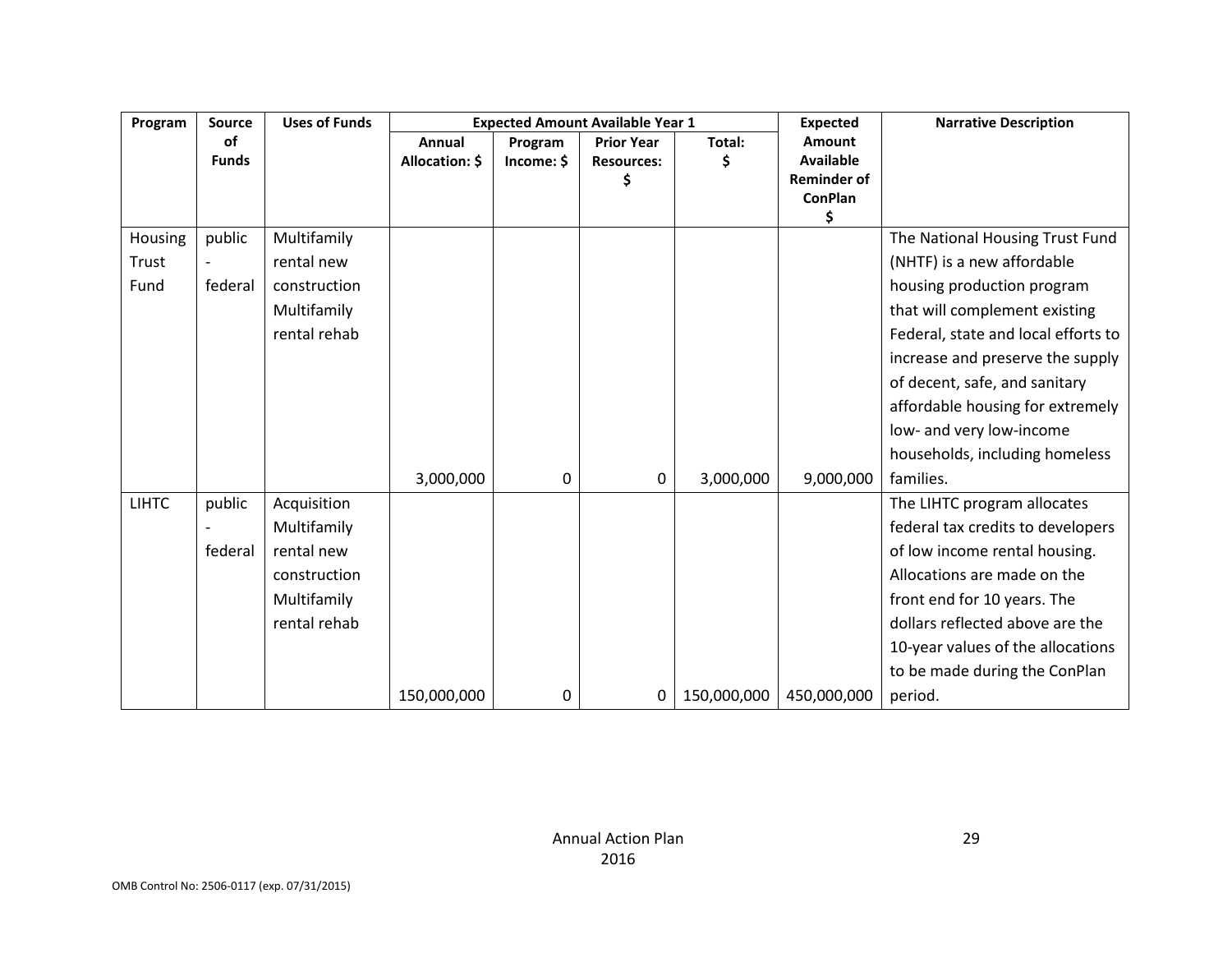| Other | public  | Acquisition  |            |   |             |            |            | Funding from 2008, 2010 and       |
|-------|---------|--------------|------------|---|-------------|------------|------------|-----------------------------------|
|       |         | Economic     |            |   |             |            |            | 2013 disasters were provided to   |
|       | federal | Development  |            |   |             |            |            | TN, totaling \$137,234,407.       |
|       |         | Homeowner    |            |   |             |            |            | TNECD plans to spend down all     |
|       |         | rehab        |            |   |             |            |            | disaster funds that are currently |
|       |         | Housing      |            |   |             |            |            | allocated to the state during the |
|       |         | Public       |            |   |             |            |            | period of the Con Plan. That is   |
|       |         | Improvements |            |   |             |            |            | approximately \$13M in 13         |
|       |         | Other        |            |   |             |            |            | CDBG-DR funds, \$30M in 2008-     |
|       |         |              |            |   |             |            |            | DR funds, and \$8M in 2010-DR     |
|       |         |              |            |   |             |            |            | funds. Some of the Round 1        |
|       |         |              |            |   |             |            |            | Shelby County activities under    |
|       |         |              |            |   |             |            |            | the B-13-DS-47-0001 disaster      |
|       |         |              |            |   |             |            |            | grant were unable to meet the     |
|       |         |              |            |   |             |            |            | expenditure timeline set forth in |
|       |         |              |            |   |             |            |            | the grant, leading to the         |
|       |         |              |            |   |             |            |            | recapturing of \$1,183,537 of     |
|       |         |              |            |   |             |            |            | funds. The funds were             |
|       |         |              |            |   |             |            |            | recaptured from the funds         |
|       |         |              |            |   |             |            |            | obligated to non-Shelby County    |
|       |         |              |            |   |             |            |            | grants. TNECD proposes to use     |
|       |         |              |            |   |             |            |            | CDBG program income funds         |
|       |         |              |            |   |             |            |            | under the "CDBG funds as          |
|       |         |              |            |   |             |            |            | Match" waiver to cover the        |
|       |         |              |            |   |             |            |            | recaptured amount and honor       |
|       |         |              |            |   |             |            |            | the obligations to these          |
|       |         |              |            |   |             |            |            | grantees. TNECD submitted an      |
|       |         |              |            |   |             |            |            | application for disaster recovery |
|       |         |              | 12,000,000 | 0 | $\mathbf 0$ | 12,000,000 | 30,000,000 | and resiliency funds during FY    |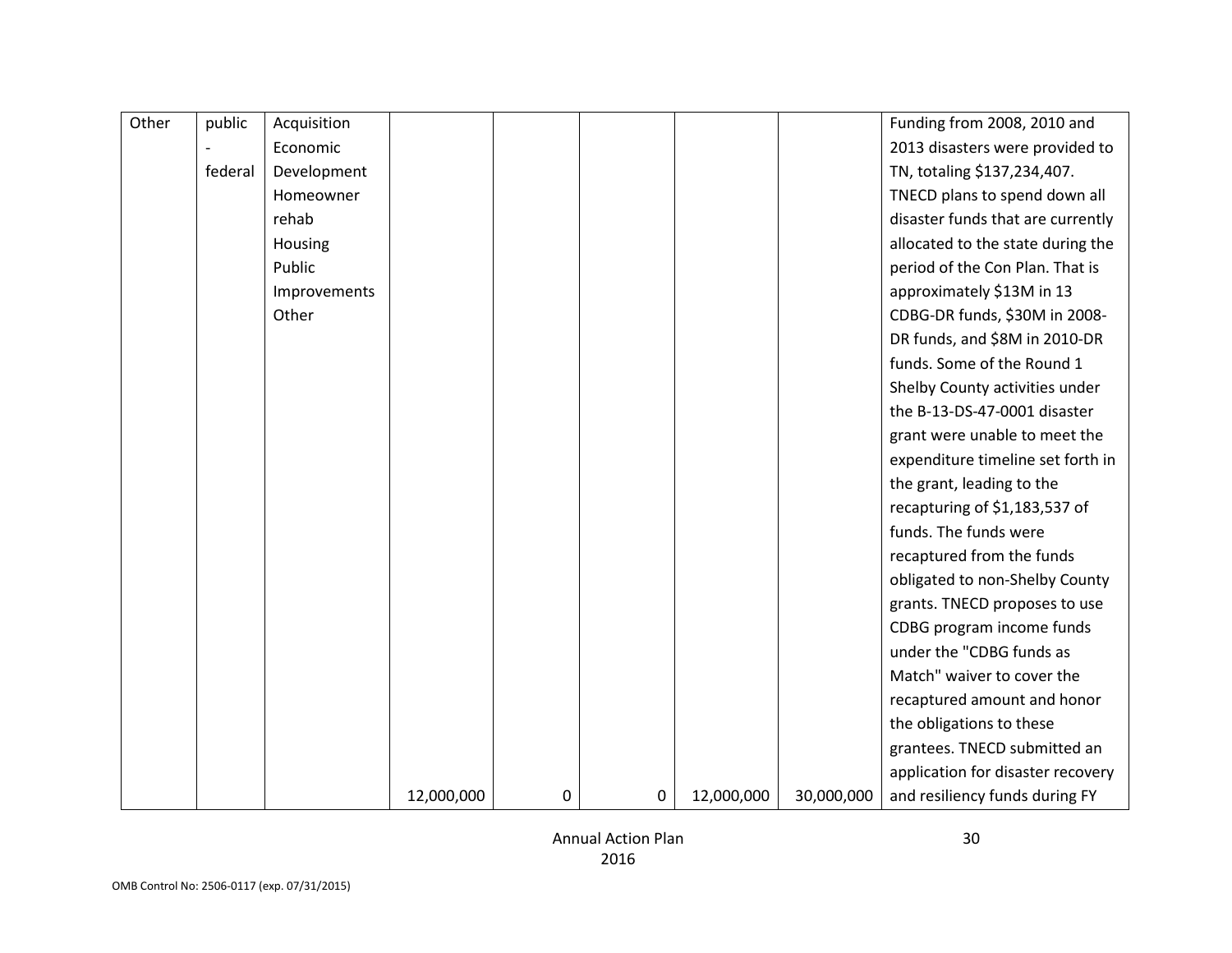| Program | <b>Source</b> | <b>Uses of Funds</b> |                | <b>Expected Amount Available Year 1</b> |                   |         |                    | <b>Narrative Description</b>      |
|---------|---------------|----------------------|----------------|-----------------------------------------|-------------------|---------|--------------------|-----------------------------------|
|         | оf            |                      | Annual         | Program                                 | <b>Prior Year</b> | Total:  | Amount             |                                   |
|         | <b>Funds</b>  |                      | Allocation: \$ | Income: \$                              | <b>Resources:</b> |         | <b>Available</b>   |                                   |
|         |               |                      |                |                                         |                   |         | <b>Reminder of</b> |                                   |
|         |               |                      |                |                                         |                   |         | <b>ConPlan</b>     |                                   |
|         |               |                      |                |                                         |                   |         |                    |                                   |
|         |               |                      |                |                                         |                   |         |                    | 2015. If those funds are          |
|         |               |                      |                |                                         |                   |         |                    | awarded, they will be obligated   |
|         |               |                      |                |                                         |                   |         |                    | and a portion of them will be     |
|         |               |                      |                |                                         |                   |         |                    | expended during the period of     |
|         |               |                      |                |                                         |                   |         |                    | the Con Plan. If any new disaster |
|         |               |                      |                |                                         |                   |         |                    | declarations result in an         |
|         |               |                      |                |                                         |                   |         |                    | allocation, TNECD will attempt    |
|         |               |                      |                |                                         |                   |         |                    | to obligate those funds as        |
|         |               |                      |                |                                         |                   |         |                    | quickly as possible.              |
| Other   | public        | Other                |                |                                         |                   |         |                    | Leveraged Ryan White funds.       |
|         |               |                      |                |                                         |                   |         |                    |                                   |
|         | federal       |                      | 450,000        | 0                                       | 0                 | 450,000 | 1,350,000          |                                   |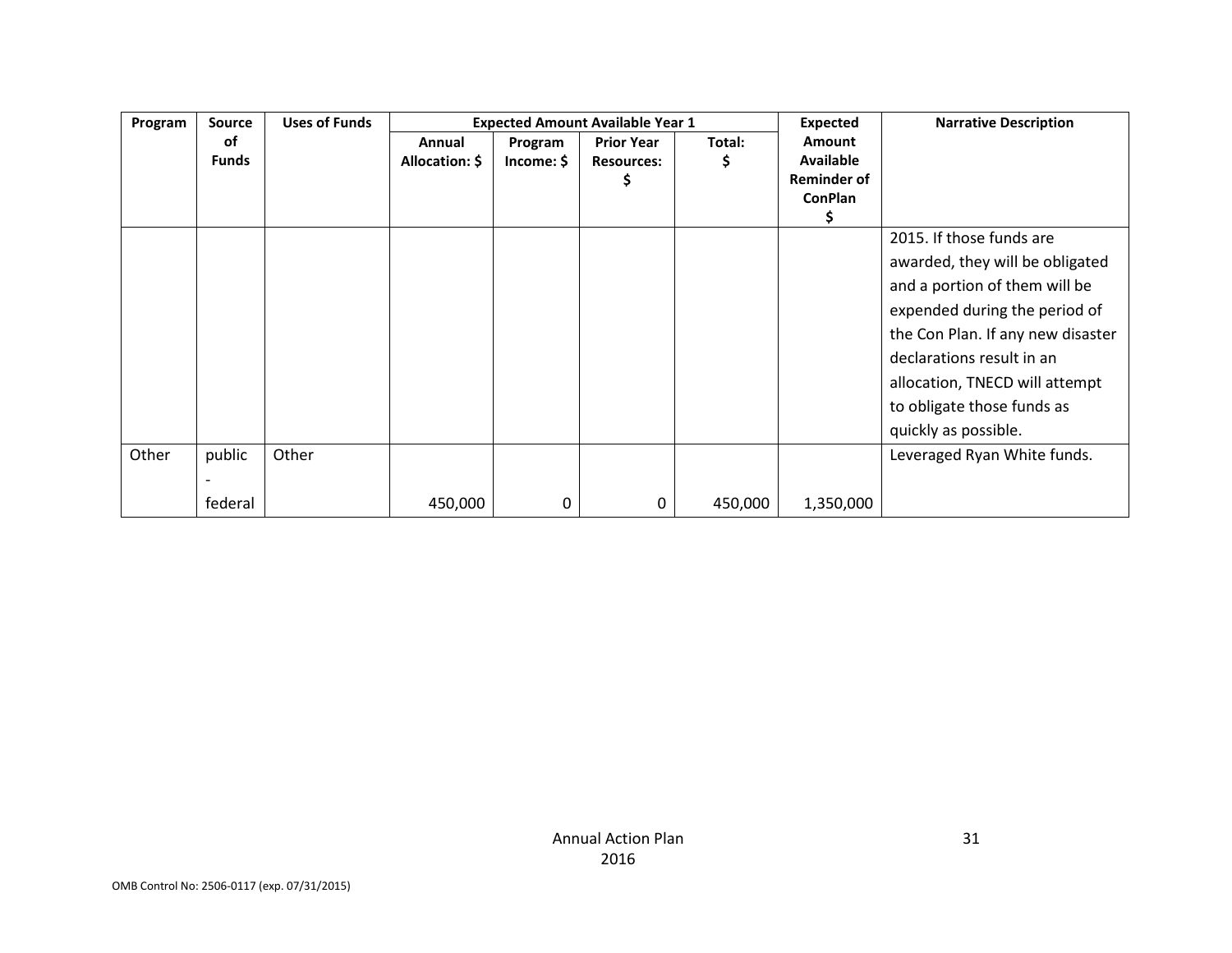| Program | <b>Source</b> | <b>Uses of Funds</b> |                |            | <b>Expected Amount Available Year 1</b> |             | <b>Expected</b>                      | <b>Narrative Description</b>           |
|---------|---------------|----------------------|----------------|------------|-----------------------------------------|-------------|--------------------------------------|----------------------------------------|
|         | of            |                      | Annual         | Program    | <b>Prior Year</b>                       | Total:      | Amount                               |                                        |
|         | <b>Funds</b>  |                      | Allocation: \$ | Income: \$ | <b>Resources:</b>                       |             | <b>Available</b>                     |                                        |
|         |               |                      |                |            | \$                                      |             | <b>Reminder of</b><br><b>ConPlan</b> |                                        |
|         |               |                      |                |            |                                         |             | \$                                   |                                        |
| Other   | public        | Rental               |                |            |                                         |             |                                      | The Section 8 Contract                 |
|         |               | Assistance           |                |            |                                         |             |                                      | <b>Administration Division of THDA</b> |
|         | federal       |                      |                |            |                                         |             |                                      | administers the Section 8              |
|         |               |                      |                |            |                                         |             |                                      | <b>Contract Administration</b>         |
|         |               |                      |                |            |                                         |             |                                      | Program. THDA administers the          |
|         |               |                      |                |            |                                         |             |                                      | <b>Section 8 Housing Assistance</b>    |
|         |               |                      |                |            |                                         |             |                                      | Payments (HAP) Contracts and is        |
|         |               |                      |                |            |                                         |             |                                      | responsible for approving and          |
|         |               |                      |                |            |                                         |             |                                      | making the monthly payment to          |
|         |               |                      |                |            |                                         |             |                                      | property owners throughout the         |
|         |               |                      |                |            |                                         |             |                                      | state. At the end of calendar          |
|         |               |                      |                |            |                                         |             |                                      | year 2014, the Division had 395        |
|         |               |                      |                |            |                                         |             |                                      | contracts, representing 34,828         |
|         |               |                      |                |            |                                         |             |                                      | families, and monthly HAPs             |
|         |               |                      |                |            |                                         |             |                                      | averaging approximately \$13.2         |
|         |               |                      |                |            |                                         |             |                                      | million per month. During FY           |
|         |               |                      |                |            |                                         |             |                                      | 2015-16, it is anticipated that        |
|         |               |                      |                |            |                                         |             |                                      | the number of contracts,               |
|         |               |                      |                |            |                                         |             |                                      | number of units and amount of          |
|         |               |                      | 196,000,000    | 0          | 0                                       | 196,000,000 | 628,000,000                          | HAPs per month to be stable.           |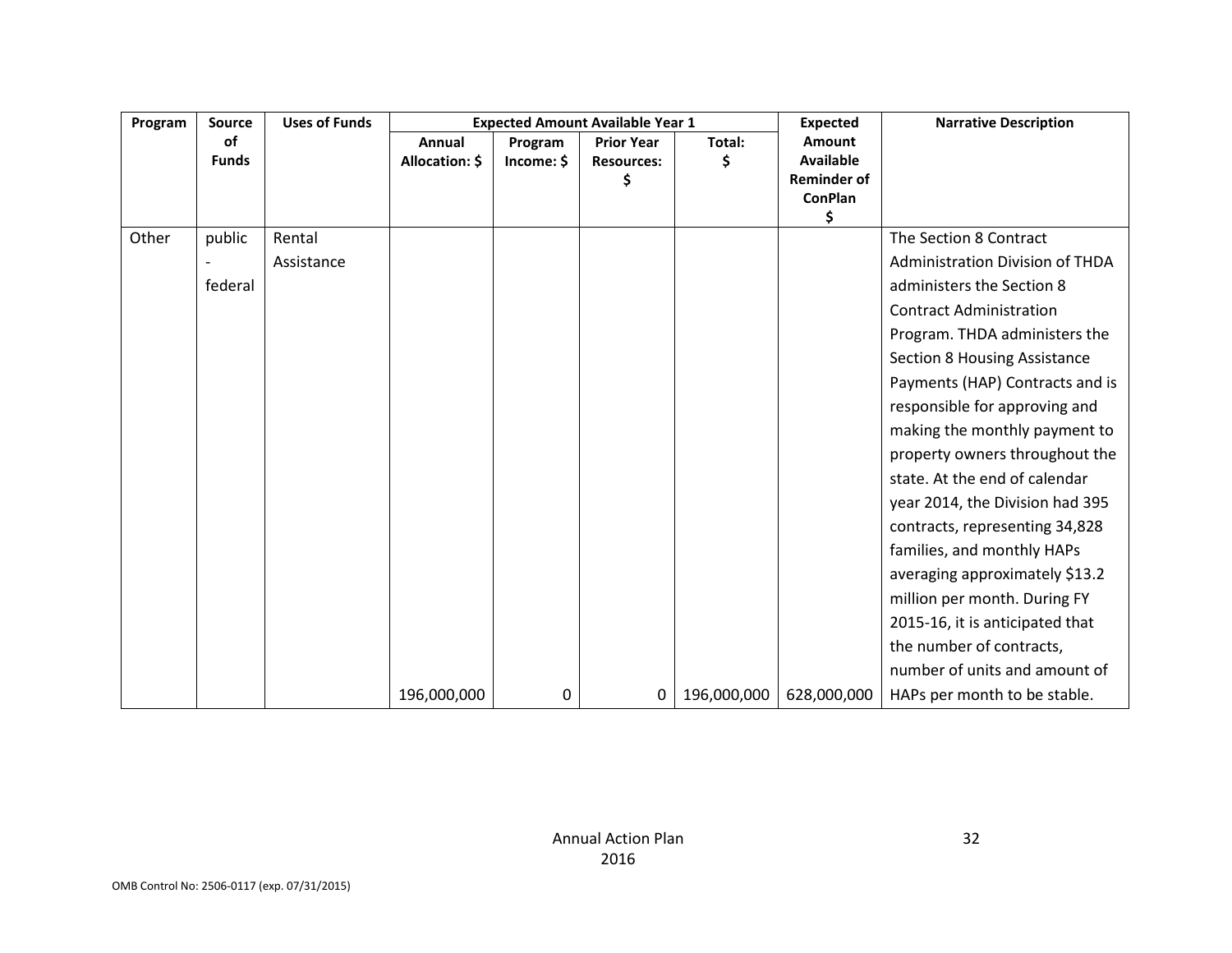| Program | Source             | <b>Uses of Funds</b> |                          |                       | <b>Expected Amount Available Year 1</b>      |             | <b>Expected</b>                                                    | <b>Narrative Description</b>     |
|---------|--------------------|----------------------|--------------------------|-----------------------|----------------------------------------------|-------------|--------------------------------------------------------------------|----------------------------------|
|         | of<br><b>Funds</b> |                      | Annual<br>Allocation: \$ | Program<br>Income: \$ | <b>Prior Year</b><br><b>Resources:</b><br>\$ | Total:<br>S | Amount<br><b>Available</b><br><b>Reminder of</b><br><b>ConPlan</b> |                                  |
|         |                    |                      |                          |                       |                                              |             | S                                                                  |                                  |
| Other   | public             | Homebuyer            |                          |                       |                                              |             |                                                                    | THDA requires homebuyer          |
|         | - state            | assistance           |                          |                       |                                              |             |                                                                    | education for one of our home    |
|         |                    |                      |                          |                       |                                              |             |                                                                    | loan programs and encourages it  |
|         |                    |                      |                          |                       |                                              |             |                                                                    | for everyone considering         |
|         |                    |                      |                          |                       |                                              |             |                                                                    | homeownership. The purpose of    |
|         |                    |                      |                          |                       |                                              |             |                                                                    | homebuyer education is not only  |
|         |                    |                      |                          |                       |                                              |             |                                                                    | to assist people with purchasing |
|         |                    |                      |                          |                       |                                              |             |                                                                    | homes, but also to help them     |
|         |                    |                      |                          |                       |                                              |             |                                                                    | become successful homeowners.    |
|         |                    |                      |                          |                       |                                              |             |                                                                    | THDA provides approved local     |
|         |                    |                      |                          |                       |                                              |             |                                                                    | nonprofit organizations and UT   |
|         |                    |                      |                          |                       |                                              |             |                                                                    | Extension agents with materials  |
|         |                    |                      |                          |                       |                                              |             |                                                                    | to teach first-time homebuyer    |
|         |                    |                      |                          |                       |                                              |             |                                                                    | education classes and hosts      |
|         |                    |                      |                          |                       |                                              |             |                                                                    | certification training for       |
|         |                    |                      | 550,000                  | 0                     | 0                                            | 550,000     | 1,050,000                                                          | homebuyer education providers.   |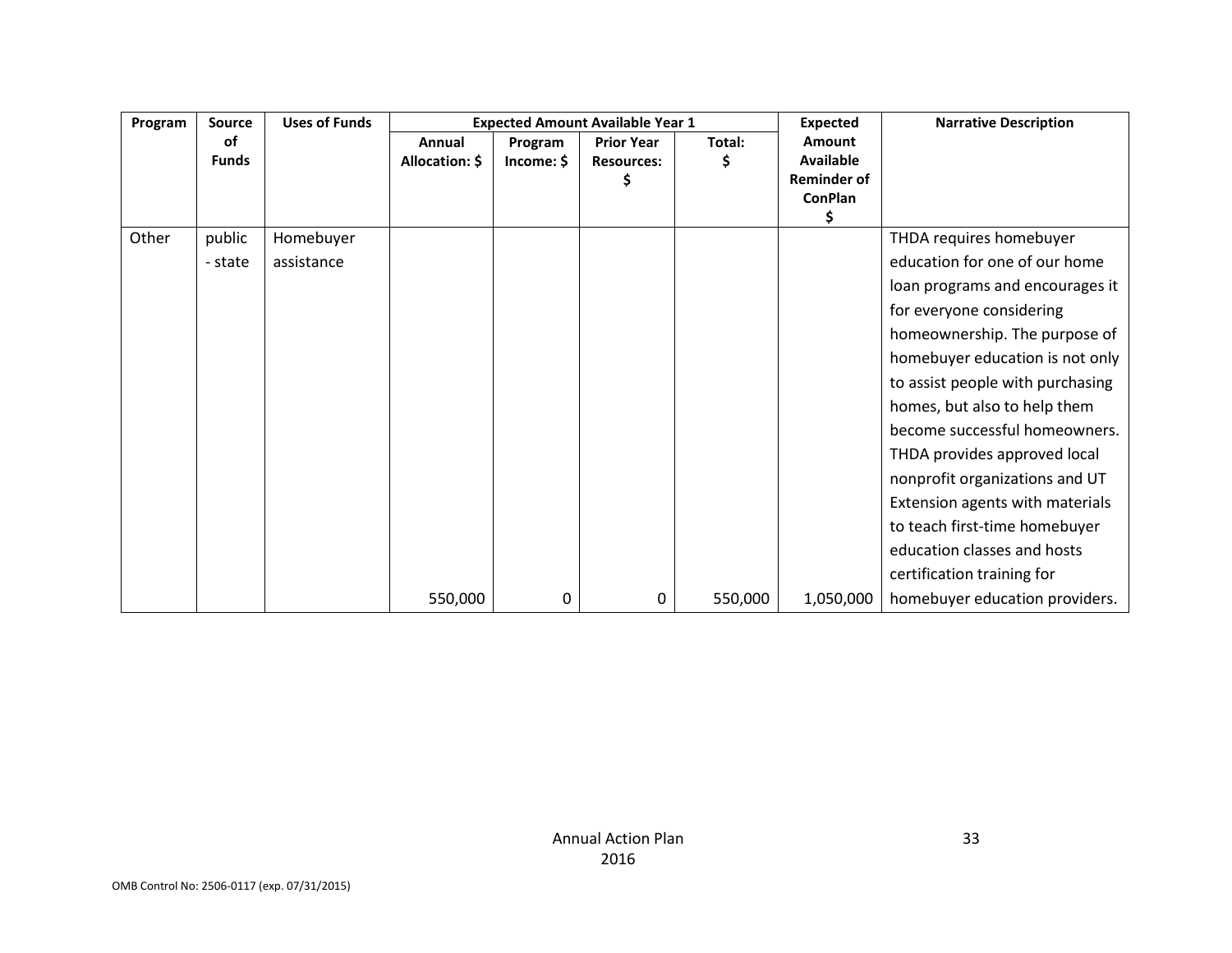| Program | <b>Source</b> | <b>Uses of Funds</b> |                |            | <b>Expected Amount Available Year 1</b> |           | <b>Expected</b>                      | <b>Narrative Description</b>    |
|---------|---------------|----------------------|----------------|------------|-----------------------------------------|-----------|--------------------------------------|---------------------------------|
|         | 0f            |                      | Annual         | Program    | <b>Prior Year</b>                       | Total:    | Amount                               |                                 |
|         | <b>Funds</b>  |                      | Allocation: \$ | Income: \$ | <b>Resources:</b>                       | Ş         | <b>Available</b>                     |                                 |
|         |               |                      |                |            |                                         |           | <b>Reminder of</b><br><b>ConPlan</b> |                                 |
|         |               |                      |                |            |                                         |           | S.                                   |                                 |
| Other   | public        | Homeowner            |                |            |                                         |           |                                      | The Housing Trust Fund (HTF)    |
|         | - state       | rehab                |                |            |                                         |           |                                      | funds five programs to address  |
|         |               | Multifamily          |                |            |                                         |           |                                      | unmet housing needs in          |
|         |               | rental new           |                |            |                                         |           |                                      | Tennessee. The Competitive      |
|         |               | construction         |                |            |                                         |           |                                      | Grants program targets rental   |
|         |               | Multifamily          |                |            |                                         |           |                                      | housing needs across the state  |
|         |               | rental rehab         |                |            |                                         |           |                                      | for low and very low income     |
|         |               | <b>New</b>           |                |            |                                         |           |                                      | residents. Other programs       |
|         |               | construction         |                |            |                                         |           |                                      | address rural housing needs,    |
|         |               | for ownership        |                |            |                                         |           |                                      | housing modifications for       |
|         |               | Short term or        |                |            |                                         |           |                                      | persons with disabilities, home |
|         |               | transitional         |                |            |                                         |           |                                      | repair for the elderly and new  |
|         |               | housing              |                |            |                                         |           |                                      | home construction and purchase  |
|         |               | facilities           |                |            |                                         |           |                                      | for low income Tennesseans.     |
|         |               | Transitional         |                |            |                                         |           |                                      |                                 |
|         |               | housing              | 7,500,000      | 0          | 0                                       | 7,500,000 | 22,500,000                           |                                 |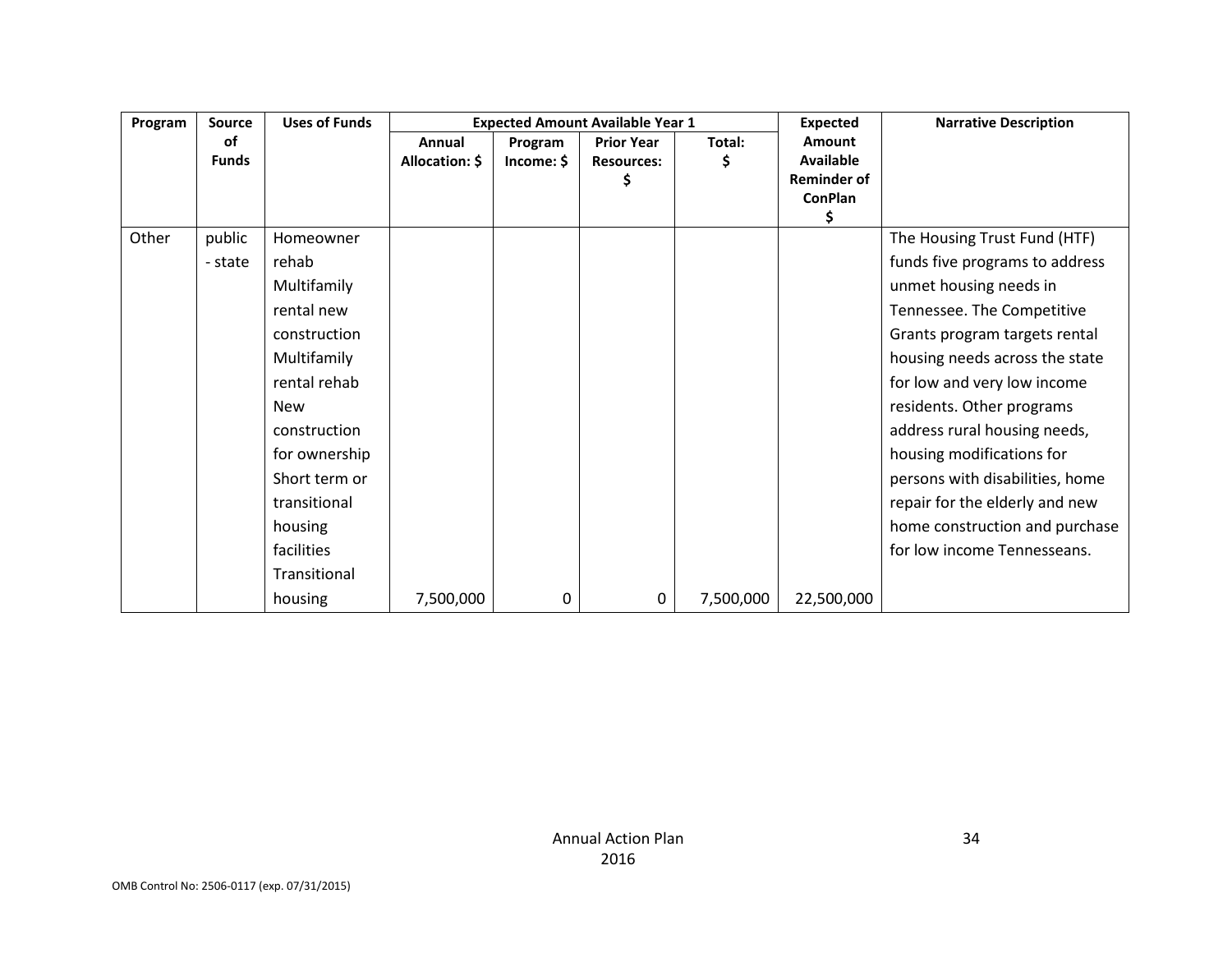| Program | <b>Source</b>      | <b>Uses of Funds</b> |                          | <b>Expected Amount Available Year 1</b> |                                              |           | <b>Expected</b>                                                                 | <b>Narrative Description</b>       |
|---------|--------------------|----------------------|--------------------------|-----------------------------------------|----------------------------------------------|-----------|---------------------------------------------------------------------------------|------------------------------------|
|         | of<br><b>Funds</b> |                      | Annual<br>Allocation: \$ | Program<br>Income: \$                   | <b>Prior Year</b><br><b>Resources:</b><br>\$ | Total:    | <b>Amount</b><br><b>Available</b><br><b>Reminder of</b><br><b>ConPlan</b><br>\$ |                                    |
| Other   | public             | Other                |                          |                                         |                                              |           |                                                                                 | CITC - Financial institutions may  |
|         | - state            |                      |                          |                                         |                                              |           |                                                                                 | obtain a credit against the        |
|         |                    |                      |                          |                                         |                                              |           |                                                                                 | franchisesâ¿¿ excise tax liability |
|         |                    |                      |                          |                                         |                                              |           |                                                                                 | when qualified loans,              |
|         |                    |                      |                          |                                         |                                              |           |                                                                                 | investments, grants, or            |
|         |                    |                      |                          |                                         |                                              |           |                                                                                 | contributions are extended to      |
|         |                    |                      |                          |                                         |                                              |           |                                                                                 | eligible non-profit organizations, |
|         |                    |                      |                          |                                         |                                              |           |                                                                                 | development districts, public      |
|         |                    |                      |                          |                                         |                                              |           |                                                                                 | housing authorities, or THDA for   |
|         |                    |                      |                          |                                         |                                              |           |                                                                                 | activities that create or preserve |
|         |                    |                      |                          |                                         |                                              |           |                                                                                 | affordable housing, help low-      |
|         |                    |                      |                          |                                         |                                              |           |                                                                                 | income Tennesseans obtain          |
|         |                    |                      |                          |                                         |                                              |           |                                                                                 | affordable housing, or activities  |
|         |                    |                      |                          |                                         |                                              |           |                                                                                 | that help build the capacity of    |
|         |                    |                      |                          |                                         |                                              |           |                                                                                 | eligible non-profit organizations  |
|         |                    |                      |                          |                                         |                                              |           |                                                                                 | who provide housing                |
|         |                    |                      |                          |                                         |                                              |           |                                                                                 | opportunities for low income       |
|         |                    |                      | 4,000,000                | 0                                       | 0                                            | 4,000,000 | 12,000,000                                                                      | Tennesseans.                       |

**Table 5 - Expected Resources – Priority Table**

### **Explain how federal funds will leverage those additional resources (private, state and local funds), including a description of how matching requirements will be satisfied**

HOME Investment Partnerships Program: For HOME, THDA will continue to provide the required federal match. Although no local match is required from applicants, THDA will count toward its marching requirement any nonfederal project funds that qualify as match under the HOME

> Annual Action Plan 2016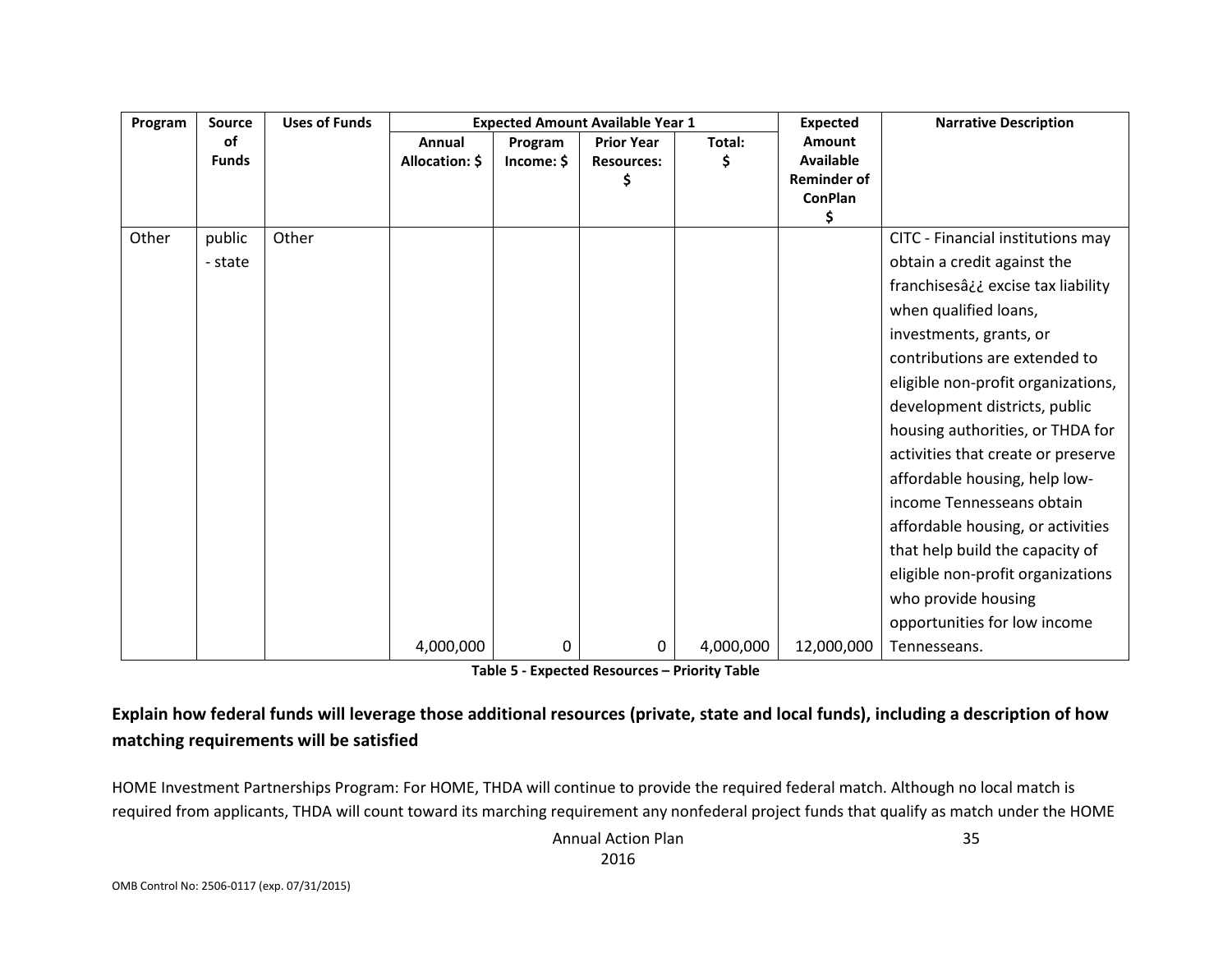rule. In the scoring matrix, any project that has leveraged funds will receive additional points.

Emergency Solutions Grant Program (ESG): The ESG program requires that grantees provide a dollar for dollar match for ESG funds. Each grantee must provide a certification of matching funds. All grantees must supplement their ESG funds with equal amounts of funds or in-kind support from non-ESG sources. Certain other federal grants contain language that may prohibit their being used as a match. Matching funds or in-kind support must be provided after the date of the grant award to the recipient and within the period of the ESG contract with THDA. The recipient may not include funds used to match any previous ESG grant.

Housing Opportunities for Persons with AIDS/HIV (HOPWA): HOPWA does not require a match for their grants.

National Housing Trust Fund (NHTF): THDA will provide a preference for applications that include the use of non-THDA, federal and non-federal resources towards the development of the housing. THDA will not consider rental assistance provided for the purposes of this category. THDA will award points based on the actual percentage of other non-THDA funds in the project against the total development costs of the project. In order to receive points, written documentation committing the non-THDA funds must be included in the application.

### **If appropriate, describe publically owned land or property located within the jurisdiction that may be used to address the needs identified in the plan**

The TN CDBG program awards many projects each year that will be completed on publicly-owned property, particularly water and sewer system improvement projects where work is often done at water and wastewater treatment plants or other similar properties.

#### **Discussion**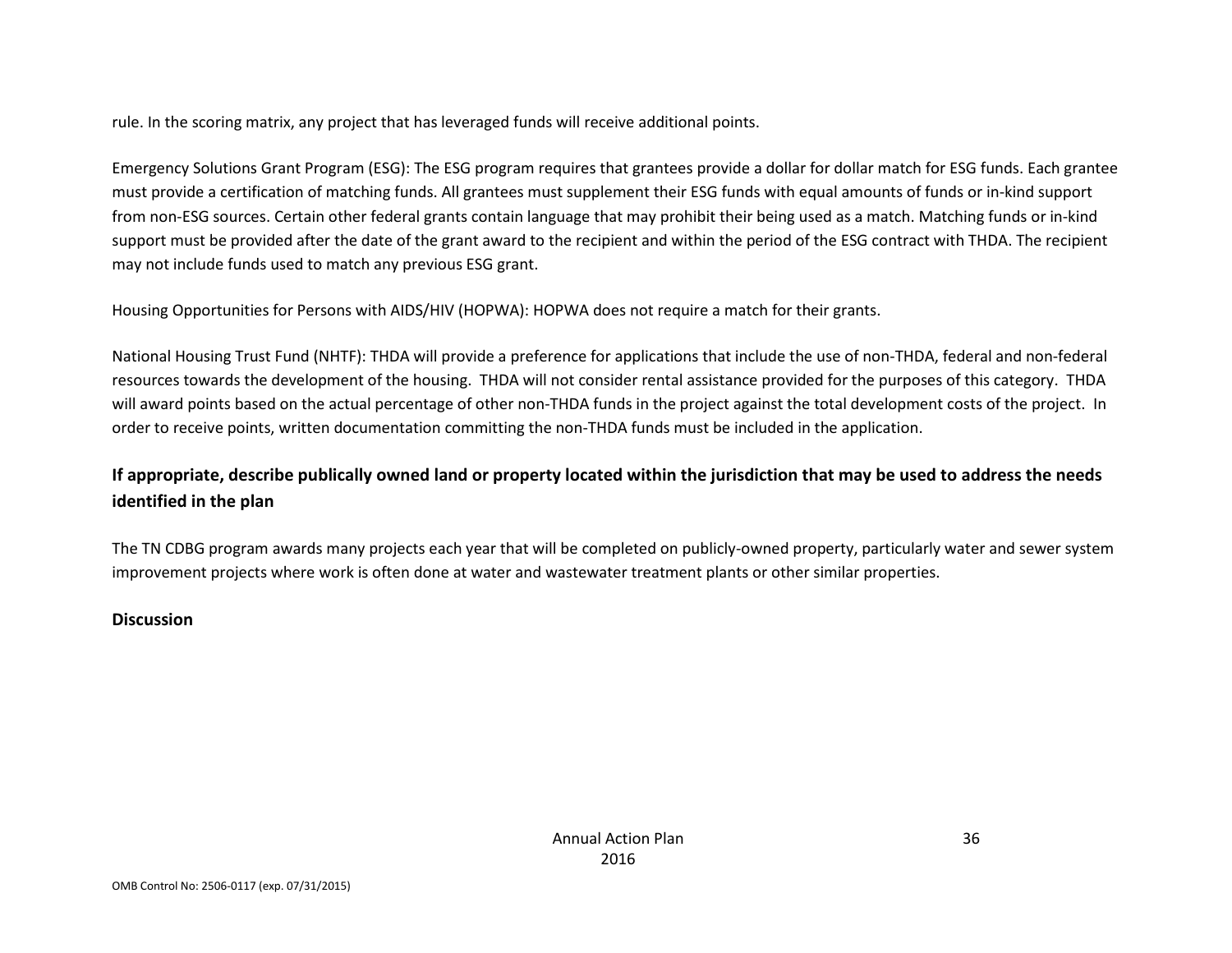# **Annual Goals and Objectives**

## **AP-20 Annual Goals and Objectives – 91.320(c)(3)&(e)**

## **Goals Summary Information**

| Sort  | <b>Goal Name</b> | <b>Start</b> | <b>End</b> | Category   | <b>Funding</b><br><b>Geographic Area</b><br><b>Needs Addressed</b> |                   | <b>Goal Outcome Indicator</b> |                            |  |
|-------|------------------|--------------|------------|------------|--------------------------------------------------------------------|-------------------|-------------------------------|----------------------------|--|
| Order |                  | Year         | Year       |            |                                                                    |                   |                               |                            |  |
| 1     | Creation and     | 2015         | 2019       | Affordable | Non-                                                               | Fair housing      | CDBG: \$1,536,040             | Rental units constructed:  |  |
|       | preservation of  |              |            | Housing    | Entitlement                                                        | Infrastructure,   | HOME: \$9,582,308             | 44 Household Housing       |  |
|       | affordable       |              |            |            | Statewide                                                          | disinvestment,    | Housing Trust Fund:           | Unit                       |  |
|       | housing          |              |            |            | Grant                                                              | disaster recovery | \$3,000,000                   | Rental units               |  |
|       |                  |              |            |            | Allocation                                                         | Limited housing   | LIHTC: \$150,000,000          | rehabilitated: 10          |  |
|       |                  |              |            |            | Priority                                                           | opportunities     | Community                     | Household Housing Unit     |  |
|       |                  |              |            |            |                                                                    |                   | Investment Tax                | <b>Homeowner Housing</b>   |  |
|       |                  |              |            |            |                                                                    |                   | Credits: \$4,000,000          | Added: 5 Household         |  |
|       |                  |              |            |            |                                                                    |                   | Homebuyer                     | <b>Housing Unit</b>        |  |
|       |                  |              |            |            |                                                                    |                   | Education: \$550,000          | <b>Homeowner Housing</b>   |  |
|       |                  |              |            |            |                                                                    |                   | <b>Housing Choice</b>         | Rehabilitated: 400         |  |
|       |                  |              |            |            |                                                                    |                   | Vouchers:                     | Household Housing Unit     |  |
|       |                  |              |            |            |                                                                    |                   | \$31,000,000                  | <b>Direct Financial</b>    |  |
|       |                  |              |            |            |                                                                    |                   | Section 8 Project             | Assistance to              |  |
|       |                  |              |            |            |                                                                    |                   | <b>Based Contract</b>         | Homebuyers: 10             |  |
|       |                  |              |            |            |                                                                    |                   | Administration:               | <b>Households Assisted</b> |  |
|       |                  |              |            |            |                                                                    |                   | \$165,000,000                 |                            |  |
|       |                  |              |            |            |                                                                    |                   | <b>Tennessee Housing</b>      |                            |  |
|       |                  |              |            |            |                                                                    |                   | Trust Fund:                   |                            |  |
|       |                  |              |            |            |                                                                    |                   | \$7,500,000                   |                            |  |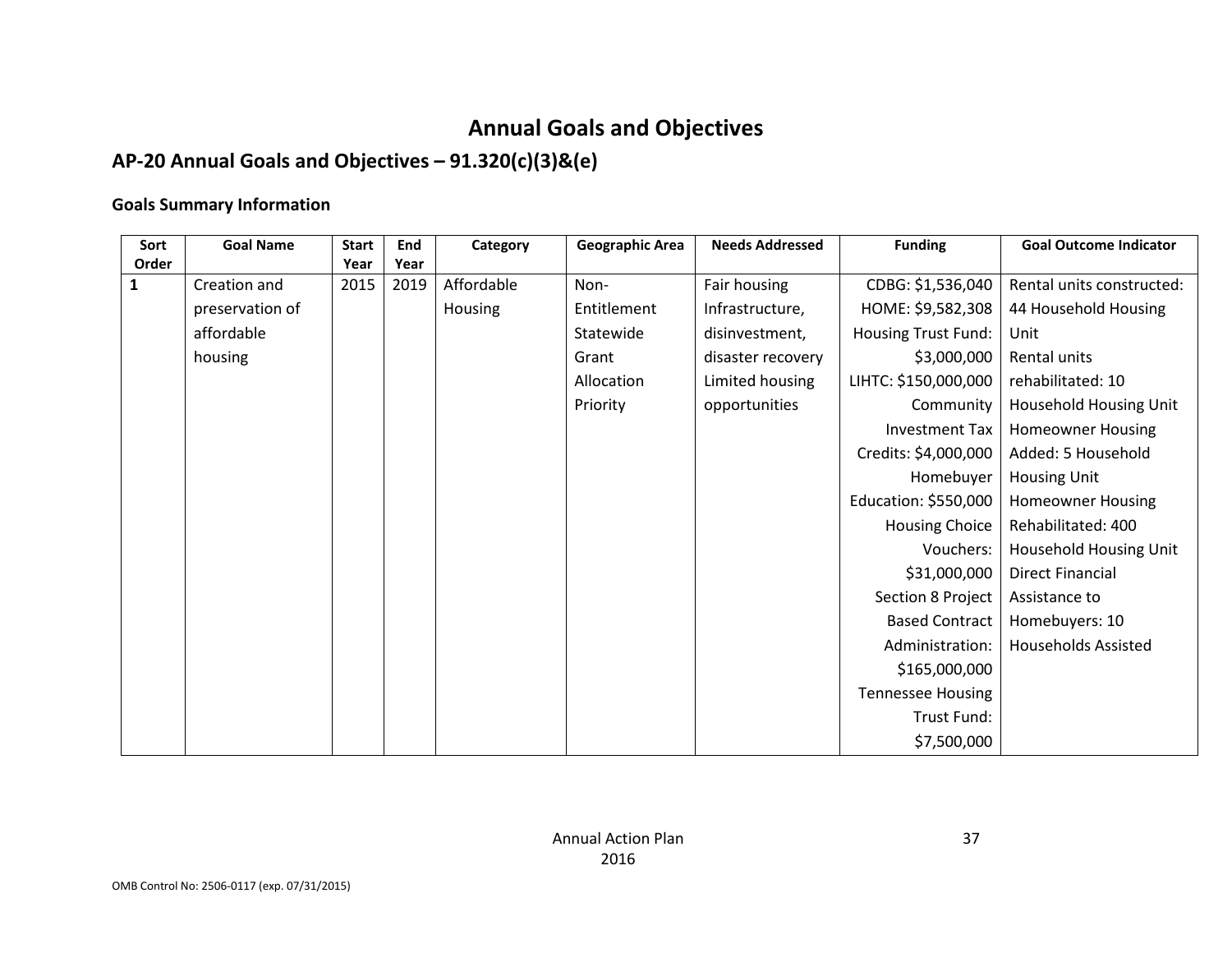| Sort                    | <b>Goal Name</b>    | <b>Start</b> | End  | Category             | <b>Geographic Area</b> | <b>Needs Addressed</b> | <b>Funding</b>   | <b>Goal Outcome Indicator</b> |
|-------------------------|---------------------|--------------|------|----------------------|------------------------|------------------------|------------------|-------------------------------|
| Order                   |                     | Year         | Year |                      |                        |                        |                  |                               |
| $\overline{\mathbf{2}}$ | Preserve            | 2015         | 2019 | Homeless             | Non-                   | Limited housing        | ESG: \$2,931,401 | Public Facility or            |
|                         | homeless facilities |              |      |                      | Entitlement            | opportunities          |                  | Infrastructure Activities     |
|                         | & supportive        |              |      |                      | Statewide              |                        |                  | for Low/Moderate              |
|                         | services            |              |      |                      | Grant                  |                        |                  | Income Housing Benefit:       |
|                         |                     |              |      |                      | Allocation             |                        |                  | 1202 Households               |
|                         |                     |              |      |                      | Priority               |                        |                  | Assisted                      |
|                         |                     |              |      |                      |                        |                        |                  | Tenant-based rental           |
|                         |                     |              |      |                      |                        |                        |                  | assistance / Rapid            |
|                         |                     |              |      |                      |                        |                        |                  | Rehousing: 1160               |
|                         |                     |              |      |                      |                        |                        |                  | <b>Households Assisted</b>    |
|                         |                     |              |      |                      |                        |                        |                  | <b>Homeless Person</b>        |
|                         |                     |              |      |                      |                        |                        |                  | Overnight Shelter: 15406      |
|                         |                     |              |      |                      |                        |                        |                  | Persons Assisted              |
|                         |                     |              |      |                      |                        |                        |                  | Homelessness                  |
|                         |                     |              |      |                      |                        |                        |                  | Prevention: 4230 Persons      |
|                         |                     |              |      |                      |                        |                        |                  | Assisted                      |
| 3                       | Preserve housing    | 2015         | 2019 | Affordable           | Non-                   | Fair housing           | HOPWA: \$963,180 | Public Facility or            |
|                         | for persons with    |              |      | Housing              | Entitlement            | Limited housing        |                  | Infrastructure Activities     |
|                         | AIDS/HIV            |              |      | Non-Homeless         | Statewide              | opportunities          |                  | for Low/Moderate              |
|                         |                     |              |      | <b>Special Needs</b> | Grant                  | Limited non-           |                  | Income Housing Benefit:       |
|                         |                     |              |      |                      | Allocation             | housing                |                  | 400 Households Assisted       |
|                         |                     |              |      |                      | Priority               | supportive             |                  | Tenant-based rental           |
|                         |                     |              |      |                      |                        | services               |                  | assistance / Rapid            |
|                         |                     |              |      |                      |                        |                        |                  | Rehousing: 439                |
|                         |                     |              |      |                      |                        |                        |                  | <b>Households Assisted</b>    |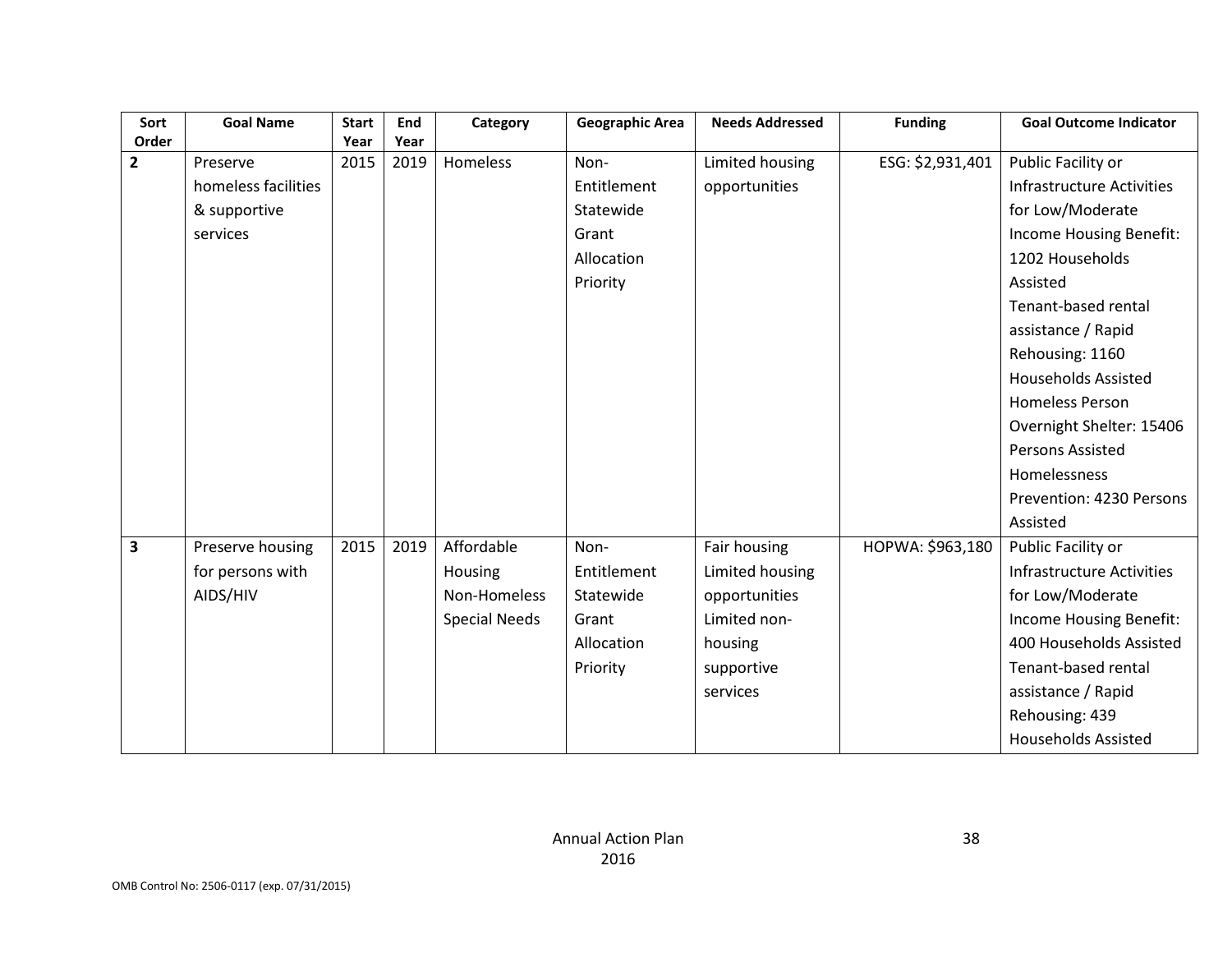| Sort           | <b>Goal Name</b>  | <b>Start</b> | End  | Category    | <b>Geographic Area</b> | <b>Needs Addressed</b> | <b>Funding</b>     | <b>Goal Outcome Indicator</b>    |
|----------------|-------------------|--------------|------|-------------|------------------------|------------------------|--------------------|----------------------------------|
| Order          |                   | Year         | Year |             |                        |                        |                    |                                  |
| 4              | Physical          | 2015         | 2019 | Non-Housing | Non-                   | Fair housing           | CDBG: \$25,920,901 | Public Facility or               |
|                | infrastructure    |              |      | Community   | Entitlement            | Infrastructure,        | CDBG-DR:           | <b>Infrastructure Activities</b> |
|                | development       |              |      | Development | Statewide              | disinvestment,         | \$5,000,000        | for Low/Moderate                 |
|                |                   |              |      |             | Grant                  | disaster recovery      |                    | Income Housing Benefit:          |
|                |                   |              |      |             | Allocation             |                        |                    | 234619 Households                |
|                |                   |              |      |             | Priority               |                        |                    | Assisted                         |
| 5              | Revitalize        | 2015         | 2019 | Non-Housing | Non-                   | Infrastructure,        | CDBG: \$7,892,266  | Other: 27 Other                  |
|                | disinvested areas |              |      | Community   | Entitlement            | disinvestment,         | CDBG-DR:           |                                  |
|                | & improve         |              |      | Development | Statewide              | disaster recovery      | \$8,000,000        |                                  |
|                | livability        |              |      |             | Grant                  |                        |                    |                                  |
|                |                   |              |      |             | Allocation             |                        |                    |                                  |
|                |                   |              |      |             | Priority               |                        |                    |                                  |
| 6              | TA, Job/Business  | 2015         | 2019 | Non-Housing | Non-                   | Infrastructure,        | CDBG: \$11,630,305 | Other: 19 Other                  |
|                | Development,      |              |      | Community   | Entitlement            | disinvestment,         |                    |                                  |
|                | Administration    |              |      | Development | Statewide              | disaster recovery      |                    |                                  |
|                |                   |              |      |             | Grant                  | Limited non-           |                    |                                  |
|                |                   |              |      |             | Allocation             | housing                |                    |                                  |
|                |                   |              |      |             | Priority               | supportive             |                    |                                  |
|                |                   |              |      |             |                        | services               |                    |                                  |
| $\overline{7}$ | Target economic   | 2015         | 2019 | Non-Housing | Non-                   | Infrastructure,        | CDBG: \$2,000,000  | <b>Businesses assisted: 20</b>   |
|                | distress          |              |      | Community   | Entitlement            | disinvestment,         |                    | <b>Businesses Assisted</b>       |
|                |                   |              |      | Development | Statewide              | disaster recovery      |                    | Other: 20 Other                  |
|                |                   |              |      |             | Grant                  |                        |                    |                                  |
|                |                   |              |      |             | Allocation             |                        |                    |                                  |
|                |                   |              |      |             | Priority               |                        |                    |                                  |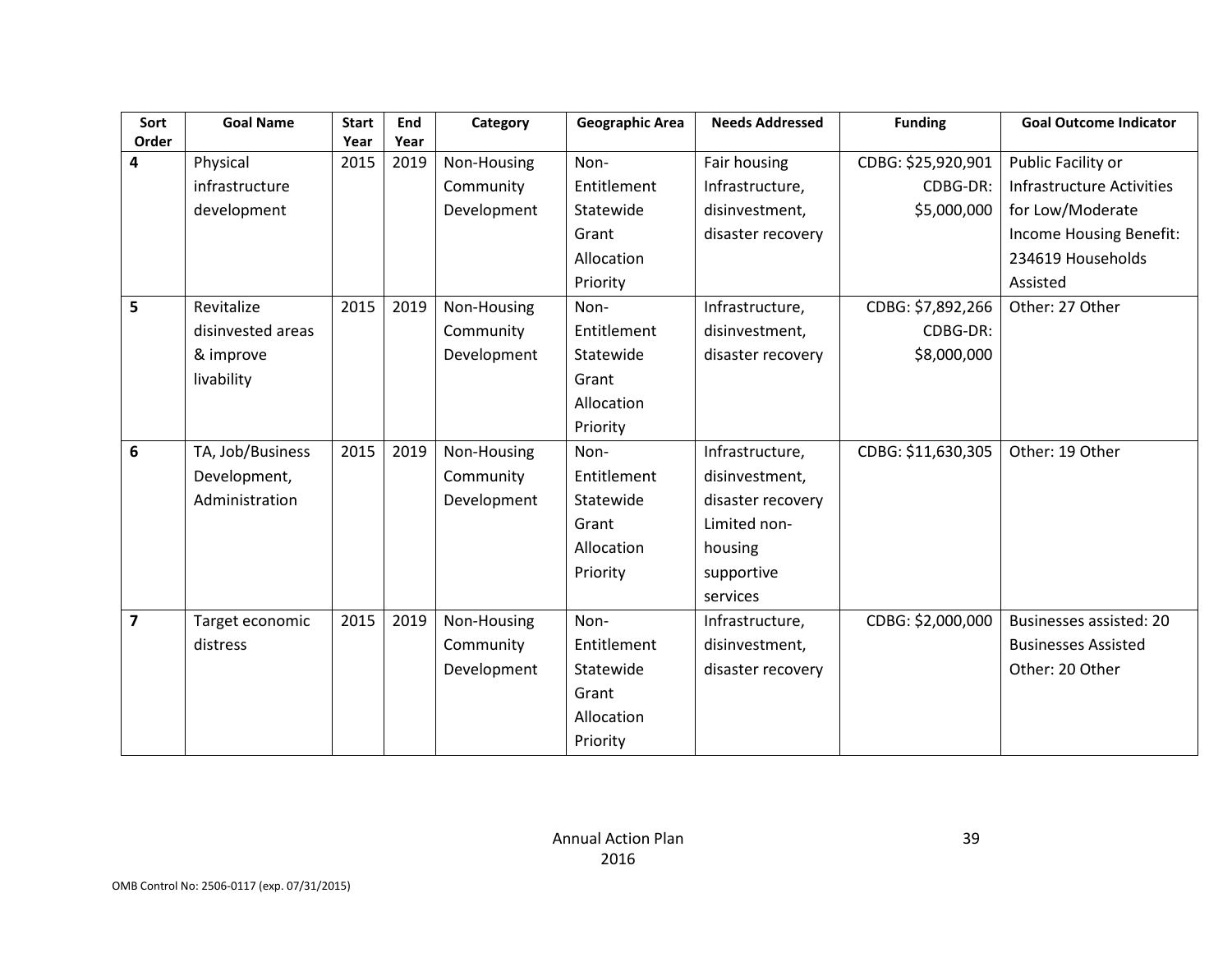| Sort  | <b>Goal Name</b> | <b>Start</b> | End  | Category              | <b>Geographic Area</b> | <b>Needs Addressed</b> | <b>Funding</b>       | <b>Goal Outcome Indicator</b> |
|-------|------------------|--------------|------|-----------------------|------------------------|------------------------|----------------------|-------------------------------|
| Order |                  | Year         | Year |                       |                        |                        |                      |                               |
| 8     | Fair housing     | 2015         | 2019 | Affordable            | Non-                   | Fair housing           | CDBG: \$4,978        | Other: 1500 Other             |
|       |                  |              |      | <b>Housing</b>        | Entitlement            | Limited housing        | HOPWA: \$1,000       |                               |
|       |                  |              |      | <b>Public Housing</b> | Statewide              | opportunities          | HOME: \$3,000        |                               |
|       |                  |              |      | Homeless              | Grant                  |                        | Homebuyer            |                               |
|       |                  |              |      |                       | Allocation             |                        | Education: \$275,000 |                               |
|       |                  |              |      |                       | Priority               |                        |                      |                               |

**Table 6 – Goals Summary**

### **Goal Descriptions**

| <b>Goal Name</b>           | Creation and preservation of affordable housing                                                                                                                                                                                                                    |  |  |  |  |  |
|----------------------------|--------------------------------------------------------------------------------------------------------------------------------------------------------------------------------------------------------------------------------------------------------------------|--|--|--|--|--|
| Goal<br><b>Description</b> | Create and maintain affordable rental and homeownership stock with the construction of new affordable housing,<br>rehabilitate existing affordable housing, provide down payment assistance and provide tenant-based rental assistance to<br>eligible populations. |  |  |  |  |  |
| <b>Goal Name</b>           | Preserve homeless facilities & supportive services                                                                                                                                                                                                                 |  |  |  |  |  |
| Goal<br><b>Description</b> | Preserve homeless facilities to ensure they can continue to meet the needs of Tennessee's homeless population and<br>provide resources to support those who are homeless or at risk of homelessness.                                                               |  |  |  |  |  |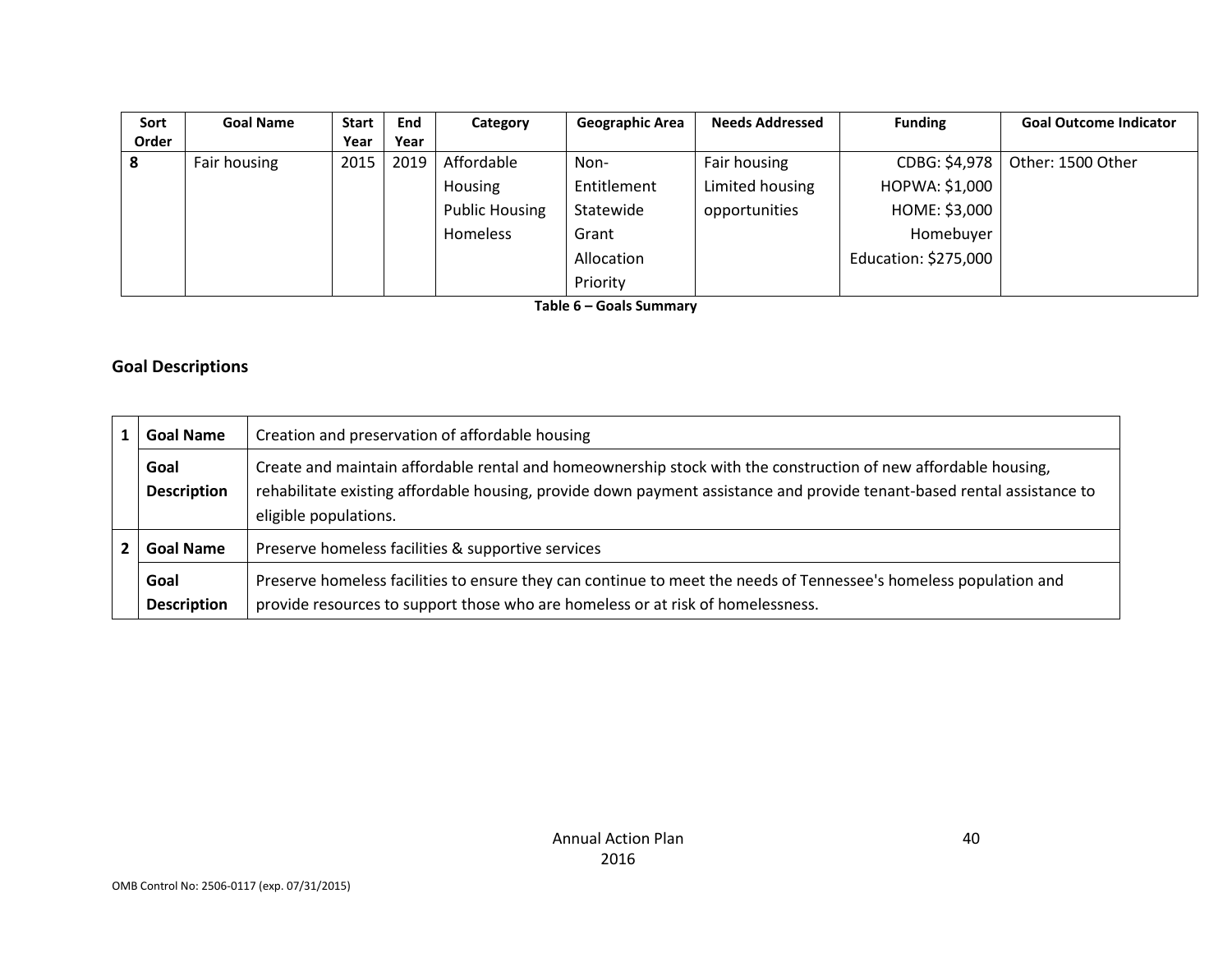| $\overline{\mathbf{3}}$ | <b>Goal Name</b>   | Preserve housing for persons with AIDS/HIV                                                                                       |
|-------------------------|--------------------|----------------------------------------------------------------------------------------------------------------------------------|
|                         | Goal               | The goal of HOPWA Short term rent, mortgage and utility assistance (STRMU) is to help maintain stable living                     |
|                         | <b>Description</b> | environments for households who are experiencing a financial crisis and the potential loss of their housing arrangement.         |
|                         |                    | STRMU assistance is a tool for the prevention of homelessness. In FY 16-17, the State HOPWA program will assist an               |
|                         |                    | estimated 400 households to access or maintain housing. In addition, the State's goal is to improve access to care and           |
|                         |                    | support, including the following supportive services mental health, transportation, nutritional, housing information system      |
|                         |                    | and non-case management services to 400 households. In 2016-17, The Tennessee Department of Health Request for                   |
|                         |                    | Grant proposal (RFGP) has asked that all funded project sponsors begin to offer Permanente Housing Placement-PHP to              |
|                         |                    | address the need for rent deposits in a move (first and last), utility deposits as well as provide clients with the necessary ID |
|                         |                    | i.e. drivers licenses to get into permeate housing. The Tennessee Department of Health 2017 FY will begin in July 1, 2016        |
|                         |                    | the Tennessee Department wanted to begin offering Tenant based Rental Assistance-TBRA. In FY 16-17, the State of                 |
|                         |                    | HOPWA program will assist 20 households with FBH-Transitional/Short-term Facilities to house clients in Emergency                |
|                         |                    | shelter using the Hotel Motel Voucher. At this time RFGP's and proposals have yet to be due to the department but we             |
|                         |                    | expect at the least to begin offering this service within the State of TN to at least two households who are in need of 12       |
|                         |                    | months of rental assistance who are difficult to place. When applicable, the 7 regional HOPWA project sponsors                   |
|                         |                    | (Chattanooga CARES, Columbia CARES, Nashville CARES, ETHRA- East Tennessee Human Resource Agency, Frontier- Hope                 |
|                         |                    | of Tennessee, WTLS-West Tennessee Legal Services, UCHRA-Upper Cumberland Human Resource Agency) will leverage                    |
|                         |                    | resources using Ryan White Part B (payer of last resort) and other federal, state, local and private and in-kind resources for   |
|                         |                    | the provision of HIV/AIDS housing services to HOPWA clients. Assistance could include but are not limited to dental,             |
|                         |                    | nutrition, transportation, case management and clothing. The intent of this initiative is to provide the incentive and           |
|                         |                    | leverage for local governments, the not profits sector, and the private sector to invest resources that expand and               |
|                         |                    | strengthen supportive housing opportunities.                                                                                     |
|                         |                    |                                                                                                                                  |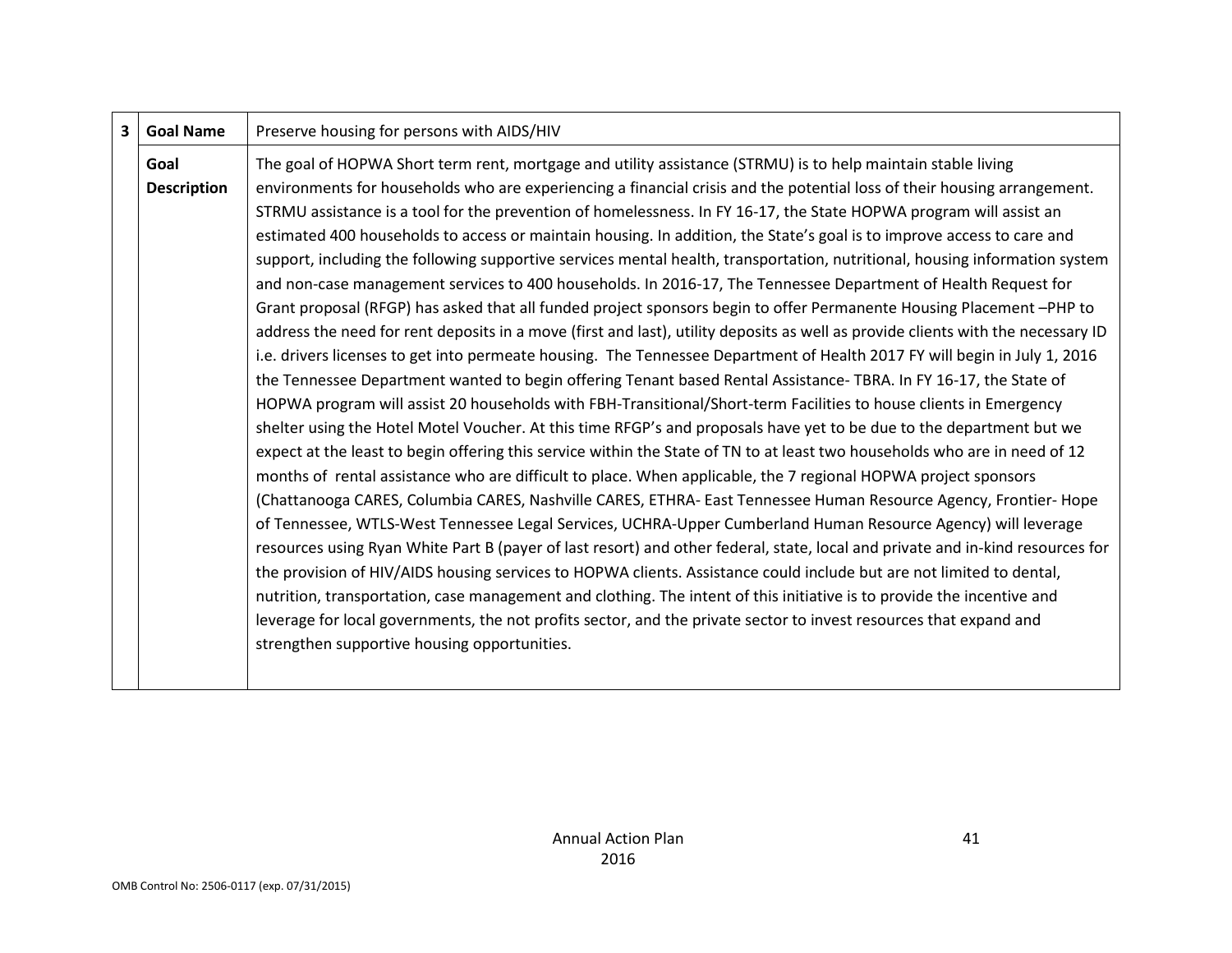| $\overline{\mathbf{4}}$ | <b>Goal Name</b>                                     | Physical infrastructure development                                                                                                                                                                                                                                                    |  |  |  |  |
|-------------------------|------------------------------------------------------|----------------------------------------------------------------------------------------------------------------------------------------------------------------------------------------------------------------------------------------------------------------------------------------|--|--|--|--|
|                         | Goal<br><b>Description</b>                           | Provide resources to cities and communities to update and repair water and sewer systems. Also, create the base of<br>infrastructure that will provide for a high quality of life for individuals, productive capacity for communities, and that will<br>support economic development. |  |  |  |  |
|                         |                                                      | <b>CDBG Substantial Amendment: continues this work</b>                                                                                                                                                                                                                                 |  |  |  |  |
|                         |                                                      | Program Income (PI) will be used for Urgent Need activities                                                                                                                                                                                                                            |  |  |  |  |
|                         |                                                      | CDBG Annual Allocation: \$18,878,321<br>CDBG-DR: \$5,000,000                                                                                                                                                                                                                           |  |  |  |  |
|                         | CDBG Unexpended Funds (Minor Amendment): \$2,397,606 |                                                                                                                                                                                                                                                                                        |  |  |  |  |
|                         |                                                      | CDBG Unexpended Funds (Substantial Amendment): \$3,000,000<br>CDBG Program Income: \$1,644,974                                                                                                                                                                                         |  |  |  |  |
| 5.                      | <b>Goal Name</b>                                     | Revitalize disinvested areas & improve livability                                                                                                                                                                                                                                      |  |  |  |  |
|                         | Goal<br><b>Description</b>                           | Provide communities with resources to revitalize public and community infrastructure and assets to improve the livability<br>of communities.                                                                                                                                           |  |  |  |  |
|                         |                                                      | <b>CDBG Substantial Amendment: continues this work</b>                                                                                                                                                                                                                                 |  |  |  |  |
|                         |                                                      | CDBG Annual Allocation: \$3,740,622                                                                                                                                                                                                                                                    |  |  |  |  |
|                         |                                                      | CDBG Unexpended Funds (Minor Amendment): \$1,402,394                                                                                                                                                                                                                                   |  |  |  |  |
|                         |                                                      | CDBG Unexpended Funds (Substantial Amendment): \$2,500,000                                                                                                                                                                                                                             |  |  |  |  |
|                         |                                                      | CDBG-DR: \$8,000,000                                                                                                                                                                                                                                                                   |  |  |  |  |
|                         |                                                      | CDBG Program Income: \$249,250                                                                                                                                                                                                                                                         |  |  |  |  |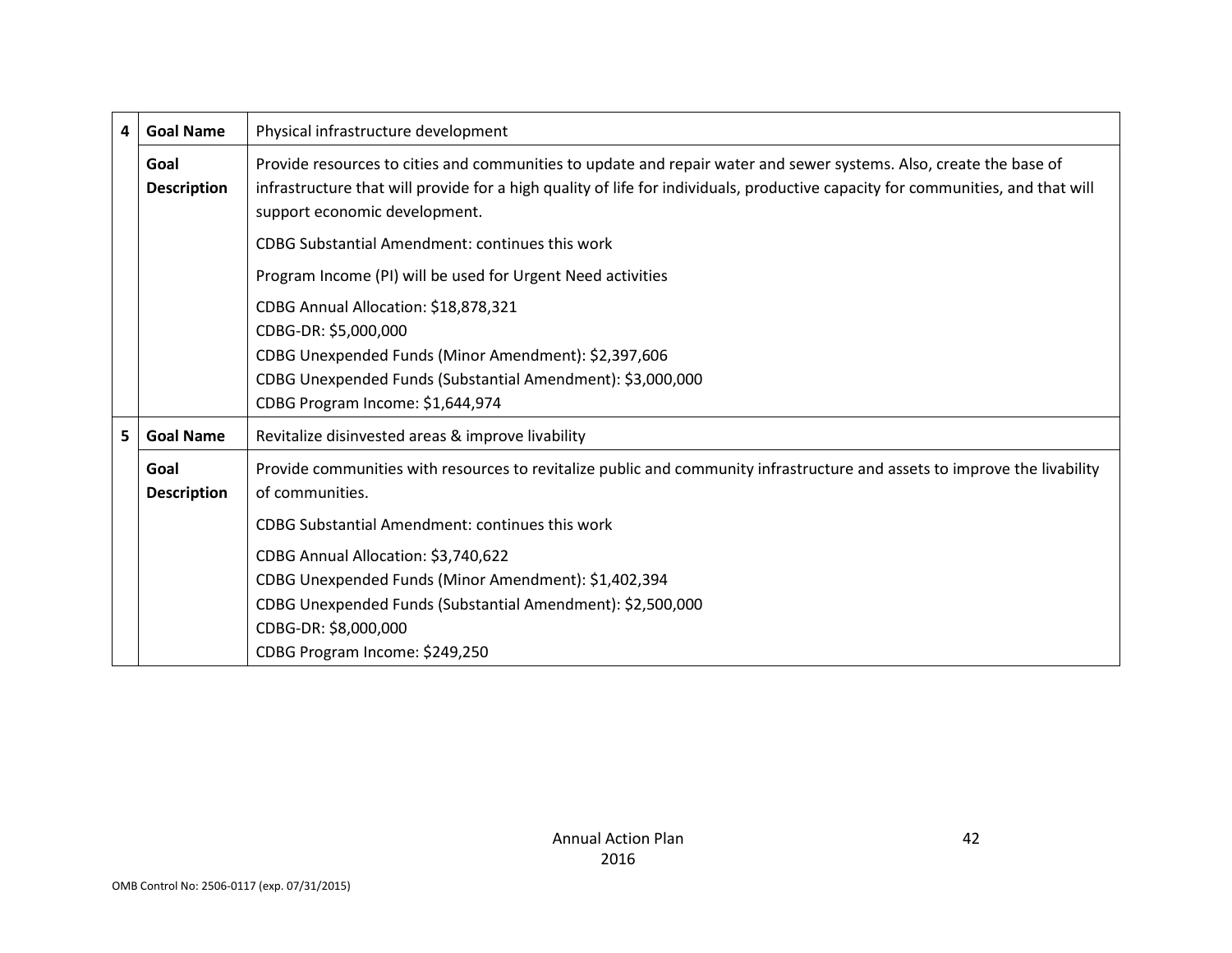| 6                                                                                                                               | <b>Goal Name</b>           | TA, Job/Business Development, Administration                                                                                                                                                                                                                                                                                                                                                                                                                                                                                                                                                                                                                                                                                                              |  |  |
|---------------------------------------------------------------------------------------------------------------------------------|----------------------------|-----------------------------------------------------------------------------------------------------------------------------------------------------------------------------------------------------------------------------------------------------------------------------------------------------------------------------------------------------------------------------------------------------------------------------------------------------------------------------------------------------------------------------------------------------------------------------------------------------------------------------------------------------------------------------------------------------------------------------------------------------------|--|--|
| Provide resources to cities and communities to support job creation, job training, and other job related opportunities.<br>Goal |                            |                                                                                                                                                                                                                                                                                                                                                                                                                                                                                                                                                                                                                                                                                                                                                           |  |  |
|                                                                                                                                 | <b>Description</b>         | CDBG Substantial Amendment: Workforce Development - Assist in the construction and improvement of technical colleges<br>to increase job training in rural low-and-moderate income areas of the state. Provide assistance to microenterprises.<br>CDBG Annual Allocation: \$605,305 (Administration)<br>CDBG Unexpended Funds (Substantial Amendment): \$11,000,000                                                                                                                                                                                                                                                                                                                                                                                        |  |  |
|                                                                                                                                 |                            | CDBG Program Income: \$25,000                                                                                                                                                                                                                                                                                                                                                                                                                                                                                                                                                                                                                                                                                                                             |  |  |
| $\overline{7}$                                                                                                                  | <b>Goal Name</b>           | Target economic distress                                                                                                                                                                                                                                                                                                                                                                                                                                                                                                                                                                                                                                                                                                                                  |  |  |
|                                                                                                                                 | Goal<br><b>Description</b> | Deliver community development programs in a manner that provides maximum assistance not only to economically<br>disadvantaged individuals, but also to economically disadvantaged or low-to moderate-income areas of the state.<br>CDBG Substantial Amendment: Planning - Assist economically distressed and at-risk communities develop asset-based<br>strategic plans to guide future economic and community development. Assist communities in developing a plan/strategy<br>to increasing retail development to encourage economic growth. Work with the most distressed county in the state to<br>provide an opportunity for them to create jobs.<br>CDBG Annual Allocation: \$500,000<br>CDBG Unexpended Funds (Substantial Amendment): \$1,500,000 |  |  |
| 8                                                                                                                               | <b>Goal Name</b>           | Fair housing                                                                                                                                                                                                                                                                                                                                                                                                                                                                                                                                                                                                                                                                                                                                              |  |  |
|                                                                                                                                 | Goal<br><b>Description</b> | Affirmatively furthering fair housing by providing training and technical assistance to communities, organizations, realtors,<br>lenders and other stakeholders. Also provide fair housing counseling, outreach, and education to households,<br>organizations, realtors, lenders and other stakeholders.                                                                                                                                                                                                                                                                                                                                                                                                                                                 |  |  |

**Table 7 – Goal Descriptions**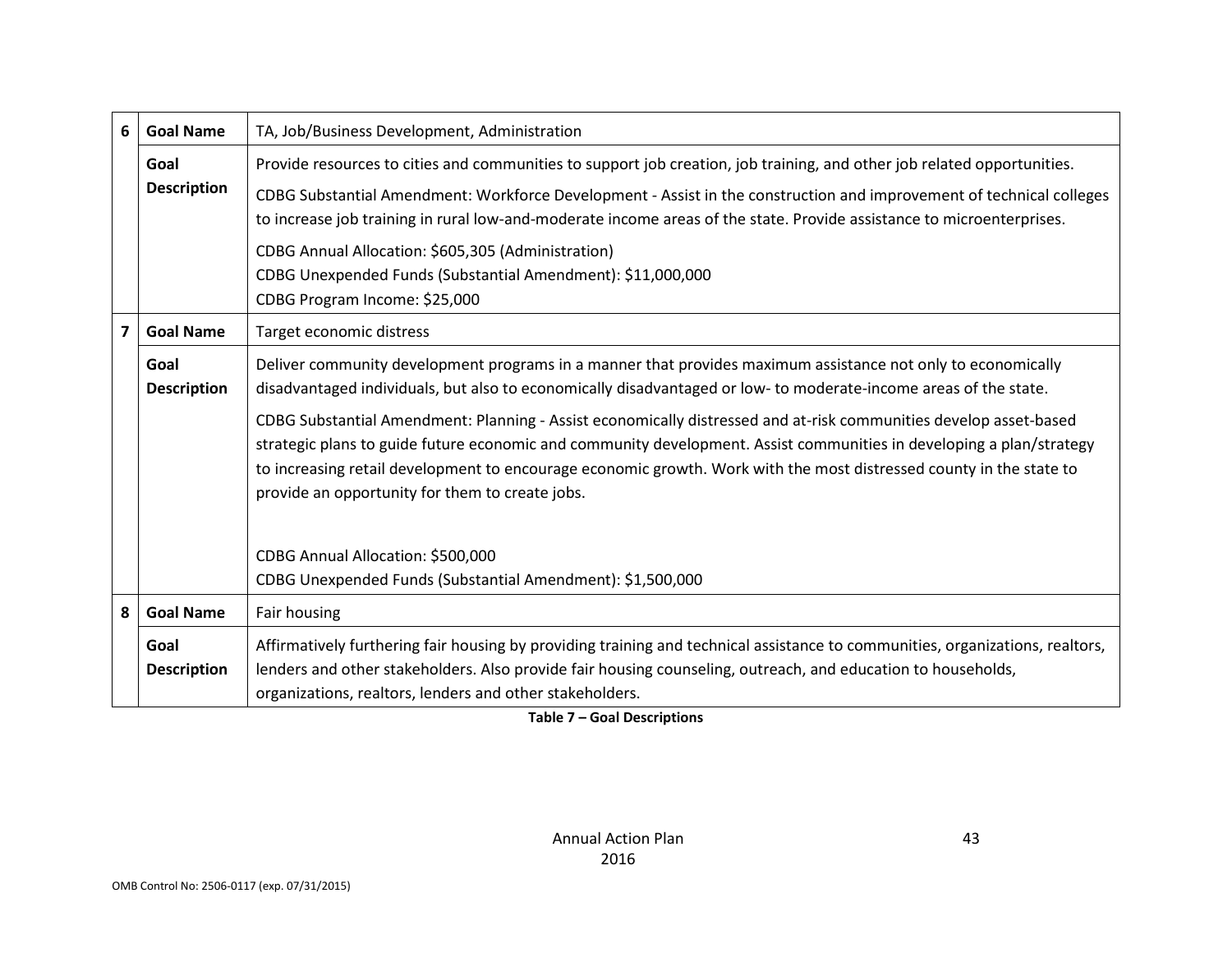## **AP-25 Allocation Priorities – 91.320(d)**

#### **Introduction**

Tennessee will address the strategic housing and community needs as articulated in the Consolidated Plan through the four Consolidated Planning grants and other resources that the state and HUD provide to address this need.

#### **Funding Allocation Priorities**

|                       |                     |                 | Preserve    |                |                   |                  |               |              |       |
|-----------------------|---------------------|-----------------|-------------|----------------|-------------------|------------------|---------------|--------------|-------|
|                       |                     | <b>Preserve</b> | housing for |                | <b>Revitalize</b> |                  |               |              |       |
|                       | <b>Creation and</b> | homeless        | persons     | Physical       | disinvested       | TA, Job/Business | <b>Target</b> |              |       |
|                       | preservation of     | facilities &    | with        | infrastructure | areas &           | Development,     | economic      | Fair         |       |
|                       | affordable          | supportive      | AIDS/HIV    | development    | improve           | Administration   | distress      | housing      | Total |
|                       | housing (%)         | services (%)    | (%)         | (%)            | livability (%)    | (%)              | (%)           | (%)          | (%)   |
| <b>CDBG</b>           | 3                   | 0               | $\Omega$    | 57             | 16                | 23               | 1             | $\Omega$     | 100   |
| HOME                  | 99                  | 0               | 0           | 0              | 0                 | 0                | $\Omega$      | $\mathbf{1}$ | 100   |
| <b>HOPWA</b>          | $\mathbf 0$         | $\Omega$        | 100         | $\mathbf 0$    | $\mathbf 0$       | 0                | $\Omega$      | 0            | 100   |
| ESG                   | 0                   | 99              | 0           | 0              | $\mathbf 0$       | 0                | 0             | $\mathbf{1}$ | 100   |
| <b>Housing Trust</b>  |                     |                 |             |                |                   |                  |               |              |       |
| Fund                  | 100                 | 0               | 0           | 0              | 0                 | 0                | $\Omega$      | 0            | 100   |
| <b>LIHTC</b>          | 100                 | 0               | 0           | $\Omega$       | $\Omega$          | 0                | 0             | 0            | 100   |
| Other CDBG-DR         | 0                   | 0               | 0           | 38             | 62                | $\mathbf 0$      | $\Omega$      | 0            | 100   |
| Other                 |                     |                 |             |                |                   |                  |               |              |       |
| Community             |                     |                 |             |                |                   |                  |               |              |       |
| <b>Investment Tax</b> |                     |                 |             |                |                   |                  |               |              |       |
| Credits               | 100                 | 0               | 0           | 0              | 0                 | 0                | $\Omega$      | 0            | 100   |
| Other                 |                     |                 |             |                |                   |                  |               |              |       |
| Homebuyer             |                     |                 |             |                |                   |                  |               |              |       |
| Education             | 50                  | 0               | 0           | 0              | 0                 | 0                | 0             | 50           | 100   |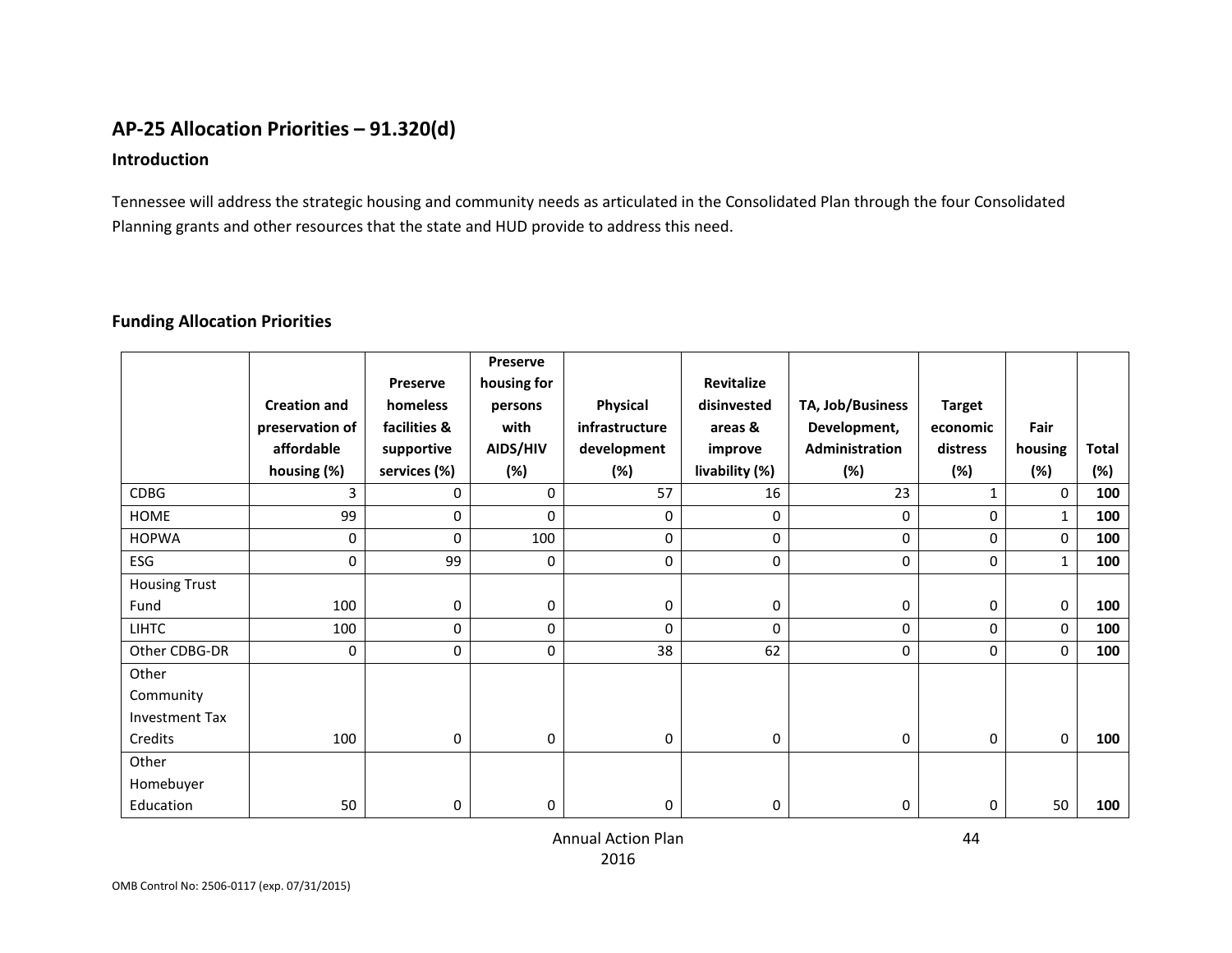| Other Housing          |     |   |     |   |   |   |   |   |     |
|------------------------|-----|---|-----|---|---|---|---|---|-----|
| <b>Choice Vouchers</b> | 100 | 0 | 0   | 0 | 0 | 0 | 0 | 0 | 100 |
| Other Leveraged        |     |   |     |   |   |   |   |   |     |
| Funds Ryan             |     |   |     |   |   |   |   |   |     |
| White                  |     | 0 | 100 | 0 | 0 | 0 | 0 | 0 | 100 |
| Other Section 8        |     |   |     |   |   |   |   |   |     |
| Project Based          |     |   |     |   |   |   |   |   |     |
| Contract               |     |   |     |   |   |   |   |   |     |
| Administration         | 100 | 0 | 0   | 0 | 0 | 0 | 0 | 0 | 100 |
| <b>Other Tennessee</b> |     |   |     |   |   |   |   |   |     |
| <b>Housing Trust</b>   |     |   |     |   |   |   |   |   |     |
| Fund                   | 100 | 0 | 0   | 0 | 0 | 0 | 0 | 0 | 100 |

**Table 8 – Funding Allocation Priorities**

#### **Reason for Allocation Priorities**

Affordable housing and community development are the central needs addressed by the Consolidated Plan. The allocation priorities reflect the deep need for affordable housing in Tennessee both with the HUD resources provided to the state and other state resources dedicated to improving affordability and quality in housing for extremely low-, very low-, low- and moderate-income Tennesseans. As described in the Needs Assessment, Market Analysis, and Housing & Community Needs Survey responses, there is a continuing need for additional affordable housing opportunities across the state.

The majority of Tennessee's housing stock, 36% owner-occupied and 42% renter-occupied, was built between 1950 and 1979. Furthermore, 11.2% of the total units were built prior to 1950. Based on the age of most of the housing stock alone, there is a need for rehabilitation of both rental and ownership units. Further, feedback from stakeholders collected in the Housing & Community Needs Survey states a general need for owner- and rental-occupied rehabilitation. According to the Housing Affordability table in section MA-15, there were 187,325 renter households with less than 30 percent of AMI in Tennessee from 2007-2011. During the same time period, there were 70,610 rental units affordable to households in this income level (this does not include public housing, HVC, or other subsidized housing). In addition to the general needs for affordable housing, there is a high need for the development, rehabilitation, and provision of associated housing services and facilities for homeless and non-homeless special populations, especially persons with disabilities and rural homeless. As noted in the Needs Assessment of the Consolidated Plan, there are needs for accessible units, homeless facilities, and housing assistance to adequately serve these populations.

> Annual Action Plan 2016

45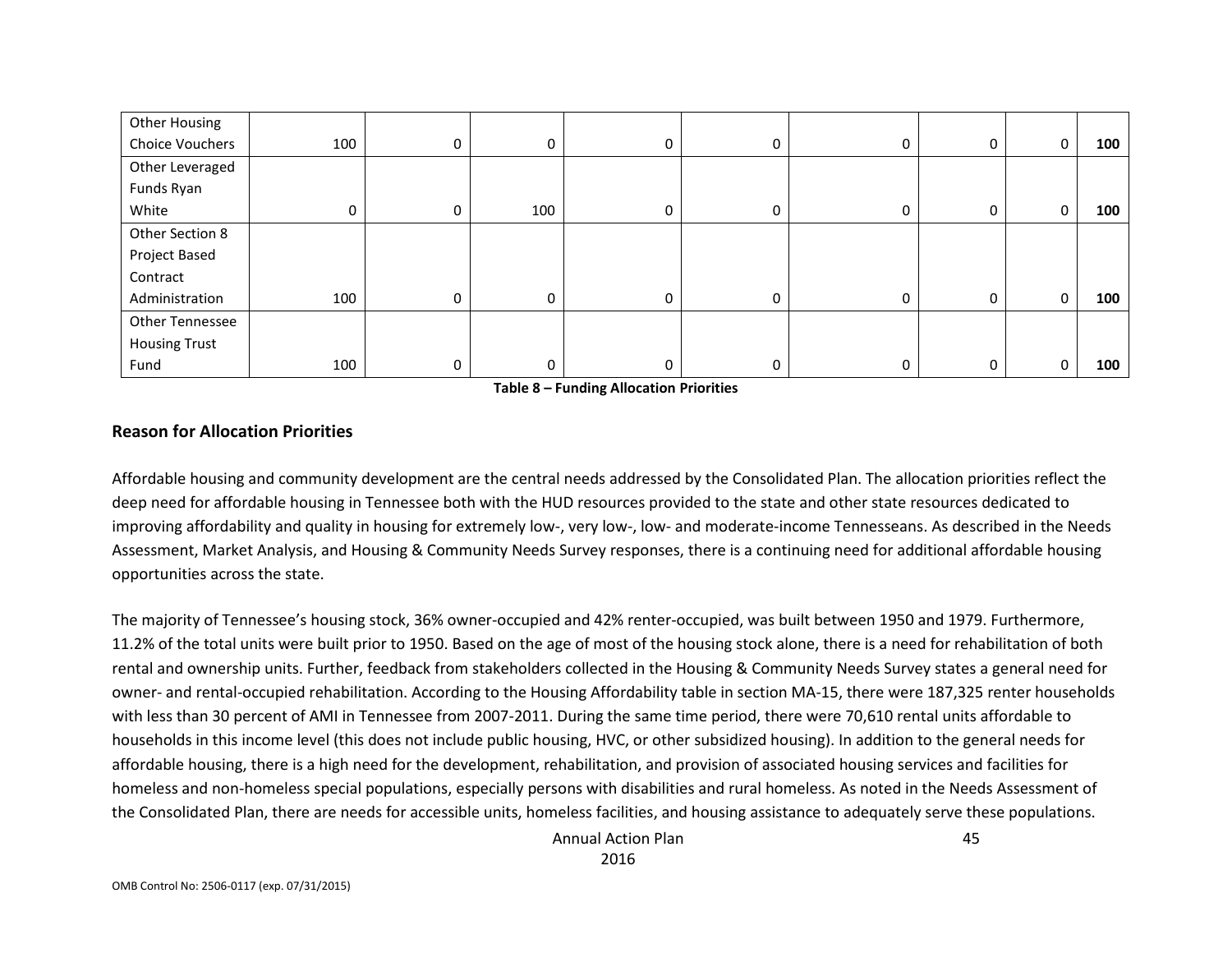Additionally, based on stakeholder and citizen feedback, there is a general need for infrastructure, community facilities, and economic development activities through business assistance and development programs and downtown revitalizations. Many communities in Tennessee have delayed improvements and maintenance to infrastructure and community facilities, heightening the need for these activities. Many communities in Tennessee are still recovering from the economic recession and recent natural disasters, resulting in a need for continued economic development and revitalization activities.

HOPWA: the proposed distribution of funds address all of our priority need housing areas to include but not limited to preserving affordable housing, provide suitable living environments, permanent housing placement- PHP, short term rent, mortgage and utility assistance STRMU, tenant-based rental assistance –TBRA, Supportive Services- SS to the extent that it is driven by applicant demand of these activities and federal and State statutory or regulatory requirements for the use of these funds to prevent and or alleviate homelessness among people living with HIV/AIDS.

Disaster Recovery Needs: The State will continue the use of the Disaster Recovery funds to rebuild, reestablish, and improve communities that were impacted by presidentially declared disasters in 2008, 2010, and 2011. The State will also utilize funding awarded as part of the National Disaster Resilience Competition to develop and build a mindset of using HUD and other leveraged funds to become more resilient to natural and economic disasters.

CDBG Substantial Amendment: See Appendix for full breakdown of allocation priorities for unexpended funds

## **How will the proposed distribution of funds will address the priority needs and specific objectives described in the Consolidated Plan?**

Each of the five Consolidated Planning Programs has their own method of distribution. Each method is intended to ensure that all nonentitlement areas can compete for these funds. Program specific need-based preferences can be found in these methods of distribution.

One recent programmatic decision warrants additional mention. In 2014, THDA amended its HOME Program Description to restrict eligible activities to homeowner rehabilitation and homebuyer downpayment assistance in its Urban/Rural allocations and the development of units for homeownership by Community Housing Development Organizations (CHDOs) in its CHDO set-aside. All rental development previously eligible under the state's HOME Program was moved to THDA's Housing Trust Fund Competitive Grants and will now also be the National Housing Trust Fund. There is a deep need in all of these types of housing efforts and the provision of state funds in the rental housing sector is a reflection of

> Annual Action Plan 2016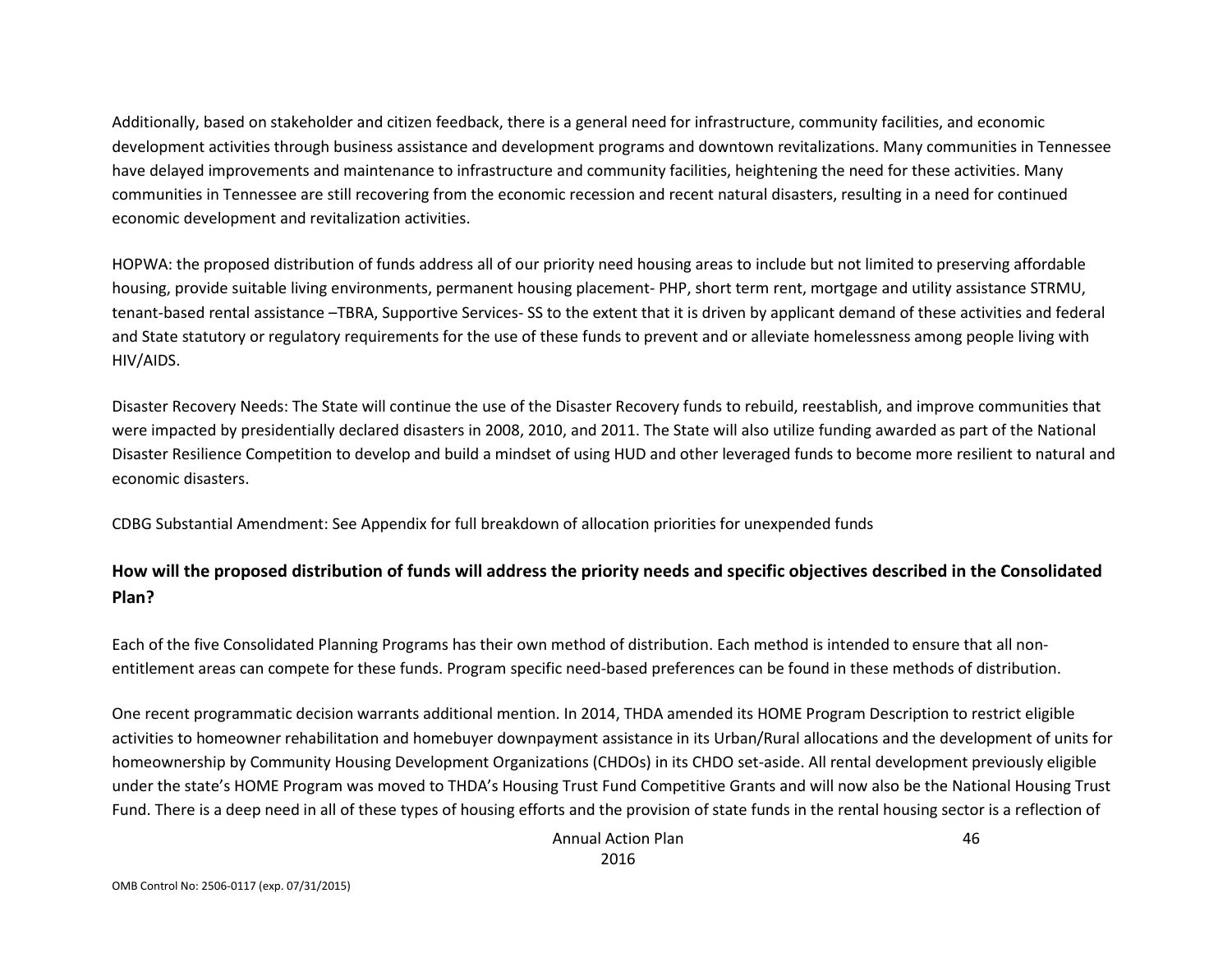our commitment to address each of these needs.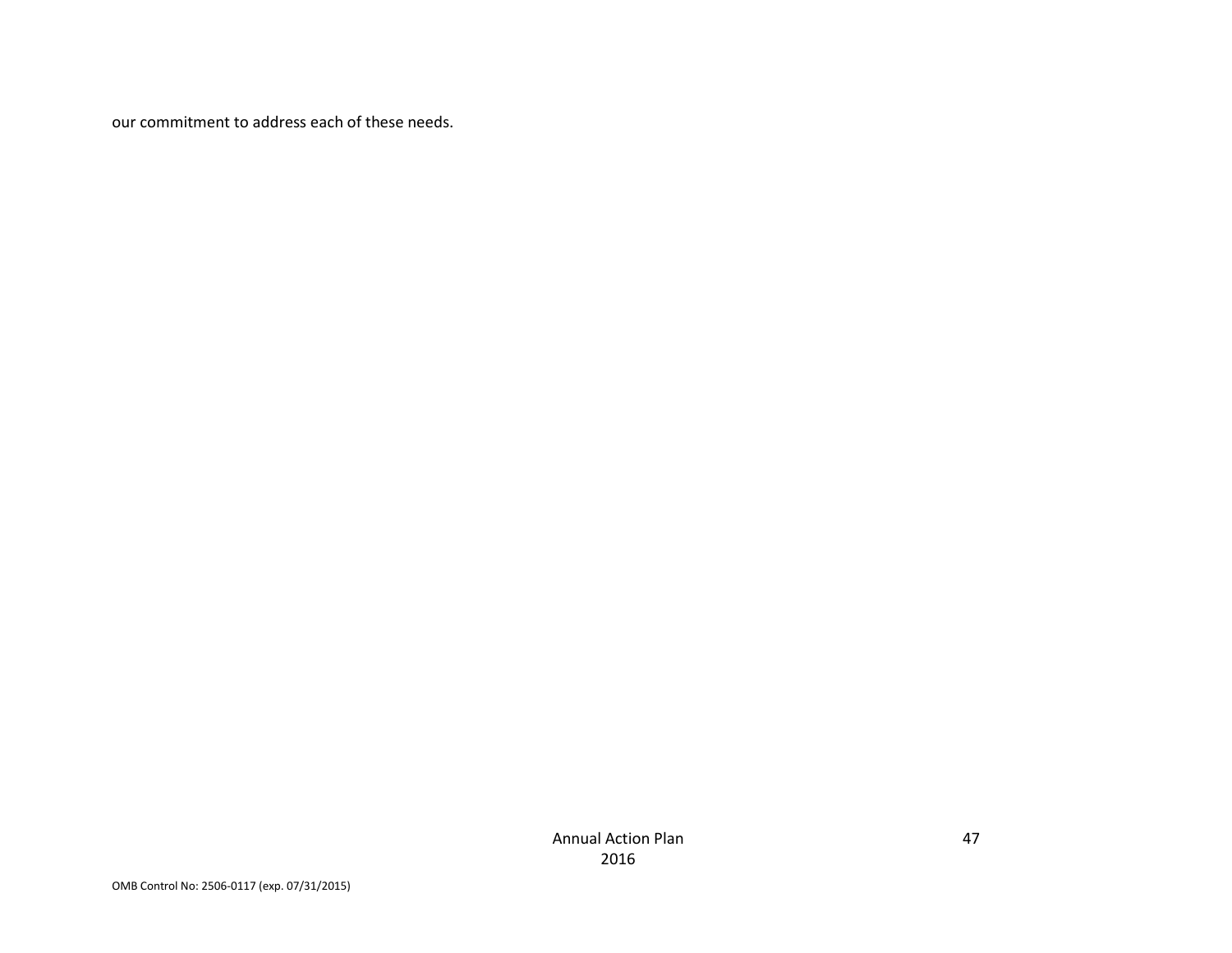## **AP-30 Methods of Distribution – 91.320(d)&(k)**

#### **Introduction**

Each of the five Consolidated Planning Programs has their own method of distribution. Each method is intended to ensure that all eligible areas can compete for these funds and statewide for the National Housing Trust Fund. Program specific need-based preferences can be found in these methods of distribution.

### **Distribution Methods**

#### **Table 9 - Distribution Methods by State Program**

| $\mathbf{1}$ | <b>State Program Name:</b>                                                | <b>Asset-Based Planning</b>                                                                                                                                                                                                                                                                                                                                                                                                                                                                                              |
|--------------|---------------------------------------------------------------------------|--------------------------------------------------------------------------------------------------------------------------------------------------------------------------------------------------------------------------------------------------------------------------------------------------------------------------------------------------------------------------------------------------------------------------------------------------------------------------------------------------------------------------|
|              | <b>Funding Sources:</b>                                                   | <b>CDBG</b>                                                                                                                                                                                                                                                                                                                                                                                                                                                                                                              |
|              | Describe the state program<br>addressed by the Method of<br>Distribution. | The State of Tennessee will allocate CDBG funds to continue the Asset-Based Planning initiative.<br>Counties participating in this program work to identify and assess the various assets within the county<br>and determine short and long term goals to enhance and improve those assets. The funding will be<br>granted to the University of Tennessee Institute for Public Service to manage this program, conduct                                                                                                   |
|              |                                                                           | planning events, and develop output materials and data, including planning reports. Public meetings<br>were held in August of 2016 to discuss the application and award process of these grants. All local<br>officials from eligible non-entitlement jurisdictions, along with administrators and engineers who<br>frequently work with CDBG projects, were invited to participate and offer comments. Approximately<br>150 people attended. An additional application workshop will take place in early months of 2017 |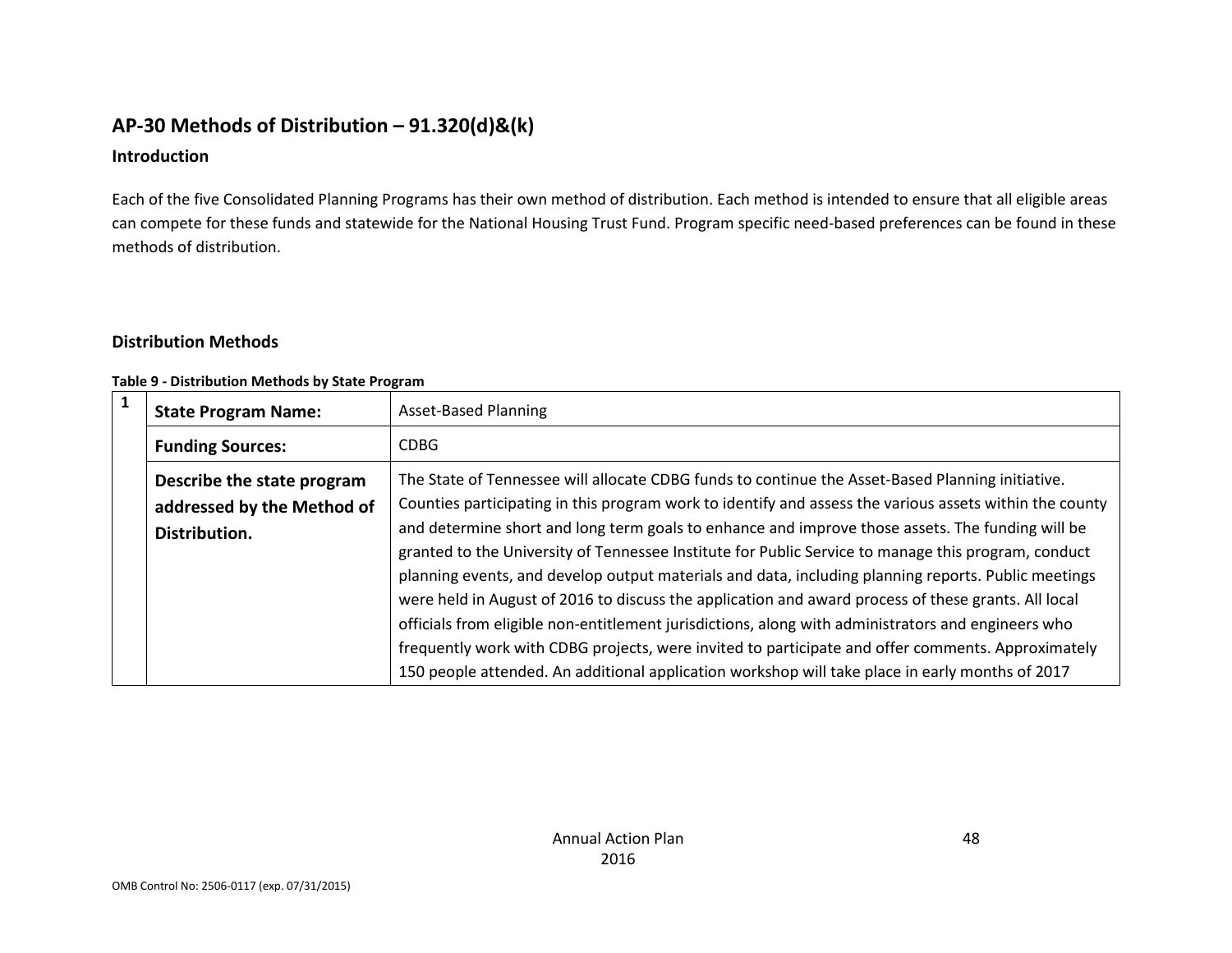| Describe all of the criteria<br>that will be used to select<br>applications and the relative                                                                                                    | The program will target all Tier 4 counties. Due to this determination, applications will not be<br>necessary for participation. However, participating counties are expected to meet the following<br>criteria:                                                                                   |
|-------------------------------------------------------------------------------------------------------------------------------------------------------------------------------------------------|----------------------------------------------------------------------------------------------------------------------------------------------------------------------------------------------------------------------------------------------------------------------------------------------------|
| importance of these criteria.                                                                                                                                                                   | Ensure the appropriate individuals are involved and the important organizations are<br>$\bullet$<br>represented at the event. Examples are city mayors within the county, chambers of<br>commerce, school superintendents, healthcare administrators, council members, and<br>interested citizens. |
|                                                                                                                                                                                                 | Involvement in the planning process by working with other representatives of the county and<br>not being combative or overly critical of other suggestions.                                                                                                                                        |
|                                                                                                                                                                                                 | Recognize challenges that impede the development of potential assets within the county                                                                                                                                                                                                             |
|                                                                                                                                                                                                 | Develop short and long term goals for the county and the communities within to enhance the<br>most important assets.                                                                                                                                                                               |
| If only summary criteria<br>were described, how can<br>potential applicants access<br>application manuals or other<br>state publications describing<br>the application criteria?<br>(CDBG only) | All CDBG manuals and applications materials are available on the ECD website and by request.                                                                                                                                                                                                       |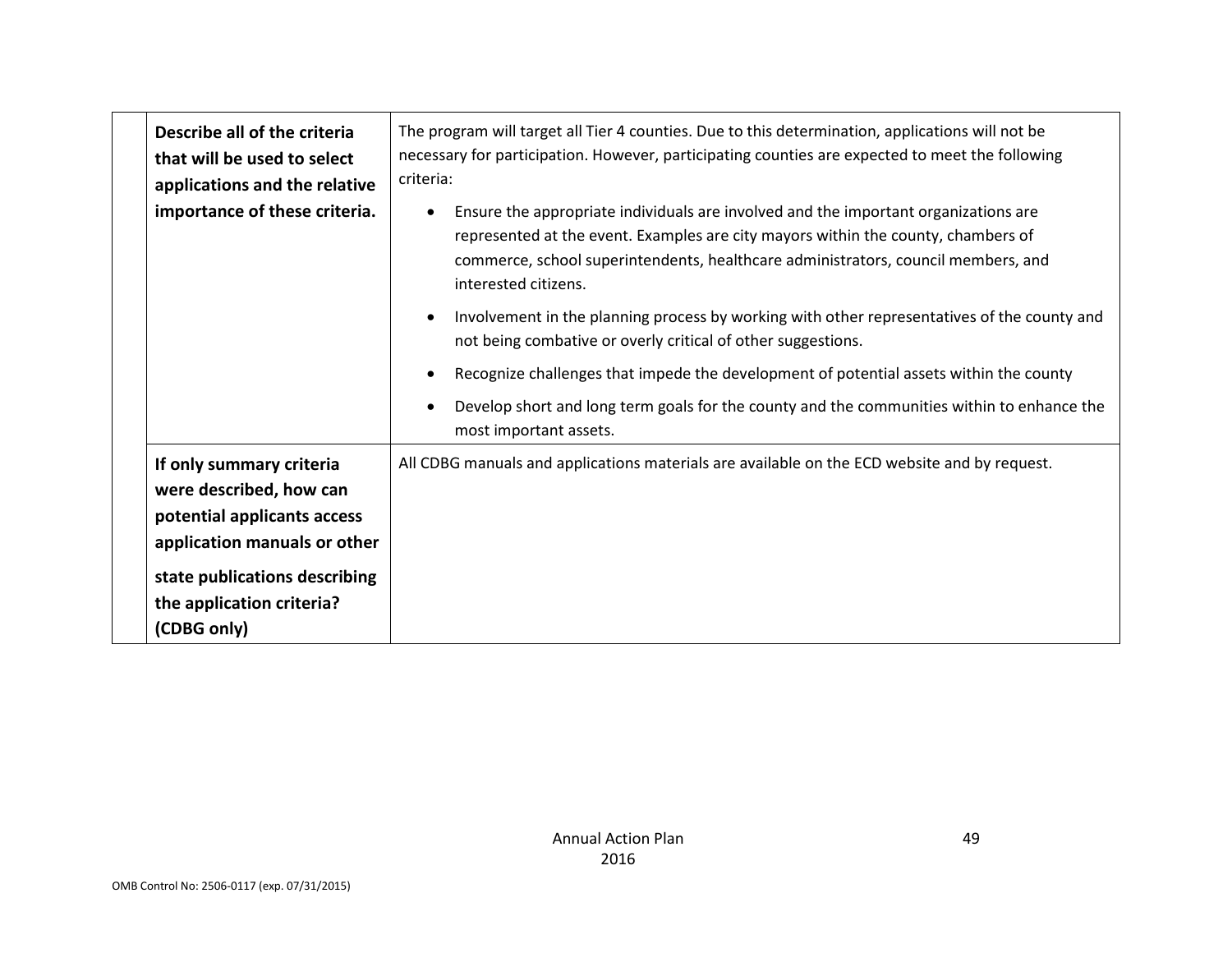| Describe the process for<br>awarding funds to state<br>recipients and how the state<br>will make its allocation<br>available<br>to units of general local<br>government, and non-profit<br>organizations, including<br>community and faith-based | <b>NA</b> |  |  |
|--------------------------------------------------------------------------------------------------------------------------------------------------------------------------------------------------------------------------------------------------|-----------|--|--|
| organizations. (ESG only)<br>Identify the method of<br>selecting project sponsors<br>(including providing full<br>access to grassroots faith-<br>based and other<br>community-based<br>organizations). (HOPWA<br>only)                           | <b>NA</b> |  |  |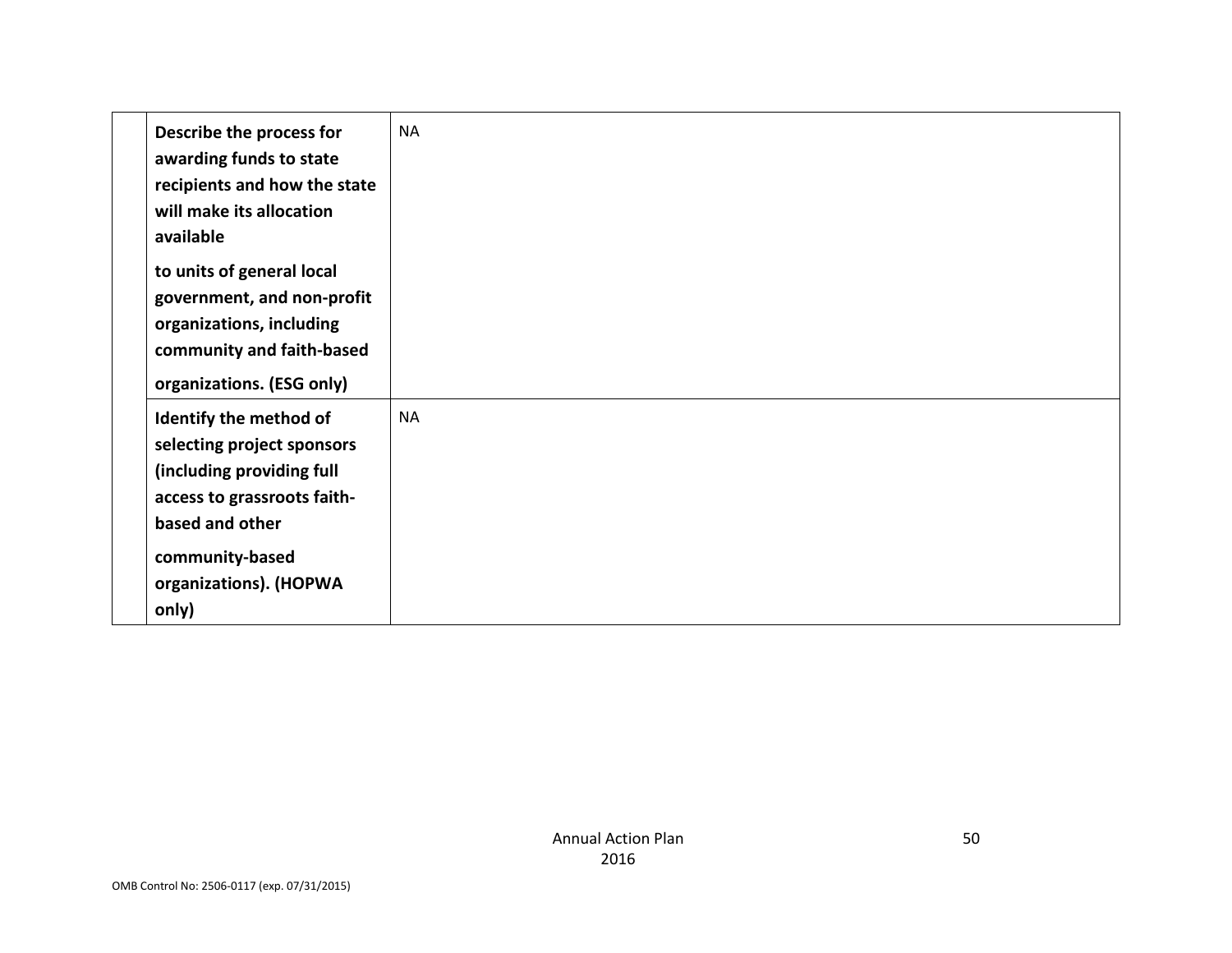| Describe how resources will<br>be allocated among funding<br>categories.                   | \$200,000 (from unexpended funds via the substantial amendment) is allocated to this program. There<br>are not multiple funding categories for this program.                             |
|--------------------------------------------------------------------------------------------|------------------------------------------------------------------------------------------------------------------------------------------------------------------------------------------|
| <b>Describe threshold factors</b><br>and grant size limits.                                | The maximum threshold request of for this grant will be \$200,000.                                                                                                                       |
| What are the outcome<br>measures expected as a<br>result of the method of<br>distribution? | Number of counties developing asset-based plans. Tracking the types of assets recognized by each<br>participating county. Identify resources available to enhance most important assets. |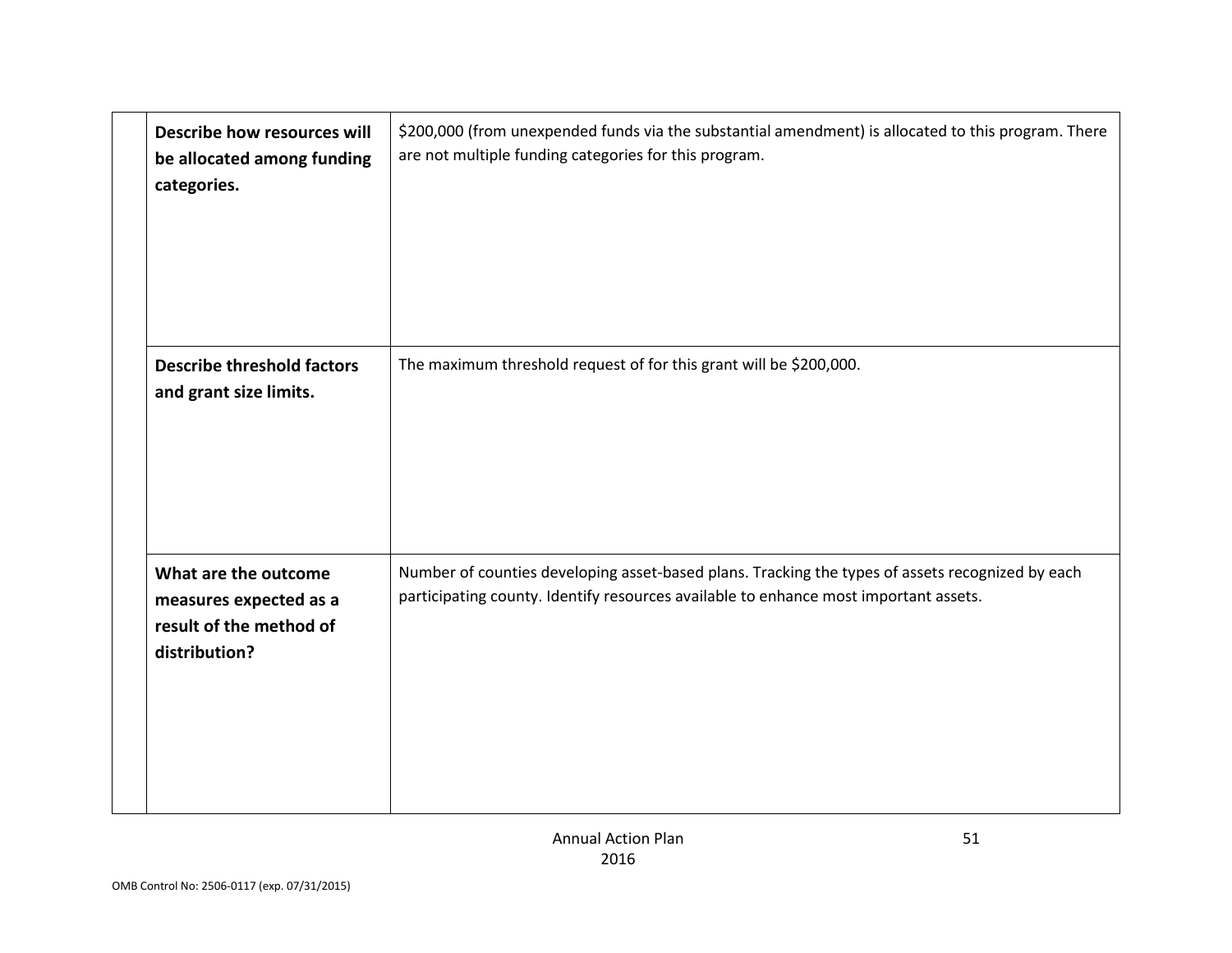| <b>State Program Name:</b> | <b>CDBG - Economic Development</b>                                                                     |
|----------------------------|--------------------------------------------------------------------------------------------------------|
| <b>Funding Sources:</b>    | <b>CDBG</b>                                                                                            |
| Describe the state program | The only purpose of the CDBG economic development program is to generate employment                    |
| addressed by the Method of | opportunities for Low-Moderate Income persons. Each application must contain a commitment by a         |
| Distribution.              | private business that it will locate or expand as a result of the CDBG assistance and that at least 51 |
|                            | percent of the jobs to be created or retained will be taken by LMI persons.                            |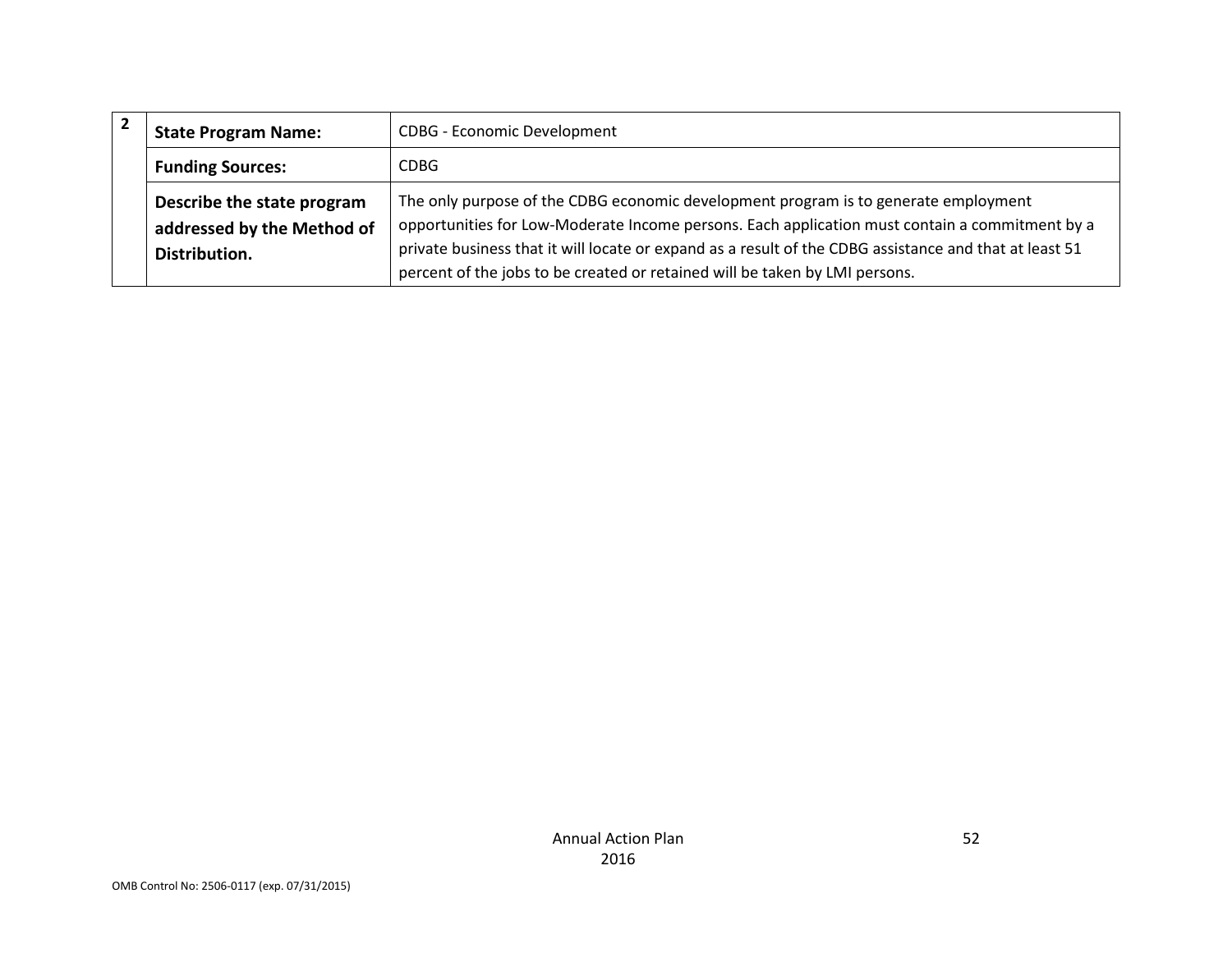**Describe all of the criteria that will be used to select applications and the relative importance of these criteria.**  1. Only basic-type economic activities will be supported. These are businesses which export more than half of their products or services outside of Tennessee, generating income that supports the growth of the non-basic sector (retail, local services, etc.). Manufacturing is the classic basic economic activity, but businesses other than manufacturing will be considered if they can meet the test for a basic economic activity. 2. Local governments are required to hold two public meetings. The first meeting, which must be advertised in a local public paper at least one week prior to the date of the meeting, is designed to solicit information about the community needs and how CDBG funds can best be used to address these needs. Communities are required to present information about how much money is available, what types of projects are being considered, and what activities are eligible. After the grant is awarded, a second public hearing must be held to discuss the impact/accomplishments of the project. 3. The maximum loan or grant any community/company may receive is \$500,000. A community's Three Star status can improve the amount the community is eligible for. Economically Distressed Counties which meet threshold tests for income, unemployment, and poverty may receive up to \$750,000. The amount of financing is negotiated with the company and is usually less than the maximum amounts available depending on the location of the project. The maximum term of a loan for equipment is seven years for any project. Special economic development incentives are provided for economically distressed counties. These are increasing the loan amount limits, extending the term of industrial buildings, and reducing the interest rates in economically distressed counties. Economically Distressed Counties (EDC) are those which are among the 10 worst counties for each of the following: unemployment, income, and poverty. The Commissioner of Economic and Community Development may designate additional counties as EDC if they exhibit substantial characteristics of economic distress such as major loss of employment, recent high unemployment rates, traditionally low levels of family incomes, high levels of poverty, and high concentrations of employment in declining industries.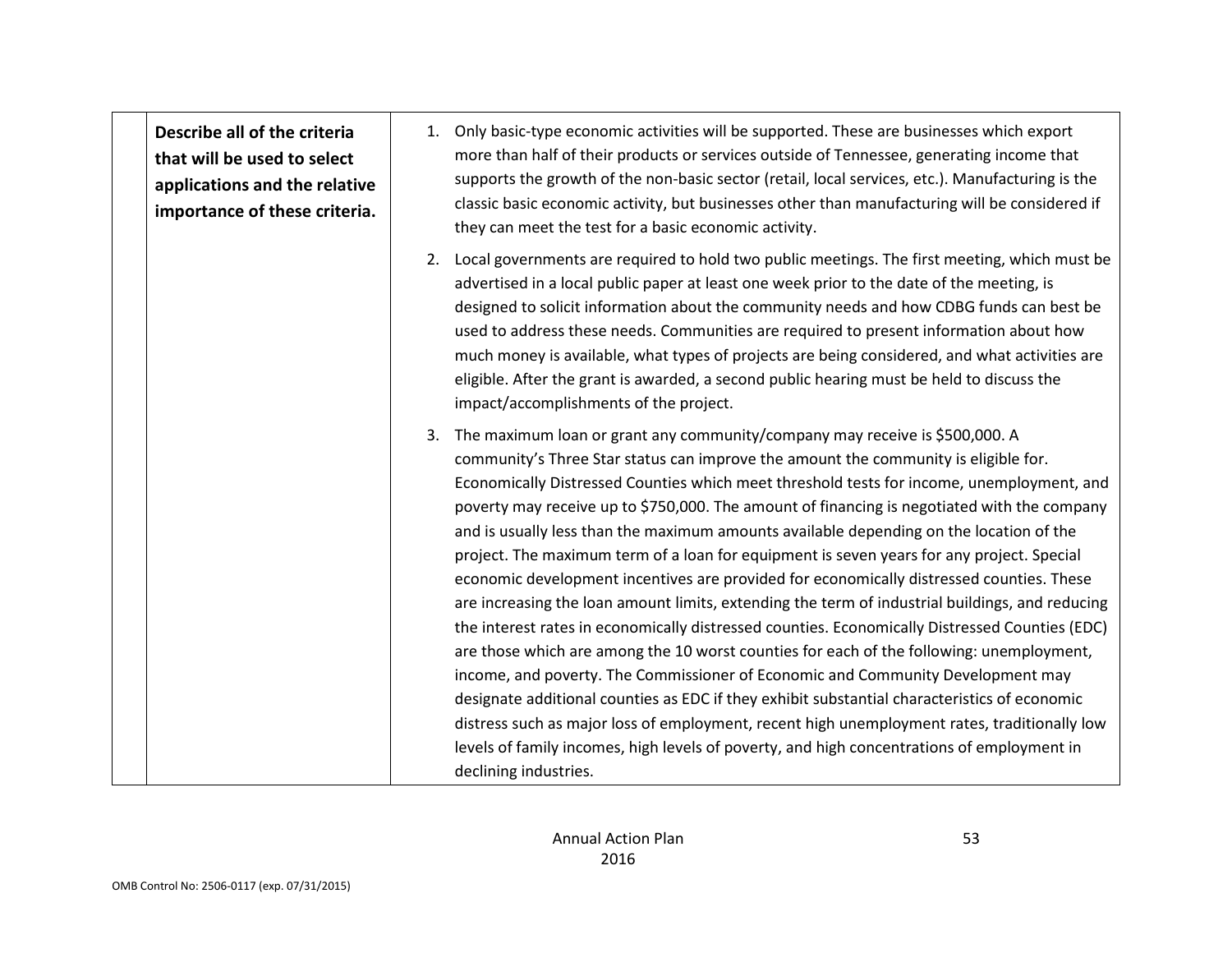|                                                                                                                                               | 4. All federal requirements that apply to the community development projects in the annual<br>competition apply to the economic development program.<br>5. A pre-application meeting is required for all economic development projects. This is to<br>provide advice and give companies and communities the opportunity to ask questions. |
|-----------------------------------------------------------------------------------------------------------------------------------------------|-------------------------------------------------------------------------------------------------------------------------------------------------------------------------------------------------------------------------------------------------------------------------------------------------------------------------------------------|
|                                                                                                                                               | 6. Companies applying for CDBG loan assistance must demonstrate their ability to ensure loan<br>repayment. The state will determine the adequacy of public benefit by comparing the amount<br>of loan funds requested, the number of jobs being generated, and the economic conditions in<br>the country in which the loan will be made.  |
| If only summary criteria<br>were described, how can<br>potential applicants access<br>application manuals or other                            | All CDBG manuals and applications materials are available on the ECD website and by request.                                                                                                                                                                                                                                              |
| state publications describing<br>the application criteria?<br>(CDBG only)                                                                     |                                                                                                                                                                                                                                                                                                                                           |
| Describe the process for<br>awarding funds to state<br>recipients and how the state<br>will make its allocation<br>available                  | <b>NA</b>                                                                                                                                                                                                                                                                                                                                 |
| to units of general local<br>government, and non-profit<br>organizations, including<br>community and faith-based<br>organizations. (ESG only) |                                                                                                                                                                                                                                                                                                                                           |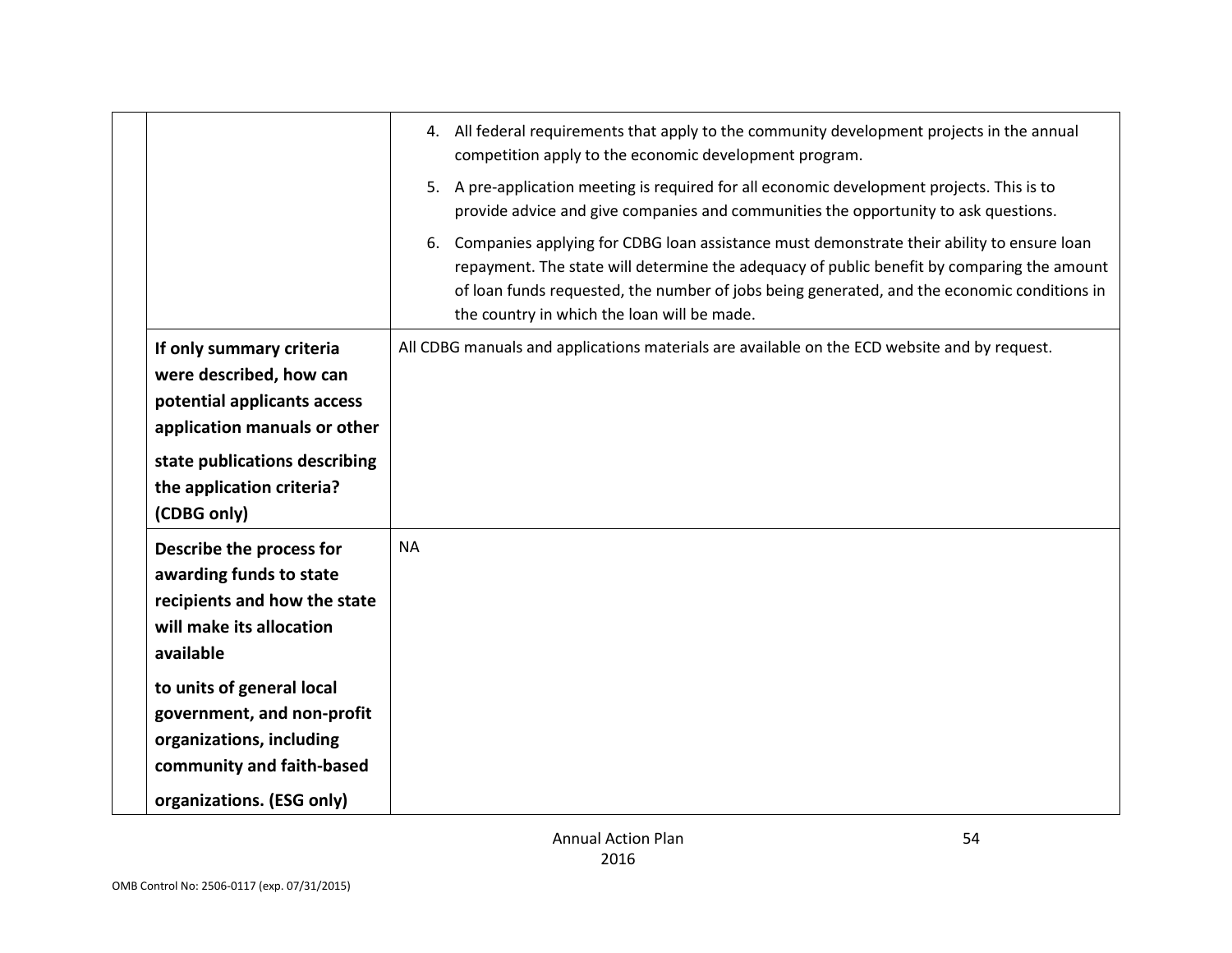| Identify the method of<br>selecting project sponsors<br>(including providing full<br>access to grassroots faith-<br>based and other<br>community-based<br>organizations). (HOPWA<br>only) | <b>NA</b>                                                                                                                                                                                                                                                                                                                                                                                                                                                                       |
|-------------------------------------------------------------------------------------------------------------------------------------------------------------------------------------------|---------------------------------------------------------------------------------------------------------------------------------------------------------------------------------------------------------------------------------------------------------------------------------------------------------------------------------------------------------------------------------------------------------------------------------------------------------------------------------|
| Describe how resources will<br>be allocated among funding<br>categories.                                                                                                                  | Applications are reviewed on a first-come, first-served basis and need not be submitted on any<br>particular date. Applications submitted must be complete. Incomplete applications will be returned to<br>the applicant community with a copy of the transmittal letter to the company and the application<br>preparer. Once the complete application is received, it will be reviewed as a new application and will<br>not assume its former position in the order of review. |
| <b>Describe threshold factors</b><br>and grant size limits.                                                                                                                               | Grant threshold for economically distressed counties: \$750,000<br>Grant threshold for all other counties: \$500,000                                                                                                                                                                                                                                                                                                                                                            |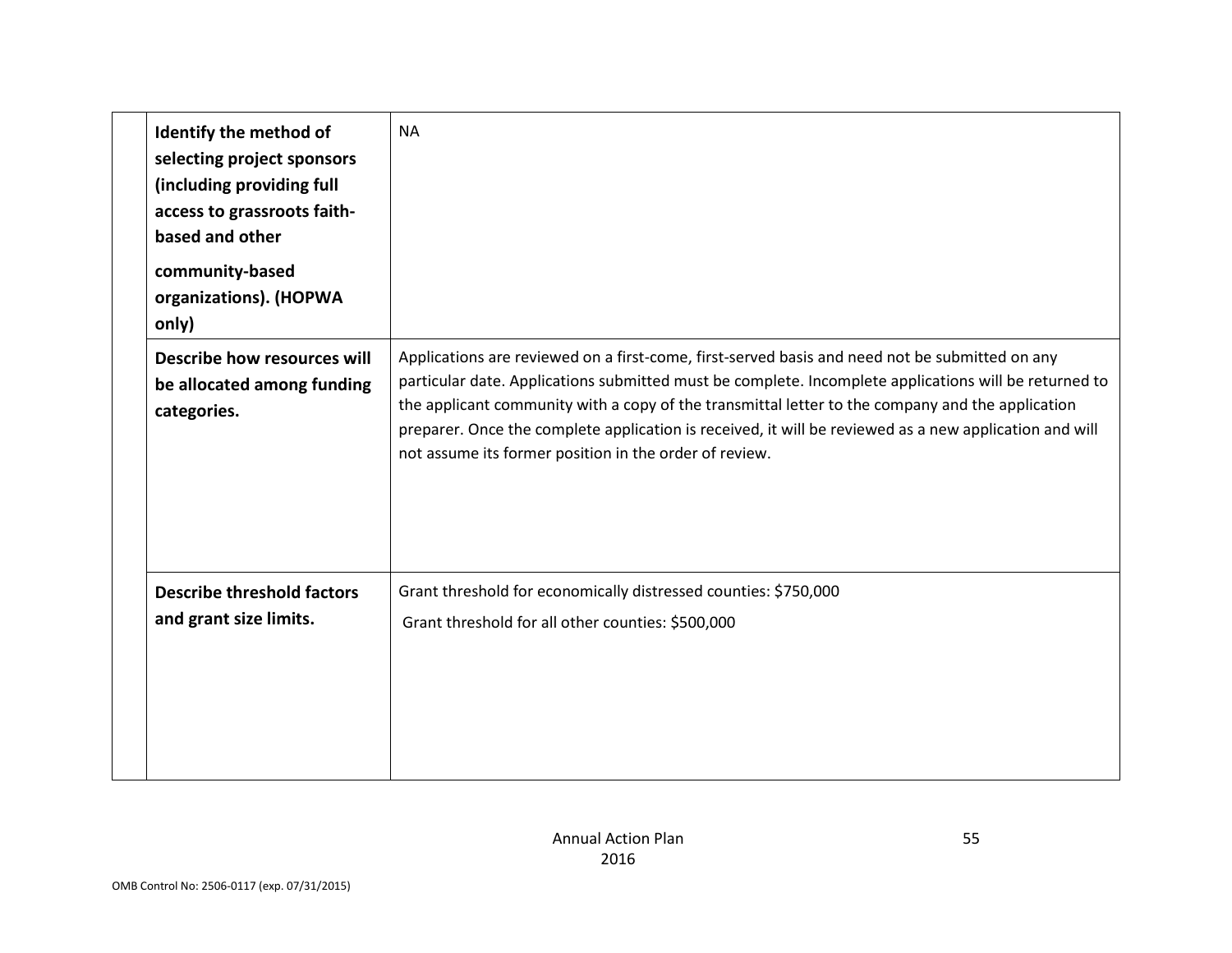|   | What are the outcome<br>measures expected as a<br>result of the method of<br>distribution? | Number of projects expected to be completed under each of the activity descriptions based on prior<br>grant years.                                                                                                                                                                                                                                                                                                                                                                                                                      |
|---|--------------------------------------------------------------------------------------------|-----------------------------------------------------------------------------------------------------------------------------------------------------------------------------------------------------------------------------------------------------------------------------------------------------------------------------------------------------------------------------------------------------------------------------------------------------------------------------------------------------------------------------------------|
| 3 | <b>State Program Name:</b>                                                                 | <b>CDBG - Regular Round</b>                                                                                                                                                                                                                                                                                                                                                                                                                                                                                                             |
|   | <b>Funding Sources:</b>                                                                    | <b>CDBG</b>                                                                                                                                                                                                                                                                                                                                                                                                                                                                                                                             |
|   | Describe the state program<br>addressed by the Method of<br>Distribution.                  | The State of Tennessee holds an annual round of applications open to all non-entitlement jurisdictions<br>that do not have a grant open at the time of application. A public meeting was held in September of<br>2015 to discuss the application and award process of the 2016 grants. All local officials from eligible<br>non-entitlement jurisdictions, along with administrators and engineers who frequently work with<br>CDBG projects, were invited to participate and offer comments. More the 70 people were in<br>attendance. |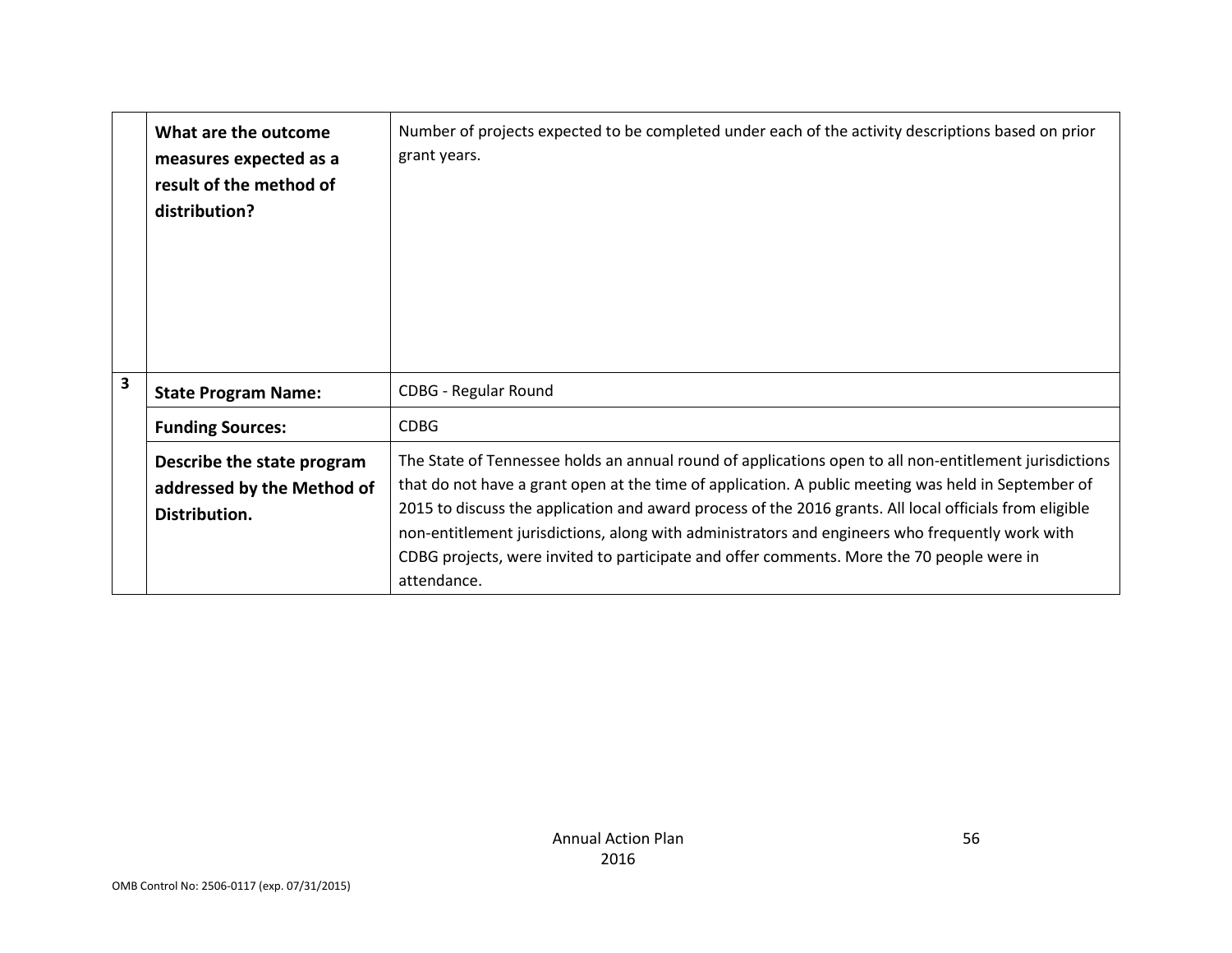|  | Describe all of the criteria<br>that will be used to select<br>applications and the relative<br>importance of these criteria. | All applications must meet 4 criteria, before being scored:                                                                                                                                                                                                                                                                                                                                                                                                                                                                                                                                                                                                                                                                                                                                                                                                                                                                                                                                                           |
|--|-------------------------------------------------------------------------------------------------------------------------------|-----------------------------------------------------------------------------------------------------------------------------------------------------------------------------------------------------------------------------------------------------------------------------------------------------------------------------------------------------------------------------------------------------------------------------------------------------------------------------------------------------------------------------------------------------------------------------------------------------------------------------------------------------------------------------------------------------------------------------------------------------------------------------------------------------------------------------------------------------------------------------------------------------------------------------------------------------------------------------------------------------------------------|
|  |                                                                                                                               | 1. Meet a National Objective                                                                                                                                                                                                                                                                                                                                                                                                                                                                                                                                                                                                                                                                                                                                                                                                                                                                                                                                                                                          |
|  |                                                                                                                               | Be an eligible activity<br>2.                                                                                                                                                                                                                                                                                                                                                                                                                                                                                                                                                                                                                                                                                                                                                                                                                                                                                                                                                                                         |
|  |                                                                                                                               | Be a non-entitlement jurisdiction<br>3.                                                                                                                                                                                                                                                                                                                                                                                                                                                                                                                                                                                                                                                                                                                                                                                                                                                                                                                                                                               |
|  |                                                                                                                               | Be an eligible community development objectivePhysical Infrastructure Development - to<br>4.<br>create the base of infrastructure that will provide for a high quality of life for individuals and<br>productive capacity for communities. Job Opportunity Development - to implement programs<br>that will create a climate that is receptive to and encourages the growth of private sector<br>jobs.Human Resources Development - to develop a human resource base that is healthy and<br>capable of working at full capacity and that has the skills and education that enable them to<br>do so.Target Economic Distress - to deliver community development programs in a manner<br>that provides maximum assistance not only to economically disadvantaged individuals, but<br>also to economically disadvantaged areas of the state. Maximize Grantees - to use the<br>resources available to the state in a manner which will maximize the number of grantees and,<br>therefore, beneficiaries of the programs. |
|  |                                                                                                                               | For State Fiscal Year 2016-17 applicants may apply for funding from one of five different program<br>categories: Economic Development, Water/Sewer, Housing Rehabilitation, Community Livability and<br>Commercial Façade Improvements. All Urgent Need/Imminent Threat projects must also fall into one<br>of the program categories.                                                                                                                                                                                                                                                                                                                                                                                                                                                                                                                                                                                                                                                                                |
|  |                                                                                                                               | Applications are scored based on the following criteria:                                                                                                                                                                                                                                                                                                                                                                                                                                                                                                                                                                                                                                                                                                                                                                                                                                                                                                                                                              |
|  |                                                                                                                               | <b>Community Need</b>                                                                                                                                                                                                                                                                                                                                                                                                                                                                                                                                                                                                                                                                                                                                                                                                                                                                                                                                                                                                 |
|  |                                                                                                                               | Latest annual county unemployment rateTarget area/Census per capita income2005-2014<br>average county unemployment rate2013 per capita income                                                                                                                                                                                                                                                                                                                                                                                                                                                                                                                                                                                                                                                                                                                                                                                                                                                                         |
|  |                                                                                                                               | Project NeedProject need points measure the degree to which there is a need for the project<br>(no existing facilities or existing facilities are inadequate).Due to the different types of<br>projects, project need points are structured differently based on project type.                                                                                                                                                                                                                                                                                                                                                                                                                                                                                                                                                                                                                                                                                                                                        |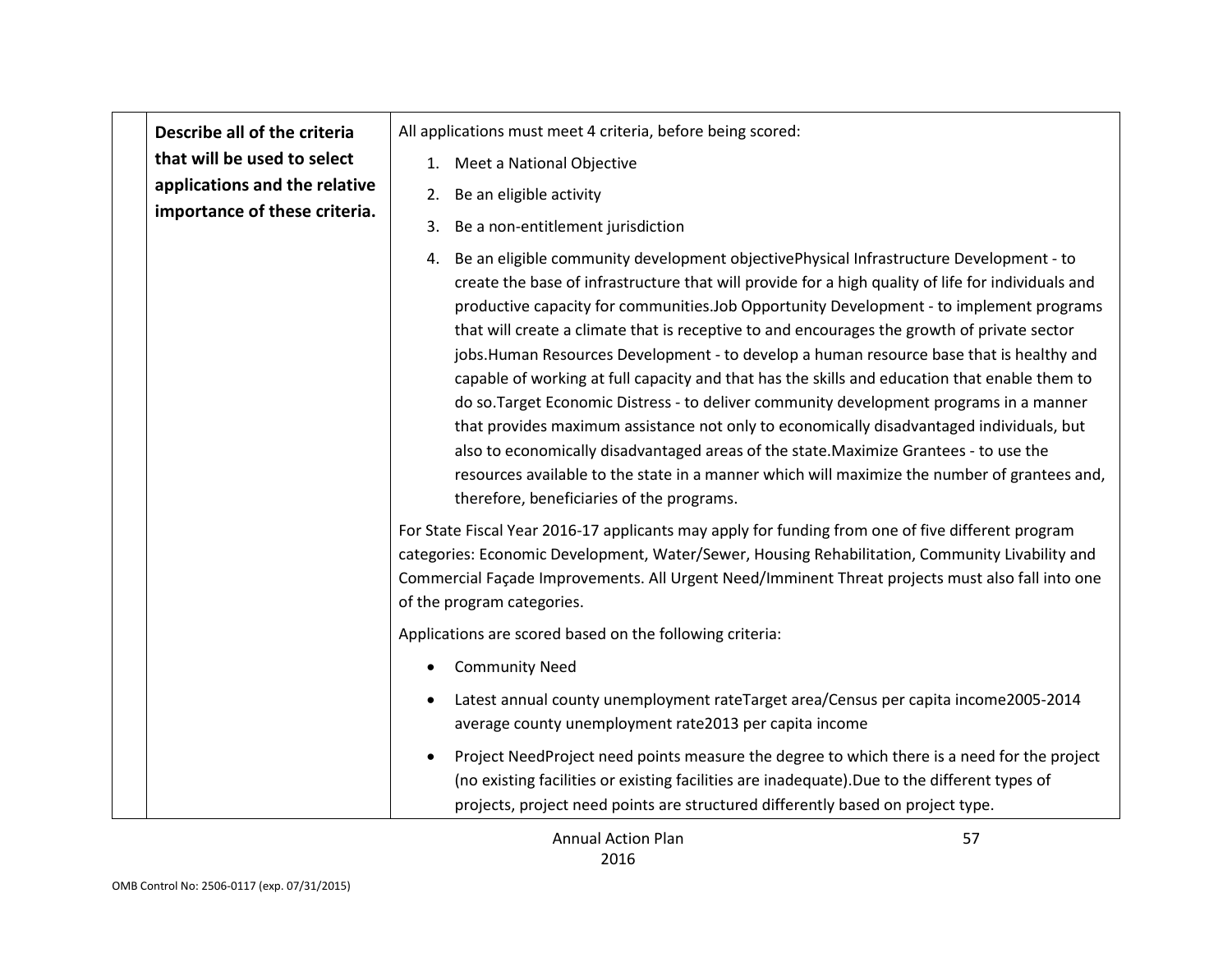|                                                                                                                    | Project FeasibilityProject Feasibility is not scored and is instead a threshold for water/sewer<br>$\bullet$<br>projects. The feasibility of Community Livability projects are based on 1) quality of design, 2)<br>cost effectiveness, 3) Alternatives, 4) Adequacy of operating budget, 5) Quality of<br>documentation that the project will solve the problem. Housing feasibility is based on the<br>assessment of the amount of work needed as proposed and the magnitude of the problems. |
|--------------------------------------------------------------------------------------------------------------------|-------------------------------------------------------------------------------------------------------------------------------------------------------------------------------------------------------------------------------------------------------------------------------------------------------------------------------------------------------------------------------------------------------------------------------------------------------------------------------------------------|
|                                                                                                                    | Project Impact<br>$\bullet$                                                                                                                                                                                                                                                                                                                                                                                                                                                                     |
|                                                                                                                    | Project Impact is scored on the CDBG cost per person and the CDBG cost per LMI person (based on<br>county LMI percentage) for all applications. The rate factor is also included for water/sewer<br>applications.                                                                                                                                                                                                                                                                               |
|                                                                                                                    | Project EssentialnessProject essentialness points apply only to community livability projects<br>$\bullet$<br>and are designed to assess the degree to which the project is essential for the maintenance of<br>safe and tolerable living conditions. Scores of three ECD reviewers will be averaged.                                                                                                                                                                                           |
|                                                                                                                    | <b>Economic Development</b>                                                                                                                                                                                                                                                                                                                                                                                                                                                                     |
|                                                                                                                    | Up to 10 additional points are available to applications that exhibit economic development impacts as<br>a result of the project.                                                                                                                                                                                                                                                                                                                                                               |
| If only summary criteria<br>were described, how can<br>potential applicants access<br>application manuals or other | All CDBG manuals and applications materials are available on the ECD website and by request.                                                                                                                                                                                                                                                                                                                                                                                                    |
| state publications describing                                                                                      |                                                                                                                                                                                                                                                                                                                                                                                                                                                                                                 |
| the application criteria?                                                                                          |                                                                                                                                                                                                                                                                                                                                                                                                                                                                                                 |
| (CDBG only)                                                                                                        |                                                                                                                                                                                                                                                                                                                                                                                                                                                                                                 |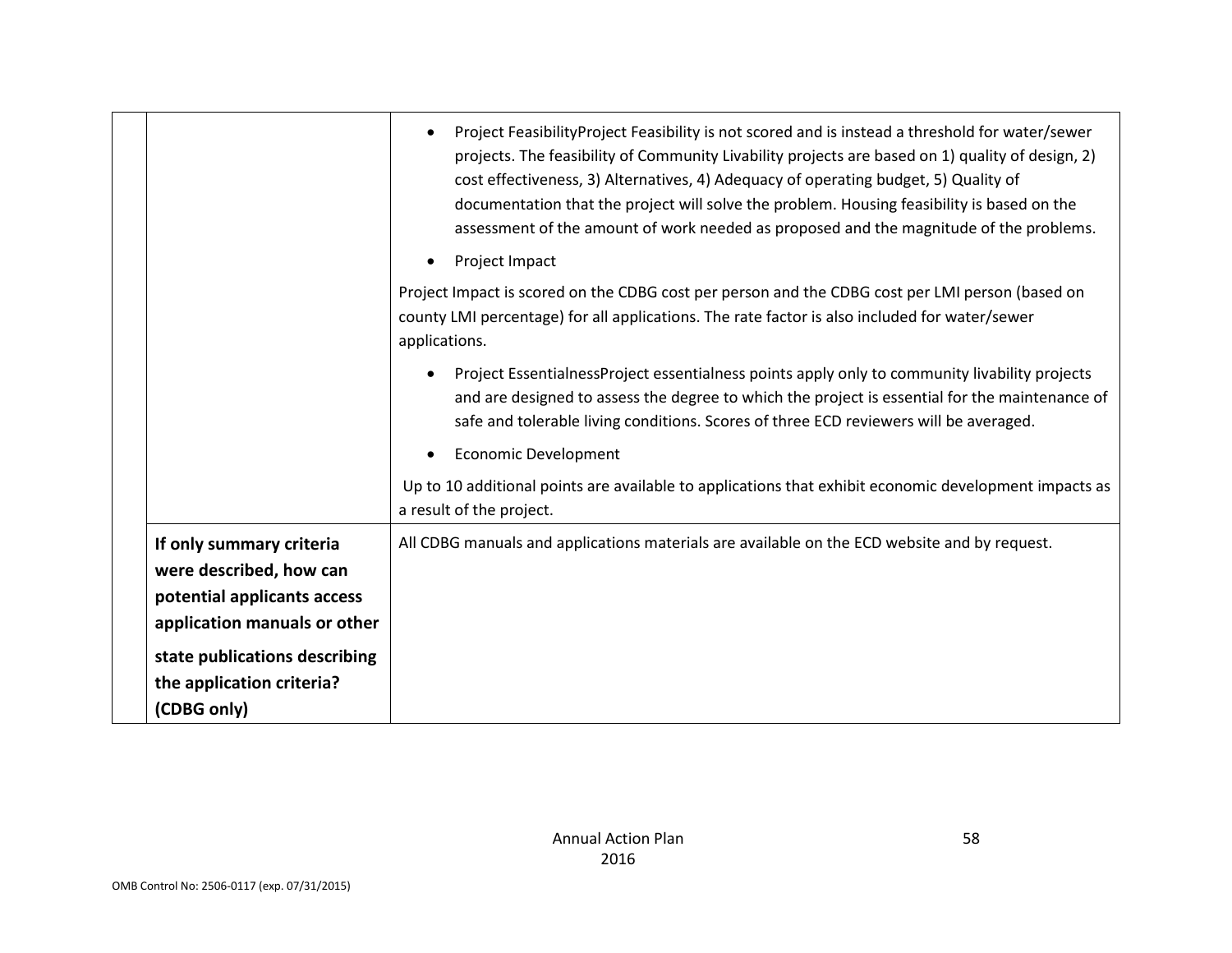| Describe the process for<br>awarding funds to state<br>recipients and how the state<br>will make its allocation<br>available                                                              | <b>NA</b> |
|-------------------------------------------------------------------------------------------------------------------------------------------------------------------------------------------|-----------|
| to units of general local<br>government, and non-profit<br>organizations, including<br>community and faith-based<br>organizations. (ESG only)                                             |           |
| Identify the method of<br>selecting project sponsors<br>(including providing full<br>access to grassroots faith-<br>based and other<br>community-based<br>organizations). (HOPWA<br>only) | <b>NA</b> |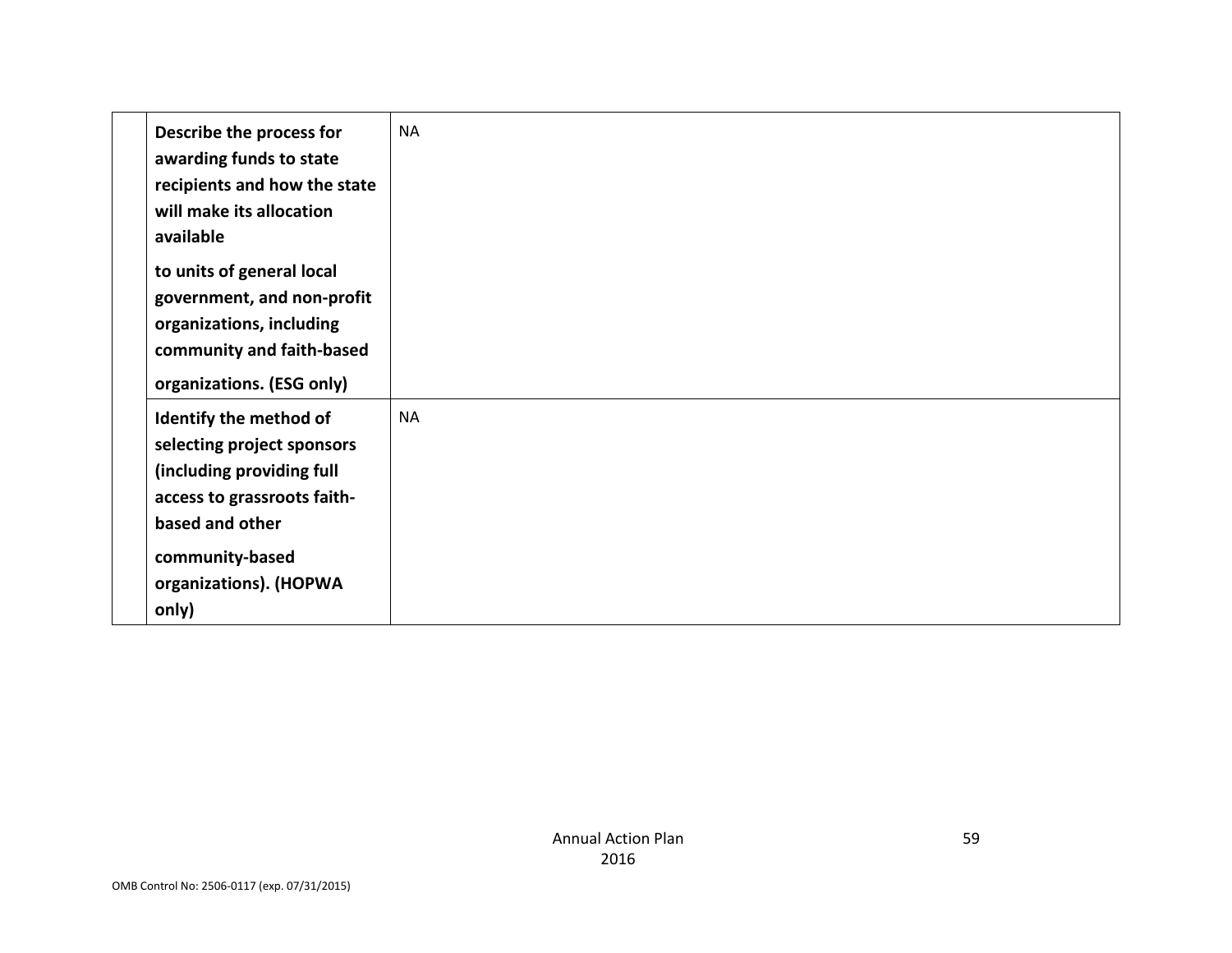| Describe how resources will                                 | Water and Sewer Projects                                                                                                                                                                                                                 | \$21,028,055                                                                                                                                                                                                                                                                                               |
|-------------------------------------------------------------|------------------------------------------------------------------------------------------------------------------------------------------------------------------------------------------------------------------------------------------|------------------------------------------------------------------------------------------------------------------------------------------------------------------------------------------------------------------------------------------------------------------------------------------------------------|
| be allocated among funding                                  | <b>Community Livability Projects</b>                                                                                                                                                                                                     | \$5,143,016                                                                                                                                                                                                                                                                                                |
| categories.                                                 | <b>Housing Projects</b>                                                                                                                                                                                                                  | \$1,561,040                                                                                                                                                                                                                                                                                                |
|                                                             | <b>Commercial Façade Projects</b>                                                                                                                                                                                                        | \$500,000                                                                                                                                                                                                                                                                                                  |
|                                                             | Administration and Tech. Assistance                                                                                                                                                                                                      | \$757,958                                                                                                                                                                                                                                                                                                  |
|                                                             | <b>Total</b>                                                                                                                                                                                                                             | \$25,265,266                                                                                                                                                                                                                                                                                               |
|                                                             |                                                                                                                                                                                                                                          |                                                                                                                                                                                                                                                                                                            |
|                                                             | The CDBG program for this fiscal year has \$27,022,696 of additional funds. Within this Action Plan,<br>estimates were assigned based on percentages spent per CDBG category however depending on<br>need, those amounts may be updated. |                                                                                                                                                                                                                                                                                                            |
| <b>Describe threshold factors</b><br>and grant size limits. | the applicant is located in a ThreeStar county.                                                                                                                                                                                          | Community Livability grants have a max threshold request of \$300,000. Water, sewer, and housing<br>have thresholds of \$500,000. Commercial Façade grants have a threshold of \$100,000. Community<br>Livability projects have the potential of \$15,000 bonus and water/sewer \$25,000 bonus based on if |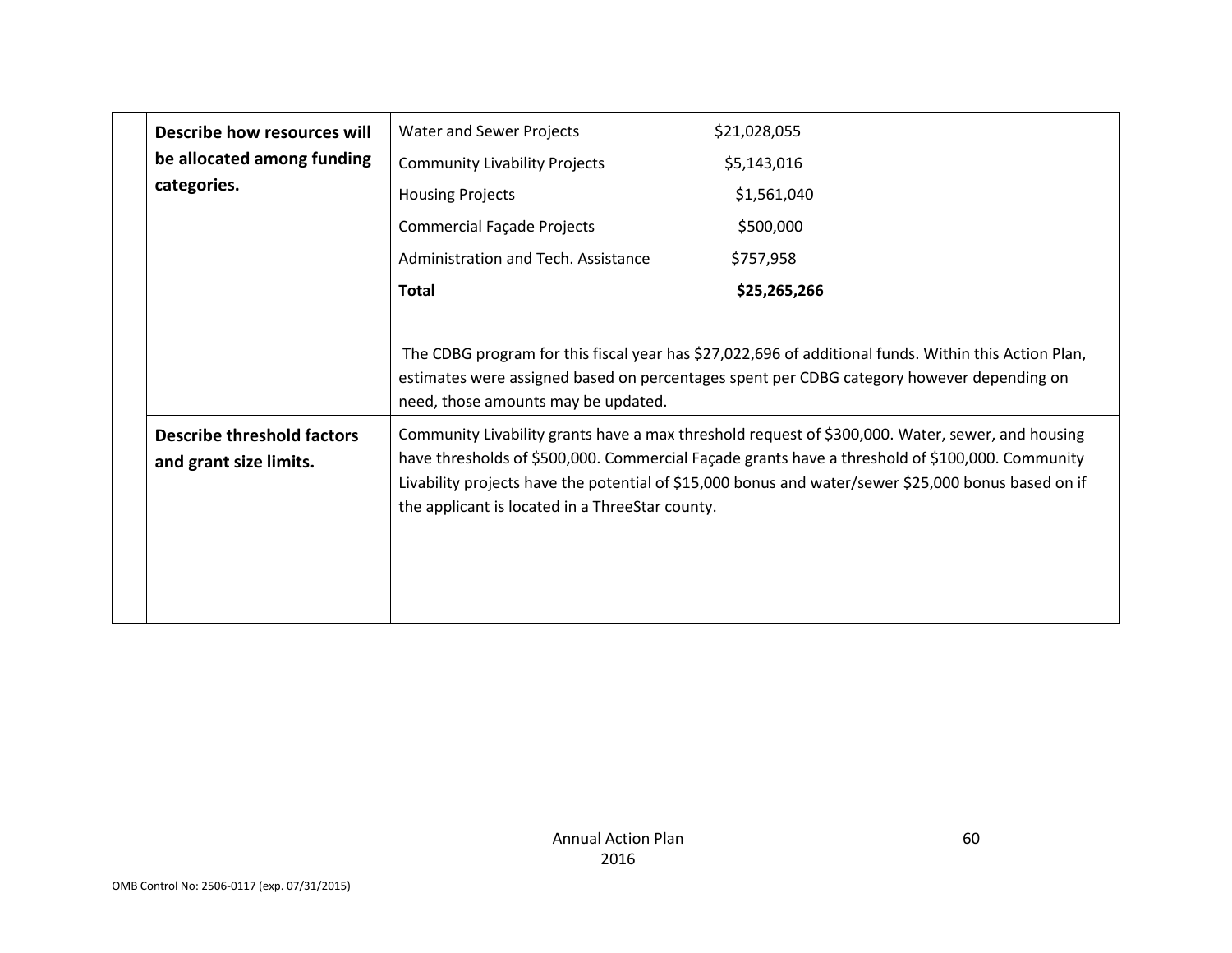|                         | What are the outcome<br>measures expected as a<br>result of the method of<br>distribution? | Number of projects expected to be completed under each of the activity descriptions based<br>on prior grant years. Additionally, the CDBG program tracks each project upon close as<br>meeting on the following outcome categories: Accessibility/Availability Affordability<br>Sustainability                                                                                                                                                                                                                                                                            |
|-------------------------|--------------------------------------------------------------------------------------------|---------------------------------------------------------------------------------------------------------------------------------------------------------------------------------------------------------------------------------------------------------------------------------------------------------------------------------------------------------------------------------------------------------------------------------------------------------------------------------------------------------------------------------------------------------------------------|
| $\overline{\mathbf{4}}$ | <b>State Program Name:</b>                                                                 | <b>CDBG Workforce Development</b>                                                                                                                                                                                                                                                                                                                                                                                                                                                                                                                                         |
|                         | <b>Funding Sources:</b>                                                                    | <b>CDBG</b>                                                                                                                                                                                                                                                                                                                                                                                                                                                                                                                                                               |
|                         | Describe the state program<br>addressed by the Method of<br>Distribution.                  | The State of Tennessee's method of distribution will be to fund additional projects from the Drive to<br>55 Capacity Building Fund Initiative. The program awarded grants to post-secondary education<br>institutions to create or expand degrees and certification programs throughout the state. Over \$100<br>million dollars in requests were submitted with only \$24 million of grant funds available. CDBG funds<br>will be used to assess the first unfunded TCAT (Tennessee College of Applied Technology) projects on<br>the ranking list for CDBG eligibility. |
|                         |                                                                                            | This method will fund construction activities or capital purchase of large equipment needed for the<br>workforce development program. Public service activities will not be eligible.                                                                                                                                                                                                                                                                                                                                                                                     |
|                         |                                                                                            | Public meetings were held in August of 2016 to discuss the application and award process of these<br>grants. All local officials from eligible non-entitlement jurisdictions, along with administrators and<br>engineers who frequently work with CDBG projects, were invited to participate and offer comments.<br>Approximately 150 people attended.                                                                                                                                                                                                                    |
|                         |                                                                                            | All awardees will meet the national objective of benefiting low- to moderate-income persons, and<br>TNECD will review the projects for eligible activities and awardees for eligibility.                                                                                                                                                                                                                                                                                                                                                                                  |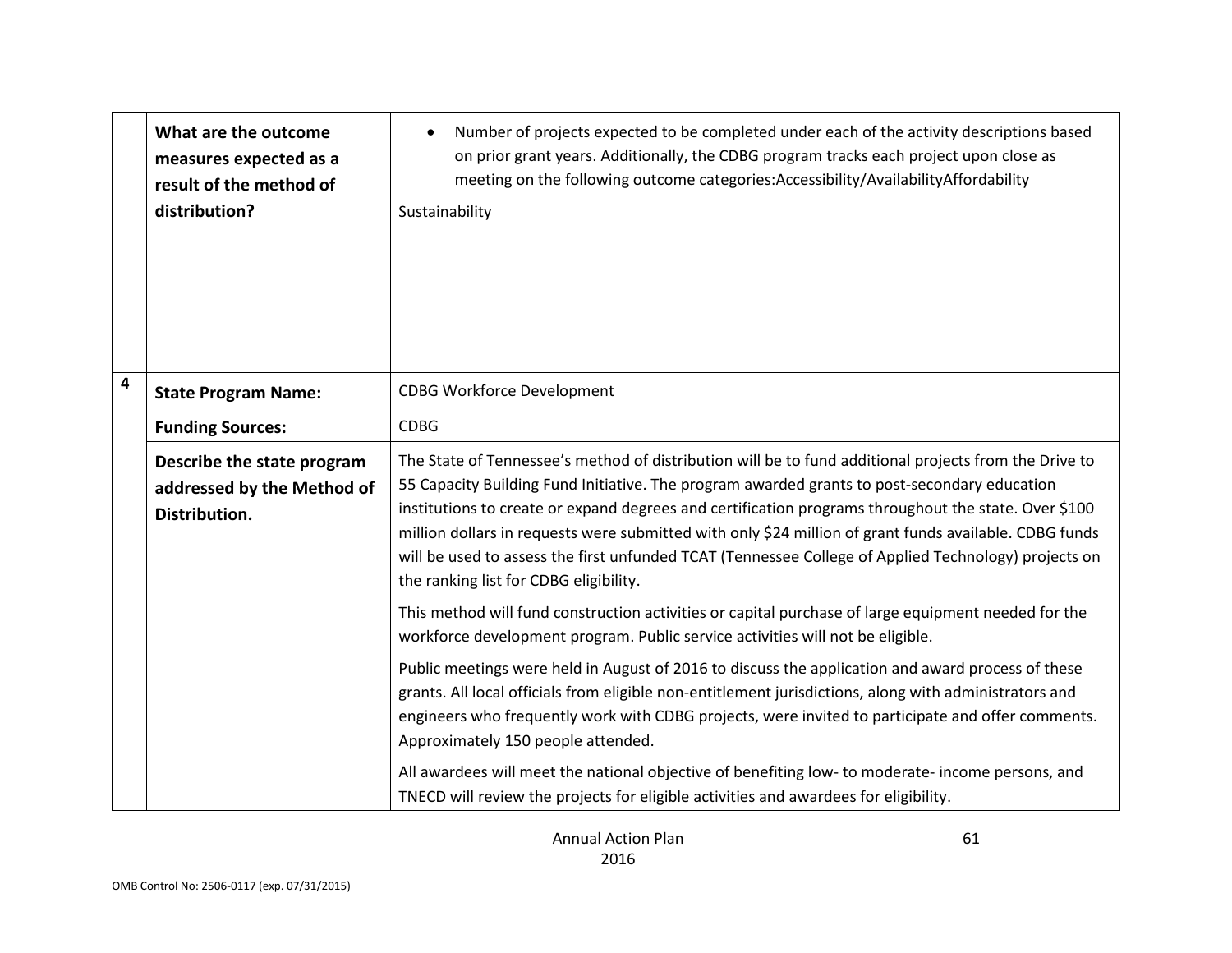| Describe all of the criteria<br>that will be used to select<br>applications and the relative<br>importance of these criteria.                                                                   | All applications must meet 4 criteria, before being scored:<br>1. Meet a National Objective<br>2. Be an eligible activity<br>3. Service a non-entitlement jurisdiction<br>4. Be an eligible workforce development activity. Exhibit how the construction or rehabilitation of a<br>building or the purchase of large equipment will be used to enhance workforce development.<br>ECD will rely on the scoring and ranking of the applications that was conducted during the Drive to 55<br>funding round and verify through a supplemental application the project meets the requirements and<br>qualifications of the CDBG program. |
|-------------------------------------------------------------------------------------------------------------------------------------------------------------------------------------------------|--------------------------------------------------------------------------------------------------------------------------------------------------------------------------------------------------------------------------------------------------------------------------------------------------------------------------------------------------------------------------------------------------------------------------------------------------------------------------------------------------------------------------------------------------------------------------------------------------------------------------------------|
| If only summary criteria<br>were described, how can<br>potential applicants access<br>application manuals or other<br>state publications describing<br>the application criteria?<br>(CDBG only) | All CDBG manuals and applications materials are available on the ECD website and by request.                                                                                                                                                                                                                                                                                                                                                                                                                                                                                                                                         |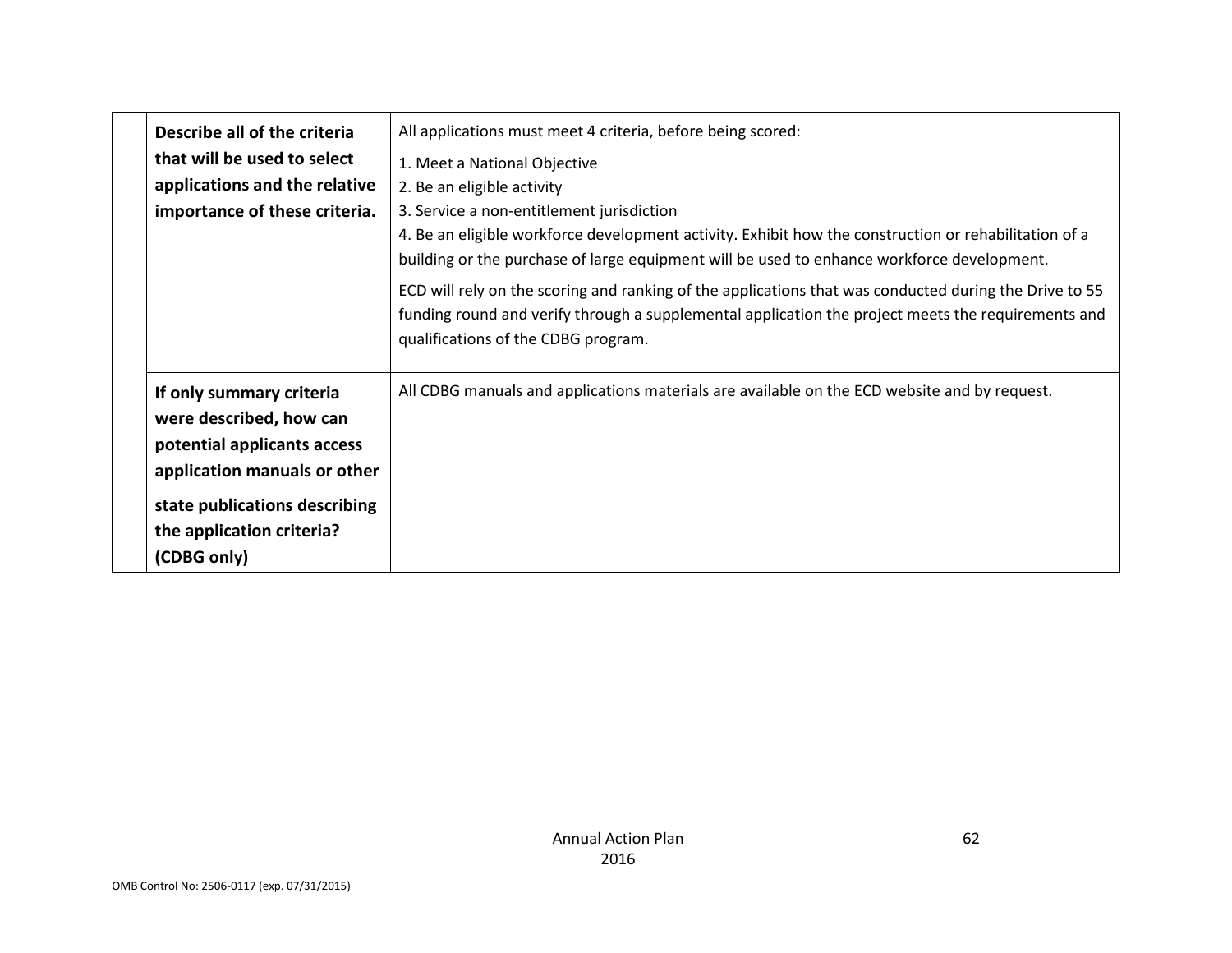| Describe the process for<br>awarding funds to state<br>recipients and how the state<br>will make its allocation<br>available                                                              | <b>NA</b> |
|-------------------------------------------------------------------------------------------------------------------------------------------------------------------------------------------|-----------|
| to units of general local<br>government, and non-profit<br>organizations, including<br>community and faith-based<br>organizations. (ESG only)                                             |           |
| Identify the method of<br>selecting project sponsors<br>(including providing full<br>access to grassroots faith-<br>based and other<br>community-based<br>organizations). (HOPWA<br>only) | <b>NA</b> |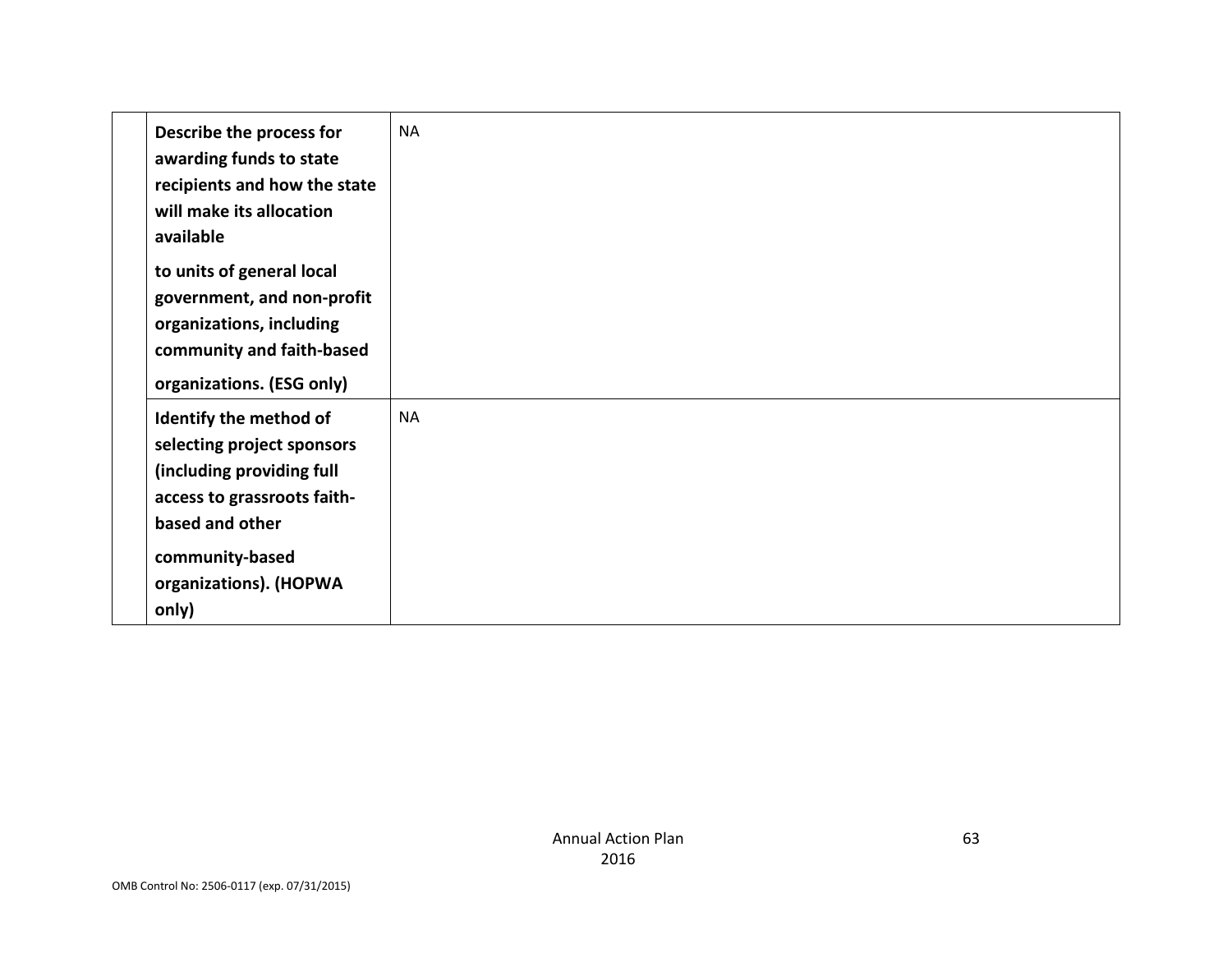|  | Describe how resources will<br>be allocated among funding<br>categories.                   | The CDBG Workforce Development program is being allocated \$10,000,000 of funding (from<br>unexpended funds via the substantial amendment) to fund additional Drive 55 Capacity Building Fund<br>applications.                                                                                                                             |
|--|--------------------------------------------------------------------------------------------|--------------------------------------------------------------------------------------------------------------------------------------------------------------------------------------------------------------------------------------------------------------------------------------------------------------------------------------------|
|  | <b>Describe threshold factors</b><br>and grant size limits.                                | There are no specific grant limits under this project. ECD will fund down the ranking list at the<br>requested amounts for the projects.                                                                                                                                                                                                   |
|  | What are the outcome<br>measures expected as a<br>result of the method of<br>distribution? | Outcome measures will be available to be requested for 3 years after construction completion and will<br>include:<br>Number of students/participants enrolled<br>$\bullet$<br>Number of students/participants trained<br>$\bullet$<br>Number of students/participants placed in employment<br>Average wage of students/participants placed |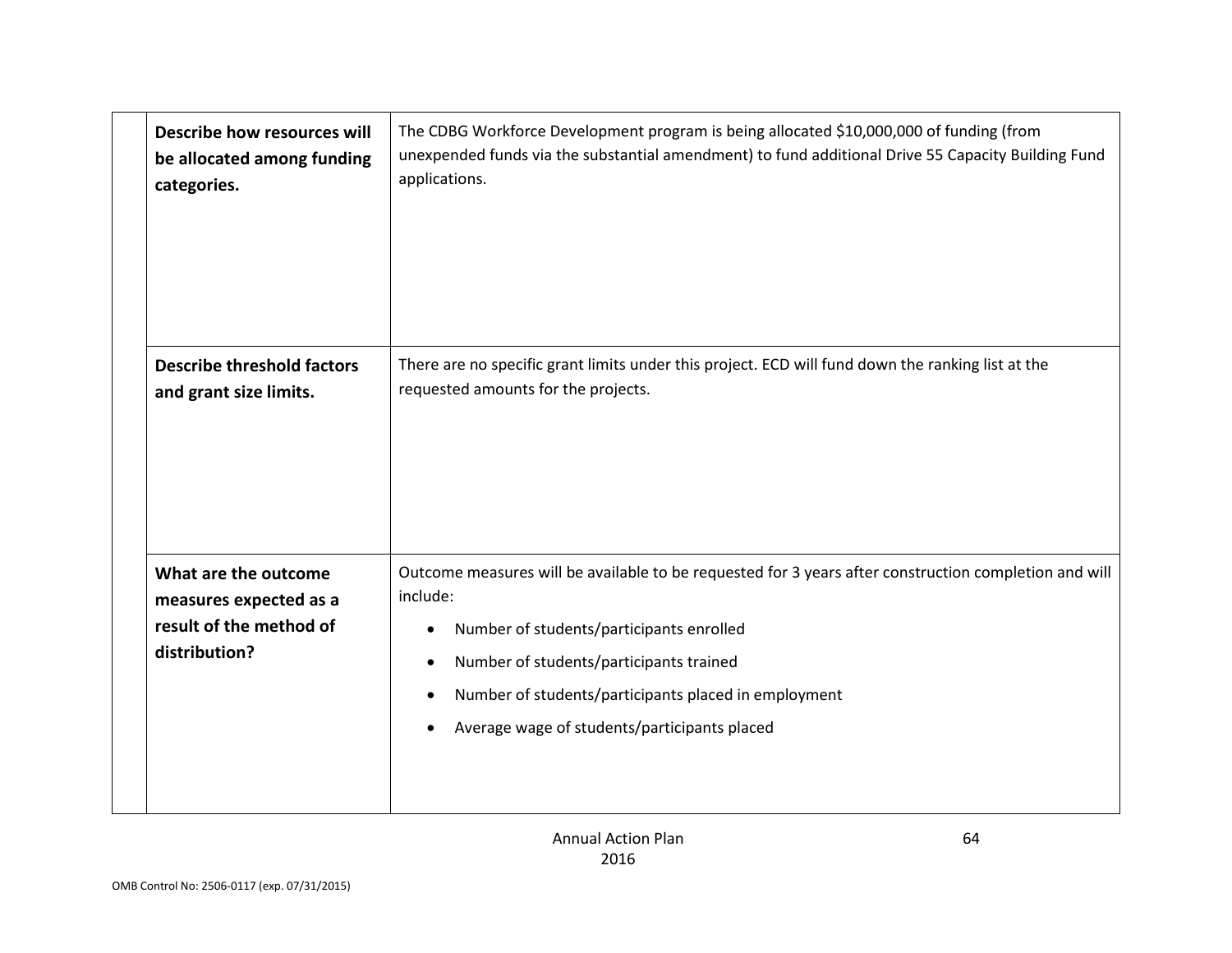| 5 | <b>State Program Name:</b> | ESG - Set Aside                                                                                                                                                                                                                                                                                                                                                                                                                                                                                                                                                                                                                                                                                                                                                                                                                                                                                 |
|---|----------------------------|-------------------------------------------------------------------------------------------------------------------------------------------------------------------------------------------------------------------------------------------------------------------------------------------------------------------------------------------------------------------------------------------------------------------------------------------------------------------------------------------------------------------------------------------------------------------------------------------------------------------------------------------------------------------------------------------------------------------------------------------------------------------------------------------------------------------------------------------------------------------------------------------------|
|   | <b>Funding Sources:</b>    | ESG                                                                                                                                                                                                                                                                                                                                                                                                                                                                                                                                                                                                                                                                                                                                                                                                                                                                                             |
|   | Describe the state program | The ESG Program is designed to identify sheltered and unsheltered homeless persons, as well as those                                                                                                                                                                                                                                                                                                                                                                                                                                                                                                                                                                                                                                                                                                                                                                                            |
|   | addressed by the Method of | at risk of homelessness, and provide the services necessary to help those persons to quickly regain                                                                                                                                                                                                                                                                                                                                                                                                                                                                                                                                                                                                                                                                                                                                                                                             |
|   | Distribution.              | stability in permanent housing after experiencing a housing crisis and/or homelessness. THDA will<br>spend up to 7.5% of its ESG allocation for administrative and planning expenses. THDA will share the<br>amount available for administration with the small city entitlement communities that do not receive<br>their own ESG allocation from HUD as well as other successful local government applicants. Non-<br>profit agencies are not eligible to receive funds for administration.                                                                                                                                                                                                                                                                                                                                                                                                    |
|   |                            | THDA will implement a Small Cities Set-Aside for FY 2016. THDA will allocate 38% of the remaining<br>ESG funds on a formula basis to the twelve CDBG entitlement cities that do not receive ESG grants,<br>but are expected to address homelessness through the "Continuum of Care" described in their<br>Consolidated Plans. These cities are: Bristol, Clarksville, Cleveland, Franklin, Hendersonville, Jackson,<br>Johnson City, Kingsport, Knoxville, Morristown, Murfreesboro and Oak Ridge. This set-aside<br>percentage is for FY16 and will serve as a transition step as we will eliminate the Small City Set-Aside<br>within the ESG program for the FY17 program cycle. The existing set-aside structure provides an extra<br>layer of administration and complexity to the program that can be reduced if all resources are directly<br>awarded by THDA to the nonprofit entities. |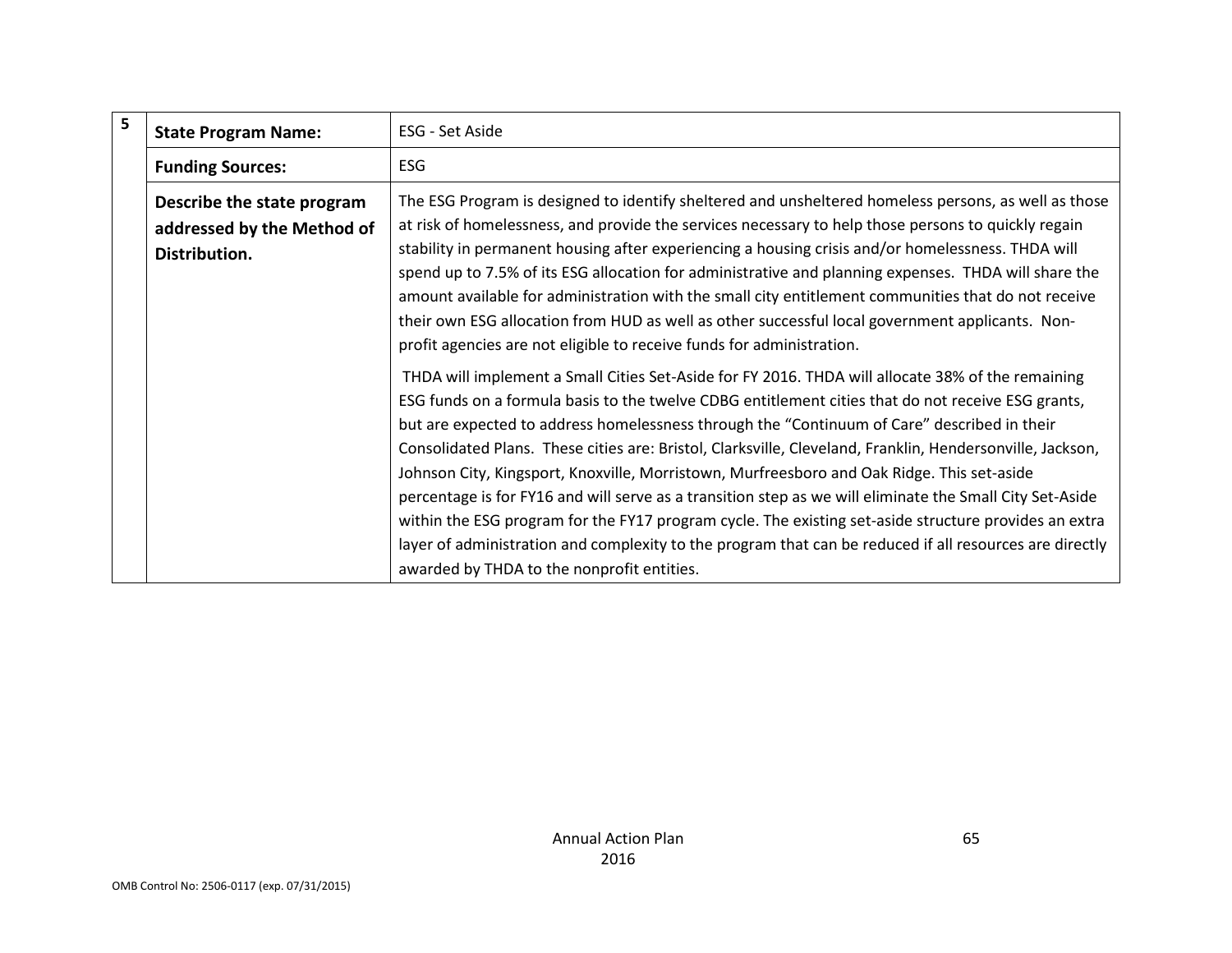| Describe all of the criteria<br>that will be used to select<br>applications and the relative<br>importance of these criteria.                                                                   | Agencies applying for ESG funding must include in their application documentation that is supported<br>by data showing:1) need for the program; 2) evidence of homelessness or at-risk of homelessness<br>population within the community; 3) a plan that summarizes how funds will be used to address the<br>unmet needs of their community; and 4) evidence that the applicant has collaborated with the local<br>Continuum of Care (CoC) and that activities selected will help the CoC to meet its goals to address and<br>end homelessness.<br>For complete criteria, please consult the ESG Program Description and Policies and Procedures<br>Manual at http://thda.org/business-partners/esg |
|-------------------------------------------------------------------------------------------------------------------------------------------------------------------------------------------------|------------------------------------------------------------------------------------------------------------------------------------------------------------------------------------------------------------------------------------------------------------------------------------------------------------------------------------------------------------------------------------------------------------------------------------------------------------------------------------------------------------------------------------------------------------------------------------------------------------------------------------------------------------------------------------------------------|
| If only summary criteria<br>were described, how can<br>potential applicants access<br>application manuals or other<br>state publications describing<br>the application criteria?<br>(CDBG only) | <b>NA</b>                                                                                                                                                                                                                                                                                                                                                                                                                                                                                                                                                                                                                                                                                            |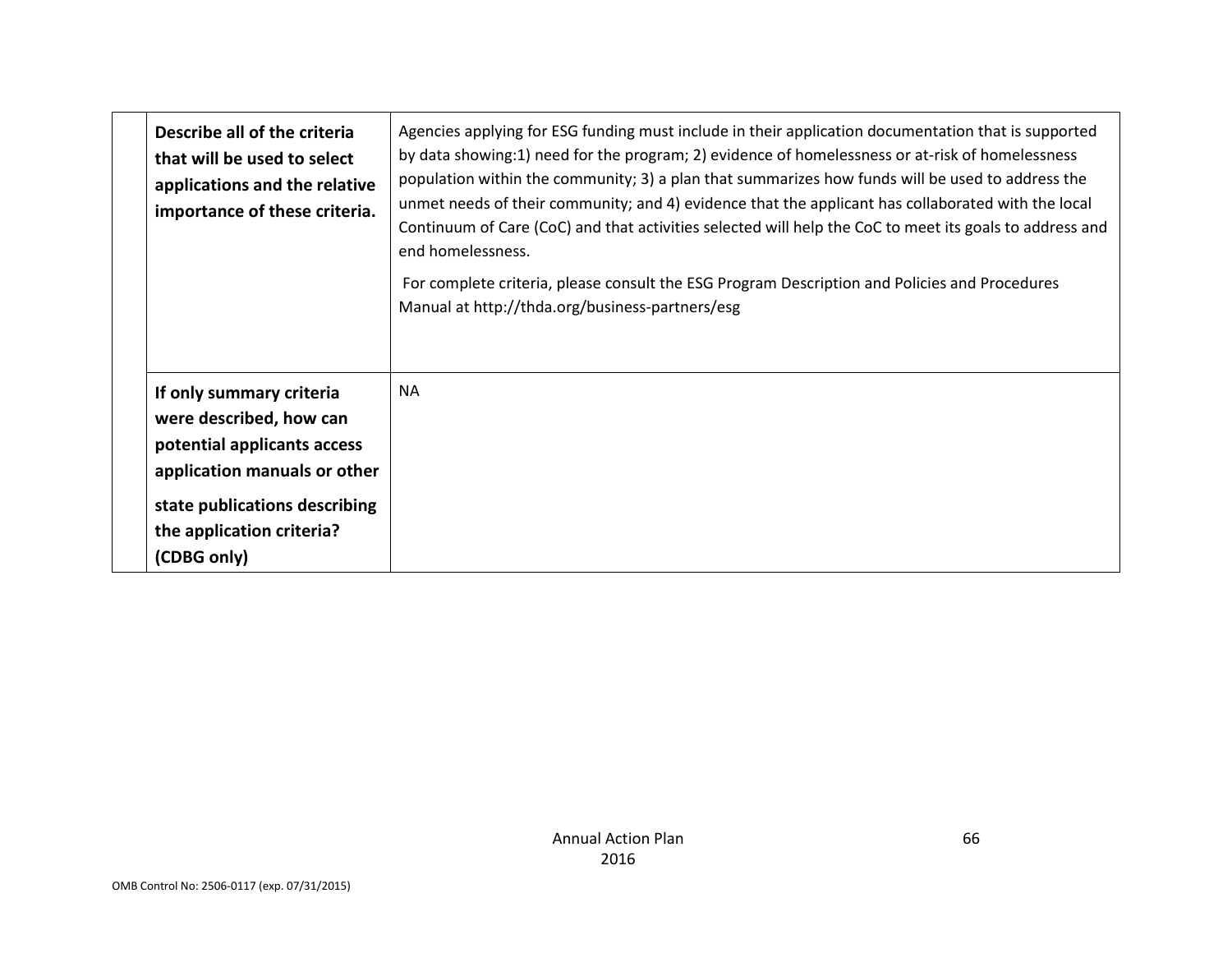| Describe the process for<br>awarding funds to state<br>recipients and how the state<br>will make its allocation<br>available                                                              | Non-profits compete in the competitive round of ESG funds (see below). However, local government<br>recipients may distribute all or a part of their ESG funds to eligible, private 501(c)(3) non-profit<br>organizations for allowable ESG activities. Once a year, THDA hosts grantee workshops three locations<br>in state, website, notify CoC lead agencies to distribute that include community and faith based<br>organization. |
|-------------------------------------------------------------------------------------------------------------------------------------------------------------------------------------------|----------------------------------------------------------------------------------------------------------------------------------------------------------------------------------------------------------------------------------------------------------------------------------------------------------------------------------------------------------------------------------------------------------------------------------------|
| to units of general local<br>government, and non-profit<br>organizations, including<br>community and faith-based<br>organizations. (ESG only)                                             |                                                                                                                                                                                                                                                                                                                                                                                                                                        |
| Identify the method of<br>selecting project sponsors<br>(including providing full<br>access to grassroots faith-<br>based and other<br>community-based<br>organizations). (HOPWA<br>only) | <b>NA</b>                                                                                                                                                                                                                                                                                                                                                                                                                              |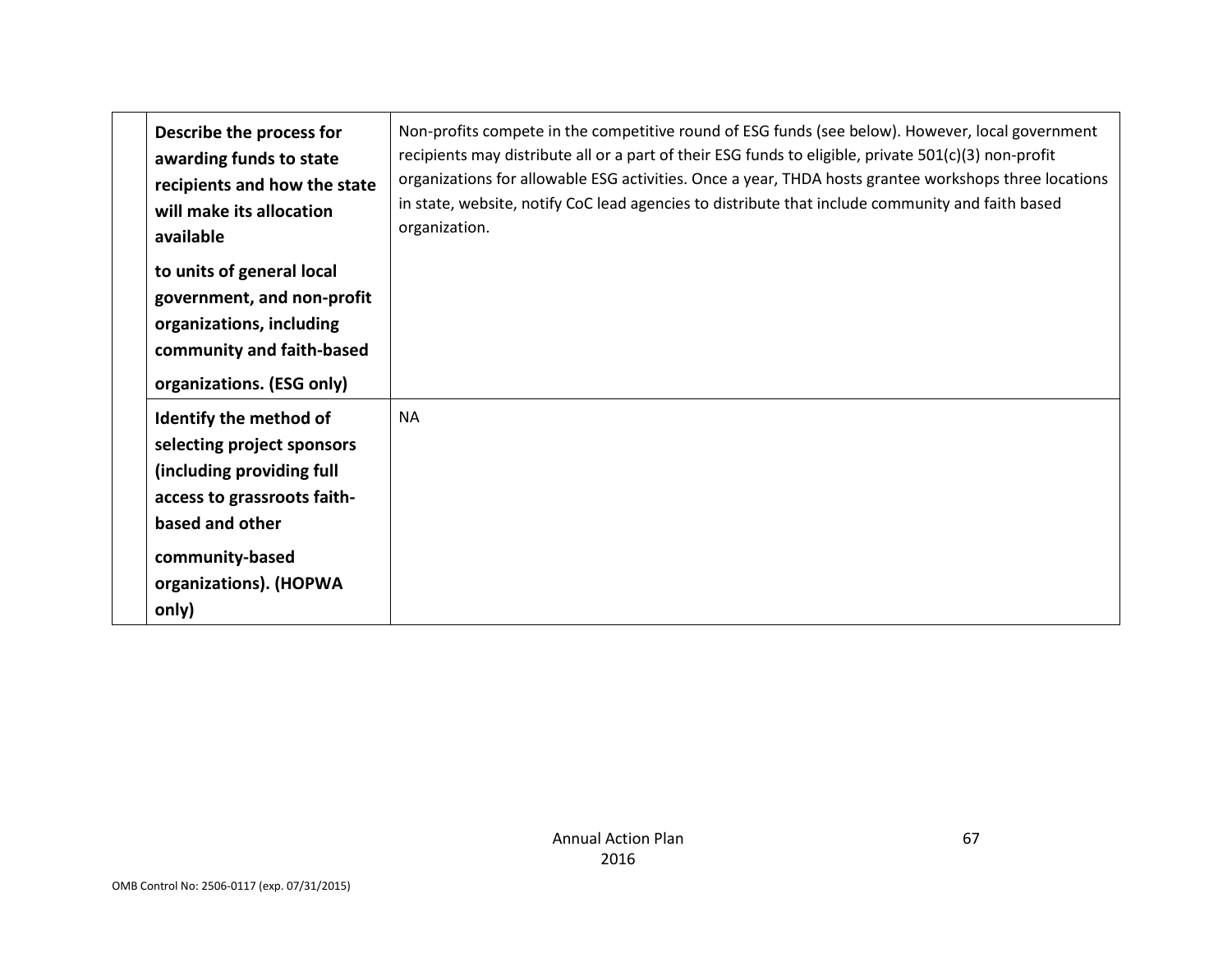| Describe how resources will<br>be allocated among funding<br>categories. | The funding categories within ESG are: Street Outreach; Emergency Shelter; Prevention and Rapid Re-<br>housing.<br>Expenditure limits of combined Street Outreach and Emergency Shelters cannot exceed 60% of the<br>maximum grant of \$100,000.                                                                                                                                                                             |
|--------------------------------------------------------------------------|------------------------------------------------------------------------------------------------------------------------------------------------------------------------------------------------------------------------------------------------------------------------------------------------------------------------------------------------------------------------------------------------------------------------------|
| <b>Describe threshold factors</b><br>and grant size limits.              | Threshold criteria includes: submission of a complete application; proposal of an eligible activity;<br>proposal of a project that in the opinion of THDA is physically, financially and administratively feasible;<br>proposal of a project that meets the requirements of 24 CFR Part 576 and 91, as amended.<br>An applicant must apply for at least \$35,000 and may apply for a maximum of \$100,000 in ESG<br>funding. |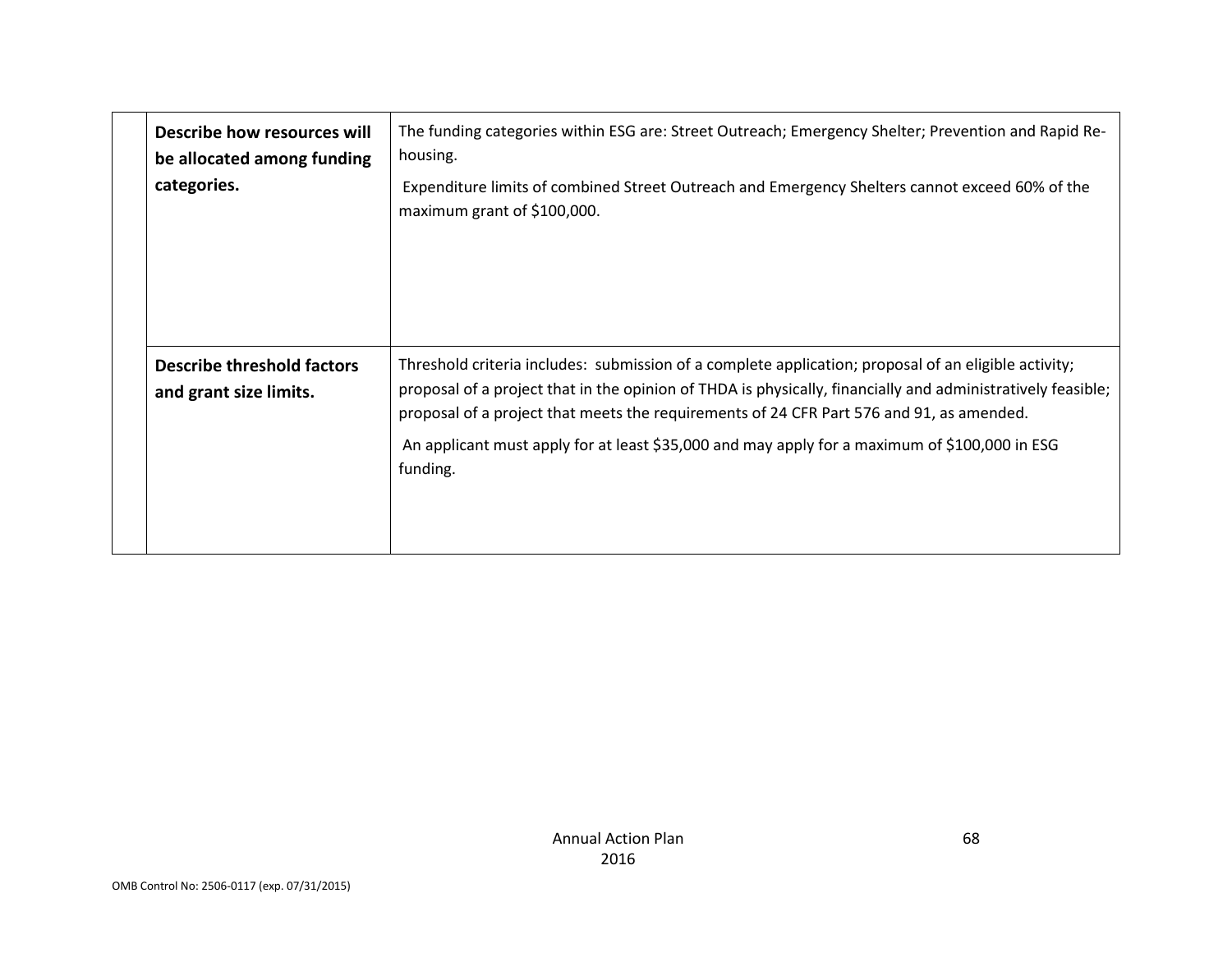|   | What are the outcome<br>measures expected as a<br>result of the method of<br>distribution? | The Tennessee ESG Policies and Procedures Manual instructs grantees to adopt performance<br>standards consistent with HUD and THDA program requirements. Examples of outcome measures<br>expected are : reducing the average length of time a person is homeless; reducing returns to<br>homelessness; improving program coverage; reducing the number of homeless individuals and<br>families; reducing the number of chronically homeless individuals and families; improving<br>employment rate and income amounts of program participants; reducing first time homelessness;<br>preventing homelessness and achieving independent living in permanent housing for families and<br>youth defined as homeless under other Federal programs.                                                                                                                                                                                                                                                                                                                                                                                                        |
|---|--------------------------------------------------------------------------------------------|------------------------------------------------------------------------------------------------------------------------------------------------------------------------------------------------------------------------------------------------------------------------------------------------------------------------------------------------------------------------------------------------------------------------------------------------------------------------------------------------------------------------------------------------------------------------------------------------------------------------------------------------------------------------------------------------------------------------------------------------------------------------------------------------------------------------------------------------------------------------------------------------------------------------------------------------------------------------------------------------------------------------------------------------------------------------------------------------------------------------------------------------------|
|   |                                                                                            | Although THDA understands many sub-recipients have chosen to provide one-time emergency rent<br>or utility assistance to prevent homelessness, sub-recipients receiving ESG funds should use all<br>available resources that will ensure the ongoing housing stability of program participants.                                                                                                                                                                                                                                                                                                                                                                                                                                                                                                                                                                                                                                                                                                                                                                                                                                                      |
| 6 | <b>State Program Name:</b>                                                                 | <b>ESG Competitive Grants</b>                                                                                                                                                                                                                                                                                                                                                                                                                                                                                                                                                                                                                                                                                                                                                                                                                                                                                                                                                                                                                                                                                                                        |
|   | <b>Funding Sources:</b>                                                                    | <b>ESG</b>                                                                                                                                                                                                                                                                                                                                                                                                                                                                                                                                                                                                                                                                                                                                                                                                                                                                                                                                                                                                                                                                                                                                           |
|   | Describe the state program<br>addressed by the Method of<br>Distribution.                  | The ESG Program is designed to identify sheltered and unsheltered homeless persons, as well as those<br>at risk of homelessness, and provide the services necessary to help those persons to quickly regain<br>stability in permanent housing after experiencing a housing crisis and/or homelessness.<br>For FY16, THDA will also open up the ESG competition to local units of government and allow<br>nonprofits in the ESG entitled communities of Chattanooga, Memphis and Nashville to apply directly<br>to THDA for resources. For the upcoming allocation round, we will not only have approximately \$3M<br>in 2016 resources but \$1.2M in 2015 resources that were not allocated last year. This change will<br>provide an opportunity to make these resources available in communities which account for over 40%<br>of all homelessness in the state based on 2014 Point in Time Counts and support local Continuum of<br>Care efforts to address this issue. The remaining ESG funds available after 7.5% admin and the Small<br>Cities Set-Aside will be allocated to eligible applicants in a competitive grant application process. |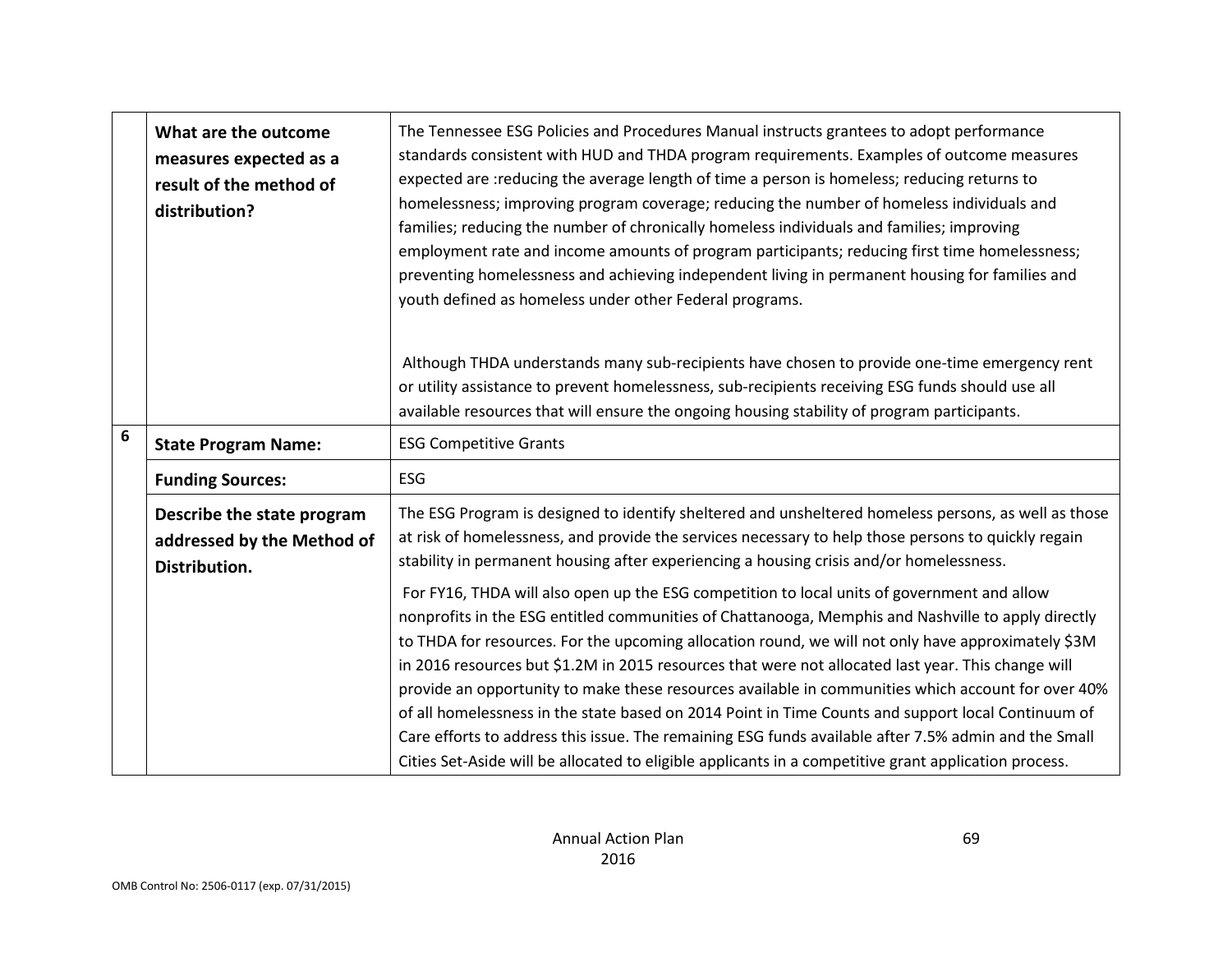| Describe all of the criteria<br>that will be used to select<br>applications and the relative<br>importance of these criteria.                                                                   | ESG applicants are scored on the following sets of criteria, and given scoring points accordingly:<br>PROGRAM DESIGN (up to 25 points); APPLICANT CAPACITY (up to 30 points); FISCAL INFORMATION<br>(up to 30 points); CRITICAL NEED (up to 10 points); DOMESTIC VIOLENCE SHELTERS (up to 5 points).<br>For complete criteria, please consult the ESG Program Description and Policies and Procedures<br>Manual at http://thda.org/business-partners/esg |
|-------------------------------------------------------------------------------------------------------------------------------------------------------------------------------------------------|----------------------------------------------------------------------------------------------------------------------------------------------------------------------------------------------------------------------------------------------------------------------------------------------------------------------------------------------------------------------------------------------------------------------------------------------------------|
| If only summary criteria<br>were described, how can<br>potential applicants access<br>application manuals or other<br>state publications describing<br>the application criteria?<br>(CDBG only) | <b>NA</b>                                                                                                                                                                                                                                                                                                                                                                                                                                                |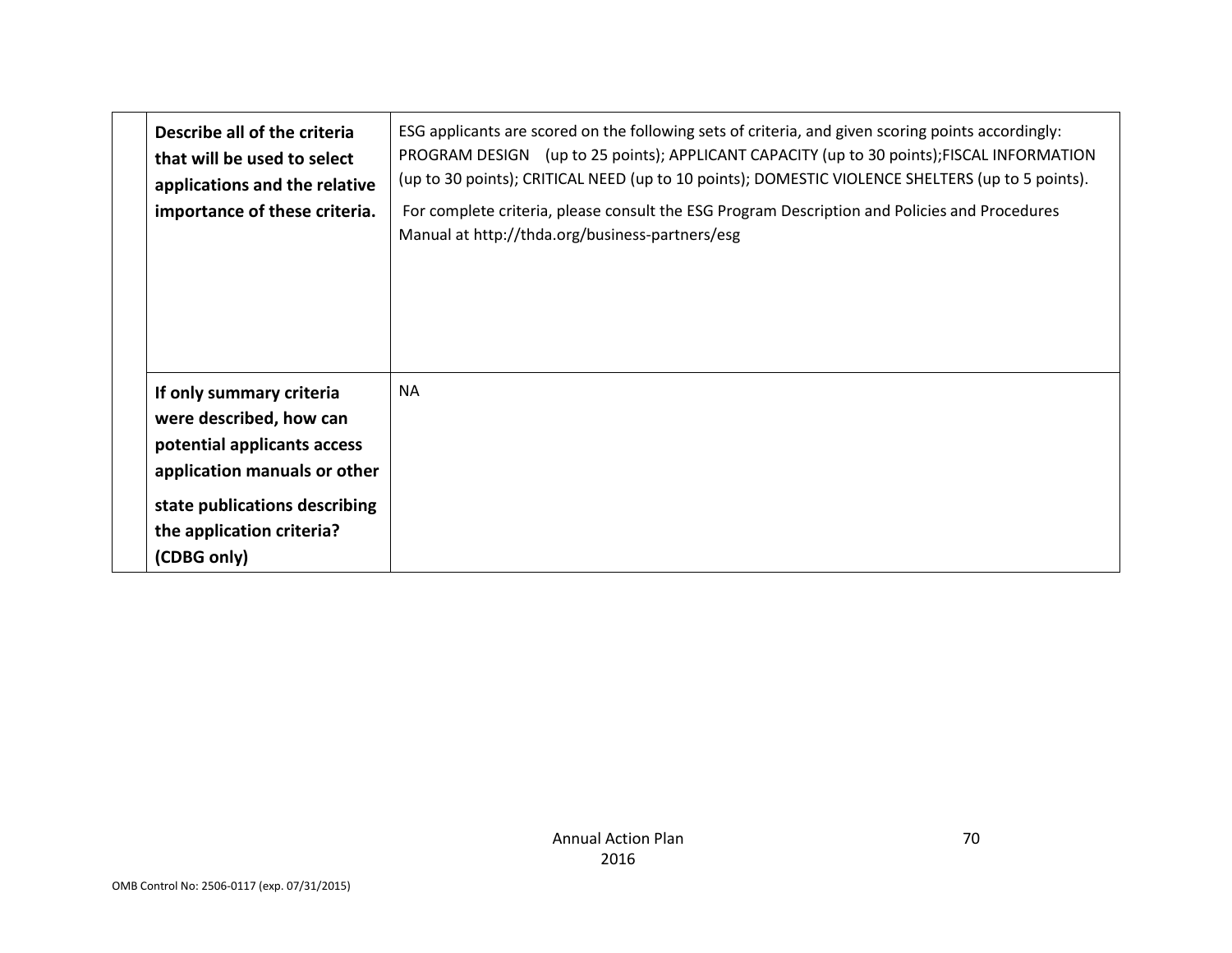| Describe the process for<br>awarding funds to state<br>recipients and how the state<br>will make its allocation<br>available<br>to units of general local<br>government, and non-profit<br>organizations, including<br>community and faith-based | Non-profits compete in the competitive round of ESG funds. Additionally, local government recipients<br>may distribute all or a part of their ESG funds to eligible, private $501(c)(3)$ non-profit organizations for<br>allowable ESG activities. Once a year, THDA hosts grantee workshops three locations in state, website,<br>notify CoC lead agencies to distribute that include community and faith based organization. Non-profit<br>organizations are eligible to receive funds only if such funding is approved by the local government<br>jurisdiction where programs are based.<br>Non-profits must be an eligible non-profit agency as defined in the ESG Program Description. |
|--------------------------------------------------------------------------------------------------------------------------------------------------------------------------------------------------------------------------------------------------|---------------------------------------------------------------------------------------------------------------------------------------------------------------------------------------------------------------------------------------------------------------------------------------------------------------------------------------------------------------------------------------------------------------------------------------------------------------------------------------------------------------------------------------------------------------------------------------------------------------------------------------------------------------------------------------------|
| organizations. (ESG only)<br>Identify the method of<br>selecting project sponsors<br>(including providing full<br>access to grassroots faith-<br>based and other<br>community-based<br>organizations). (HOPWA<br>only)                           | <b>NA</b>                                                                                                                                                                                                                                                                                                                                                                                                                                                                                                                                                                                                                                                                                   |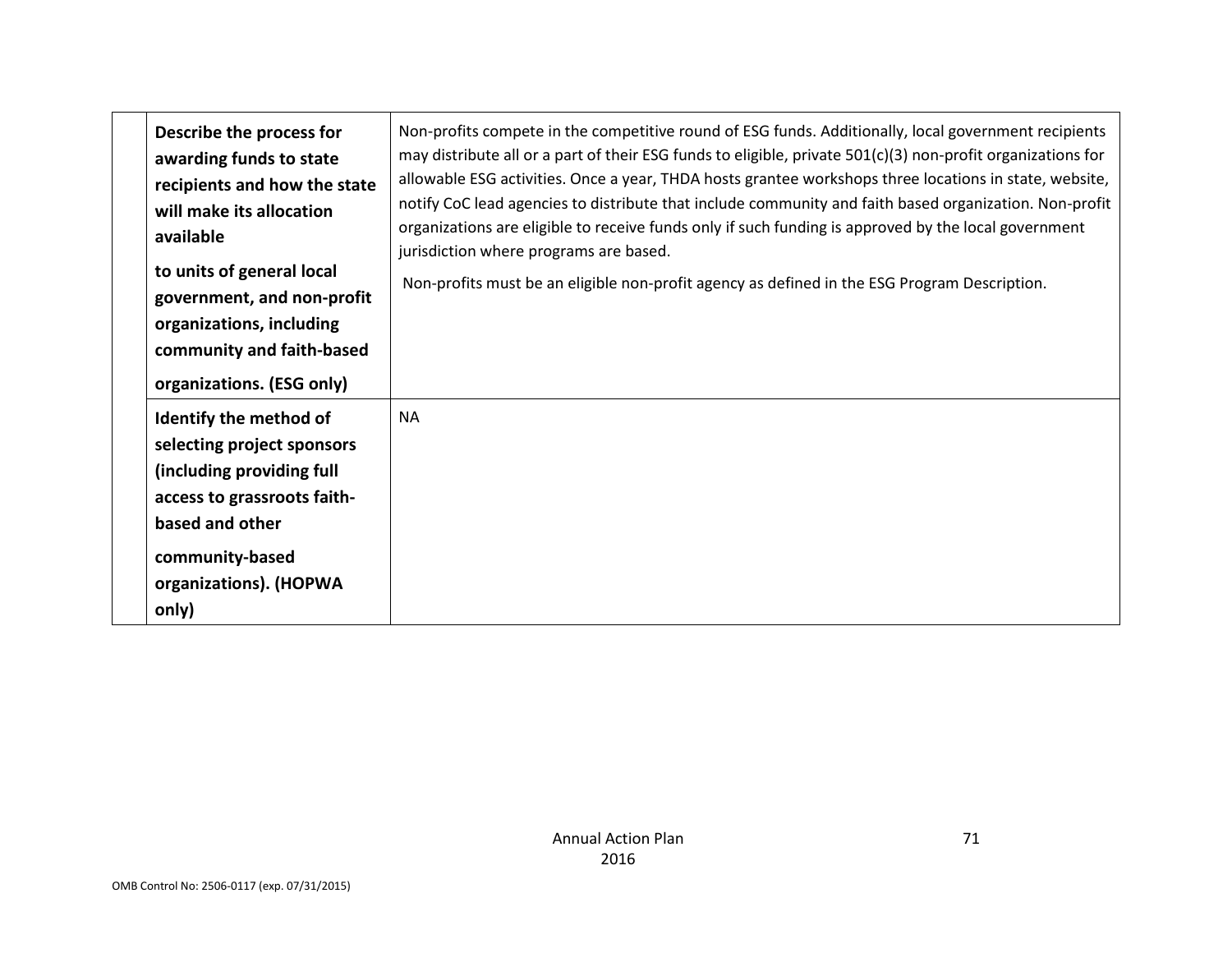| Describe how resources will<br>be allocated among funding<br>categories.                   | The funding categories within ESG are: Street Outreach; Emergency Shelter; Prevention and Rapid Re-<br>housing.<br>Expenditure limits of combined Street Outreach and Emergency Shelters cannot exceed 60% of the<br>maximum grant of \$100,000.                                                                                                                                                                                                                                                                                                                                                                                                                                                                                            |
|--------------------------------------------------------------------------------------------|---------------------------------------------------------------------------------------------------------------------------------------------------------------------------------------------------------------------------------------------------------------------------------------------------------------------------------------------------------------------------------------------------------------------------------------------------------------------------------------------------------------------------------------------------------------------------------------------------------------------------------------------------------------------------------------------------------------------------------------------|
| <b>Describe threshold factors</b><br>and grant size limits.                                | Threshold criteria includes: submission of a complete application; proposal of an eligible activity;<br>proposal of a project that in the opinion of THDA is physically, financially and administratively feasible;<br>proposal of a project that meets the requirements of 24 CFR Part 576 and 91, as amended.<br>An applicant must apply for at least \$35,000 and may apply for a maximum of \$100,000 in ESG<br>funding.                                                                                                                                                                                                                                                                                                                |
| What are the outcome<br>measures expected as a<br>result of the method of<br>distribution? | The Tennessee ESG Policies and Procedures Manual instructs grantees to adopt performance<br>standards consistent with HUD and THDA program requirements. Examples of outcome measures<br>expected are:reducing the average length of time a person is homeless; reducing returns to<br>homelessness; improving program coverage; reducing the number of homeless individuals and<br>families; reducing the number of chronically homeless individuals and families; improving<br>employment rate and income amounts of program participants; reducing first time homelessness;<br>preventing homelessness and achieving independent living in permanent housing for families and<br>youth defined as homeless under other Federal programs. |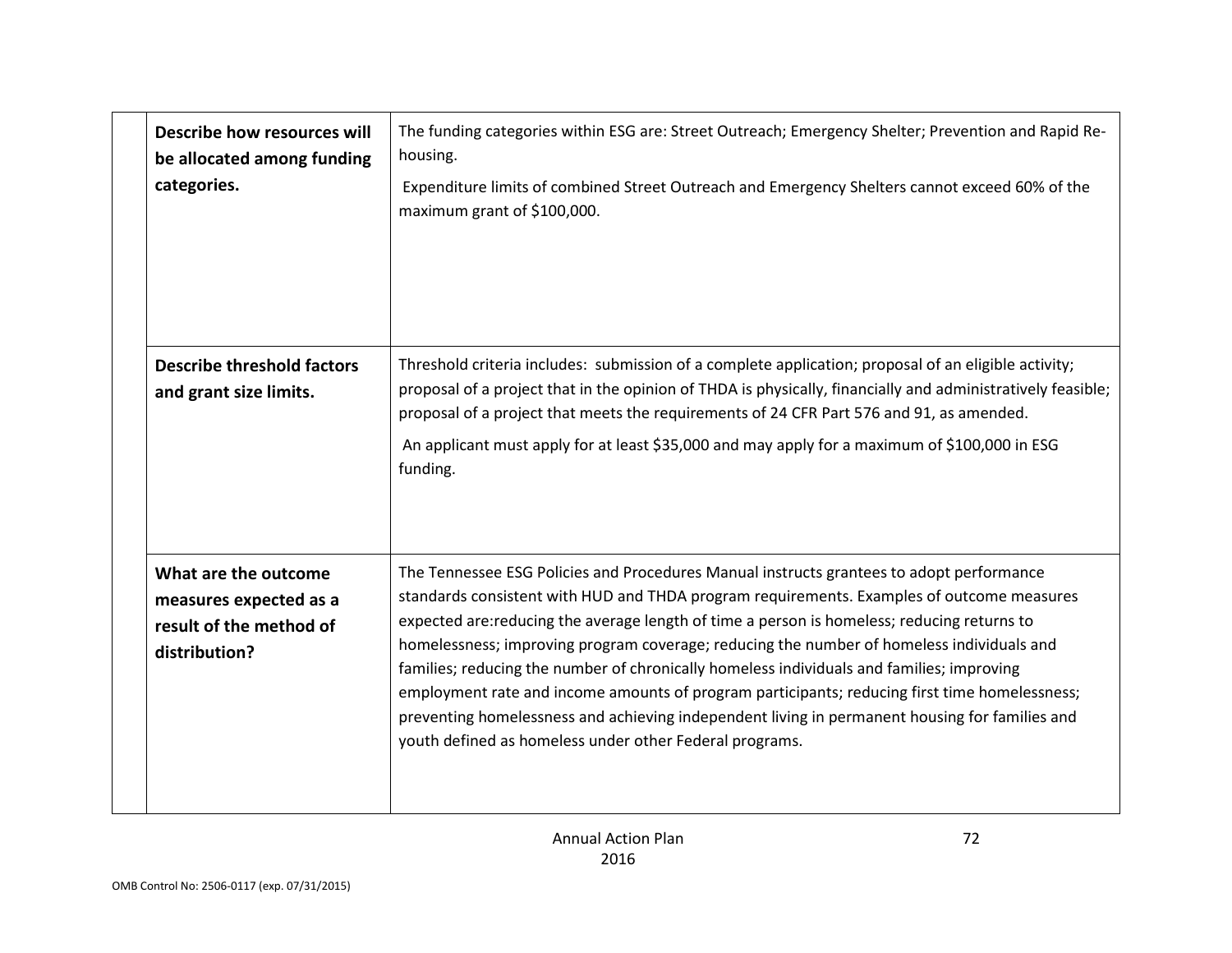| $\overline{\mathbf{z}}$ | <b>State Program Name:</b>                                                                                                                                                                      | <b>Gatlinburg Wildfire Recovery</b>                                                                                                                                                                                                                                                                                                                                                                                                     |
|-------------------------|-------------------------------------------------------------------------------------------------------------------------------------------------------------------------------------------------|-----------------------------------------------------------------------------------------------------------------------------------------------------------------------------------------------------------------------------------------------------------------------------------------------------------------------------------------------------------------------------------------------------------------------------------------|
|                         | <b>Funding Sources:</b>                                                                                                                                                                         | <b>CDBG</b>                                                                                                                                                                                                                                                                                                                                                                                                                             |
|                         | Describe the state program<br>addressed by the Method of<br>Distribution.                                                                                                                       | The State of Tennessee will coordinate with the City of Gatlinburg and Sevier County to determine<br>long-term recovery needs as a result of the wildfires that occurred in November 2016 and how to<br>prevent a future disaster.                                                                                                                                                                                                      |
|                         | Describe all of the criteria<br>that will be used to select<br>applications and the relative<br>importance of these criteria.                                                                   | All applications must meet 3 criteria, before being scored:<br>1. Meet a National Objective<br>2. Be an eligible activity<br>Be a recovery need as a result of the wildfire<br>3.<br>An application will be reviewed for compliance with CDBG rules and regulations, but it will not be<br>competitive. Additionally, the application must address the proposed effectiveness through resilient<br>outputs and outcomes of the project. |
|                         | If only summary criteria<br>were described, how can<br>potential applicants access<br>application manuals or other<br>state publications describing<br>the application criteria?<br>(CDBG only) | All CDBG manuals and applications materials are available on the ECD website and by request.                                                                                                                                                                                                                                                                                                                                            |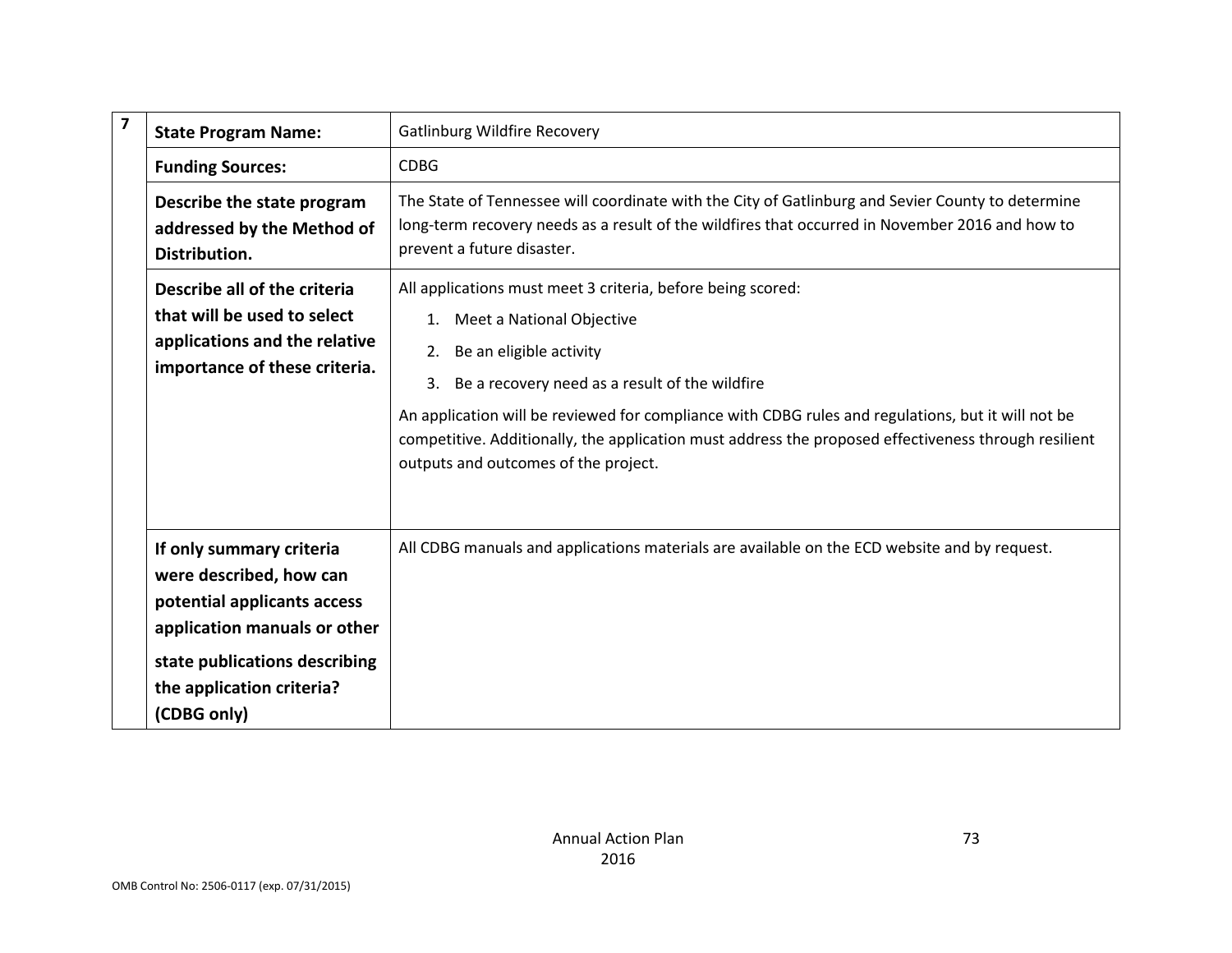| Describe the process for<br>awarding funds to state<br>recipients and how the state<br>will make its allocation<br>available                                                              | <b>NA</b> |
|-------------------------------------------------------------------------------------------------------------------------------------------------------------------------------------------|-----------|
| to units of general local<br>government, and non-profit<br>organizations, including<br>community and faith-based<br>organizations. (ESG only)                                             |           |
| Identify the method of<br>selecting project sponsors<br>(including providing full<br>access to grassroots faith-<br>based and other<br>community-based<br>organizations). (HOPWA<br>only) | <b>NA</b> |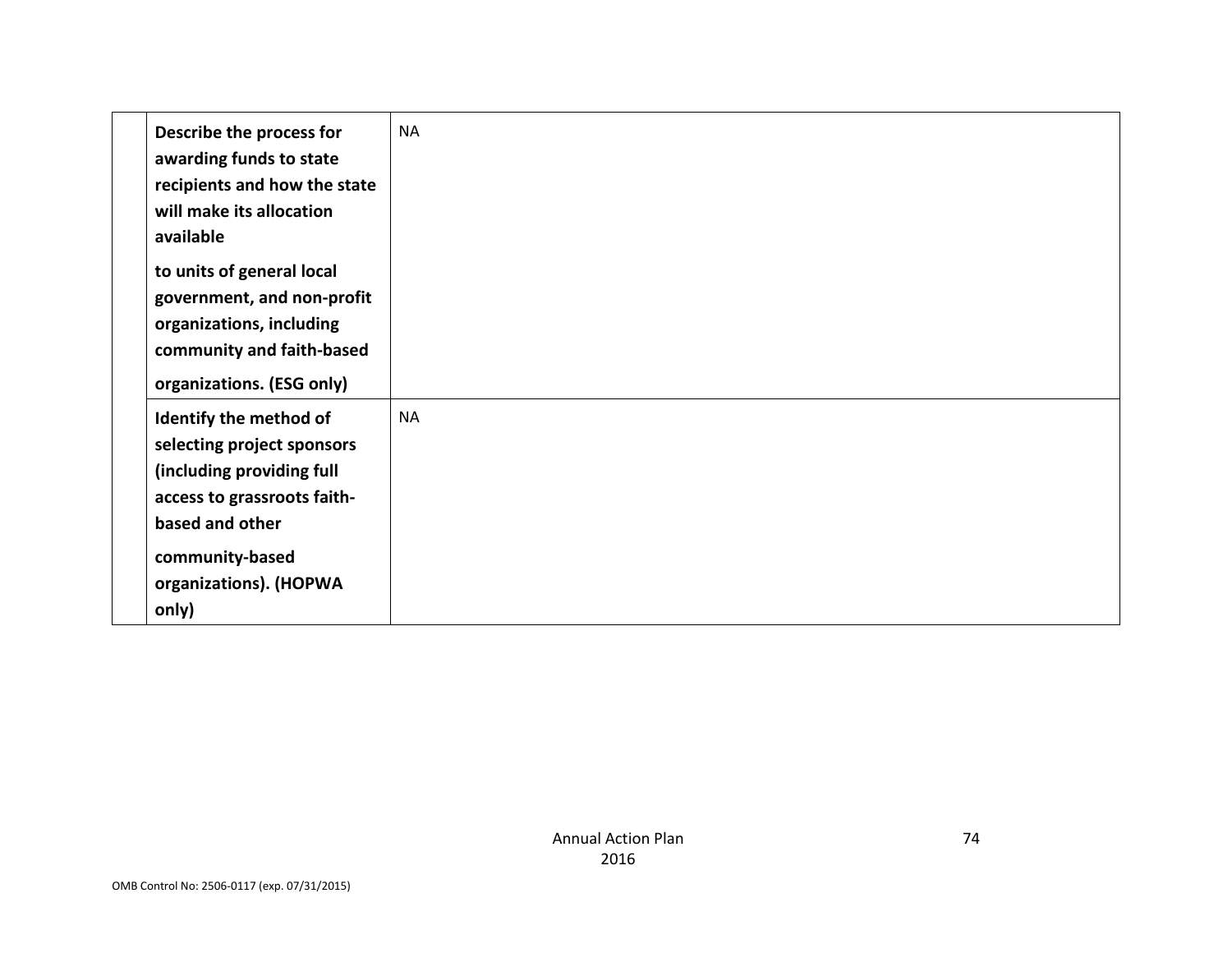| Describe how resources will<br>be allocated among funding<br>categories.                   | \$1,000,000 is allocated to this program (from unexpended funds via the substantial amendment).<br>There are not multiple funding categories for this program.                                                                                                                                                                                                              |
|--------------------------------------------------------------------------------------------|-----------------------------------------------------------------------------------------------------------------------------------------------------------------------------------------------------------------------------------------------------------------------------------------------------------------------------------------------------------------------------|
| <b>Describe threshold factors</b><br>and grant size limits.                                | <b>NA</b>                                                                                                                                                                                                                                                                                                                                                                   |
| What are the outcome<br>measures expected as a<br>result of the method of<br>distribution? | Number of projects expected to be completed under each of the activity descriptions based on prior<br>grant years. Additionally, the CDBG program tracks each project upon close out as meeting at least<br>one of the following outcome categories: Accessibility/Availability/Affordability/Sustainability.<br>Number of people with improved fire protection or service. |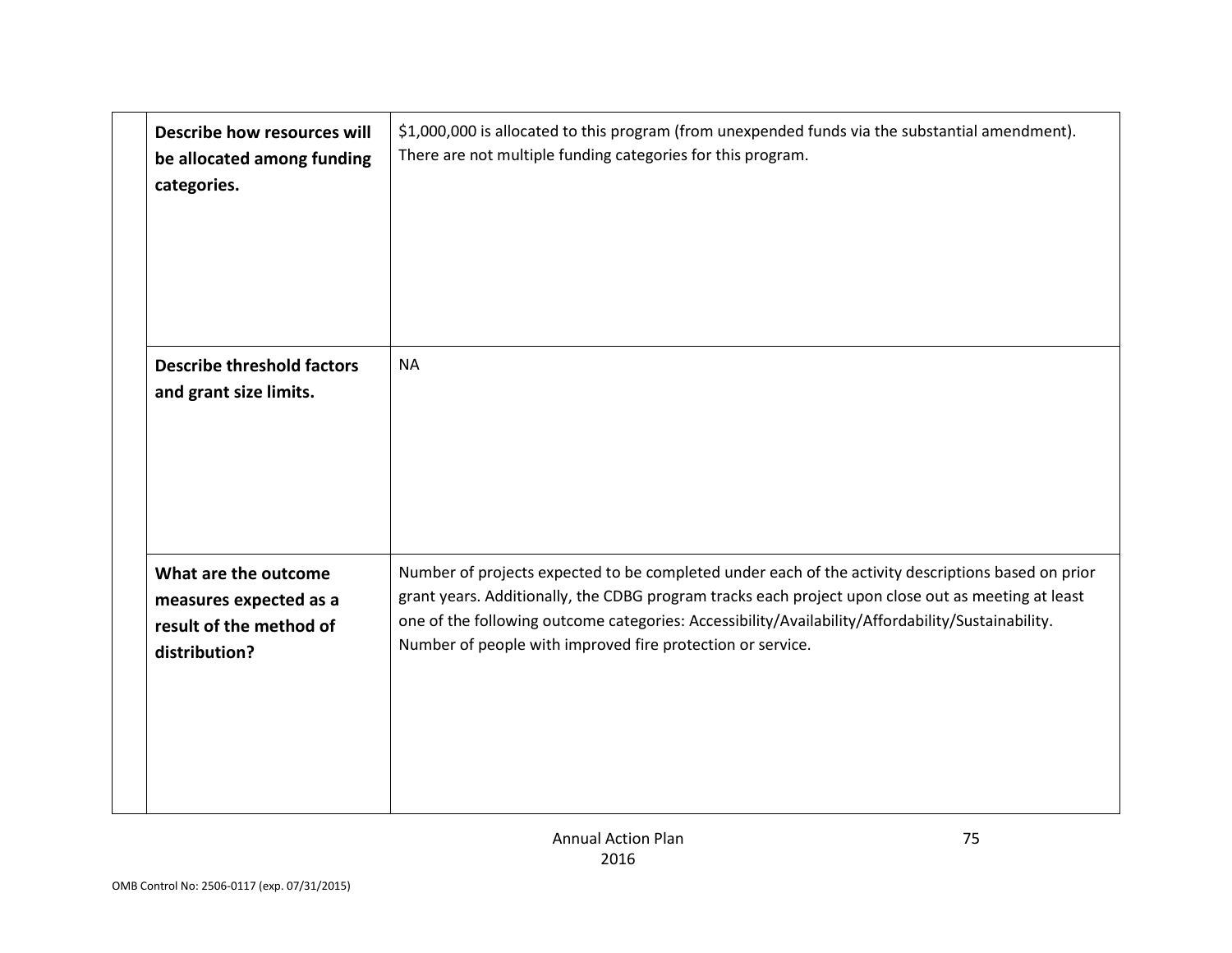| 8 | <b>State Program Name:</b>                                                | HOME - CHDO Round                                                                                                                                                                                                                                                                                                                                                                                                                                                                                                                                                                                                                                                                                                                                                                                                                          |
|---|---------------------------------------------------------------------------|--------------------------------------------------------------------------------------------------------------------------------------------------------------------------------------------------------------------------------------------------------------------------------------------------------------------------------------------------------------------------------------------------------------------------------------------------------------------------------------------------------------------------------------------------------------------------------------------------------------------------------------------------------------------------------------------------------------------------------------------------------------------------------------------------------------------------------------------|
|   | <b>Funding Sources:</b>                                                   | HOME                                                                                                                                                                                                                                                                                                                                                                                                                                                                                                                                                                                                                                                                                                                                                                                                                                       |
|   | Describe the state program<br>addressed by the Method of<br>Distribution. | Activities under the HOME Program must address the housing needs of low-income households.<br>Eligible activities include: Housing Rehabilitation - the use of HOME funds will be limited to the<br>rehabilitation of existing housing units. A maximum of \$40,000 per house for rehabilitation costs<br>(excluding building inspections, LBP inspections, energy related inspections, administration) will be<br>allowed; Homeownership programs - are restricted to a soft second mortgage necessary to qualify the<br>household for permanent financing; CHDO Operating Expenses, Developer's Fees and CHDO Proceeds;<br>and Project Soft Costs - in planning their programs, applicants may include the costs for inspections<br>and work write-ups as a project-related soft cost. There is a limit to these costs of 7% of the hard |
|   |                                                                           | costs of the rehabilitation or construction, not to exceed \$2,100 or be less than \$500.                                                                                                                                                                                                                                                                                                                                                                                                                                                                                                                                                                                                                                                                                                                                                  |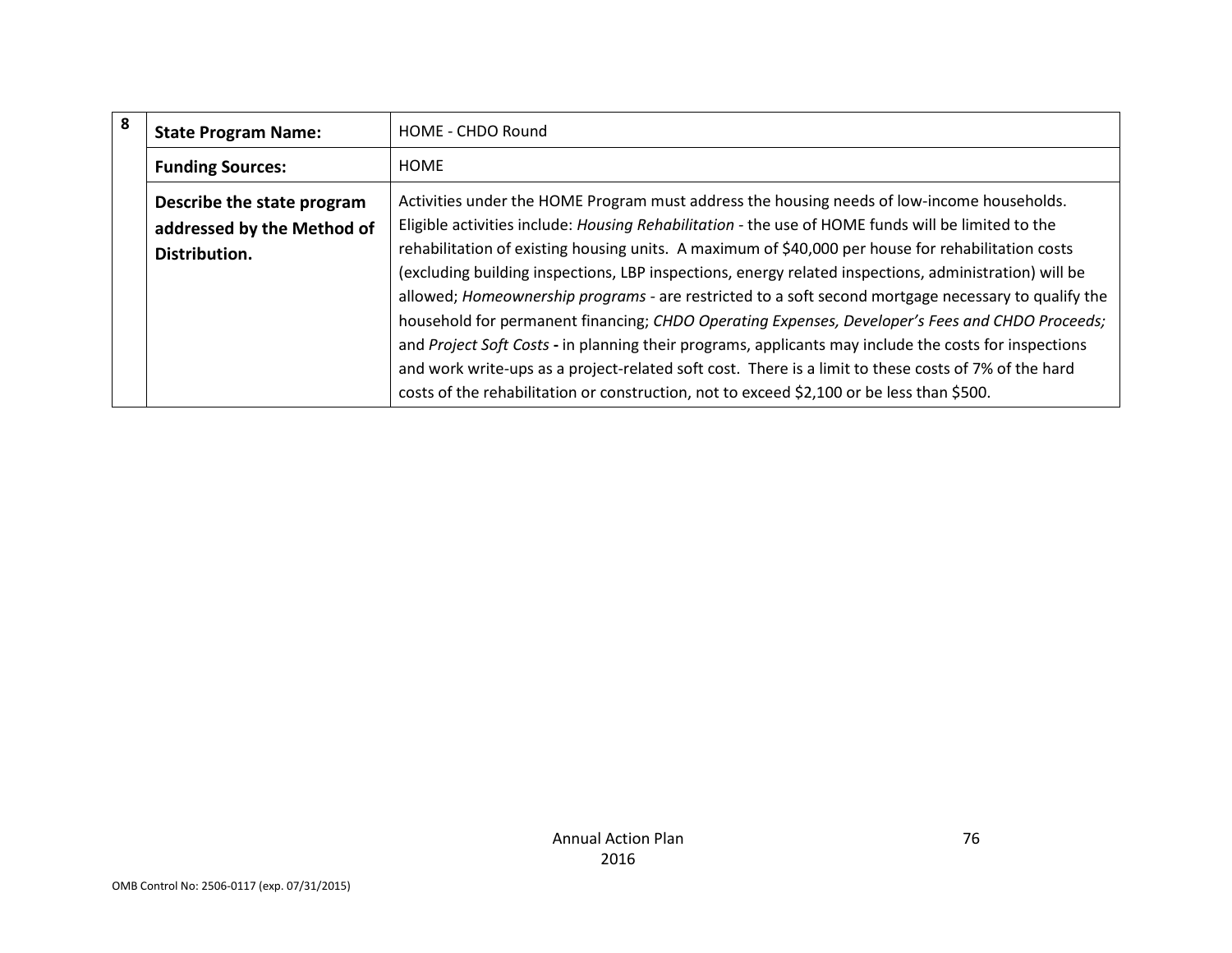| Describe all of the criteria  | <b>CAPABILITY Up to 50 points:</b> The proposed project demonstrates exceptional planning and<br>1.                                                                                                                                                                                                                                                                                                                                                                          |
|-------------------------------|------------------------------------------------------------------------------------------------------------------------------------------------------------------------------------------------------------------------------------------------------------------------------------------------------------------------------------------------------------------------------------------------------------------------------------------------------------------------------|
| that will be used to select   | readiness and the organization demonstrates sufficient capacity beyond threshold.                                                                                                                                                                                                                                                                                                                                                                                            |
| applications and the relative | NEED Up to 50 points: THDA has calculated need factors using housing statistics for<br>2.                                                                                                                                                                                                                                                                                                                                                                                    |
| importance of these criteria. | counties. Factors are based on percentages rather than absolute numbers. For homeowner projects,<br>the need factors used are percentage of owner households that are low income; the percentage of<br>low income owner households with cost burden or other problems; and the percent of affordable<br>owner units built before 1960. For multi-county projects, the need score is calculated proportionately<br>according to the number of units proposed for each county. |
|                               | NOT PROPORTIONALLY SERVED Up to 50 points: THDA shall award up to 50 additional points<br>3.<br>to applications submitted from areas where the amount of THDA and HOME funding is below the<br>state average. The formula for awarding these points is based on the percentage of 1992-2013 HOME<br>dollars awarded in each county. For multi-county projects, this score is calculated proportionately<br>according to the number of units in each county.                  |
|                               | DISASTER AREAS 10 points: THDA shall award 10 additional points to applications for projects<br>4.<br>located in counties that have been declared a presidential disaster area under the Robert T. Stafford<br>Disaster Relief and Emergency Assistance Act in the year prior to the application due date.                                                                                                                                                                   |
|                               | LEVERAGE Up to 10 points: THDA shall award up to 10 additional points to applications that<br>5.<br>include the use of funds from other sources. THDA will award point in this category based on the<br>actual percentage of other funds in the project. Leveraged funds counted in one program year do not                                                                                                                                                                  |
|                               | qualify again as leverage in subsequent years. In order to receive point, there must be written<br>documentation for the leveraged funds in the application.                                                                                                                                                                                                                                                                                                                 |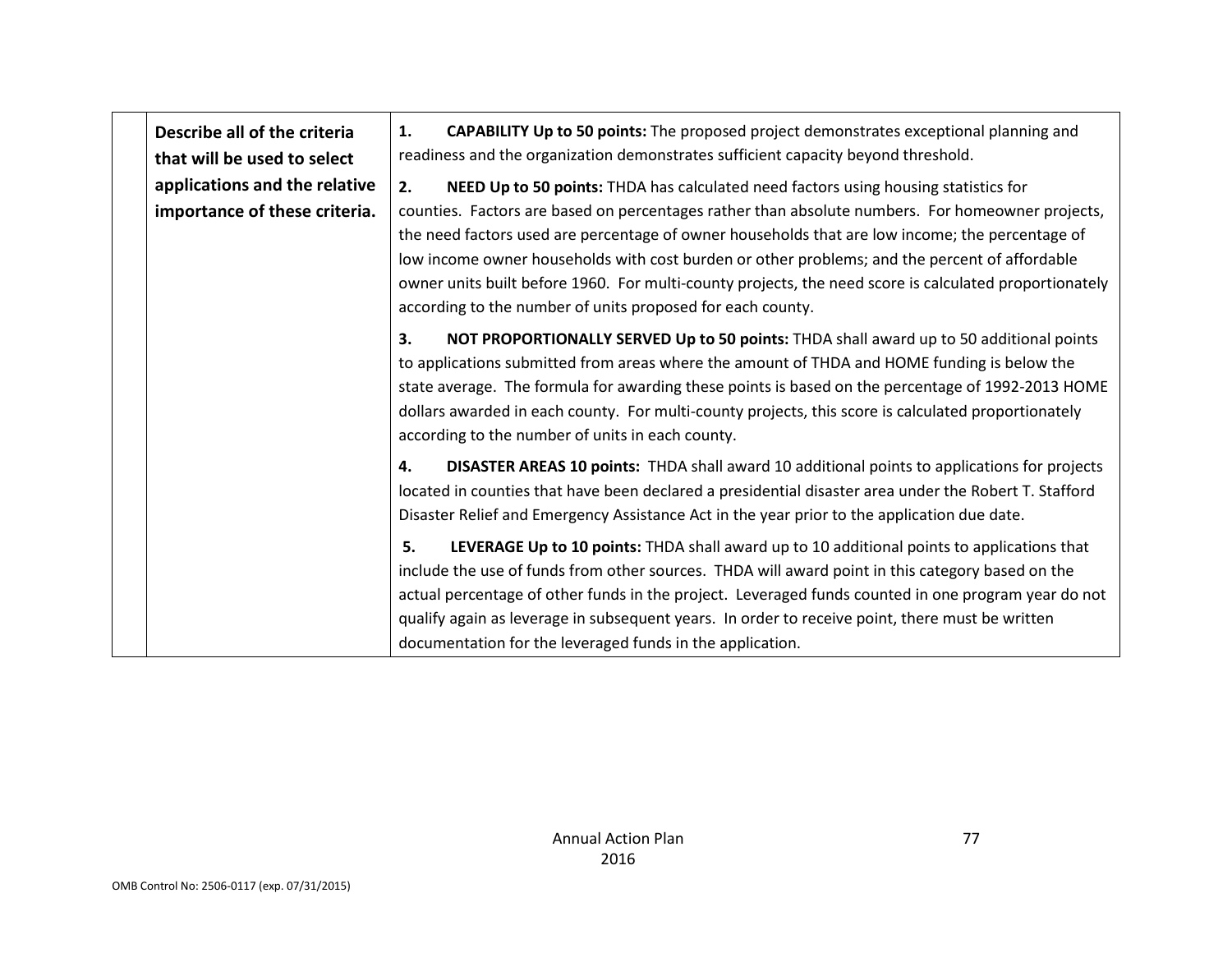|                                                                                                                    | <b>Annual Action Plan</b> | 78 |
|--------------------------------------------------------------------------------------------------------------------|---------------------------|----|
| community-based<br>organizations). (HOPWA<br>only)                                                                 |                           |    |
| access to grassroots faith-<br>based and other                                                                     |                           |    |
| (including providing full                                                                                          |                           |    |
| Identify the method of<br>selecting project sponsors                                                               | <b>NA</b>                 |    |
| organizations. (ESG only)                                                                                          |                           |    |
| organizations, including<br>community and faith-based                                                              |                           |    |
| to units of general local<br>government, and non-profit                                                            |                           |    |
| available                                                                                                          |                           |    |
| recipients and how the state<br>will make its allocation                                                           |                           |    |
| Describe the process for<br>awarding funds to state                                                                | <b>NA</b>                 |    |
| state publications describing<br>the application criteria?<br>(CDBG only)                                          |                           |    |
| If only summary criteria<br>were described, how can<br>potential applicants access<br>application manuals or other | <b>NA</b>                 |    |
|                                                                                                                    |                           |    |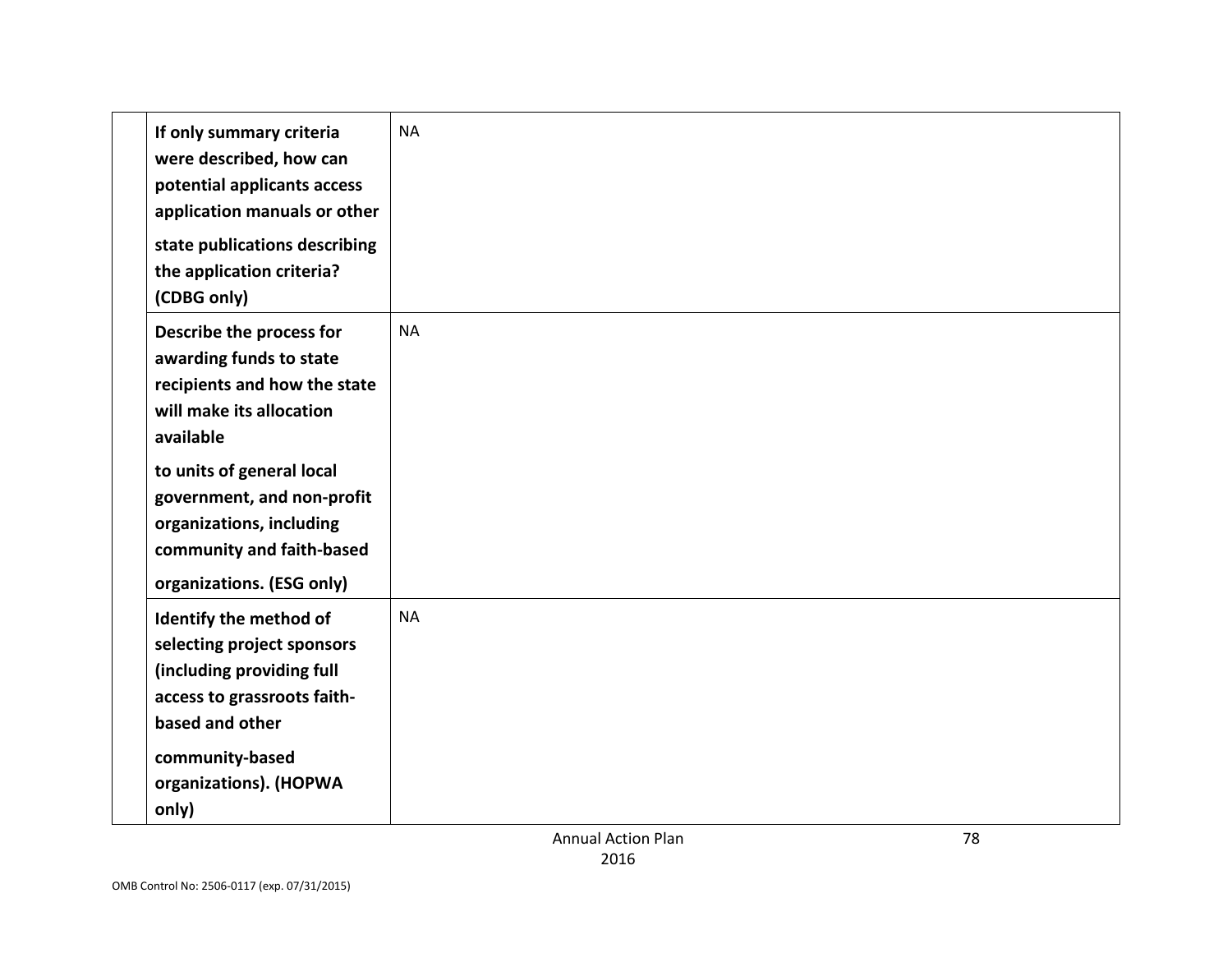| Describe how resources will<br>be allocated among funding<br>categories. | CHDO Set-aside. Fifteen percent (15%) of the total 2015 HOME allocation and 2016 HOME allocation<br>will be reserved for eligible applications from CHDOs, including CHDOs located in Local PJs. The THDA<br>HOME funding to successful CHDO applicants in the Local PJs will be reduced by the amount of<br>funding the CHDO receives from the Local PJs to keep within the \$500,000 maximum grant.                                                                                                                                                                                                                                                                                                                                                                                                                                                                                                                                                                                                                                                                                                                                                                                                                                                                                                                                                                                                                                               |
|--------------------------------------------------------------------------|-----------------------------------------------------------------------------------------------------------------------------------------------------------------------------------------------------------------------------------------------------------------------------------------------------------------------------------------------------------------------------------------------------------------------------------------------------------------------------------------------------------------------------------------------------------------------------------------------------------------------------------------------------------------------------------------------------------------------------------------------------------------------------------------------------------------------------------------------------------------------------------------------------------------------------------------------------------------------------------------------------------------------------------------------------------------------------------------------------------------------------------------------------------------------------------------------------------------------------------------------------------------------------------------------------------------------------------------------------------------------------------------------------------------------------------------------------|
|                                                                          | Beginning with the 2015 HOME allocation, HUD will no longer consider a PJ as meeting its 24-month<br>CHDO commitment through a cumulative total of CHDO commitments since 1992,, and each grant<br>year must meet its own 24-month commitment deadline. This means that a successful CHDO that<br>receives an allocation of 2015 CHDO funds, must commit those funds to specific units no later than<br>July 31, 2017 and a successful CHDO that receives an allocation of 2016 CHDO funds, must commit<br>those funds to specific units no later than July 31, 2018. In addition, the execution of a HOME<br>Working Agreement and the establishment of a CHDO sub-grant in IDIS is insufficient to meet this<br>requirement. HUD will recapture any 2015 CHDO funds not committed to specific CHDO activities by<br>July 31, 2017 and will recapture any 2016 CHDO funds not committed to specific CHDO activities by<br>July 31, 2018. CHDO applicants need to be aware of these dates and have a pipeline of eligible home<br>buyers so they can begin their projects as soon as the environmental reviews are completed.<br>If in the opinion of THDA, the applications submitted do not contain viable proposals or are from a<br>CHDO that lacks the organizational potential to comply with all HOME affordability requirements,<br>THDA may choose not to award all of the FY 2015 or 2016 CHDO funds in the current application<br>round. |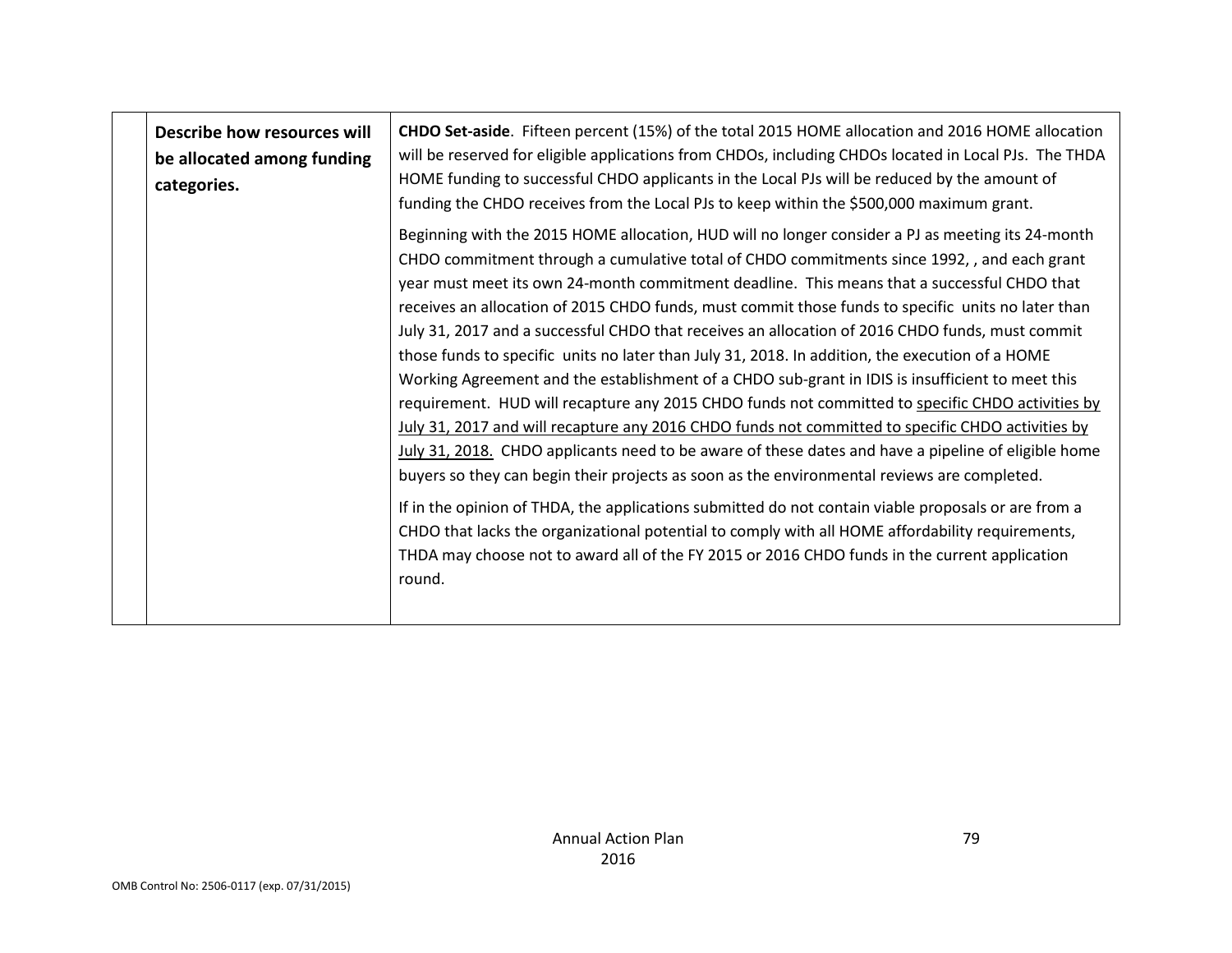|   | <b>Describe threshold factors</b><br>and grant size limits.                                | An applicant must apply for at least \$100,000 and may apply for a maximum HOME grant of<br>\$500,000. There is a \$750,000 limit on the amount of HOME funds that can be awarded in any one<br>county. The THDA HOME funding to successful CHDO applicants in the Local PJs will be reduced by the<br>amount of funding the CHDO receives from the Local PJs to keep within the \$500,000 maximum<br>grant.                                                                                                                                                 |
|---|--------------------------------------------------------------------------------------------|--------------------------------------------------------------------------------------------------------------------------------------------------------------------------------------------------------------------------------------------------------------------------------------------------------------------------------------------------------------------------------------------------------------------------------------------------------------------------------------------------------------------------------------------------------------|
|   | What are the outcome<br>measures expected as a<br>result of the method of<br>distribution? | The expected outcome measure is that the activities under the HOME Program effectively address the<br>housing needs of low-income households.                                                                                                                                                                                                                                                                                                                                                                                                                |
| 9 | <b>State Program Name:</b>                                                                 | <b>HOME Program</b>                                                                                                                                                                                                                                                                                                                                                                                                                                                                                                                                          |
|   | <b>Funding Sources:</b>                                                                    | <b>HOME</b>                                                                                                                                                                                                                                                                                                                                                                                                                                                                                                                                                  |
|   | Describe the state program<br>addressed by the Method of<br>Distribution.                  | Activities under the HOME Program must address the housing needs of low-income households.<br>Eligible activities include: Housing Rehabilitation - the use of HOME funds will be limited to the<br>rehabilitation of existing housing units. A maximum of \$40,000 per house for rehabilitation costs<br>(excluding building inspections, LBP inspections, energy related inspections, administration) will be<br>allowed. Homeownership programs - are restricted to a soft second mortgage necessary to qualify the<br>household for permanent financing. |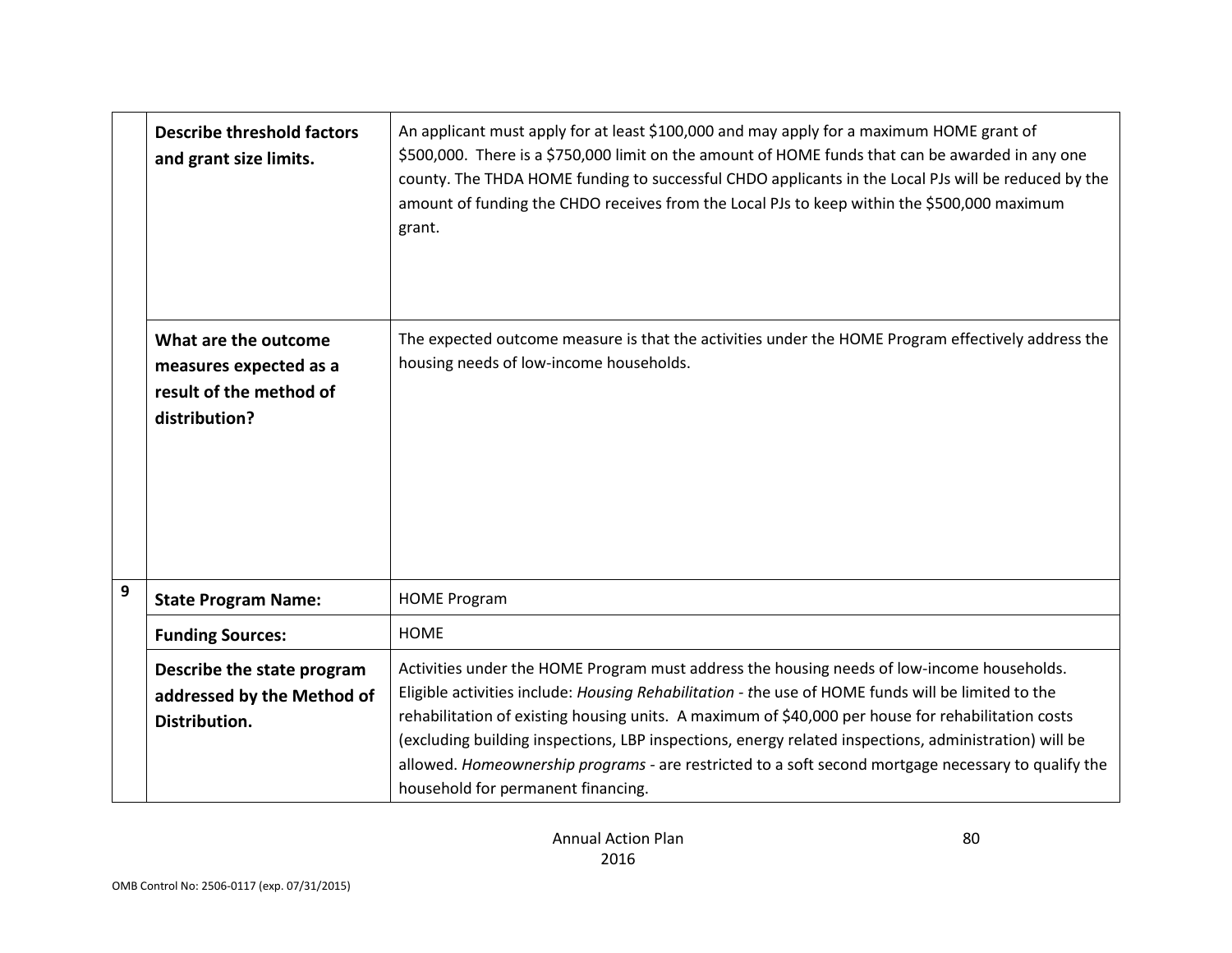**Describe all of the criteria that will be used to select applications and the relative importance of these criteria.** 

1. **PROGRAM DESIGN Up to 35 points:** The proposed program demonstrates exceptional planning, readiness and administrative capability. All necessary components to accomplish the project have been identified in the application**NEED Up to 50 points:** THDA has calculated need factors using housing statistics for counties. Factors are based on percentages rather than absolute numbers. For homeowner projects, the need factors used are the percentage of owner households that are low income; the percentage of owner households with cost burden; the percentage of affordable owner units built before 1960; the percentage of homes lacking complete kitchen facilities; the percentage of homes lacking complete plumbing facilities; and the percentage of food stamp recipient households in the county. For multicounty projects, the need score is calculated proportionately according to the number of units proposed for each county**NOT PROPORTIONALLY SERVED Up to 50 points:** THDA shall award up to 50 additional points to applications submitted from areas where the amount of prior THDA and HOME funding is below the state average. The formula for awarding these points is based on the percentage of 1992 - 2013 HOME dollars awarded in each county. **DISASTER AREAS : 10 points** THDA shall award 10 additional points to applications for projects located in counties that have been declared a presidential disaster area under the Robert T. Stafford Disaster Relief and Emergency Assistance Act in the year prior to the application due date. **LEVERAGE Up to 10 points:** THDA shall award up to 10 additional points to applications that include the use of funds from other sources. THDA will award points in this category based on the actual percentage of other funds in the project. Leveraged funds counted in one program year do not qualify again as leverage in subsequent years. In order to receive points, there must be written documentation of the leveraged funds in the application.**ENERGY CONSERVATION Up to 5 points:** THDA shall award up to 5 additional points to applications for rehabilitation that include an independent energy audit and, to the extent feasible, incorporate the recommendations of the audit report in the rehabilitation work write-up.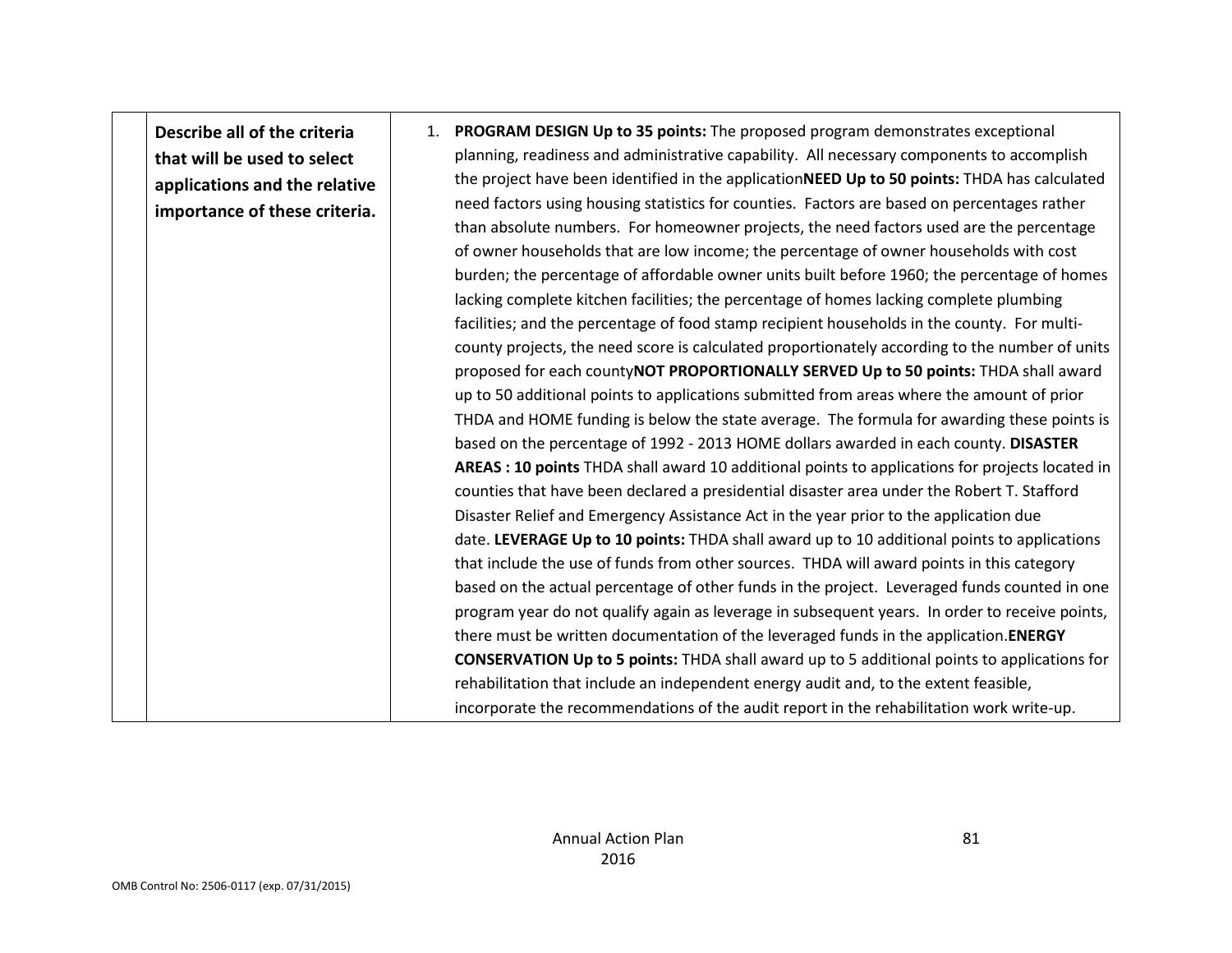| If only summary criteria<br>were described, how can<br>potential applicants access<br>application manuals or other                                     | <b>NA</b> |
|--------------------------------------------------------------------------------------------------------------------------------------------------------|-----------|
| state publications describing<br>the application criteria?<br>(CDBG only)                                                                              |           |
| Describe the process for<br>awarding funds to state<br>recipients and how the state<br>will make its allocation<br>available                           | <b>NA</b> |
| to units of general local<br>government, and non-profit<br>organizations, including<br>community and faith-based<br>organizations. (ESG only)          |           |
| Identify the method of<br>selecting project sponsors<br>(including providing full<br>access to grassroots faith-<br>based and other<br>community-based | <b>NA</b> |
| organizations). (HOPWA<br>only)                                                                                                                        |           |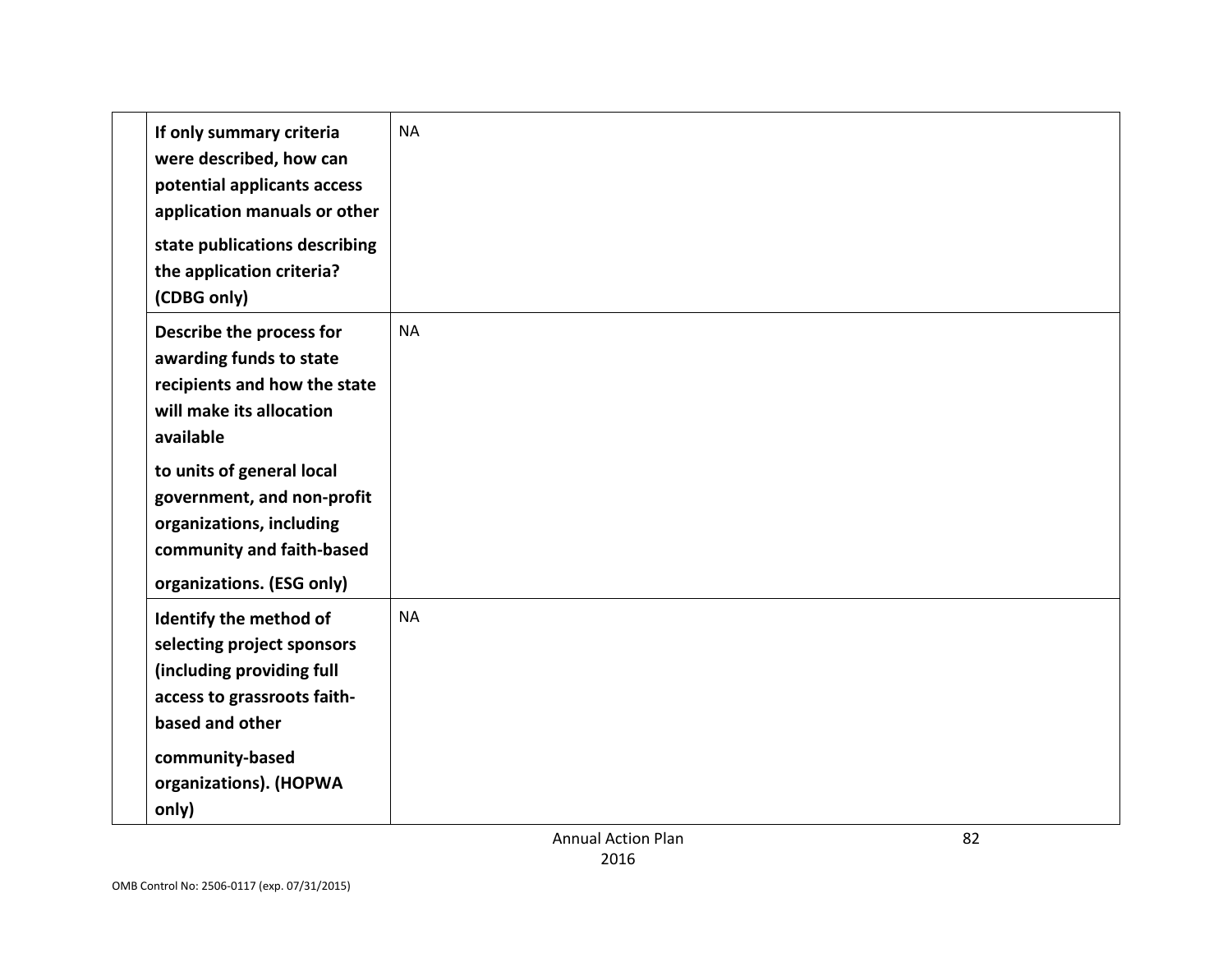| Describe how resources will<br>be allocated among funding<br>categories. | HOME funds committed to the State of Tennessee, through THDA, will be allocated as provided in the<br>State of Tennessee's Consolidated Plan, as amended. THDA will spend up to ten percent (10%) of its<br>HOME allocation for administrative and planning expenses. THDA will use four percent (4%) of these<br>funds for its own administrative expenses. The remaining six percent (6%) is available to pay the<br>administrative costs of local governments and non-profit grant recipients. THDA will also set-aside up<br>to 5% of its HOME allocation for CHDO operating expenses. Any funding remaining in the set-aside for<br>CHDO operating expenses after all eligible CHDOs have been funded will be transferred to the<br>Urban/Rural allocation. The balance of THDA's FY 2015-2016 HOME allocation, not including the 10%<br>for administration CHDO set-aside and the 5% for CHDO operating expenses, will be divided as<br>follows:                                                                                                                                                                                                                                                                                                                                                                                                                                                                                                                                                                                                                                                                              |
|--------------------------------------------------------------------------|-------------------------------------------------------------------------------------------------------------------------------------------------------------------------------------------------------------------------------------------------------------------------------------------------------------------------------------------------------------------------------------------------------------------------------------------------------------------------------------------------------------------------------------------------------------------------------------------------------------------------------------------------------------------------------------------------------------------------------------------------------------------------------------------------------------------------------------------------------------------------------------------------------------------------------------------------------------------------------------------------------------------------------------------------------------------------------------------------------------------------------------------------------------------------------------------------------------------------------------------------------------------------------------------------------------------------------------------------------------------------------------------------------------------------------------------------------------------------------------------------------------------------------------------------------------------------------------------------------------------------------------|
|                                                                          | Urban/Rural Allocation. Seventy percent (70%) of the 2015 and 2016 HOME funds will be allocated<br>for eligible projects in Urban and Rural areas of the State. The urban areas include the following<br>counties: Anderson, Blount, Bradley, Carter, Coffee, Dyer, Gibson, Hamilton, Hamblen, Haywood,<br>Loudon, Madison, Maury, Montgomery, Putnam, Roane, Rutherford, Sumner, Unicoi, Williamson and<br>Wilson. All other counties are considered Rural. The urban allocation is 44% of the remaining 70% of<br>the funding, and the rural allocation is 56%. The percentages are based on the low-income population<br>in the designated urban and rural counties. However, the urban areas do not include the low income<br>populations of the local participating jurisdictions of Chattanooga, Clarksville, Jackson, Knox County,<br>Memphis, Metropolitan Nashville-Davidson County, Shelby County, Sullivan County, and Washington<br>County, excluding the Town of Jonesborough. There will be an urban and a rural matrix and the<br>applicants will be scored, ranked and funded until all the funds are awarded. There is a \$750,000<br>maximum grant per county. Grants to successful applicants in the same county will be reduced<br>proportionately should there be multiple successful applicants from the same county with a minimum<br>grant of \$250,000, however, the THDA Board of Directors may award less than \$250,000 should there<br>be more than three successful applicants from the same county.<br>HOME awards will be in the form of a grant. Grantees will be required to repay any HOME funds |
|                                                                          | expended on projects that are not completed and ready for occupancy within 3 years of the date the                                                                                                                                                                                                                                                                                                                                                                                                                                                                                                                                                                                                                                                                                                                                                                                                                                                                                                                                                                                                                                                                                                                                                                                                                                                                                                                                                                                                                                                                                                                                  |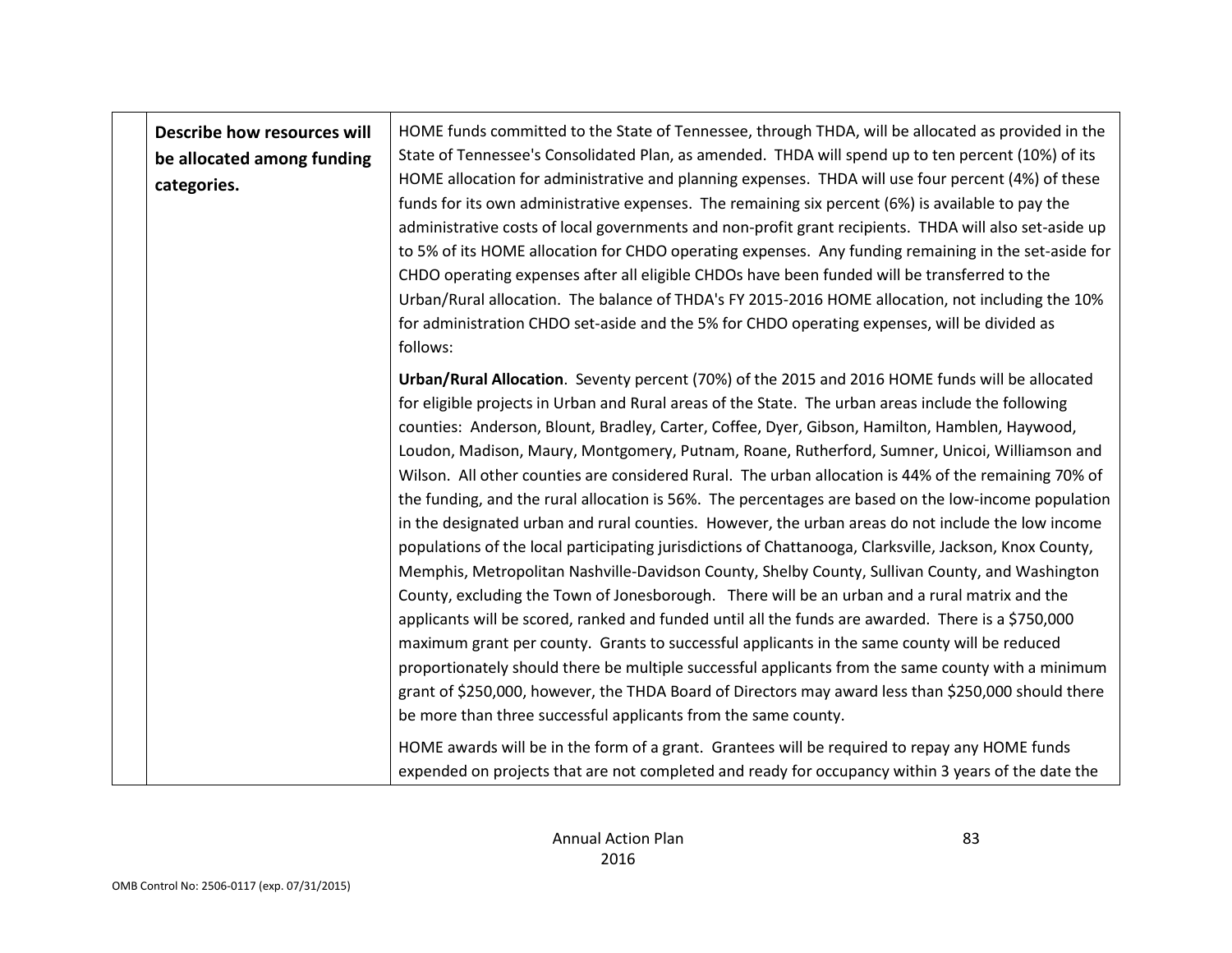|    |                                                                                            | Written Agreement is executed between the Grantee and THDA. Grantees may also be required to<br>repay HOME funds as described in the Working Agreement.                                                 |
|----|--------------------------------------------------------------------------------------------|---------------------------------------------------------------------------------------------------------------------------------------------------------------------------------------------------------|
|    | <b>Describe threshold factors</b><br>and grant size limits.                                | An applicant must apply for at least \$100,000 and may apply for a maximum HOME grant of<br>\$500,000. There is a \$750,000 limit on the amount of HOME funds that can be awarded in any one<br>county. |
|    | What are the outcome<br>measures expected as a<br>result of the method of<br>distribution? | The outcome measure is that the activities under the HOME Program effectively address the housing<br>needs of low-income households.                                                                    |
| 10 | <b>State Program Name:</b>                                                                 | <b>HOPWA</b>                                                                                                                                                                                            |
|    | <b>Funding Sources:</b>                                                                    | <b>HOPWA</b>                                                                                                                                                                                            |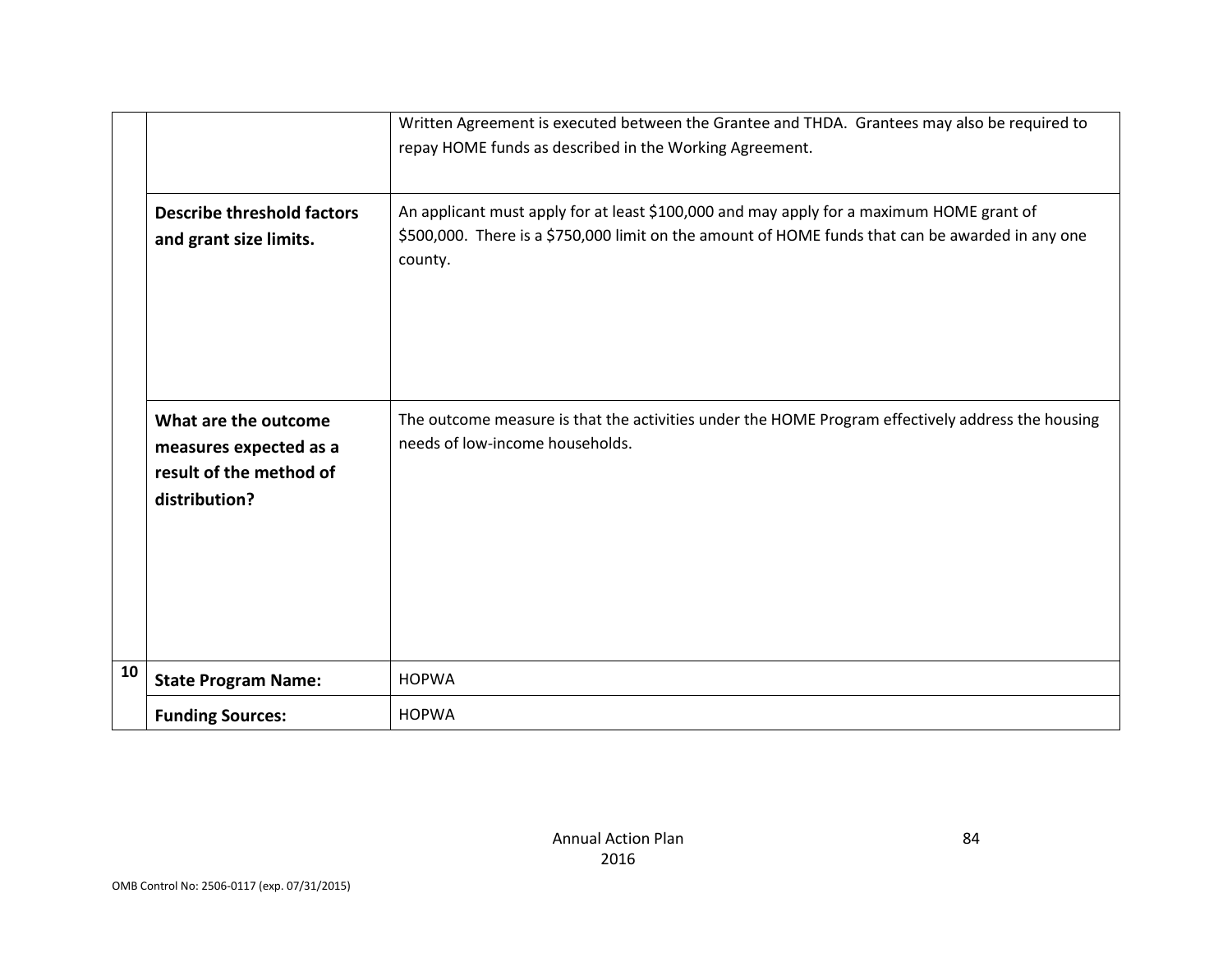| Describe the state program<br>addressed by the Method of<br>Distribution.                                                     | The State is divided into seven (7) HOPWA regions (East Tennessee, North East Tennessee, Upper<br>Cumberland, Mid Cumberland, Mid Cumberland, South Central Tennessee, West Tennessee and South<br>East Tennessee). For FY 2016-17, the HOPWA allocation will be distributed through a formula process<br>based on the reported HIV and AIDS case data provided by CDC. And further adjusted base on the<br>seven (7) State of TN HOPWA Regions listed below for FY 2016-2017: |  |
|-------------------------------------------------------------------------------------------------------------------------------|--------------------------------------------------------------------------------------------------------------------------------------------------------------------------------------------------------------------------------------------------------------------------------------------------------------------------------------------------------------------------------------------------------------------------------------------------------------------------------|--|
|                                                                                                                               | East Tennessee - \$255,522                                                                                                                                                                                                                                                                                                                                                                                                                                                     |  |
|                                                                                                                               | North East Tennessee - \$90,147                                                                                                                                                                                                                                                                                                                                                                                                                                                |  |
|                                                                                                                               | Upper Cumberland - \$45,234                                                                                                                                                                                                                                                                                                                                                                                                                                                    |  |
|                                                                                                                               | Mid Cumberland - \$53,093                                                                                                                                                                                                                                                                                                                                                                                                                                                      |  |
|                                                                                                                               | South Central Tennessee - \$69,455                                                                                                                                                                                                                                                                                                                                                                                                                                             |  |
|                                                                                                                               | West Tennessee - \$141,476                                                                                                                                                                                                                                                                                                                                                                                                                                                     |  |
|                                                                                                                               | South East Tennessee - \$220,073                                                                                                                                                                                                                                                                                                                                                                                                                                               |  |
| Describe all of the criteria<br>that will be used to select<br>applications and the relative<br>importance of these criteria. | Pursuant to HOPWA regulations, changes in eligibility jurisdictions for HOPWA may occur if a<br>metropolitan area reaches a population of more than 500, 000 and has a least 1,500 cumulative AIDS<br>cases. The State's method of distributing selects projects and proposals targeted at meeting local<br>needs and taking steps to affirmatively further fair housing during implementation and supportive<br>service gaps.                                                 |  |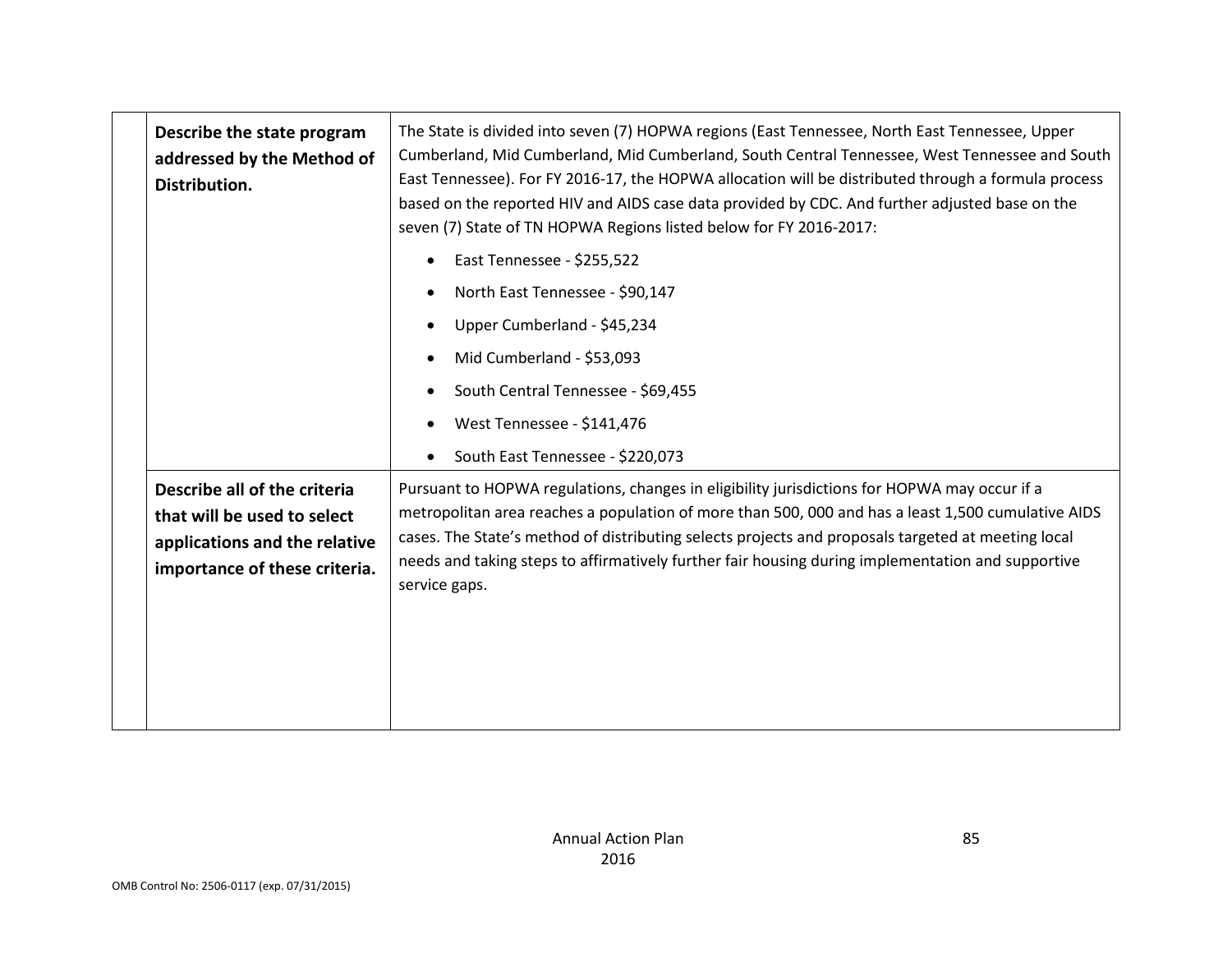| If only summary criteria<br>were described, how can<br>potential applicants access<br>application manuals or other<br>state publications describing<br>the application criteria?<br>(CDBG only) | <b>NA</b> |
|-------------------------------------------------------------------------------------------------------------------------------------------------------------------------------------------------|-----------|
| Describe the process for<br>awarding funds to state<br>recipients and how the state<br>will make its allocation<br>available                                                                    | <b>NA</b> |
| to units of general local<br>government, and non-profit<br>organizations, including<br>community and faith-based<br>organizations. (ESG only)                                                   |           |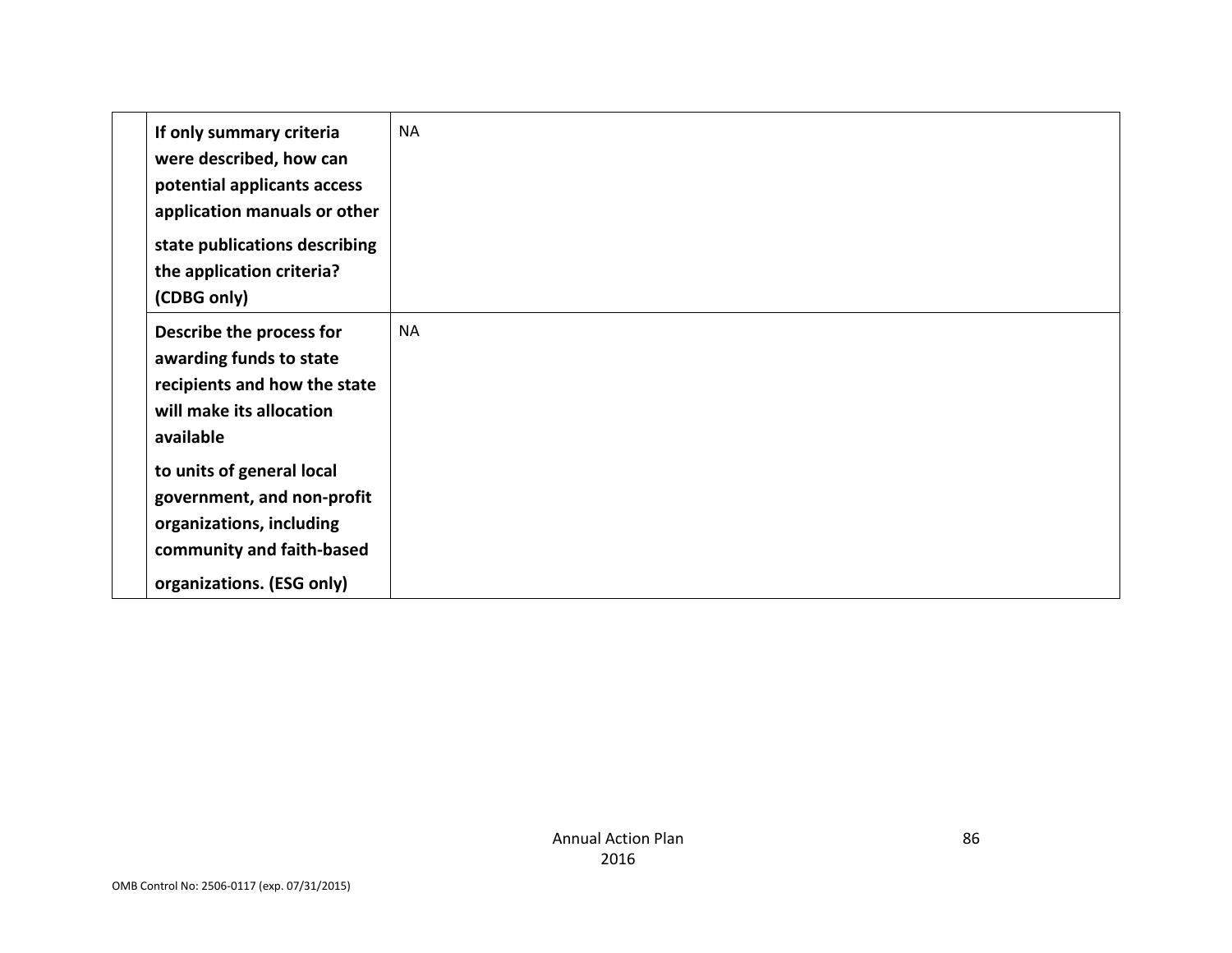| Identify the method of<br>selecting project sponsors<br>(including providing full<br>access to grassroots faith-<br>based and other<br>community-based<br>organizations). (HOPWA<br>only) | The method of selecting sponsors is through soliciting grant proposals to include grass roots faith-<br>based and other community-based organizations. The purpose of this Request for Grant Proposal<br>(RFGP) is to define the State's minimum requirements, solicit grant proposals and gain adequate<br>information from which the State can evaluate the services potential project sponsors propose to<br>provide. The RFGP process for HOPWA is based on a five-year cycle, which was last issued in 2012 and<br>will end June 30th, 2016. The new RFGP is in process and project sponsors will be selected in May of<br>2016 and begin July 1, 2016. The contracts for these agencies are renewed annually for up to five<br>years. However, the States reserves the right to terminate a contract should there be substandard<br>performance by a project sponsor. In the event a contract is terminated the State will solicit new<br>agency proposals. The Department of Health will contract with established not-for-profit agencies that<br>continually show both the capability to plan for, as well as the ability to provide direct intervention<br>and housing assistance to eligible clients and their families. Proposals are evaluated on criteria such as<br>technical services, organization, experience, and budget to name a few. Funds were awarded to<br>sponsors who submitted proposals that best met, or exceeded the required criteria and provided a<br>detailed budget, which best met he needs of HOPWA clients. |
|-------------------------------------------------------------------------------------------------------------------------------------------------------------------------------------------|----------------------------------------------------------------------------------------------------------------------------------------------------------------------------------------------------------------------------------------------------------------------------------------------------------------------------------------------------------------------------------------------------------------------------------------------------------------------------------------------------------------------------------------------------------------------------------------------------------------------------------------------------------------------------------------------------------------------------------------------------------------------------------------------------------------------------------------------------------------------------------------------------------------------------------------------------------------------------------------------------------------------------------------------------------------------------------------------------------------------------------------------------------------------------------------------------------------------------------------------------------------------------------------------------------------------------------------------------------------------------------------------------------------------------------------------------------------------------------------------------------------------------------------------------|
| Describe how resources will<br>be allocated among funding                                                                                                                                 | To address urgent needs of People living with AIDS/HIV and to assist in meeting the State's goal,<br>project sponsors may select from the following eligible HOPWA activities:                                                                                                                                                                                                                                                                                                                                                                                                                                                                                                                                                                                                                                                                                                                                                                                                                                                                                                                                                                                                                                                                                                                                                                                                                                                                                                                                                                     |
| categories.                                                                                                                                                                               | •STRMU-Short term rent, mortgage and utility assistance - \$500,000<br>•TBRA-Tenant based rental assistance - \$19,000                                                                                                                                                                                                                                                                                                                                                                                                                                                                                                                                                                                                                                                                                                                                                                                                                                                                                                                                                                                                                                                                                                                                                                                                                                                                                                                                                                                                                             |
|                                                                                                                                                                                           | •Supportive Services to include nutrition, transportation, housing information services, and non-<br>medical case management - \$200,000                                                                                                                                                                                                                                                                                                                                                                                                                                                                                                                                                                                                                                                                                                                                                                                                                                                                                                                                                                                                                                                                                                                                                                                                                                                                                                                                                                                                           |
|                                                                                                                                                                                           | .PHP- Permanente Housing Placement - \$14,300                                                                                                                                                                                                                                                                                                                                                                                                                                                                                                                                                                                                                                                                                                                                                                                                                                                                                                                                                                                                                                                                                                                                                                                                                                                                                                                                                                                                                                                                                                      |
|                                                                                                                                                                                           | - Facility-Based Short-term/Transitional Housing - \$5,000                                                                                                                                                                                                                                                                                                                                                                                                                                                                                                                                                                                                                                                                                                                                                                                                                                                                                                                                                                                                                                                                                                                                                                                                                                                                                                                                                                                                                                                                                         |
|                                                                                                                                                                                           | Project sponsor may also use funds for allocation of indirect cost of no more than 7% for grant<br>administration.                                                                                                                                                                                                                                                                                                                                                                                                                                                                                                                                                                                                                                                                                                                                                                                                                                                                                                                                                                                                                                                                                                                                                                                                                                                                                                                                                                                                                                 |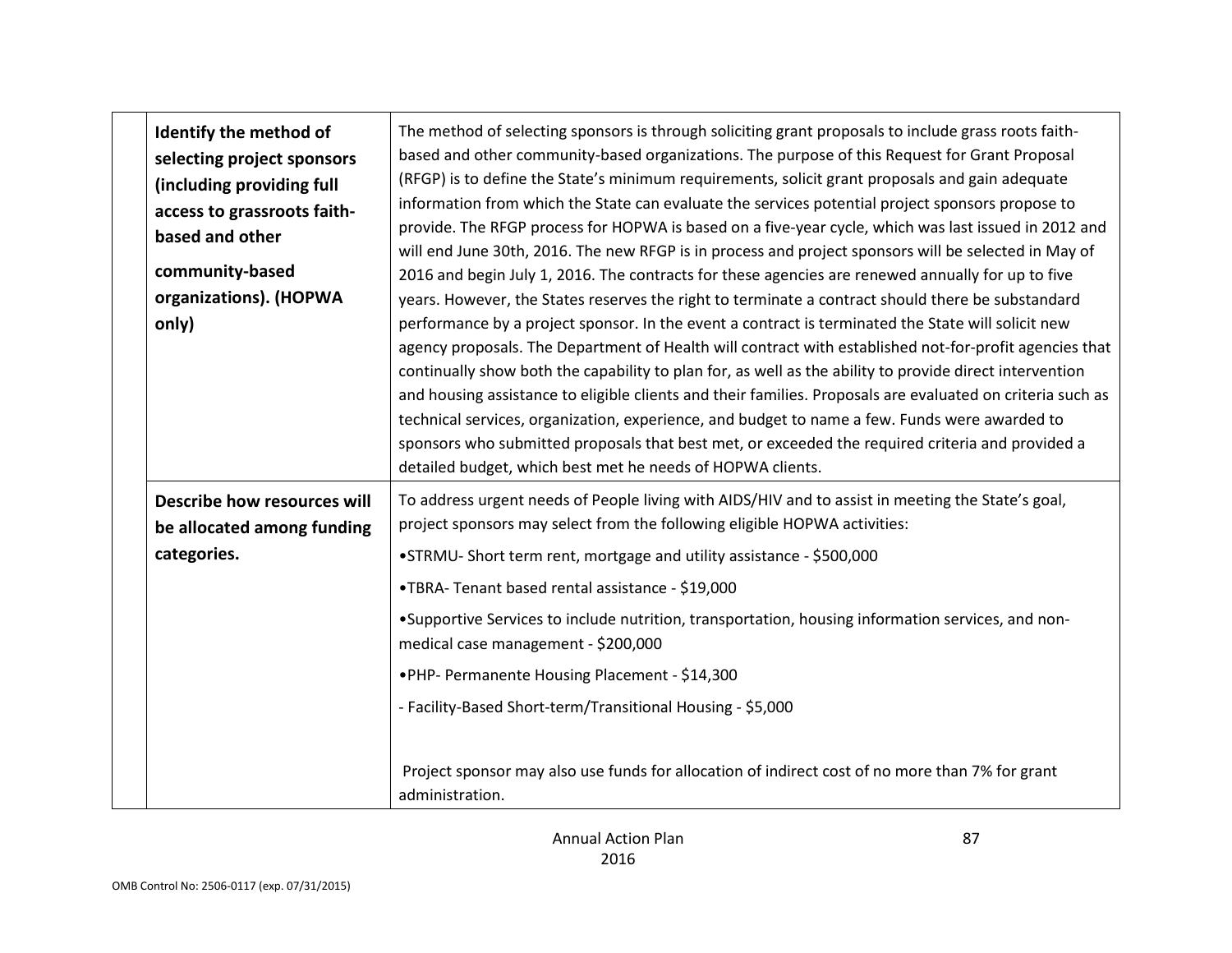|    | <b>Describe threshold factors</b><br>and grant size limits.                                | Project sponsors may also use funds for allocation of indirect cost of no more than 7% for grant<br>administration. Also, the Tennessee Department of Health will not exceeded the 3% administrative<br>cap for the HOPWA program.                                                                                                                                                                                                                                                                                                                                                                                                                                                                                                                                                                                                                                                                                             |
|----|--------------------------------------------------------------------------------------------|--------------------------------------------------------------------------------------------------------------------------------------------------------------------------------------------------------------------------------------------------------------------------------------------------------------------------------------------------------------------------------------------------------------------------------------------------------------------------------------------------------------------------------------------------------------------------------------------------------------------------------------------------------------------------------------------------------------------------------------------------------------------------------------------------------------------------------------------------------------------------------------------------------------------------------|
|    | What are the outcome<br>measures expected as a<br>result of the method of<br>distribution? | The state envisions the use of STRMU services and permanent housing placement to enhance the<br>availability and sustainability by way of prevention of homelessness. HOPWA is also exploring the<br>opportunity to provide tenant-based rental assistance to prevent homelessness among this<br>population. The 7 project sponsors across the State will implement supportive services of various<br>types to prevent homelessness. Our goal include meeting more with Project sponsors by leading the<br>development of resources needed to advance services adequately and timely to prevent<br>homelessness. This will be accomplished through monthly conference calls and training and though bi-<br>annual statewide meetings to discuss challenges, barriers, outcomes and new ideas to improving care.<br>For additional information to HOPWA goals see AP-70 HOPWA Goals-90.320(k)(4) in the State's action<br>plan. |
| 11 | <b>State Program Name:</b>                                                                 | LiftTN: Microenterprise, Rural Edition                                                                                                                                                                                                                                                                                                                                                                                                                                                                                                                                                                                                                                                                                                                                                                                                                                                                                         |
|    | <b>Funding Sources:</b>                                                                    | <b>CDBG</b>                                                                                                                                                                                                                                                                                                                                                                                                                                                                                                                                                                                                                                                                                                                                                                                                                                                                                                                    |
|    | Describe the state program<br>addressed by the Method of<br>Distribution.                  | The State of Tennessee will a hold round of applications open to communities, non-profit<br>organizations, and higher education institutions to provide microenterprise assistance programs to<br>non-entitlement jurisdictions. Public meetings were held in August of 2016 to discuss the application<br>and award process of these grants. All local officials from eligible non-entitlement jurisdictions, along<br>with administrators and engineers who frequently work with CDBG projects, were invited to<br>participate and offer comments. Approximately 150 people attended. An additional application<br>workshop will take place in early months of 2017.                                                                                                                                                                                                                                                         |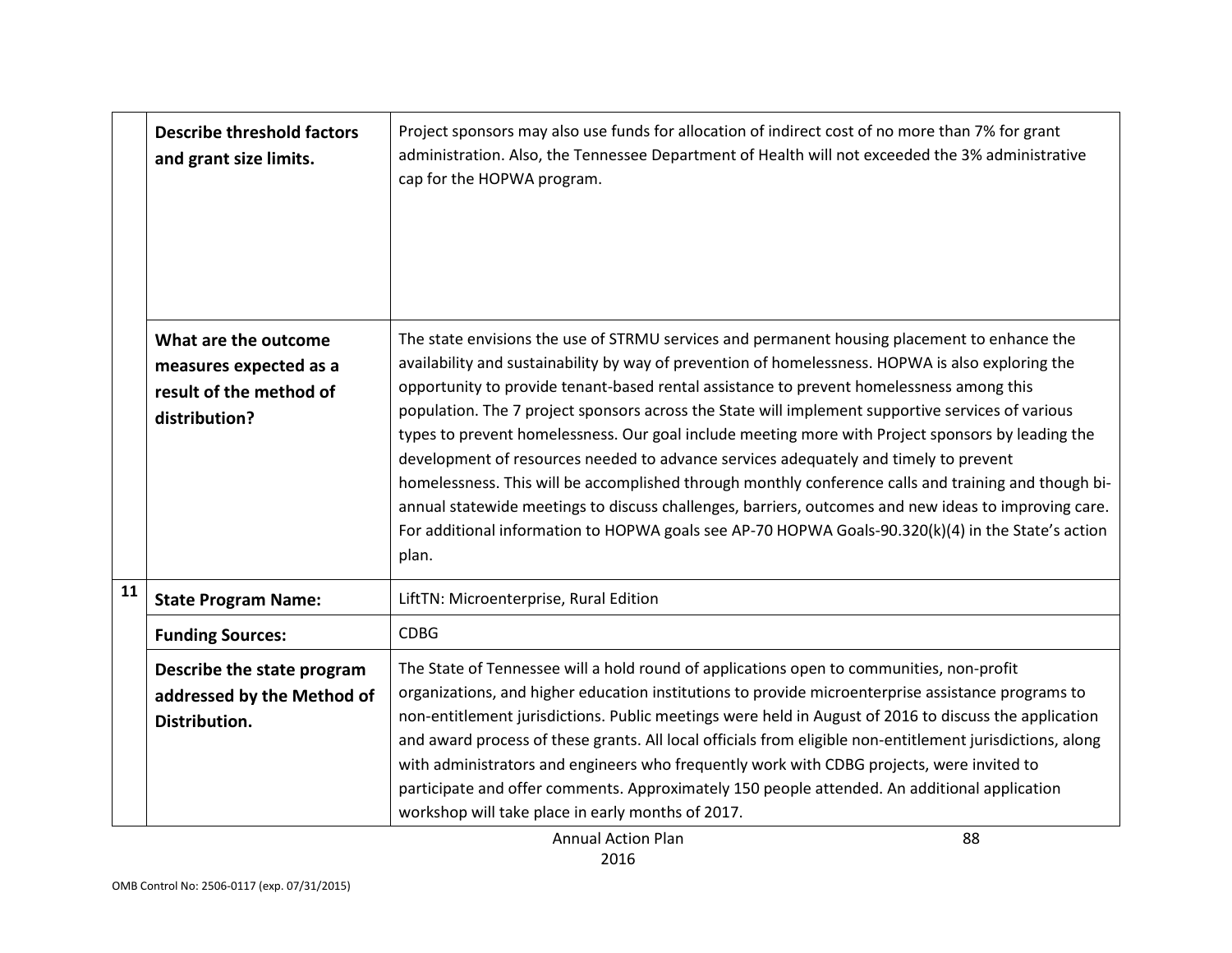| Describe all of the criteria                        | All applications must meet 4 criteria, before being scored:                                                                                                                   |
|-----------------------------------------------------|-------------------------------------------------------------------------------------------------------------------------------------------------------------------------------|
| that will be used to select                         | 1. Meet a National Objective                                                                                                                                                  |
| applications and the relative                       | 2. Be an eligible activity                                                                                                                                                    |
| importance of these criteria.                       | 3. Service a non-entitlement jurisdiction                                                                                                                                     |
|                                                     | 4. Assist microenterprise businesses, defined as businesses with five (5) or fewer employees<br>including the owner                                                           |
|                                                     | Applications are scored based on the following criteria:                                                                                                                      |
|                                                     | 1. Collaboration and partnerships with other organizations or agencies.                                                                                                       |
|                                                     | 2. The sustainability of the program after the grant period ends.                                                                                                             |
|                                                     | 3. The amount of leveraged funds from other sources. Points will be awarded based on the<br>proportionate amount of leveraged funds to grant funds.                           |
|                                                     | 4. The innovativeness or creativeness of the program.                                                                                                                         |
|                                                     | 5. Targeting Tier 4 counties. This is a state designation based on an indexed score of poverty<br>rate, unemployment rate, and per capita market income.                      |
|                                                     | 6. The organizational capacity to manage the grant program to best position it for success.                                                                                   |
| If only summary criteria<br>were described, how can | All CDBG manuals and applications materials are available on the ECD website and by request.<br>Applications workshops and notices will be available to potential applicants. |
| potential applicants access                         |                                                                                                                                                                               |
| application manuals or other                        |                                                                                                                                                                               |
| state publications describing                       |                                                                                                                                                                               |
| the application criteria?<br>(CDBG only)            |                                                                                                                                                                               |
|                                                     |                                                                                                                                                                               |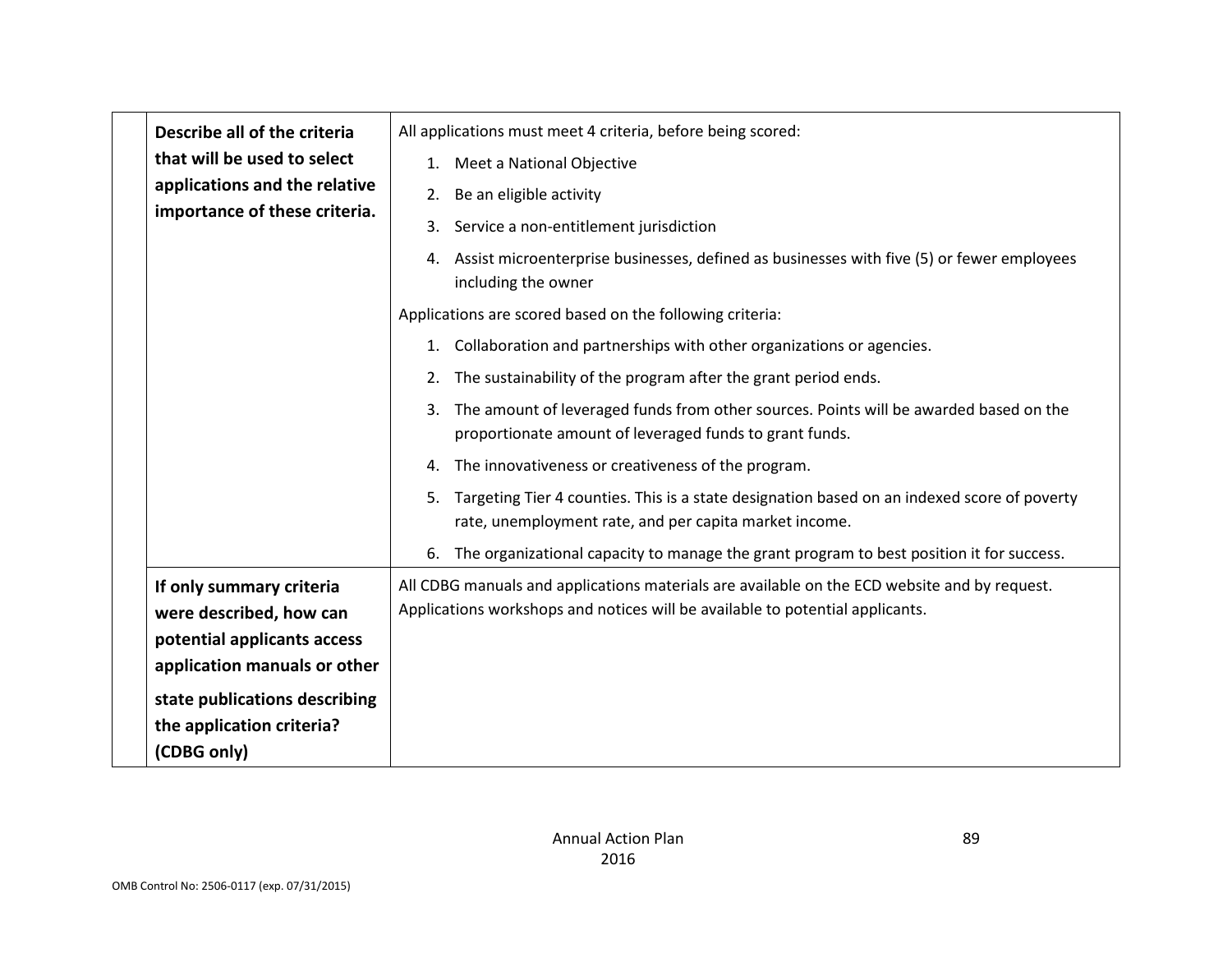| Describe the process for<br>awarding funds to state<br>recipients and how the state<br>will make its allocation<br>available                                                              | <b>NA</b> |
|-------------------------------------------------------------------------------------------------------------------------------------------------------------------------------------------|-----------|
| to units of general local<br>government, and non-profit<br>organizations, including<br>community and faith-based<br>organizations. (ESG only)                                             |           |
| Identify the method of<br>selecting project sponsors<br>(including providing full<br>access to grassroots faith-<br>based and other<br>community-based<br>organizations). (HOPWA<br>only) | <b>NA</b> |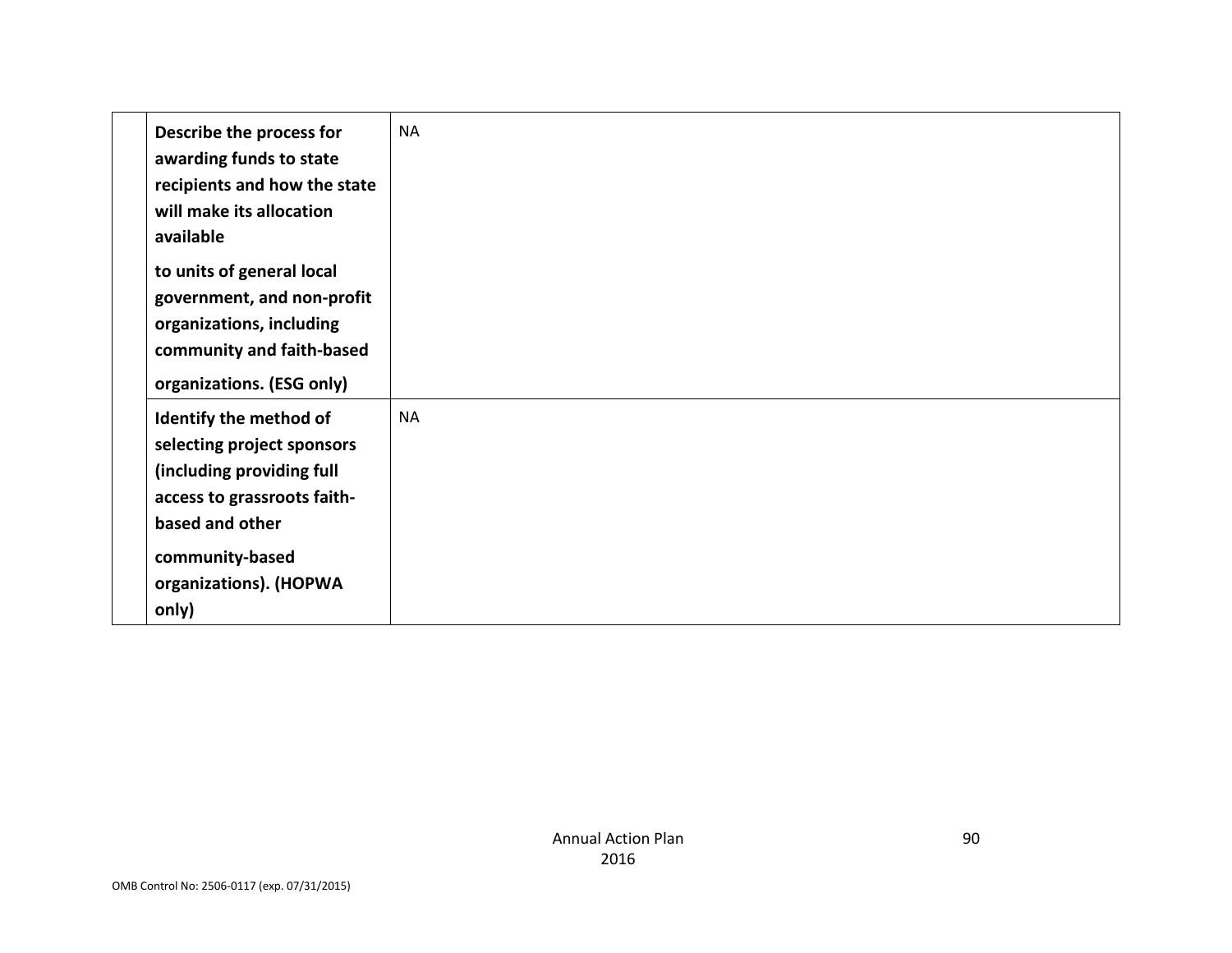| Describe how resources will<br>be allocated among funding<br>categories. | The LiftTN Microenterprise assistance program is being allocated \$1,000,000 of funding (from<br>unexpended funds via the substantial amendment).                             |
|--------------------------------------------------------------------------|-------------------------------------------------------------------------------------------------------------------------------------------------------------------------------|
| <b>Describe threshold factors</b><br>and grant size limits.              | A maximum sub-grant of \$100,000 will be awarded for smaller target area activities, while a maximum<br>sub-grant of \$200,000 will be awarded for larger regional activities |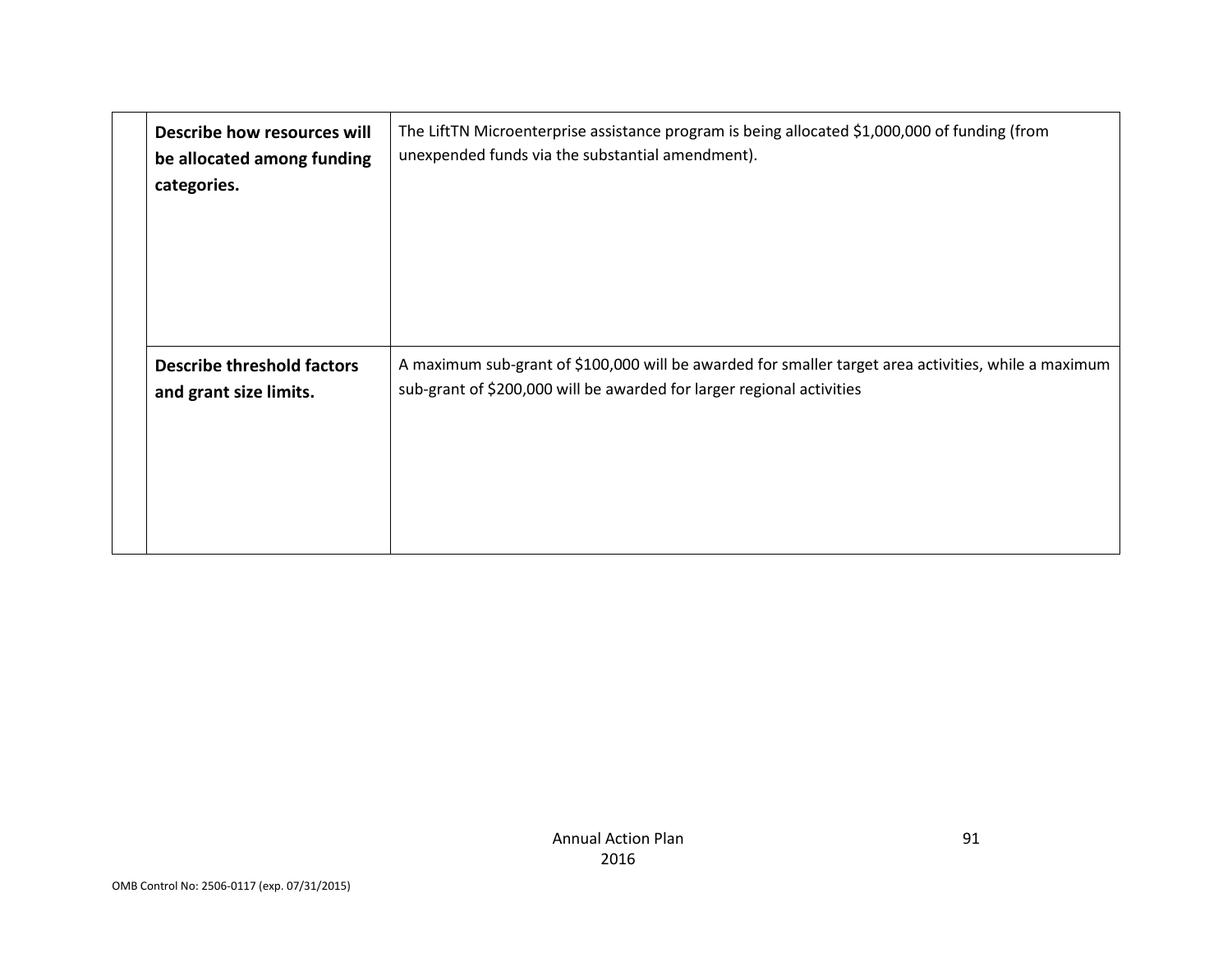|    | What are the outcome<br>measures expected as a<br>result of the method of<br>distribution? | Outcome measures may vary slightly for grantees based on the activity structures. Each grantee must<br>track the demographics of the assisted microenterprises. These include:<br>Number of LMI-owned businesses assisted<br>$\bullet$<br>Number of minority-owned businesses assisted<br>$\bullet$<br>Number of woman-owned businesses assisted<br>$\bullet$<br>Number of veteran-owned businesses assisted<br>$\bullet$<br>Each grantee will also be required to submit a proposed estimate of economic success that could<br>differ based on the number of microenterprises/entrepreneurs assisted, the type of business, and the<br>geographic location. The measures may include, but are not limited to:<br>Percentage of increased profits<br>$\bullet$<br>Percentage of increased sales<br>$\bullet$<br>Hiring of additional employees<br>$\bullet$<br>Retention of current employees<br>$\bullet$ |
|----|--------------------------------------------------------------------------------------------|------------------------------------------------------------------------------------------------------------------------------------------------------------------------------------------------------------------------------------------------------------------------------------------------------------------------------------------------------------------------------------------------------------------------------------------------------------------------------------------------------------------------------------------------------------------------------------------------------------------------------------------------------------------------------------------------------------------------------------------------------------------------------------------------------------------------------------------------------------------------------------------------------------|
| 12 | <b>State Program Name:</b>                                                                 | National Housing Trust Fund                                                                                                                                                                                                                                                                                                                                                                                                                                                                                                                                                                                                                                                                                                                                                                                                                                                                                |
|    | <b>Funding Sources:</b>                                                                    | Housing Trust Fund                                                                                                                                                                                                                                                                                                                                                                                                                                                                                                                                                                                                                                                                                                                                                                                                                                                                                         |
|    | Describe the state program<br>addressed by the Method of<br>Distribution.                  | The National Housing Trust Fund (NHTF) is an affordable housing production program that will<br>complement existing Federal, state and local efforts to increase and preserve the supply of decent,<br>safe, and sanitary affordable housing for extremely low- and very low-income households, including<br>homeless families.                                                                                                                                                                                                                                                                                                                                                                                                                                                                                                                                                                            |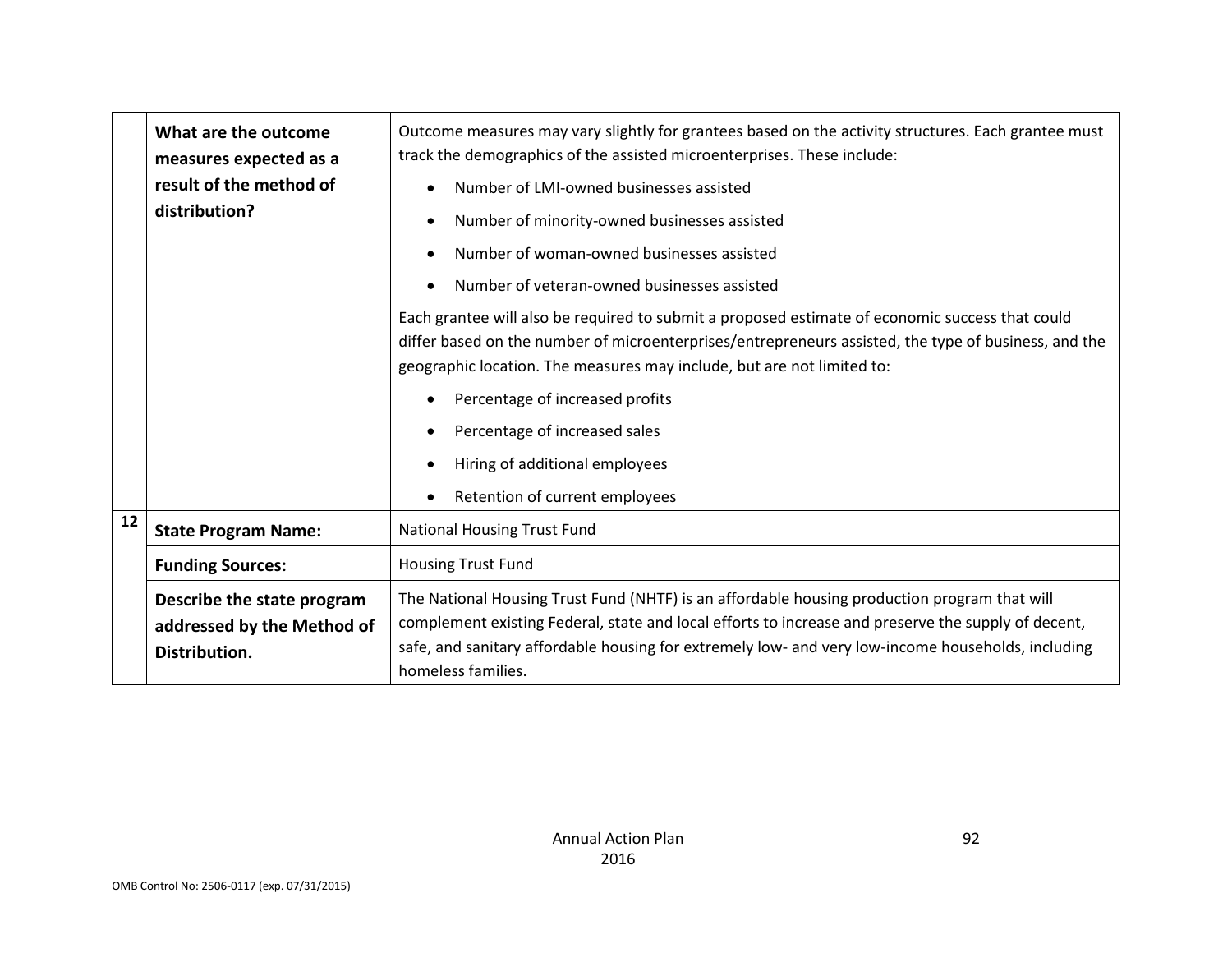| Describe all of the criteria<br>that will be used to select<br>applications and the relative<br>importance of these criteria. | Geographic Diversity. THDA will accept/consider proposals that are consistent with the State's<br>certification to AFFH. THDA will establish a minimum score threshold that must be received to be<br>eligible for NHTF funding. This minimum score ensures that sound, well-designed, and financially<br>viable rental housing will be financed using the NHTF. THDA will rank applications by TN grand division<br>that receive the minimum score. THDA will select the highest scoring application from each grand<br>division. If additional funding is available, THDA will rank all remaining applications in a single ranking<br>score. Those remaining applications that receive the highest score will be selected until funding runs<br>out. Given the limited funding available statewide and to disperse the NHTF across Tennessee, THDA<br>reserves the right to limit funding to only one award per county. THDA reserves the right to not select<br>a proposed project if sufficient funding is not available to award all funds requested by the applicant.<br>In such instances and at its sole and absolute discretion, THDA may move to the next lower scoring<br>project to meet its commitment obligations under the NHTF. |
|-------------------------------------------------------------------------------------------------------------------------------|-------------------------------------------------------------------------------------------------------------------------------------------------------------------------------------------------------------------------------------------------------------------------------------------------------------------------------------------------------------------------------------------------------------------------------------------------------------------------------------------------------------------------------------------------------------------------------------------------------------------------------------------------------------------------------------------------------------------------------------------------------------------------------------------------------------------------------------------------------------------------------------------------------------------------------------------------------------------------------------------------------------------------------------------------------------------------------------------------------------------------------------------------------------------------------------------------------------------------------------------------|
|                                                                                                                               | Ability to obligate NHTF funds. THDA will evaluate the experience of the entire proposed team with<br>owning, developing and managing projects of similar size and scope serving the intended population<br>proposed. Applicants and their development team must undergo an evaluation by THDA of their<br>capacity to carry out the proposed housing project. THDA will evaluate the experience and capacity of<br>the organization to ensure compliance with the requirements and regulations of all Federal, State and<br>local housing programs used in conjunction with NHTF funds; THDA will evaluate the history of the<br>applicant and their team in serving the community in which the NHTF-assisted housing is proposed.                                                                                                                                                                                                                                                                                                                                                                                                                                                                                                             |
|                                                                                                                               | Ability to undertake eligible activities in a timely manner. Applicant must be capable of undertaking<br>and completing NHTF-funded activities in a timely manner. THDA will evaluate past performance of<br>the applicant in completing THDA funded activities.                                                                                                                                                                                                                                                                                                                                                                                                                                                                                                                                                                                                                                                                                                                                                                                                                                                                                                                                                                                |
|                                                                                                                               | For rental housing, the extent to which the project has Federal, State or local project-based rental<br>assistance so rents are affordable to extremely low-income families. THDA will provide a preference<br>for applications which propose to preserve existing housing with project-based rental assistance and<br>for proposals with binding commitments of project-based vouchers to the project.                                                                                                                                                                                                                                                                                                                                                                                                                                                                                                                                                                                                                                                                                                                                                                                                                                         |
|                                                                                                                               | For rental housing, the duration of the units' affordability period. All rental developments assisted<br>with NHTF resources will have a 30 year affordability period.                                                                                                                                                                                                                                                                                                                                                                                                                                                                                                                                                                                                                                                                                                                                                                                                                                                                                                                                                                                                                                                                          |

┯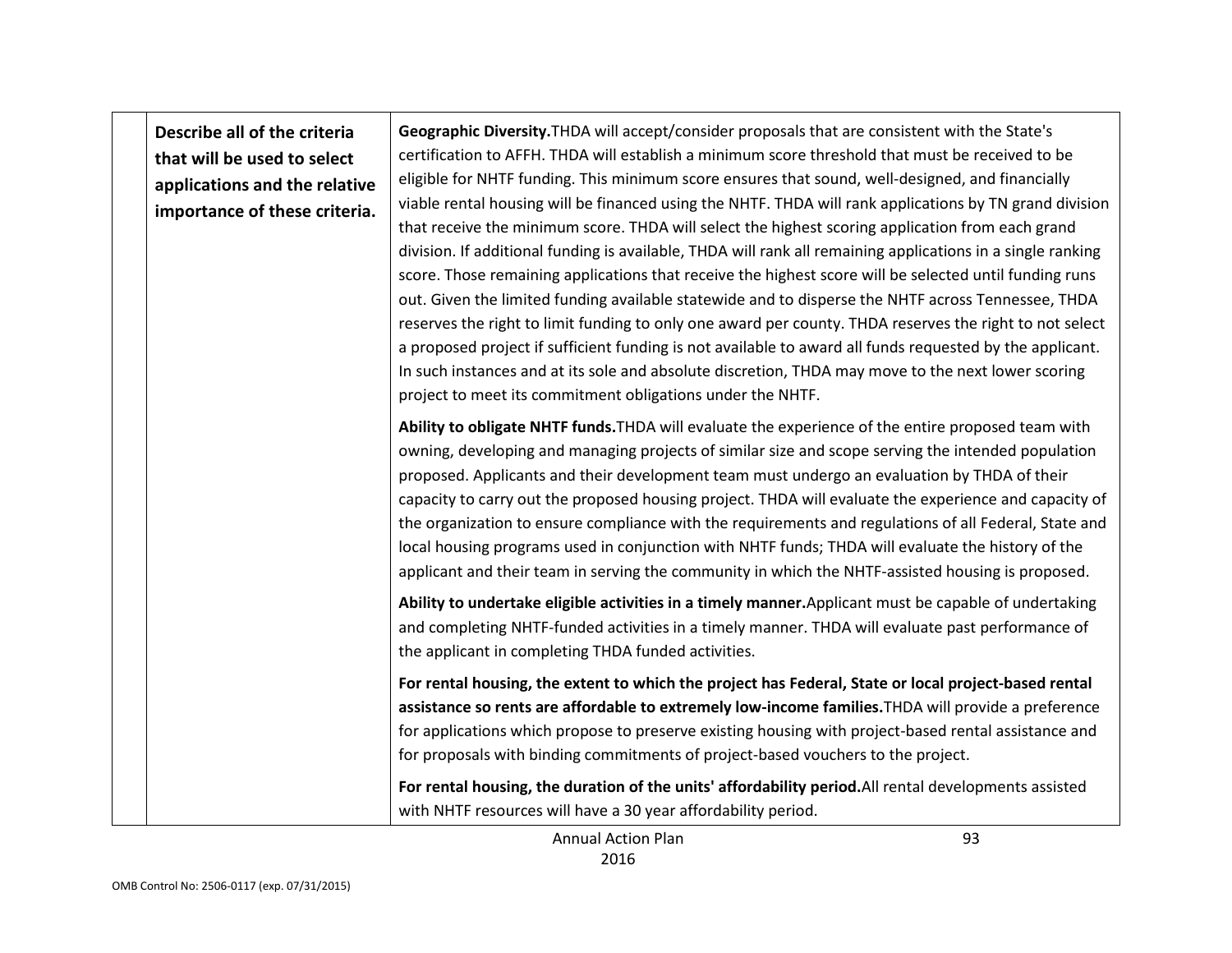|                                                                                                                                                                                                 | Merits of the application in meeting the State's priority housing needs. THDA will prioritize<br>applications in county's with a higher rental housing need based on variables determined by THDA,<br>which may include, but is not limited to, percent of extremely low-income renters, population growtn<br>rate, vacancy rate, and the pipeline of rental housing under construction. Additionally, THDA will<br>provide a priority for applications located in census tracts of opporunity based on variables to be<br>determined by THDA, which may include median gross rent, high cost burden, proximity to<br>employment, high workforce participation, low levels of abandoned housing, rental market vacancy<br>rate, and the pipeline of rental housing under construction. |
|-------------------------------------------------------------------------------------------------------------------------------------------------------------------------------------------------|----------------------------------------------------------------------------------------------------------------------------------------------------------------------------------------------------------------------------------------------------------------------------------------------------------------------------------------------------------------------------------------------------------------------------------------------------------------------------------------------------------------------------------------------------------------------------------------------------------------------------------------------------------------------------------------------------------------------------------------------------------------------------------------|
|                                                                                                                                                                                                 | Extent to which application makes use of non-federal funding sources. To encourage the diversity of<br>funding, THDA will provide a preference for applications that include the use of non-THDA, federal<br>and non-federal resources towards the development of the housing. THDA will not consider rental<br>assistance provided for the purposes of this category. THDA will award points based on the actual<br>percentage of other non-THDA funds in the project against the total development costs of the project.                                                                                                                                                                                                                                                             |
| If only summary criteria<br>were described, how can<br>potential applicants access<br>application manuals or other<br>state publications describing<br>the application criteria?<br>(CDBG only) |                                                                                                                                                                                                                                                                                                                                                                                                                                                                                                                                                                                                                                                                                                                                                                                        |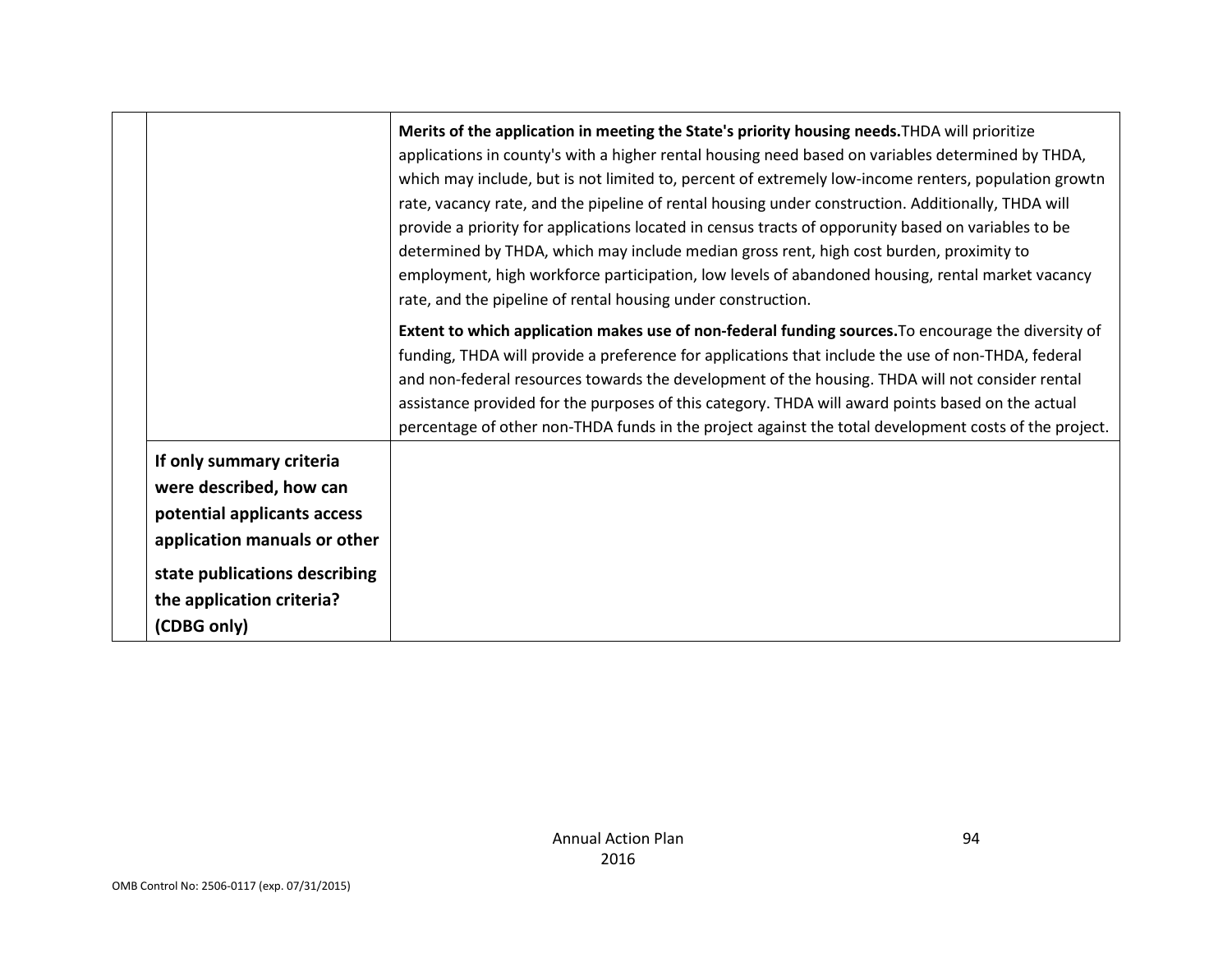| Describe the process for     |  |
|------------------------------|--|
| awarding funds to state      |  |
| recipients and how the state |  |
| will make its allocation     |  |
|                              |  |
| available                    |  |
| to units of general local    |  |
| government, and non-profit   |  |
| organizations, including     |  |
| community and faith-based    |  |
|                              |  |
| organizations. (ESG only)    |  |
| Identify the method of       |  |
| selecting project sponsors   |  |
| (including providing full    |  |
| access to grassroots faith-  |  |
|                              |  |
| based and other              |  |
| community-based              |  |
| organizations). (HOPWA       |  |
| only)                        |  |
|                              |  |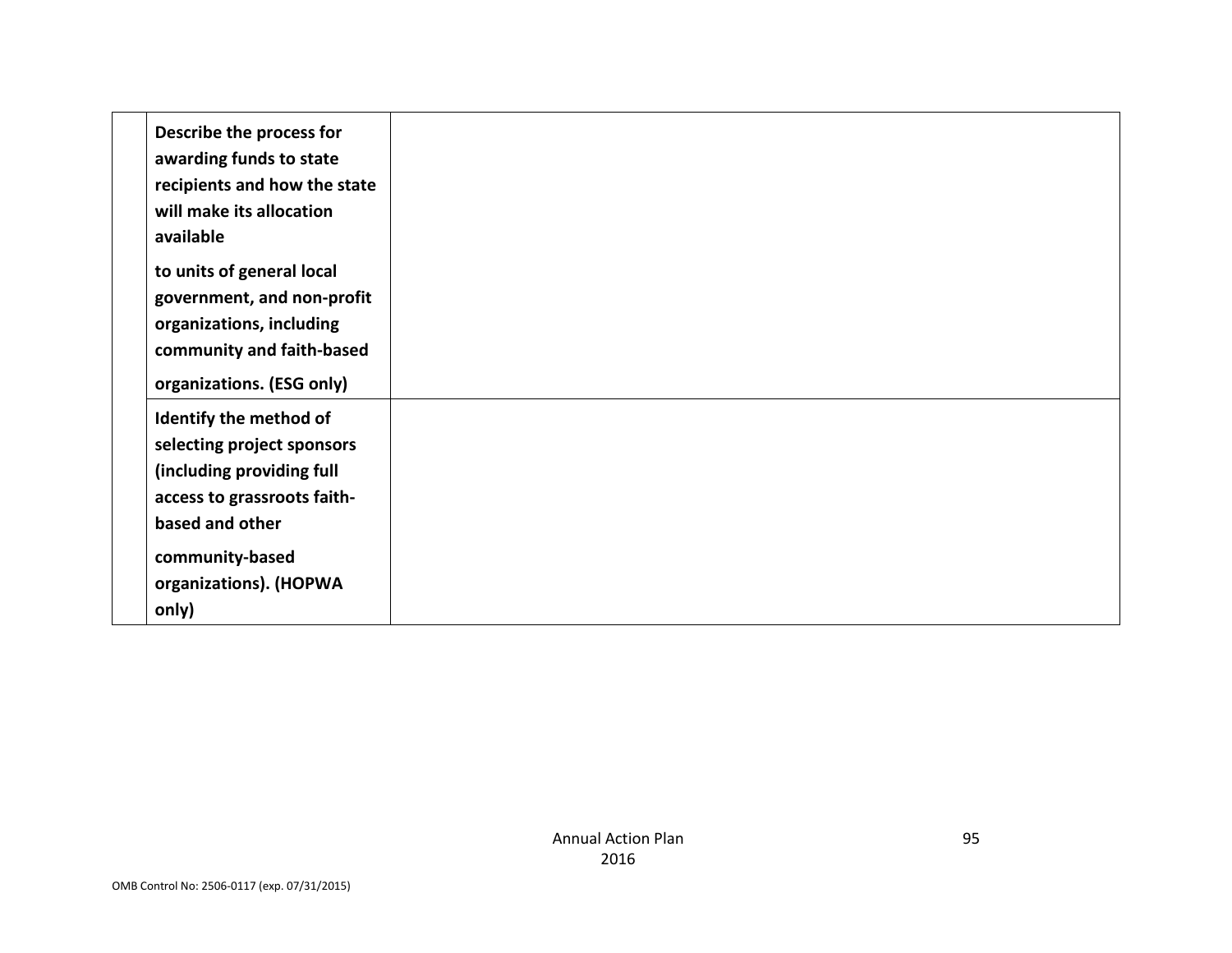| Describe how resources will<br>be allocated among funding<br>categories.                   | In total, 10% of funding will serve as an administrative fee for THDA. Up to 33% of funding may be<br>used for operating cost assistance and operating cost assistance reserves for NHTF assisted housing<br>for which project-based rental assistance is not available. The State reserves the right to reallocate<br>uncommitted operating funds to development costs if qualified applications for operating funds are<br>insufficient to award all operating funds. |
|--------------------------------------------------------------------------------------------|-------------------------------------------------------------------------------------------------------------------------------------------------------------------------------------------------------------------------------------------------------------------------------------------------------------------------------------------------------------------------------------------------------------------------------------------------------------------------|
| <b>Describe threshold factors</b><br>and grant size limits.                                | The grant minimum is \$250,000 and the grant maximum is \$750,000. There is no difference in<br>minimum or maximum for non-entitlement, entitlement, urban and rural jurisdictions. THDA reserves<br>the right to limit the number of grants per county to ensure that needs in a range of counties are met.                                                                                                                                                            |
| What are the outcome<br>measures expected as a<br>result of the method of<br>distribution? | The outcome measure is that the activities under the NHTF effectively address the housing needs of<br>extremely low-income households.                                                                                                                                                                                                                                                                                                                                  |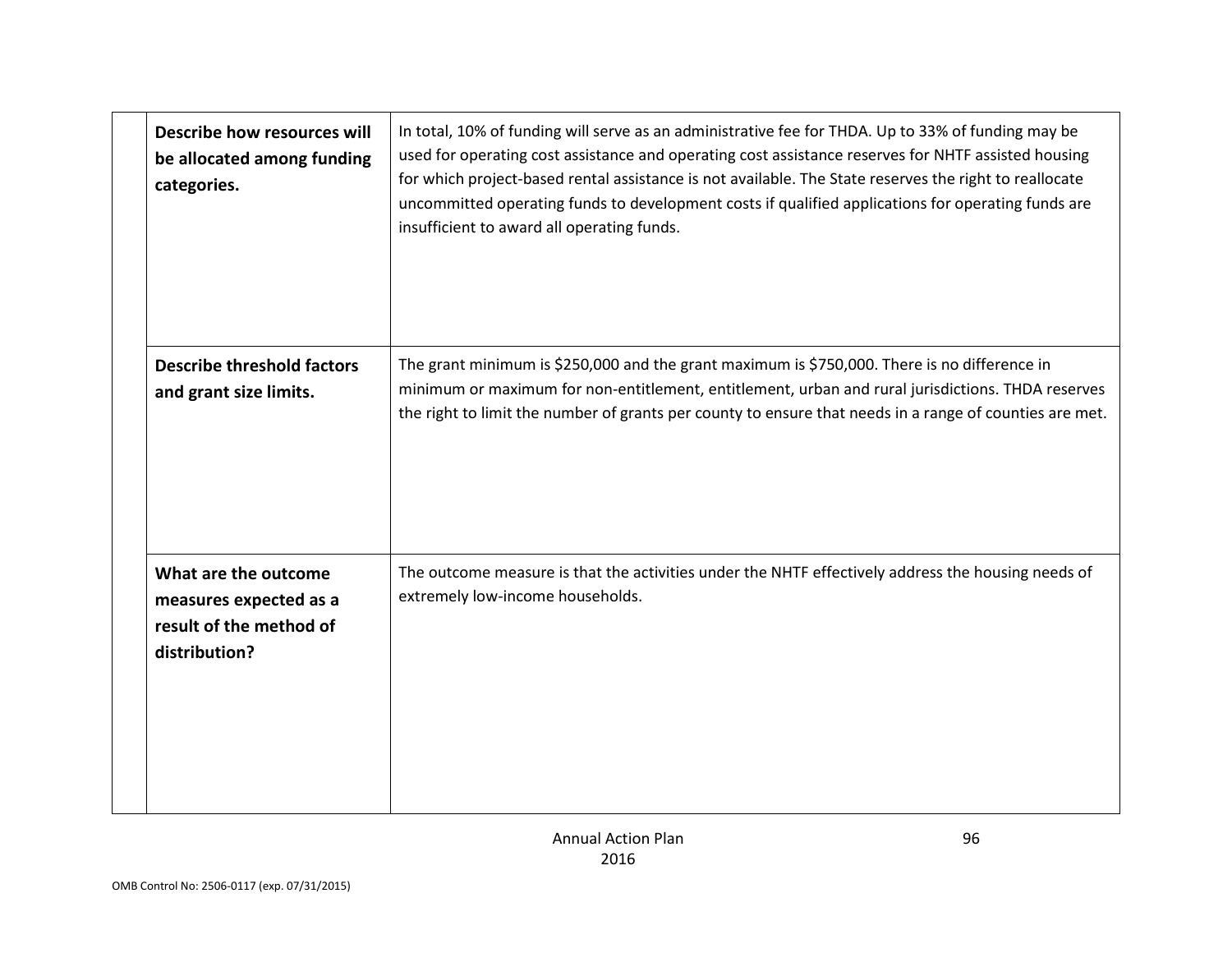| 13 | <b>State Program Name:</b>                                                                                                    | Project 95                                                                                                                                                                                                                                                                                                                                                                                                                                                                                                                                                                                                                                                                                                                                                                                                                       |
|----|-------------------------------------------------------------------------------------------------------------------------------|----------------------------------------------------------------------------------------------------------------------------------------------------------------------------------------------------------------------------------------------------------------------------------------------------------------------------------------------------------------------------------------------------------------------------------------------------------------------------------------------------------------------------------------------------------------------------------------------------------------------------------------------------------------------------------------------------------------------------------------------------------------------------------------------------------------------------------|
|    | <b>Funding Sources:</b>                                                                                                       | <b>CDBG</b>                                                                                                                                                                                                                                                                                                                                                                                                                                                                                                                                                                                                                                                                                                                                                                                                                      |
|    | Describe the state program<br>addressed by the Method of<br>Distribution.                                                     | The State of Tennessee will allocate a one-time use of funds to assist in the construction a call center<br>for employment opportunities in the most economically distressed county in the state as part of<br>Project 95. Project 95 is a joint initiative among state departments to improve to health, economic<br>viability, and quality of life in the State's most distressed county. Public meetings were held in August<br>of 2016 to discuss the application and award process of these grants. All local officials from eligible<br>non-entitlement jurisdictions, along with administrators and engineers who frequently work with<br>CDBG projects, were invited to participate and offer comments. Approximately 150 people attended.<br>An additional application workshop will take place in early months of 2017 |
|    | Describe all of the criteria<br>that will be used to select<br>applications and the relative<br>importance of these criteria. | No application period is open for this allocation. The project was identified based on multiple criteria:<br>Providing economic opportunity to the residents of Tennessee's most economically distressed<br>1.<br>county<br>Providing economic opportunity to the residents of a county with an HUD designated LMI<br>2.<br>percentage of 57.8%<br>The innovative opportunity to impact a county through a multi-faceted, inter-departmental<br>3.<br>initiative.                                                                                                                                                                                                                                                                                                                                                                |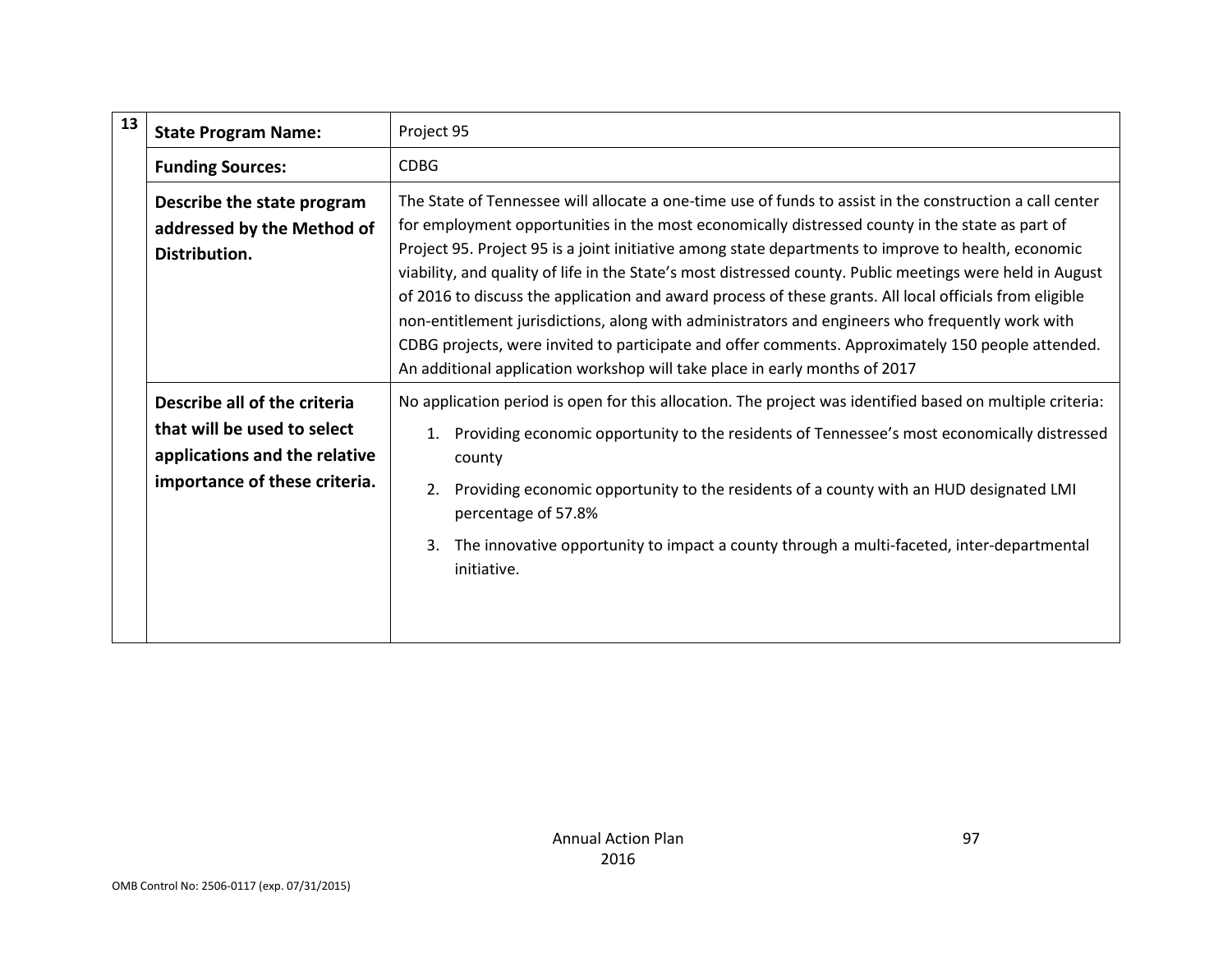| If only summary criteria<br>were described, how can<br>potential applicants access<br>application manuals or other<br>state publications describing<br>the application criteria?<br>(CDBG only) | All CDBG manuals and applications materials are available on the ECD website and by request. |    |
|-------------------------------------------------------------------------------------------------------------------------------------------------------------------------------------------------|----------------------------------------------------------------------------------------------|----|
| Describe the process for<br>awarding funds to state<br>recipients and how the state<br>will make its allocation<br>available<br>to units of general local                                       | <b>NA</b>                                                                                    |    |
| government, and non-profit<br>organizations, including<br>community and faith-based<br>organizations. (ESG only)                                                                                |                                                                                              |    |
| Identify the method of<br>selecting project sponsors<br>(including providing full<br>access to grassroots faith-<br>based and other                                                             | <b>NA</b>                                                                                    |    |
| community-based<br>organizations). (HOPWA<br>only)                                                                                                                                              | <b>Annual Action Plan</b>                                                                    | 98 |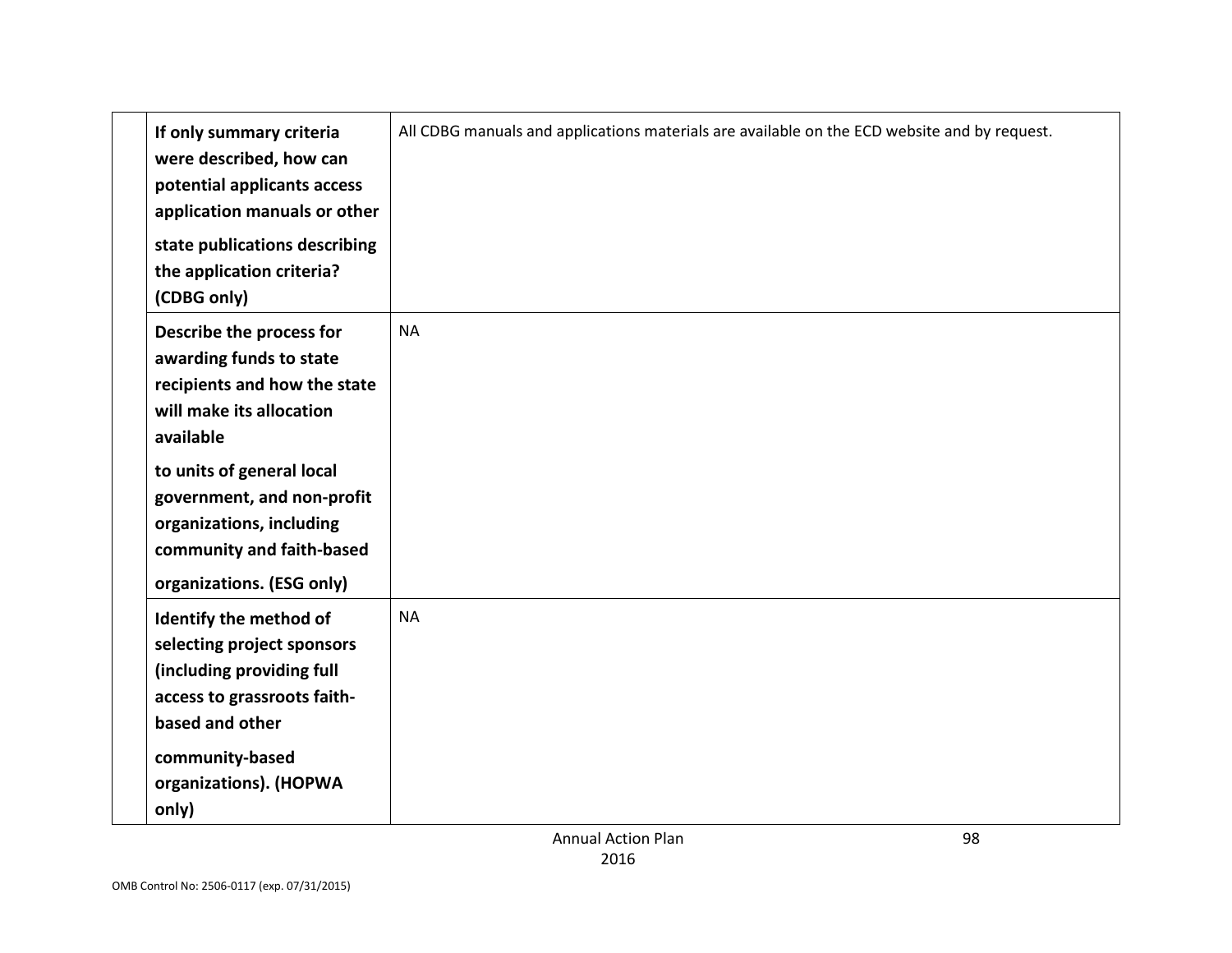| Describe how resources will<br>be allocated among funding<br>categories.                   | \$1,000,000 is allocated to this program (from unexpended funds via the substantial amendment).<br>There are not multiple funding categories for this program.                                                                                                                             |
|--------------------------------------------------------------------------------------------|--------------------------------------------------------------------------------------------------------------------------------------------------------------------------------------------------------------------------------------------------------------------------------------------|
| <b>Describe threshold factors</b><br>and grant size limits.                                | The max threshold request of for this grant will be \$1,000,000.                                                                                                                                                                                                                           |
| What are the outcome<br>measures expected as a<br>result of the method of<br>distribution? | The CDBG program tracks each project upon close out as meeting at least one of the following<br>outcome categories: Accessibility/Availability/Affordability/Sustainability. The grant will also measure<br>number of new available jobs and the estimated economic impact of the project. |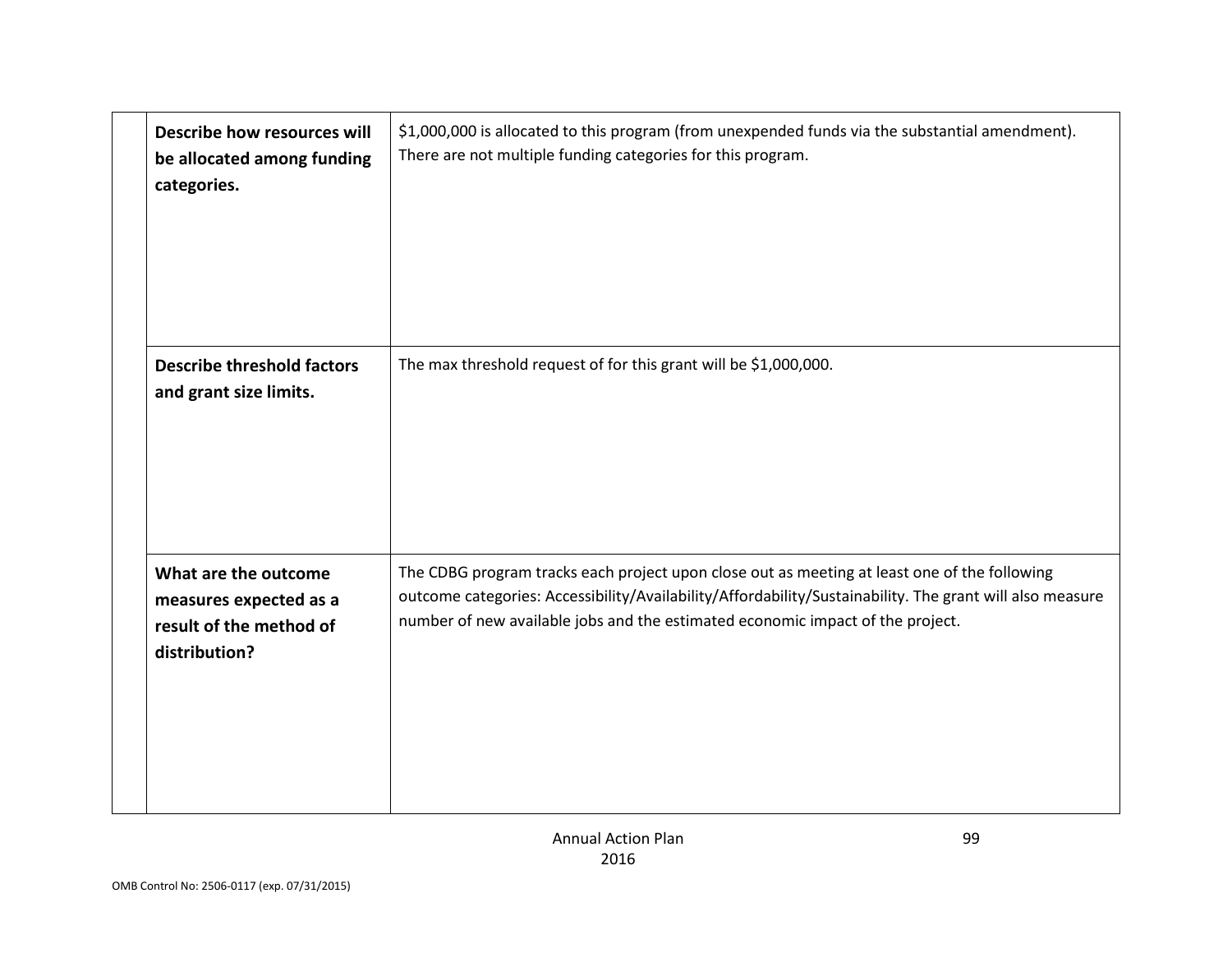| 14 | <b>State Program Name:</b>                                                                                                    | Retail Academy                                                                                                                                                                                                                                                                                                                                                                                                                                                                                                                                                                                                                                                                                        |
|----|-------------------------------------------------------------------------------------------------------------------------------|-------------------------------------------------------------------------------------------------------------------------------------------------------------------------------------------------------------------------------------------------------------------------------------------------------------------------------------------------------------------------------------------------------------------------------------------------------------------------------------------------------------------------------------------------------------------------------------------------------------------------------------------------------------------------------------------------------|
|    | <b>Funding Sources:</b>                                                                                                       | <b>CDBG</b>                                                                                                                                                                                                                                                                                                                                                                                                                                                                                                                                                                                                                                                                                           |
|    | Describe the state program<br>addressed by the Method of<br>Distribution.                                                     | The State of Tennessee will allocate CDBG funds for scholarships to communities to participate in the<br>Retail Academy. Participants will learn how to best position their communities increased retail<br>presence and strategy to recruit retail businesses. Public meetings were held in August of 2016 to<br>discuss the application and award process of these grants. All local officials from eligible non-<br>entitlement jurisdictions, along with administrators and engineers who frequently work with CDBG<br>projects, were invited to participate and offer comments. Approximately 150 people attended. An<br>additional application workshop will take place in early months of 2017 |
|    | Describe all of the criteria<br>that will be used to select<br>applications and the relative<br>importance of these criteria. | All applicants must meet the following criteria:<br>Must be a community located in a Tier 4 county<br>1.<br>Must be a non-entitlement jurisdiction<br>2.<br>Applications will be scored based on the following criteria:<br>Project Need: Current sales tax revenue Current number of retail establishments<br>Project Impact:Latest annual county unemployment rate, 2006-2015 average county<br>unemployment rate, 2014 per capita income<br>Project Feasibility:Capacity and commitment of retail teamSigned letter of commitment from<br>the community Agreement to program requirements                                                                                                          |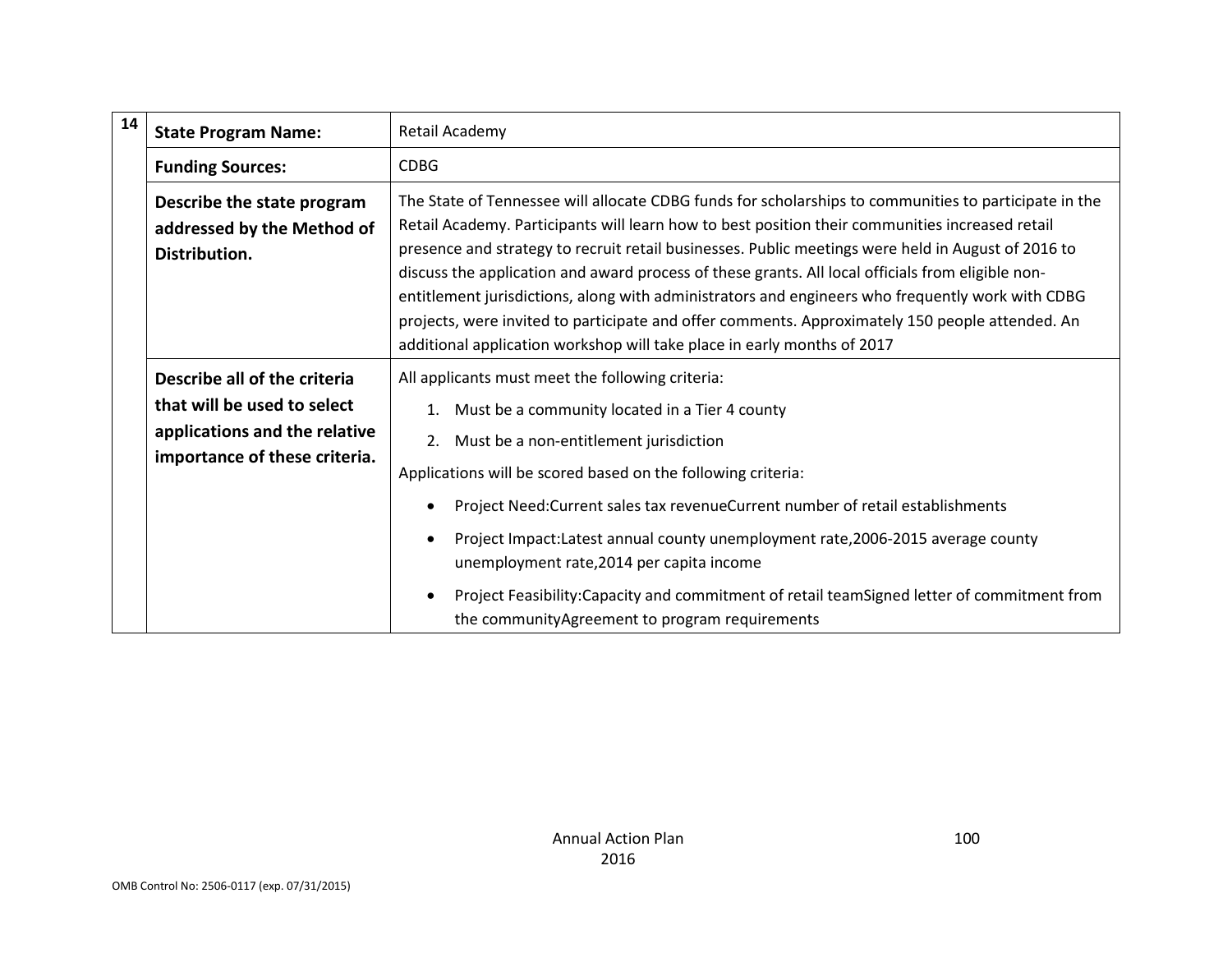| If only summary criteria<br>were described, how can<br>potential applicants access<br>application manuals or other<br>state publications describing<br>the application criteria?<br>(CDBG only) | All CDBG manuals and applications materials are available on the ECD website and by request. |  |
|-------------------------------------------------------------------------------------------------------------------------------------------------------------------------------------------------|----------------------------------------------------------------------------------------------|--|
| Describe the process for<br>awarding funds to state<br>recipients and how the state<br>will make its allocation<br>available<br>to units of general local<br>government, and non-profit         | <b>NA</b>                                                                                    |  |
| organizations, including<br>community and faith-based<br>organizations. (ESG only)                                                                                                              |                                                                                              |  |
| Identify the method of<br>selecting project sponsors<br>(including providing full<br>access to grassroots faith-<br>based and other                                                             | <b>NA</b>                                                                                    |  |
| community-based<br>organizations). (HOPWA<br>only)                                                                                                                                              | <b>Annual Action Plan</b><br>101                                                             |  |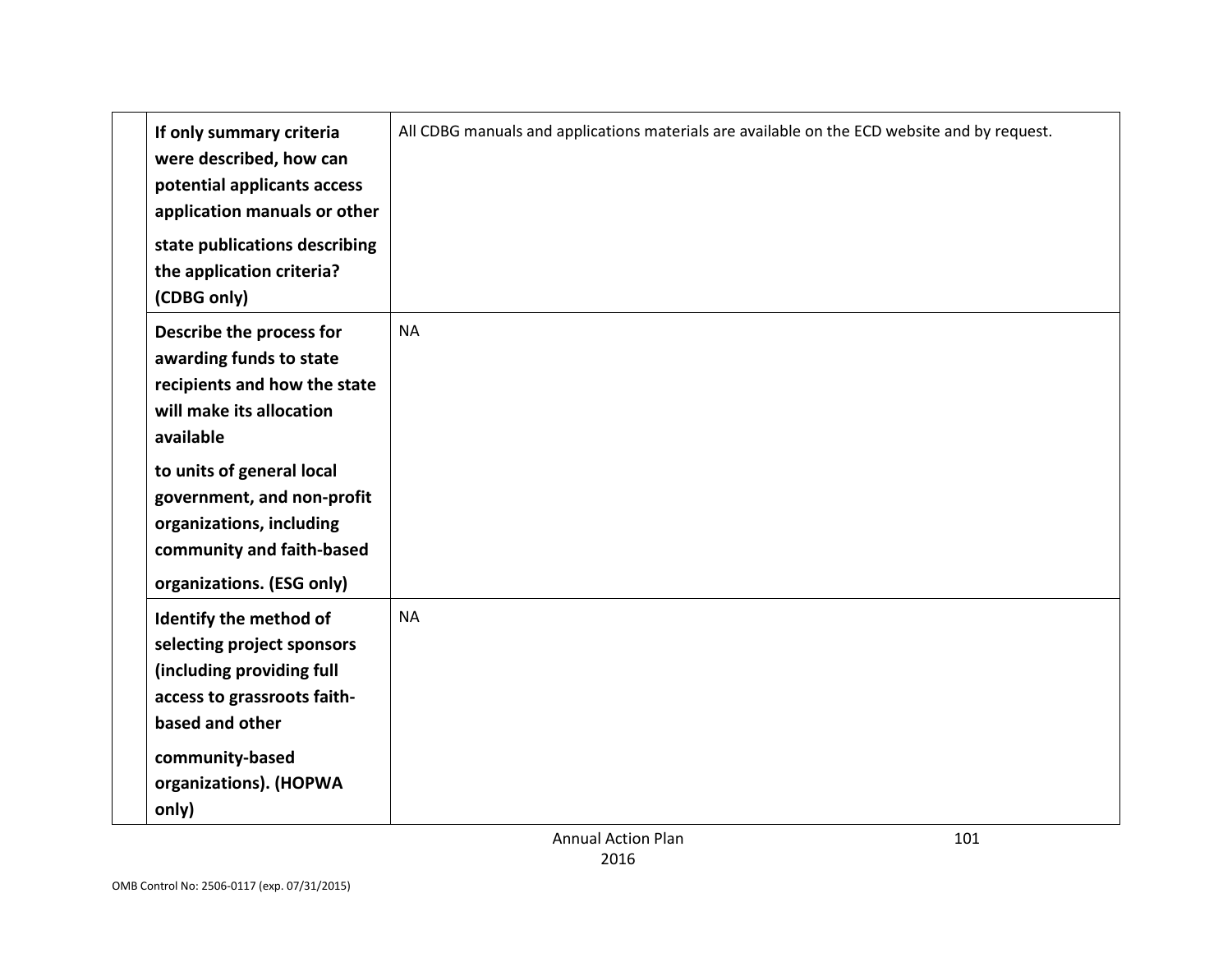| Describe how resources will<br>be allocated among funding<br>categories.                   | \$300,000 is allocated to this program (from unexpended funds via the substantial amendment). There<br>are not multiple funding categories for this program.    |
|--------------------------------------------------------------------------------------------|-----------------------------------------------------------------------------------------------------------------------------------------------------------------|
| <b>Describe threshold factors</b><br>and grant size limits.                                | The max threshold request of for this grant will be \$10,000.                                                                                                   |
| What are the outcome<br>measures expected as a<br>result of the method of<br>distribution? | Number of communities receiving training. Quarterly reports from participants after training. Number<br>of new retail establishments within 3 years of training |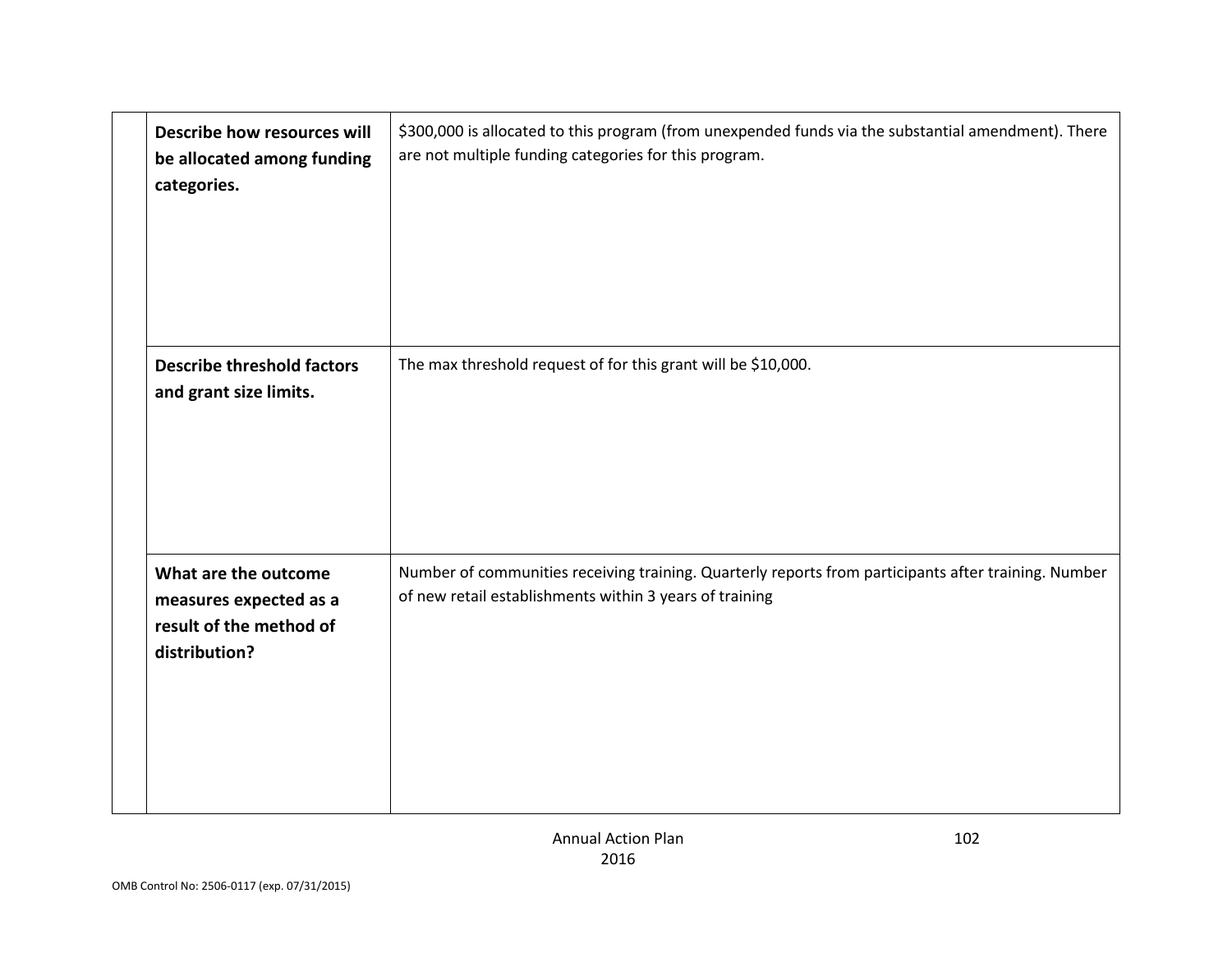| 15 | <b>State Program Name:</b>                                                                                                    | Southwest Haywood County Emergency Medical Services Facility                                                                                                                                                                                                                                                                                                                                                                                                                                                                                                                                                                                                                                                                                                                                                                        |
|----|-------------------------------------------------------------------------------------------------------------------------------|-------------------------------------------------------------------------------------------------------------------------------------------------------------------------------------------------------------------------------------------------------------------------------------------------------------------------------------------------------------------------------------------------------------------------------------------------------------------------------------------------------------------------------------------------------------------------------------------------------------------------------------------------------------------------------------------------------------------------------------------------------------------------------------------------------------------------------------|
|    | <b>Funding Sources:</b>                                                                                                       | <b>CDBG</b>                                                                                                                                                                                                                                                                                                                                                                                                                                                                                                                                                                                                                                                                                                                                                                                                                         |
|    | Describe the state program<br>addressed by the Method of<br>Distribution.                                                     | The State of Tennessee will allocate a one-time use of funds to assist in the construction an<br>Emergency Medical Services facility in the southwest region of Haywood County. The Memphis<br>Regional Megasite, located in the same region, is expected to create thousands of new jobs and lead<br>to increased population growth. Improved emergency services for the area will be needed. Public<br>meetings were held in August of 2016 to discuss the application and award process of these grants. All<br>local officials from eligible non-entitlement jurisdictions, along with administrators and engineers who<br>frequently work with CDBG projects, were invited to participate and offer comments. Approximately<br>150 people attended. An additional application workshop will take place in early months of 2017 |
|    | Describe all of the criteria<br>that will be used to select<br>applications and the relative<br>importance of these criteria. | No application period is open for this allocation. The project was identified based on multiple criteria:<br>Impacting a community within a distressed county (in the bottom 10% of all counties<br>1.<br>nationwide in poverty rate, unemployment rate, and per capita market income).<br>The need to prepare for population growth in a rural region and the emergency services<br>2.<br>needed to protect and respond to emergencies for that population.<br>The innovative opportunity to create a regional, multi-county emergency services agreement<br>3.<br>in a rural area.                                                                                                                                                                                                                                                |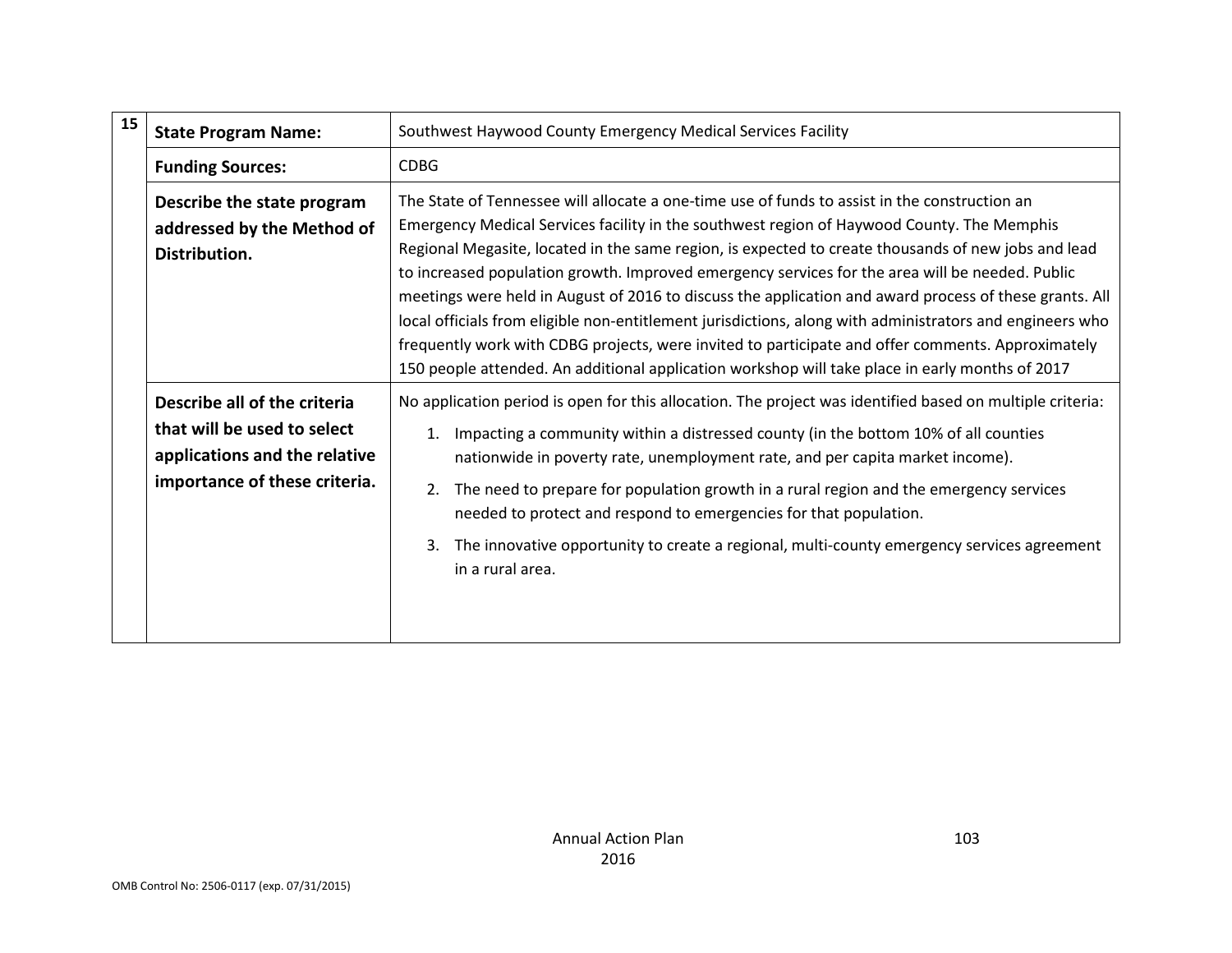| If only summary criteria<br>were described, how can<br>potential applicants access<br>application manuals or other<br>state publications describing<br>the application criteria?<br>(CDBG only)                     | All CDBG manuals and applications materials are available on the ECD website and by request. |  |
|---------------------------------------------------------------------------------------------------------------------------------------------------------------------------------------------------------------------|----------------------------------------------------------------------------------------------|--|
| Describe the process for<br>awarding funds to state<br>recipients and how the state<br>will make its allocation<br>available<br>to units of general local<br>government, and non-profit<br>organizations, including | <b>NA</b>                                                                                    |  |
| community and faith-based<br>organizations. (ESG only)                                                                                                                                                              |                                                                                              |  |
| Identify the method of<br>selecting project sponsors<br>(including providing full<br>access to grassroots faith-<br>based and other                                                                                 | <b>NA</b>                                                                                    |  |
| community-based<br>organizations). (HOPWA<br>only)                                                                                                                                                                  |                                                                                              |  |
|                                                                                                                                                                                                                     | <b>Annual Action Plan</b><br>104                                                             |  |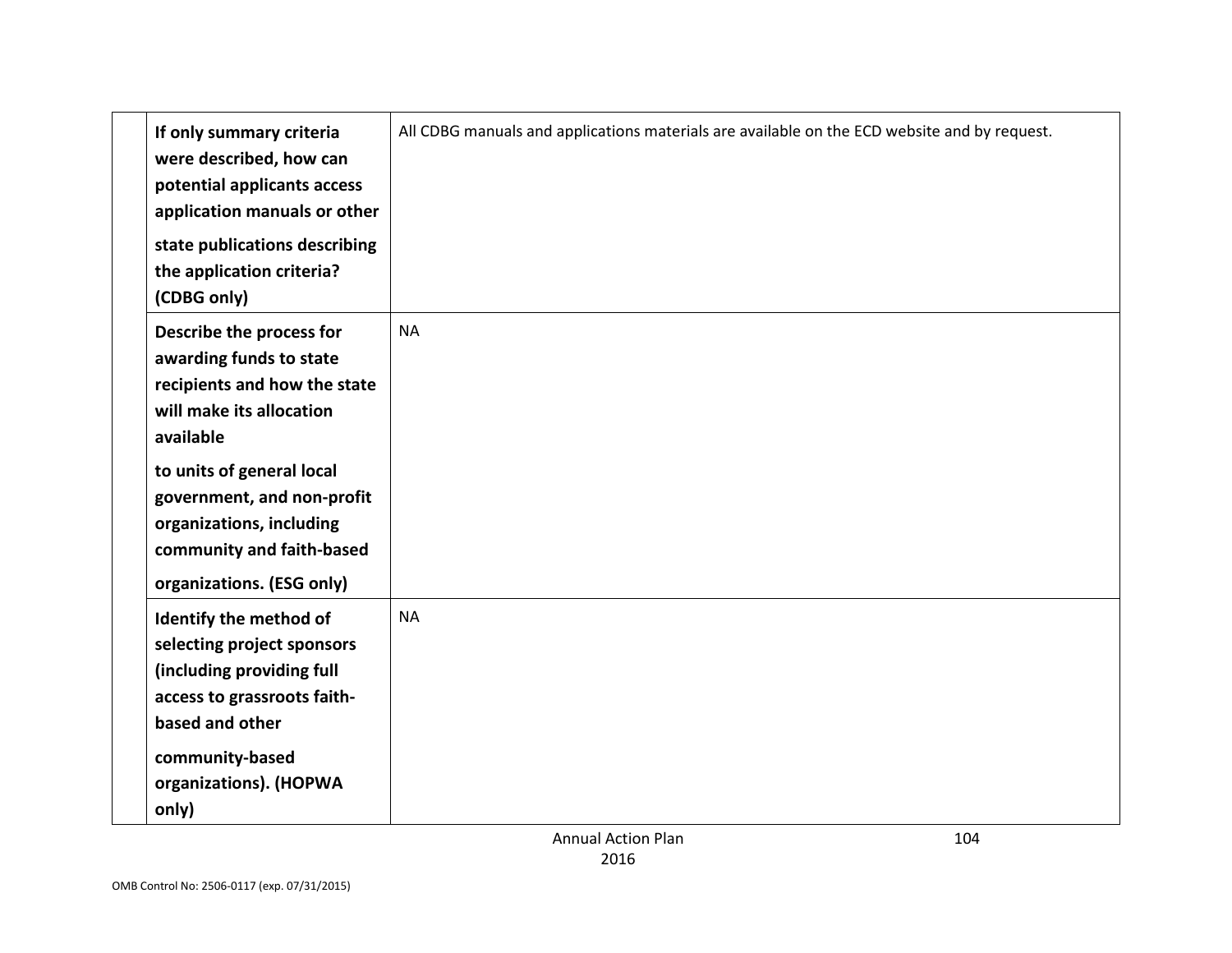| Describe how resources will<br>be allocated among funding<br>categories.                   | \$2,500,000 is allocated to this program (from unexpended funds via the substantial amendment).<br>There are not multiple funding categories for this program.                                                                                                                                                               |
|--------------------------------------------------------------------------------------------|------------------------------------------------------------------------------------------------------------------------------------------------------------------------------------------------------------------------------------------------------------------------------------------------------------------------------|
| <b>Describe threshold factors</b><br>and grant size limits.                                | The max threshold request of for this grant will be \$2,500,000.                                                                                                                                                                                                                                                             |
| What are the outcome<br>measures expected as a<br>result of the method of<br>distribution? | The CDBG program tracks each project upon close out as meeting at least one of the following<br>outcome categories: Accessibility/Availability/Affordability/Sustainability. The grant will also measure<br>the estimated improvement in response average response times to emergencies and any adjustment<br>to ISO rating. |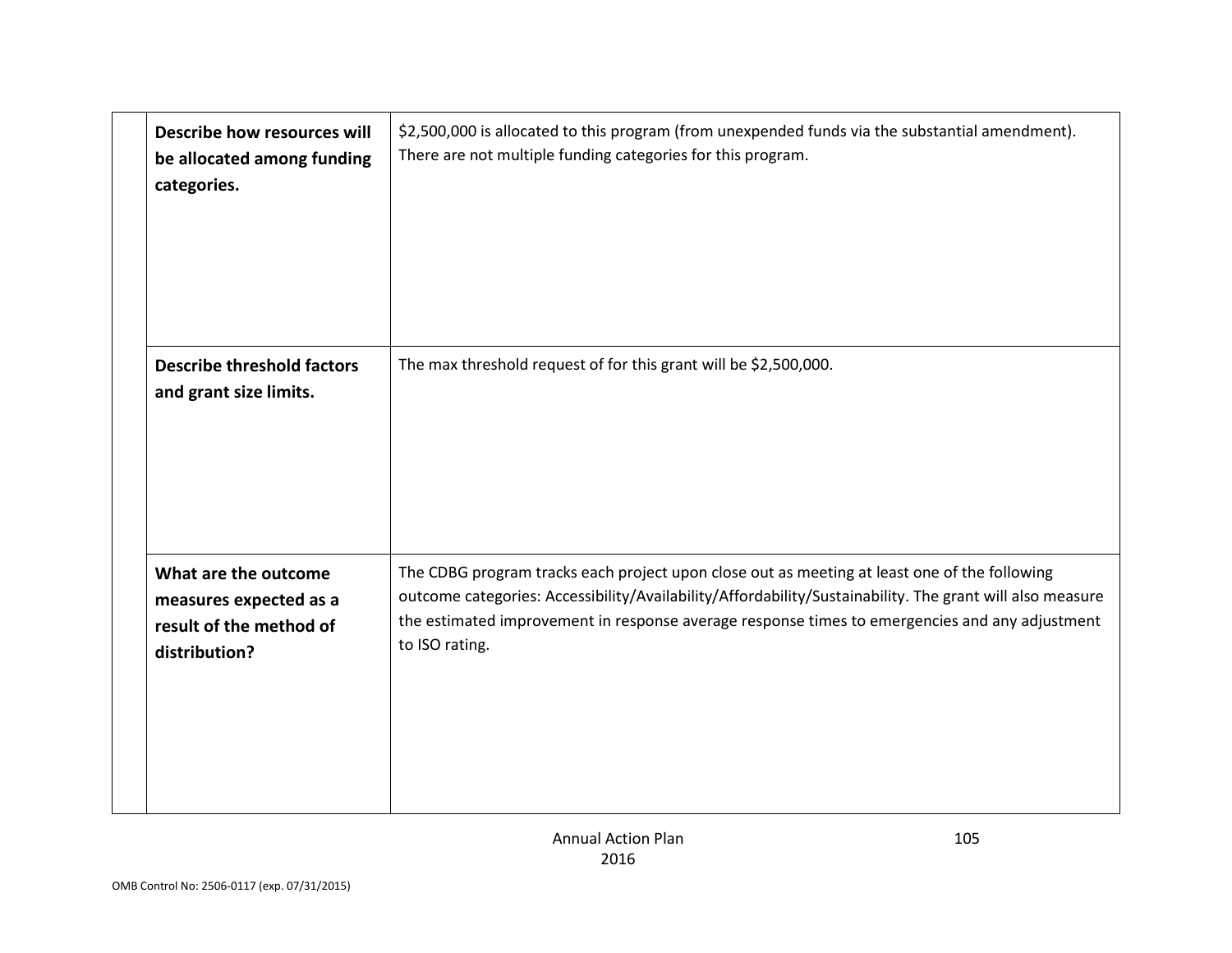| 16 | <b>State Program Name:</b>                                                                                                    | Stanton Wastewater Improvement                                                                                                                                                                                                                                                                                                                                                                                                                                                                                                                                                                                                                                                                                                         |
|----|-------------------------------------------------------------------------------------------------------------------------------|----------------------------------------------------------------------------------------------------------------------------------------------------------------------------------------------------------------------------------------------------------------------------------------------------------------------------------------------------------------------------------------------------------------------------------------------------------------------------------------------------------------------------------------------------------------------------------------------------------------------------------------------------------------------------------------------------------------------------------------|
|    | <b>Funding Sources:</b>                                                                                                       | <b>CDBG</b>                                                                                                                                                                                                                                                                                                                                                                                                                                                                                                                                                                                                                                                                                                                            |
|    | Describe the state program<br>addressed by the Method of<br>Distribution.                                                     | The State of Tennessee will allocate a one-time use of funds to reroute and improve the Stanton<br>Wastewater Treatment System. The town is designated 65.9% LMI by HUD, and is in need of the<br>improvements. The system will be rerouted into the system for the Memphis Regional Megasite.<br>Public meetings were held in August of 2016 to discuss the application and award process of these<br>grants. All local officials from eligible non-entitlement jurisdictions, along with administrators and<br>engineers who frequently work with CDBG projects, were invited to participate and offer comments.<br>Approximately 150 people attended. An additional application workshop will take place in early<br>months of 2017 |
|    | Describe all of the criteria<br>that will be used to select<br>applications and the relative<br>importance of these criteria. | No application period is open for this allocation. The project was identified based on multiple criteria:<br>Improved wastewater treatment for a community that is HUD designated as LMI qualified<br>1.<br>with an LMI percentage of 65.9%.<br>Impacting a community within a distressed county (in the bottom 10% of all counties<br>2.<br>nationwide in poverty rate, unemployment rate, and per capita market income).<br>The cost effectiveness of rerouting the system through a larger system.<br>3.<br>The positive environmental impact of removing a wastewater discharge point from a stream<br>4.<br>that feeds the Hatchie River, the longest naturally meandering river in the Lower Mississippi<br>River Basin.         |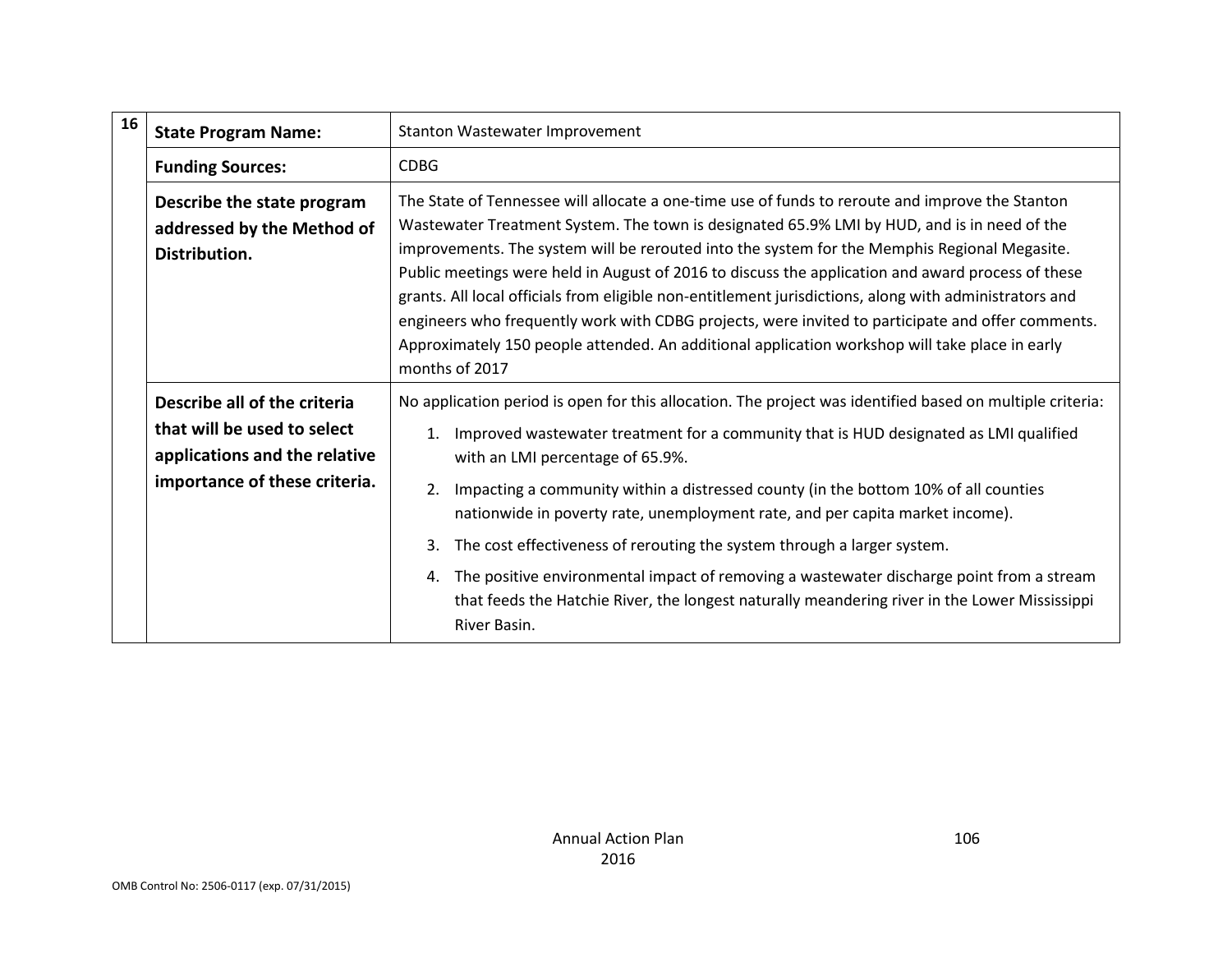| If only summary criteria<br>were described, how can<br>potential applicants access<br>application manuals or other<br>state publications describing<br>the application criteria?<br>(CDBG only) | All CDBG manuals and applications materials are available on the ECD website and by request. |  |
|-------------------------------------------------------------------------------------------------------------------------------------------------------------------------------------------------|----------------------------------------------------------------------------------------------|--|
| Describe the process for<br>awarding funds to state<br>recipients and how the state<br>will make its allocation<br>available<br>to units of general local<br>government, and non-profit         | <b>NA</b>                                                                                    |  |
| organizations, including<br>community and faith-based<br>organizations. (ESG only)                                                                                                              |                                                                                              |  |
| Identify the method of<br>selecting project sponsors<br>(including providing full<br>access to grassroots faith-<br>based and other                                                             | <b>NA</b>                                                                                    |  |
| community-based<br>organizations). (HOPWA<br>only)                                                                                                                                              | <b>Annual Action Plan</b><br>107                                                             |  |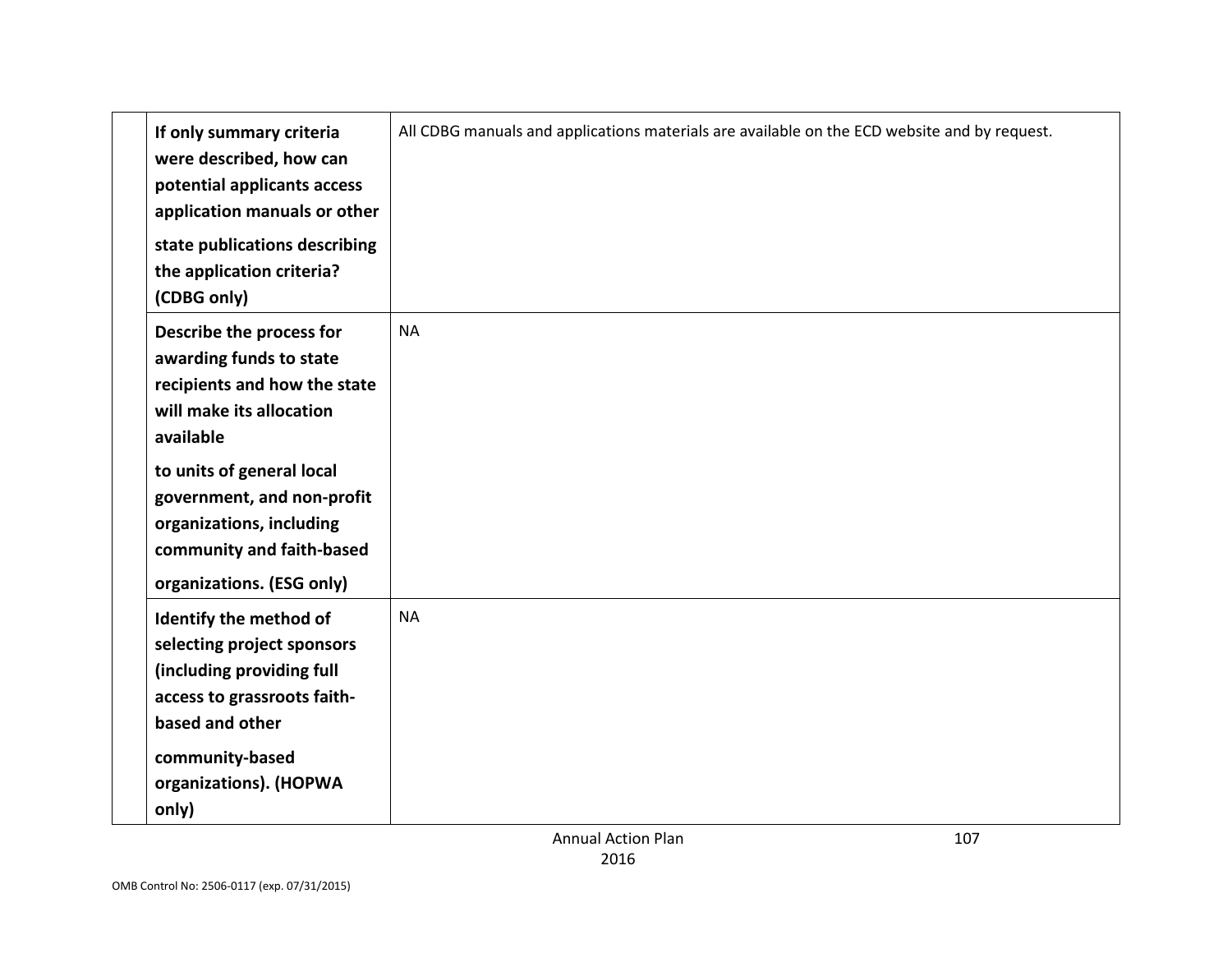| Describe how resources will<br>be allocated among funding<br>categories.                   | \$2,000,000 is allocated to this program (from unexpended funds via the substantial amendment).<br>There are not multiple funding categories for this program.                                                                                                          |
|--------------------------------------------------------------------------------------------|-------------------------------------------------------------------------------------------------------------------------------------------------------------------------------------------------------------------------------------------------------------------------|
| <b>Describe threshold factors</b><br>and grant size limits.                                | The max threshold request of for this grant will be \$2,000,000.                                                                                                                                                                                                        |
| What are the outcome<br>measures expected as a<br>result of the method of<br>distribution? | The CDBG program tracks each project upon close out as meeting at least one of the following<br>outcome categories: Accessibility/Availability/Affordability/Sustainability. The grant will also measure<br>the estimated environmental impact of rerouting the system. |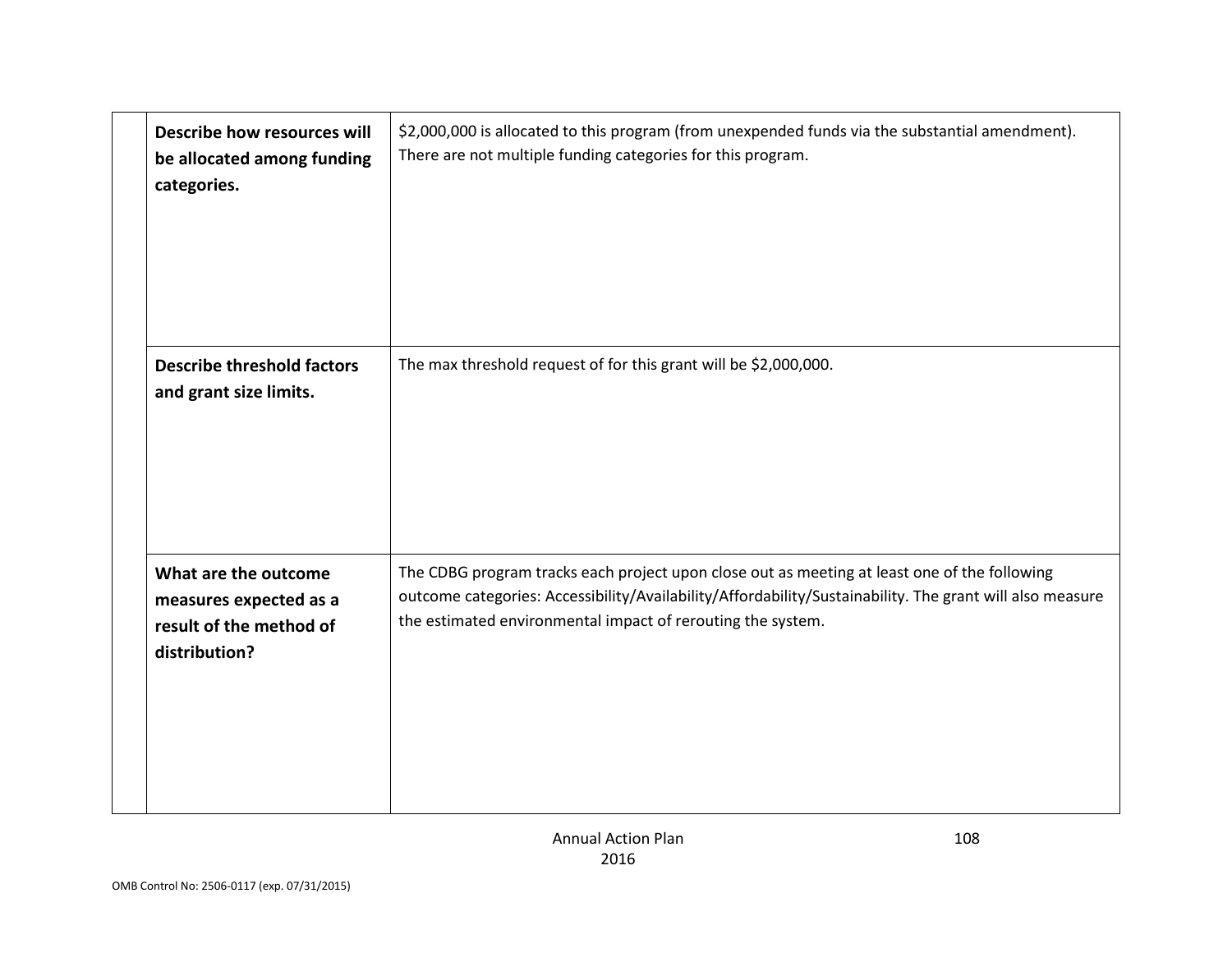#### **Discussion**

NHTF: information will be available via the THDA website.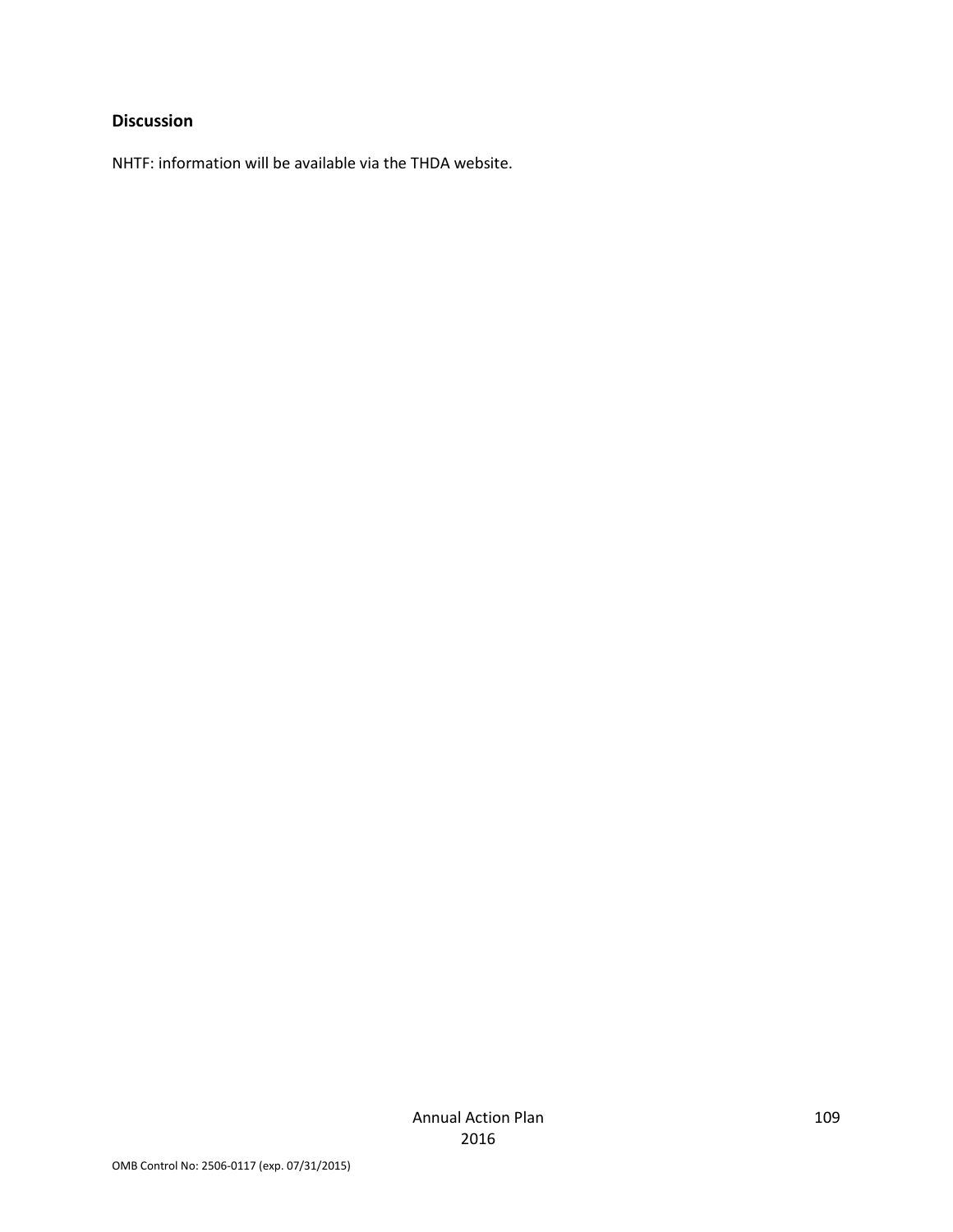# **AP-35 Projects – (Optional)**

#### **Introduction**

2016 Projects

| #              | <b>Project Name</b>                                                |
|----------------|--------------------------------------------------------------------|
| 1              | 2016-2019 State of Tennessee TNH16F999 (TN)                        |
| $\overline{2}$ | 2016-2019 Nashville CARES TNH16F999 (NC)                           |
| 3              | 2016-2019 Chattanooga CARES TNH16F999 (CC)                         |
| 4              | 2016-2019 West TN Legal Services TNH16F999 (WTLS)                  |
| 5              | 2016-2019 Positively Living TNH16F999 (PL)                         |
| 6              | 2016-2019 Upper Cumberland Human Resource Agency TNH16F999 (UCHRA) |
| 7              | 2016-2019 Frontier Health TNH16F999 (FH)                           |
| 8              | 2016-2019 Columbia CARES TNH16F999 (Col C)                         |

**Table 10 – Project Information**

**Describe the reasons for allocation priorities and any obstacles to addressing underserved needs**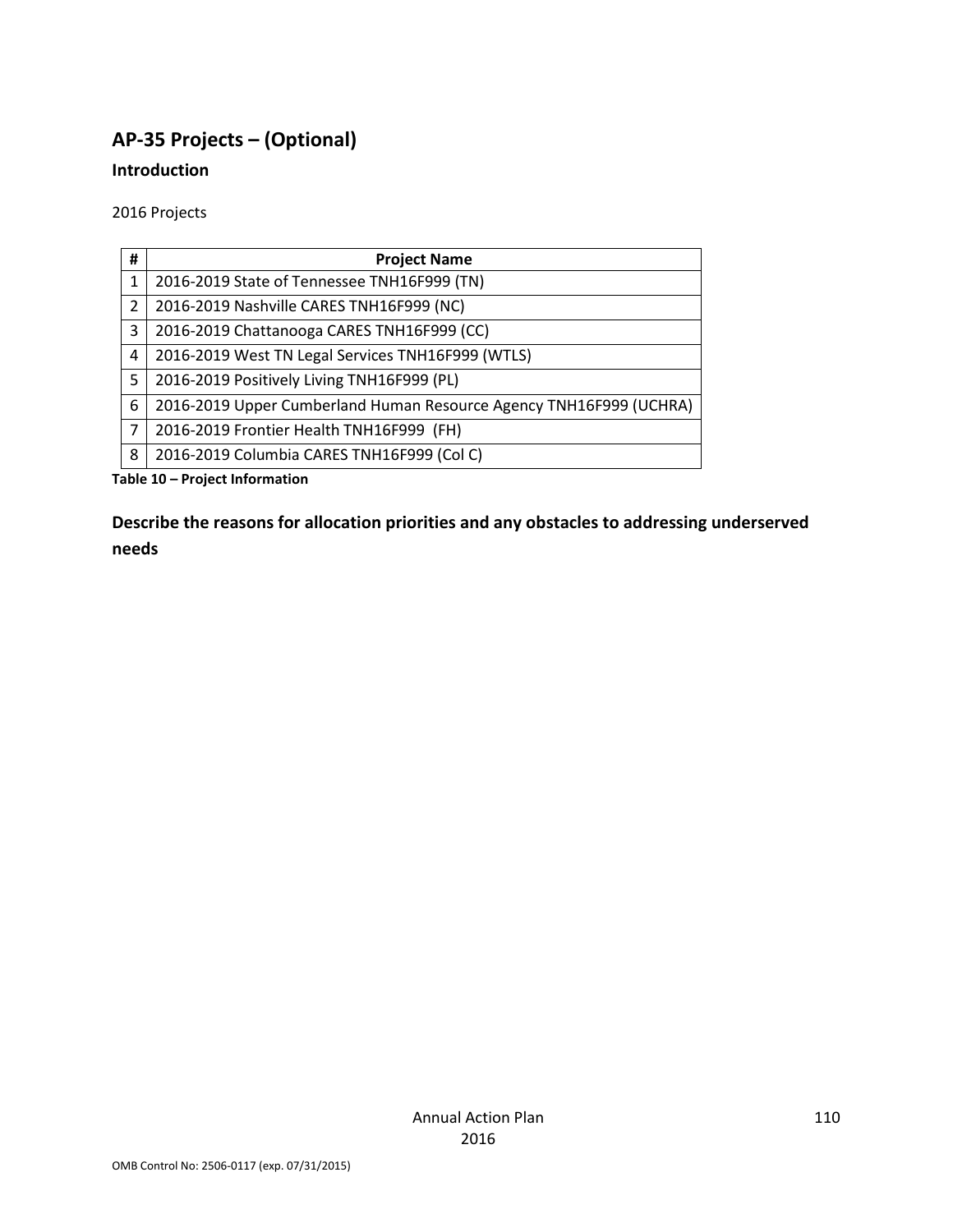# **AP-38 Project Summary**

#### **Project Summary Information**

#### **Table 11 – Project Summary**

| $\mathbf{1}$   | <b>Project Name</b>                                                                                  | 2016-2019 State of Tennessee TNH16F999 (TN)                                                                                                                                                                                                                                                                                        |
|----------------|------------------------------------------------------------------------------------------------------|------------------------------------------------------------------------------------------------------------------------------------------------------------------------------------------------------------------------------------------------------------------------------------------------------------------------------------|
|                | <b>Target Area</b>                                                                                   |                                                                                                                                                                                                                                                                                                                                    |
|                | <b>Goals Supported</b>                                                                               |                                                                                                                                                                                                                                                                                                                                    |
|                | <b>Needs Addressed</b>                                                                               |                                                                                                                                                                                                                                                                                                                                    |
|                | <b>Funding</b>                                                                                       | $\cdot$                                                                                                                                                                                                                                                                                                                            |
|                | <b>Description</b>                                                                                   | Offer prevention services aimed at homeless to HIV/AIDS individuals and beneficiaries through seven<br>(7) non-profit service providers: Columbia CARES, Nashville CARES, Chattanooga CARES, West TN<br>Legal Services (WTLS), Frontier MH, Upper Cumberland Human Resource Agency (UC), East TN Human<br>Resource Agency (ETHRA). |
|                | <b>Target Date</b>                                                                                   |                                                                                                                                                                                                                                                                                                                                    |
|                | <b>Estimate the number and type</b><br>of families that will benefit from<br>the proposed activities |                                                                                                                                                                                                                                                                                                                                    |
|                | <b>Location Description</b>                                                                          |                                                                                                                                                                                                                                                                                                                                    |
|                | <b>Planned Activities</b>                                                                            |                                                                                                                                                                                                                                                                                                                                    |
| $\overline{2}$ | <b>Project Name</b>                                                                                  | 2016-2019 Nashville CARES TNH16F999 (NC)                                                                                                                                                                                                                                                                                           |
|                | <b>Target Area</b>                                                                                   |                                                                                                                                                                                                                                                                                                                                    |
|                | <b>Goals Supported</b>                                                                               |                                                                                                                                                                                                                                                                                                                                    |
|                | <b>Needs Addressed</b>                                                                               |                                                                                                                                                                                                                                                                                                                                    |
|                | <b>Funding</b>                                                                                       |                                                                                                                                                                                                                                                                                                                                    |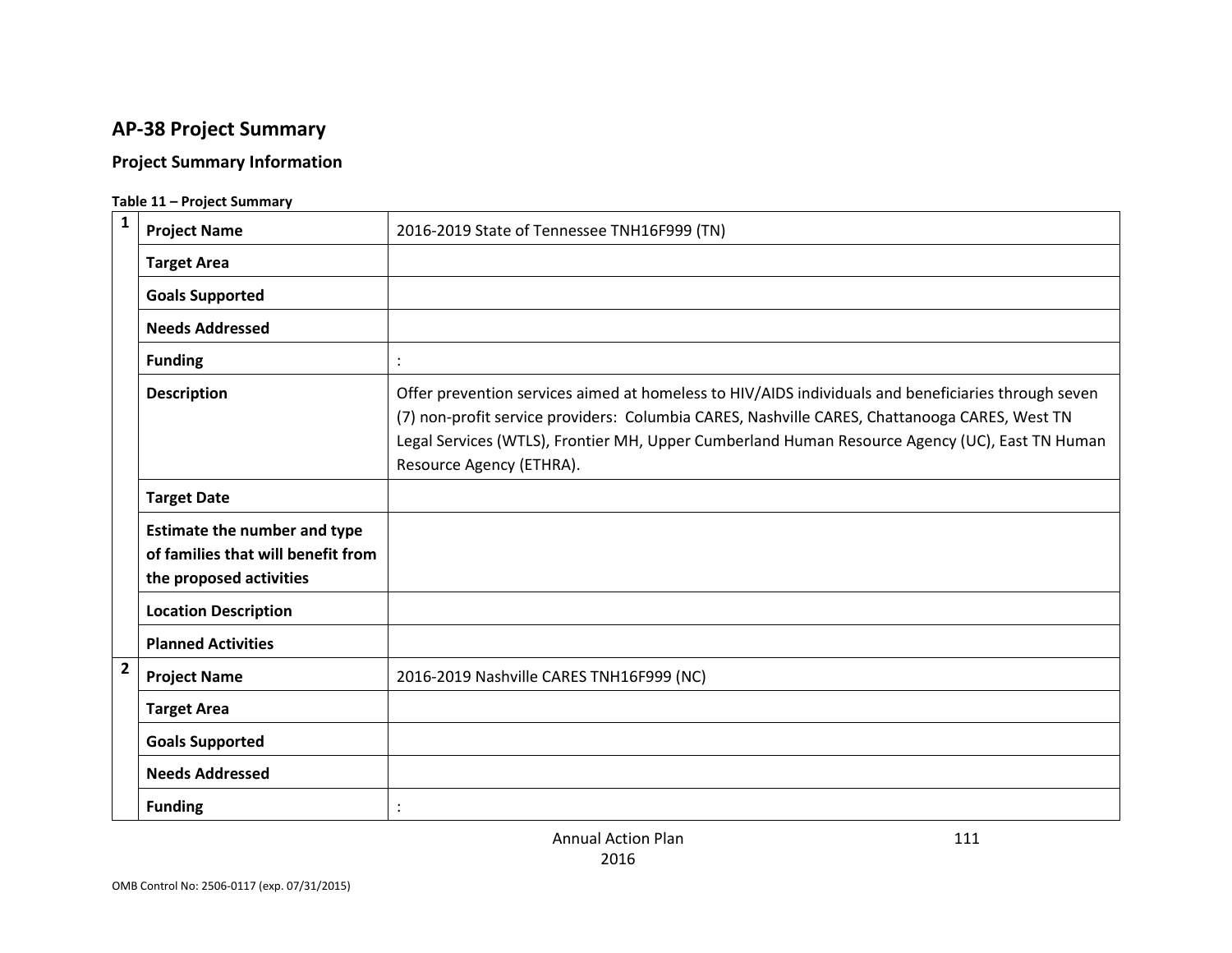|                         | <b>Description</b>                                                                                   | HIV/AIDS homeless prevention                                            |
|-------------------------|------------------------------------------------------------------------------------------------------|-------------------------------------------------------------------------|
|                         | <b>Target Date</b>                                                                                   |                                                                         |
|                         | <b>Estimate the number and type</b><br>of families that will benefit from<br>the proposed activities |                                                                         |
|                         | <b>Location Description</b>                                                                          |                                                                         |
|                         | <b>Planned Activities</b>                                                                            |                                                                         |
| $\overline{\mathbf{3}}$ | <b>Project Name</b>                                                                                  | 2016-2019 Chattanooga CARES TNH16F999 (CC)                              |
|                         | <b>Target Area</b>                                                                                   |                                                                         |
|                         | <b>Goals Supported</b>                                                                               |                                                                         |
|                         | <b>Needs Addressed</b>                                                                               |                                                                         |
|                         | <b>Funding</b>                                                                                       |                                                                         |
|                         | <b>Description</b>                                                                                   | Homeless prevention services for HIV/AIDS individuals and beneficiaries |
|                         | <b>Target Date</b>                                                                                   |                                                                         |
|                         | <b>Estimate the number and type</b><br>of families that will benefit from<br>the proposed activities |                                                                         |
|                         | <b>Location Description</b>                                                                          |                                                                         |
|                         | <b>Planned Activities</b>                                                                            |                                                                         |
| $\overline{\mathbf{4}}$ | <b>Project Name</b>                                                                                  | 2016-2019 West TN Legal Services TNH16F999 (WTLS)                       |
|                         | <b>Target Area</b>                                                                                   |                                                                         |
|                         | <b>Goals Supported</b>                                                                               |                                                                         |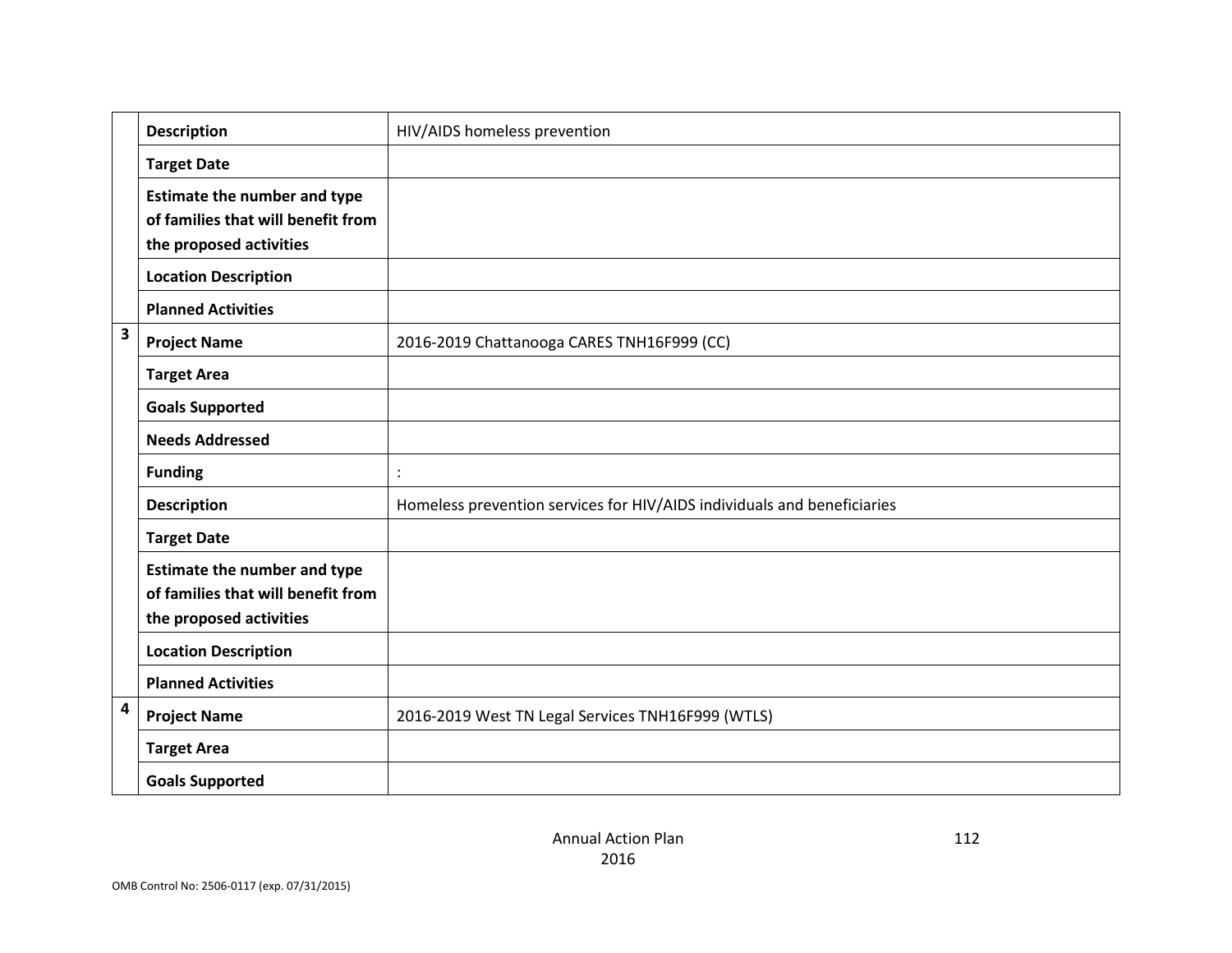|   | <b>Needs Addressed</b>                                                                               |                                                                                |
|---|------------------------------------------------------------------------------------------------------|--------------------------------------------------------------------------------|
|   | <b>Funding</b>                                                                                       |                                                                                |
|   | <b>Description</b>                                                                                   | Provide homeless prevention services for HIV/AIDS individual and beneficiaries |
|   | <b>Target Date</b>                                                                                   |                                                                                |
|   | <b>Estimate the number and type</b><br>of families that will benefit from<br>the proposed activities |                                                                                |
|   | <b>Location Description</b>                                                                          |                                                                                |
|   | <b>Planned Activities</b>                                                                            |                                                                                |
| 5 | <b>Project Name</b>                                                                                  | 2016-2019 Positively Living TNH16F999 (PL)                                     |
|   | <b>Target Area</b>                                                                                   |                                                                                |
|   | <b>Goals Supported</b>                                                                               |                                                                                |
|   | <b>Needs Addressed</b>                                                                               |                                                                                |
|   | <b>Funding</b>                                                                                       |                                                                                |
|   | <b>Description</b>                                                                                   | Provides homeless prevention service to HIV/AIDS individuals and beneficiaries |
|   | <b>Target Date</b>                                                                                   |                                                                                |
|   | <b>Estimate the number and type</b><br>of families that will benefit from<br>the proposed activities |                                                                                |
|   | <b>Location Description</b>                                                                          |                                                                                |
|   | <b>Planned Activities</b>                                                                            |                                                                                |
|   | <b>Project Name</b>                                                                                  | 2016-2019 Upper Cumberland Human Resource Agency TNH16F999 (UCHRA)             |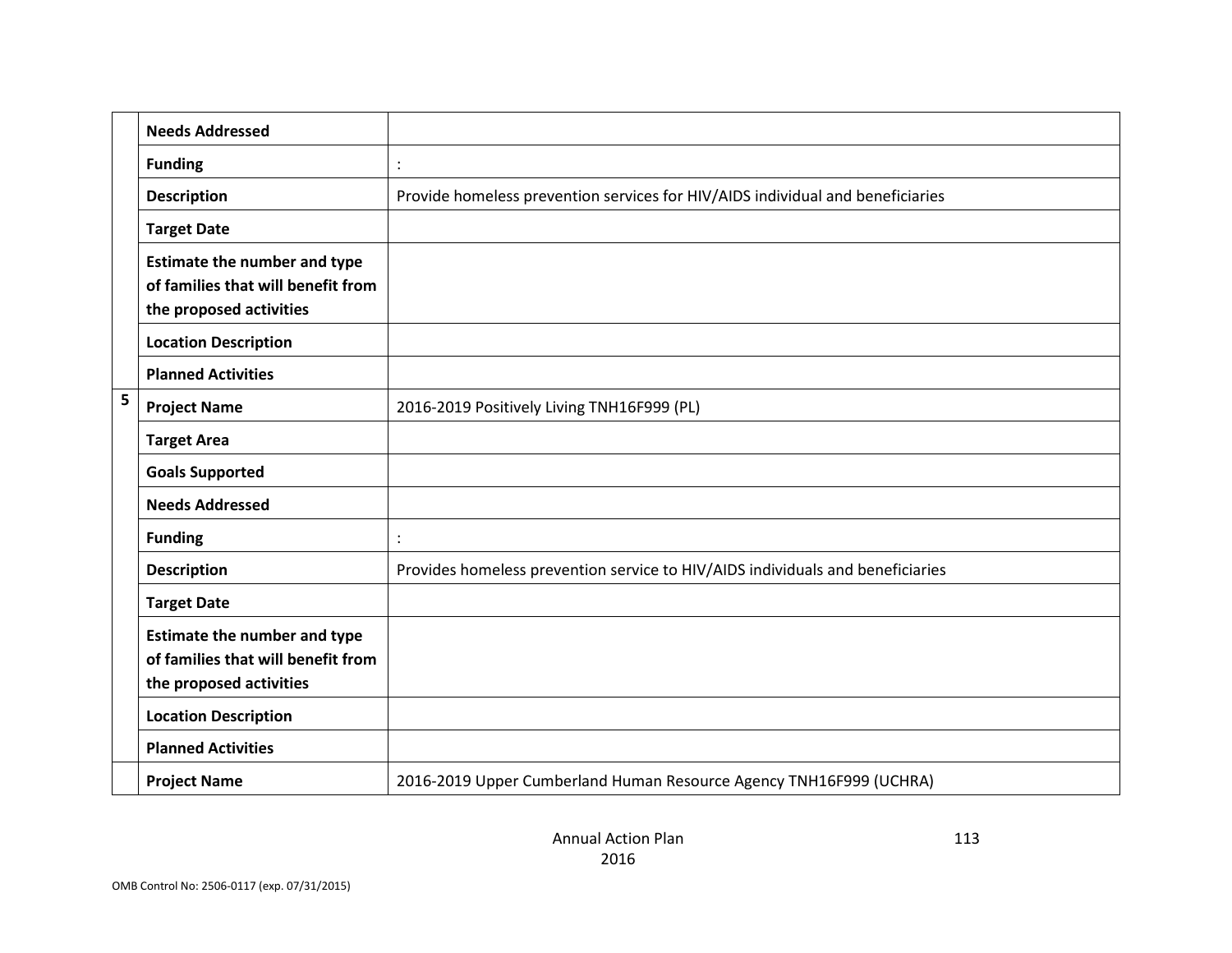| 6                       | <b>Target Area</b>                                                                                   |                                                                                                 |
|-------------------------|------------------------------------------------------------------------------------------------------|-------------------------------------------------------------------------------------------------|
|                         | <b>Goals Supported</b>                                                                               |                                                                                                 |
|                         | <b>Needs Addressed</b>                                                                               |                                                                                                 |
|                         | <b>Funding</b>                                                                                       | $\ddot{\cdot}$                                                                                  |
|                         | <b>Description</b>                                                                                   | Provide HIV/AIDS homeless prevention services for diagnosed individuals and beneficiaries       |
|                         | <b>Target Date</b>                                                                                   |                                                                                                 |
|                         | <b>Estimate the number and type</b><br>of families that will benefit from<br>the proposed activities |                                                                                                 |
|                         | <b>Location Description</b>                                                                          |                                                                                                 |
|                         | <b>Planned Activities</b>                                                                            |                                                                                                 |
| $\overline{\mathbf{z}}$ | <b>Project Name</b>                                                                                  | 2016-2019 Frontier Health TNH16F999 (FH)                                                        |
|                         | <b>Target Area</b>                                                                                   |                                                                                                 |
|                         | <b>Goals Supported</b>                                                                               |                                                                                                 |
|                         | <b>Needs Addressed</b>                                                                               |                                                                                                 |
|                         | <b>Funding</b>                                                                                       | $\ddot{\cdot}$                                                                                  |
|                         | <b>Description</b>                                                                                   | Provide HIV/AIDS homeless prevention services for diagnosed individuals and their beneficiaries |
|                         | <b>Target Date</b>                                                                                   |                                                                                                 |
|                         | <b>Estimate the number and type</b><br>of families that will benefit from<br>the proposed activities |                                                                                                 |
|                         | <b>Location Description</b>                                                                          |                                                                                                 |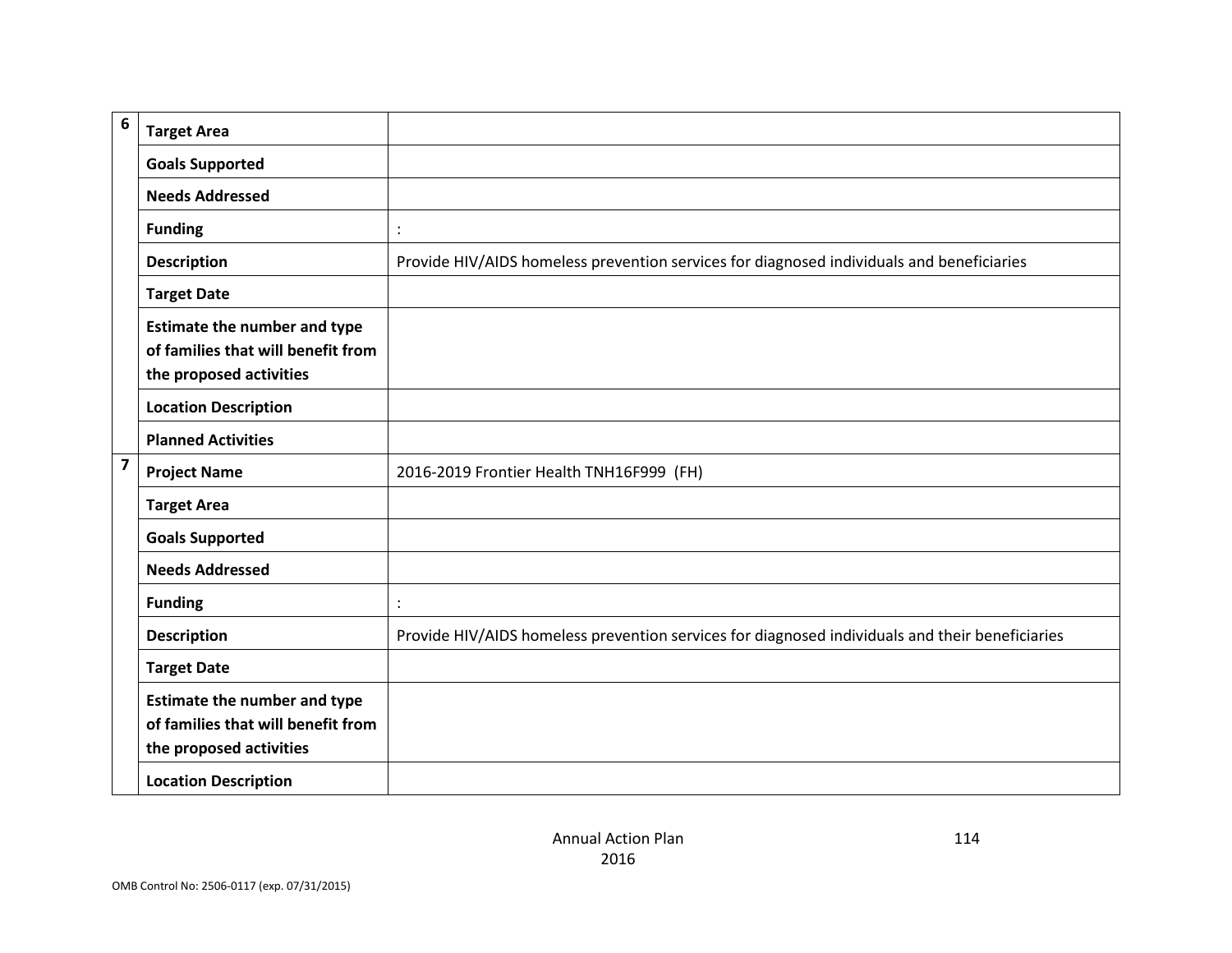|   | <b>Planned Activities</b>           |                                                                                 |
|---|-------------------------------------|---------------------------------------------------------------------------------|
| 8 | <b>Project Name</b>                 | 2016-2019 Columbia CARES TNH16F999 (Col C)                                      |
|   | <b>Target Area</b>                  |                                                                                 |
|   | <b>Goals Supported</b>              |                                                                                 |
|   | <b>Needs Addressed</b>              |                                                                                 |
|   | <b>Funding</b>                      | $\cdot$                                                                         |
|   | <b>Description</b>                  | Provide homeless prevention service for HIV/AIDS individuals and beneficiaries. |
|   | <b>Target Date</b>                  |                                                                                 |
|   | <b>Estimate the number and type</b> |                                                                                 |
|   | of families that will benefit from  |                                                                                 |
|   | the proposed activities             |                                                                                 |
|   | <b>Location Description</b>         |                                                                                 |
|   | <b>Planned Activities</b>           |                                                                                 |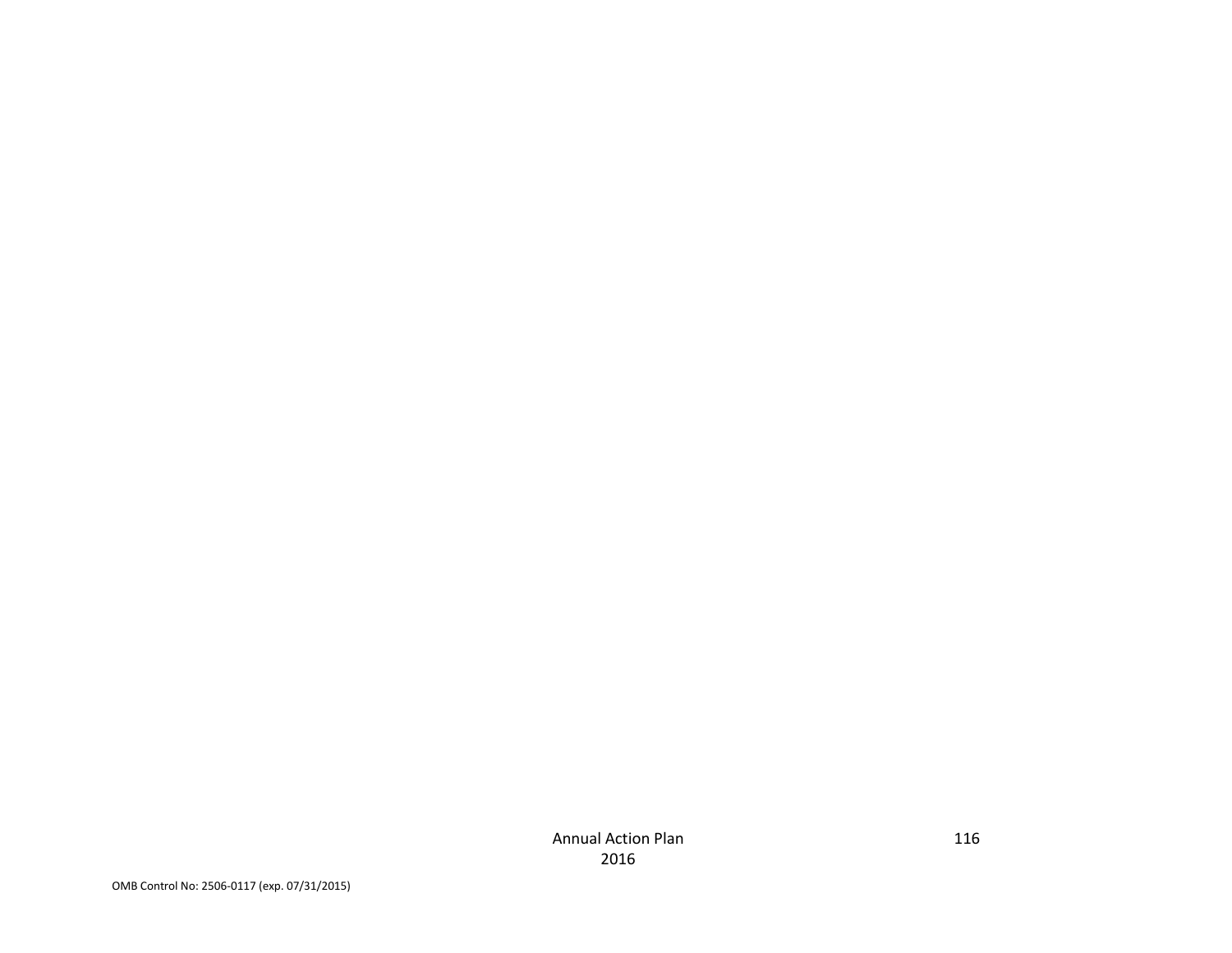## **AP-40 Section 108 Loan Guarantee – 91.320(k)(1)(ii)**

**Will the state help non-entitlement units of general local government to apply for Section 108 loan funds?**

No

**Available Grant Amounts** 

NA

**Acceptance process of applications** 

NA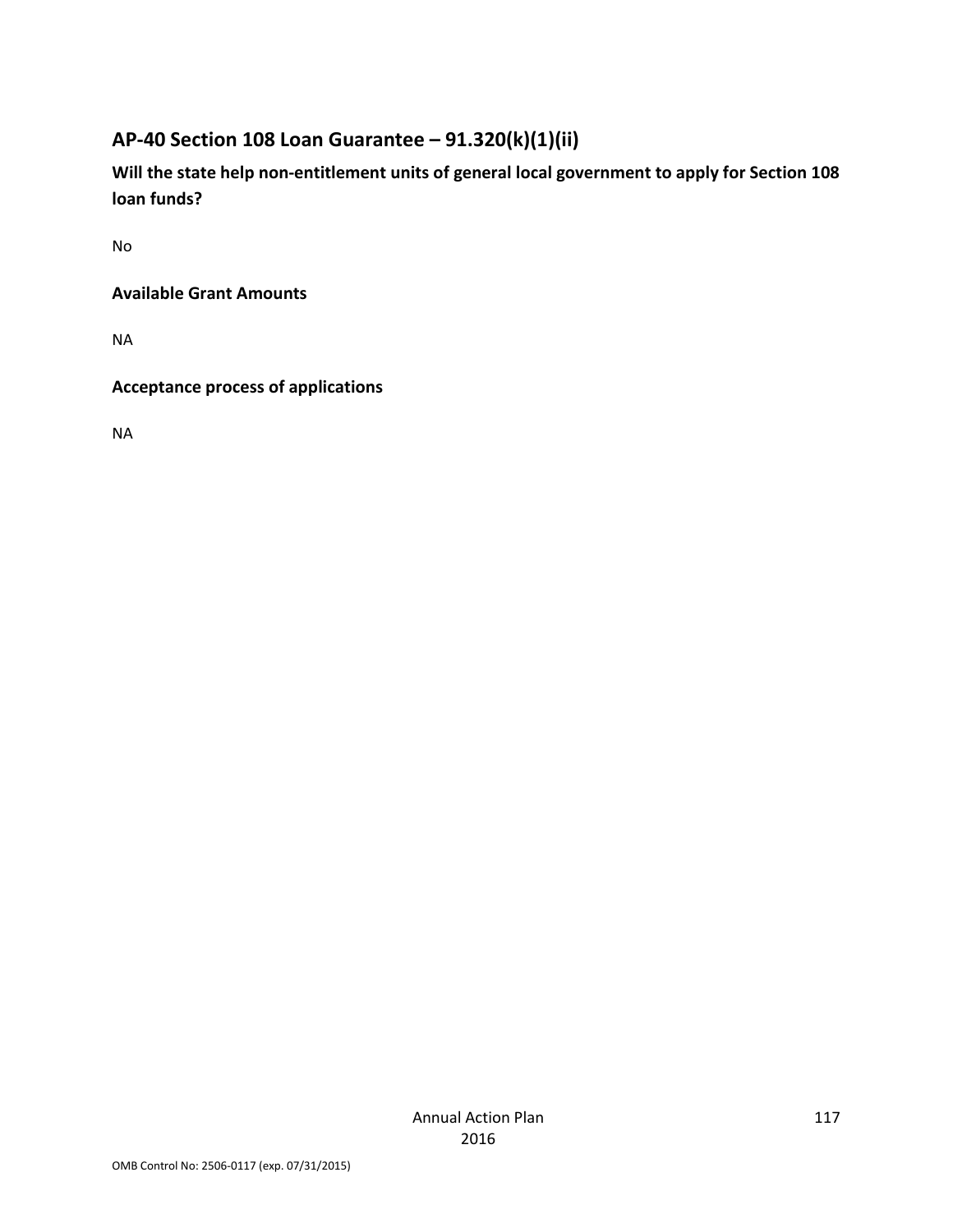# **AP-45 Community Revitalization Strategies – 91.320(k)(1)(ii)**

**Will the state allow units of general local government to carry out community revitalization strategies?**

No

### **State's Process and Criteria for approving local government revitalization strategies**

NA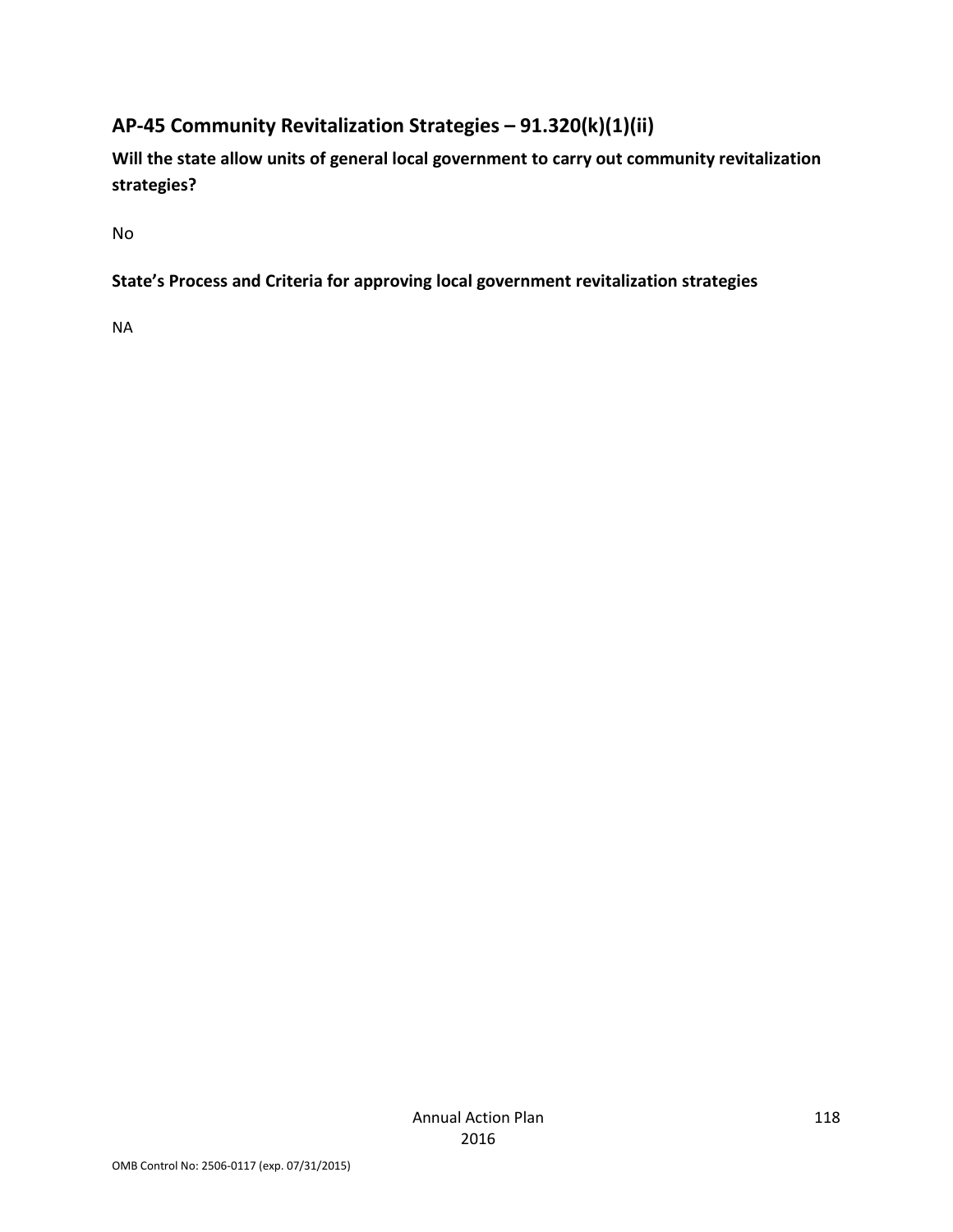### **AP-50 Geographic Distribution – 91.320(f)**

### **Description of the geographic areas of the state (including areas of low-income and minority concentration) where assistance will be directed**

Funds are directed to the areas of the state with greatest need and/or areas that have had disproportionately fewer funds made available to them. HOME uses the Not Proportionally Served measure to advantage counties not receiving as many funds per capita than other counties. The HOME competition divides the resources between urban and rural counties so as to ensure a mixture of urban/city served by the state's HOME program.

All applicants for the TN CDBG program are considered and scored in the same way. All applicants (other than those considered under the slums and blight and urgent need national objectives) must serve at least 51% LMI households. There is not a specific geographic distribution planned.

NHTF: non-profit and for-profit entities in both entitlement and non-entitlement jurisdictions statewide are eligible to apply for NHTF dollars however there will be a preference for areas of the state with the greatest need and/or projects that develop housing for extremely low-income households (residents earning less than 30% AMI) in areas of opportunity, as defined by the opportunity score developed by THDA.

#### **Geographic Distribution**

| Target Area                                         | Percentage of Funds |
|-----------------------------------------------------|---------------------|
| Non-Entitlement Statewide Grant Allocation Priority | 100                 |

**Table 12 - Geographic Distribution** 

#### **Rationale for the priorities for allocating investments geographically**

CDBG: In the past, geographic location was not part of the method of distribution for CDBG. Projects are selected based solely on how they compare to the other similar projects and if the eligible applicants have open projects. However, for the substantial amendment, certain projects were awarded with a new batch of unexpected funds based on a number of factors found in the appendix.

HOME: Is competitive within certain categories. HOME funds are made available for competition as follows: 15% to the CHDO set-aside, 10% to the Supportive Housing Development set-aside, and 65% allocated for urban and rural areas of the state, based upon the percentage of low-income households in the designated urban and rural counties, excluding local HOME Participating Jurisdictions (PJs). The urban allocation is 44% of the funds allocated to urban and rural areas and the rural allocation is 56% of the funds allocated to urban and rural areas. Local PJs are local governments in Tennessee that receive HOME funds directly from HUD: Bristol, Johnson City, Bluff City, Kingsport, Sullivan County, Washington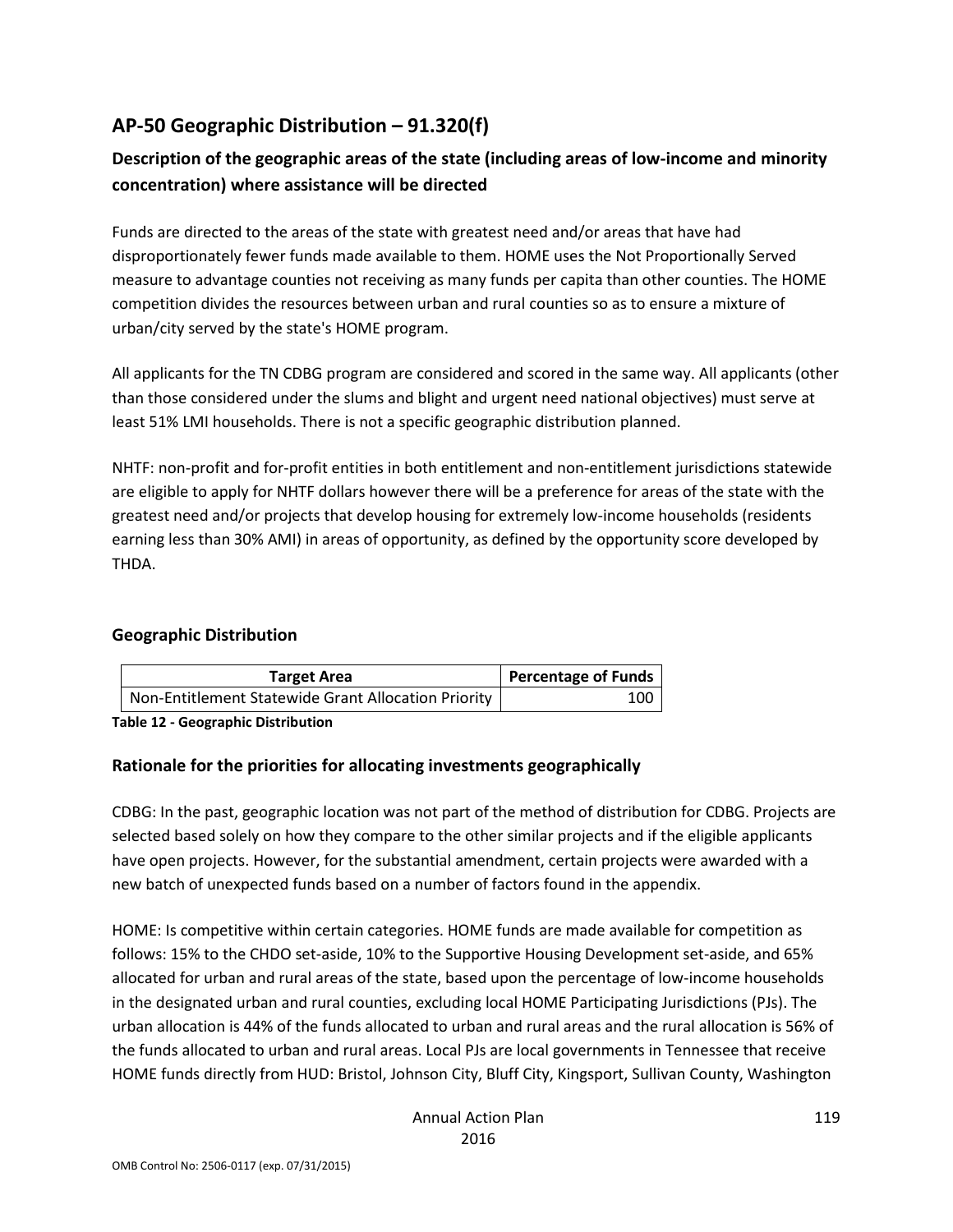County, Chattanooga, Clarksville, Jackson, Knoxville, Memphis, Nashville-Davidson, Knox County and Shelby County. Urban and rural designations are based on the percent of the county's population who live in areas designated as rural.

ESG: THDA will spend up to 7.5% of its ESG allocation for administrative and planning expenses. THDA will share the amount available for administration with the small city entitlement communities that do not receive their own ESG allocation from HUD as well as other successful local government applications in the Competitive Round. Non-profit agencies are not eligible to receive funds for administration. For FY16 THDA plans to allocate 38% of the ESG funds on a formula basis to the 12 CDBG entitlement cities that do not receive ESG grants, but are expected to address homelessness through the "Continuum of Care" described in their Consolidated Plans: Bristol, Clarksville, Cleveland, Franklin, Hendersonville, Jackson, Johnson City, Kingsport, Knoxville, Morristown, Murfreesboro and Oak Ridge. The remaining ESG funds after the Small Cities Set-Aside and administration are will be allocated to eligible applicants in a competitive grant application process.

HOPWA: Pursuant to HOPWA regulations, changes in eligible jurisdictions for HOPWA may occur if a metropolitan area reaches a population of more than 500,000 and has at least 1,500 cumulative AIDS cases. EMSAs receive HOPWA funds directly from HUD annually. At the inception of State HOPWA, it was determined that State HOPWA would serve non-EMSAs only. The State is divided into seven HOPWA regions (East Tennessee, North East Tennessee, Upper Cumberland, Mid Cumberland, Mid Cumberland, South Central Tennessee, West Tennessee and South East Tennessee). The State intends to enter into a grant agreement with the seven regions for FY16-17 with the option to renew for up to four additional years. The formula for regional distribution of funds will be determined by the ratio of HIV/AIDS cases reported in each region to the total number of cases reported statewide.

NHTF: non-profit and for-profit entities in entitlement and non-entitlement jurisdictions statewide are eligible to apply for NHTF funds. In total, 10% of funds will serve as an administrative fee for THDA. Up to 33% may be used for operating cost assistance and operating cost assistance reserves for NHTF assisted housing for which project-based rental assistance is not available. The State reserves the right to reallocate uncommitted operating funds to development costs if qualified applications for operating funds are insufficient to award all operating funds.

#### **Discussion**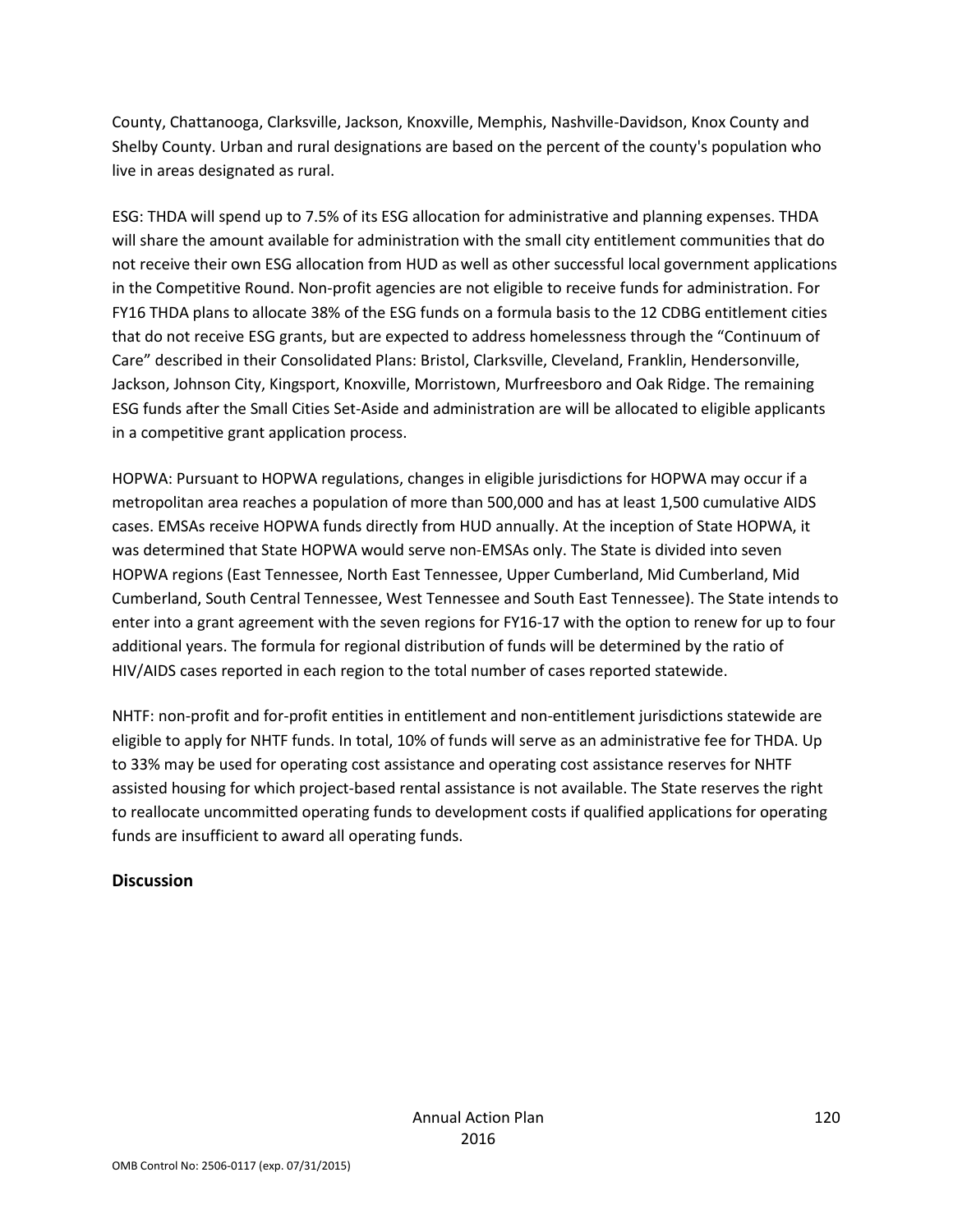# **Affordable Housing**

### **AP-55 Affordable Housing – 24 CFR 91.320(g)**

#### **Introduction**

The state supports multiple housing goals with the Consolidated Plan programs. A summary of the oneyear goals are presented below.

| One Year Goals for the Number of Households to be Supported |     |
|-------------------------------------------------------------|-----|
| <b>Homeless</b>                                             |     |
| Non-Homeless                                                |     |
| Special-Needs                                               | 900 |
| Total                                                       | 900 |

**Table 13 - One Year Goals for Affordable Housing by Support Requirement**

| One Year Goals for the Number of Households Supported Through |       |
|---------------------------------------------------------------|-------|
| <b>Rental Assistance</b>                                      | 1,560 |
| The Production of New Units                                   | 63    |
| <b>Rehab of Existing Units</b>                                |       |
| <b>Acquisition of Existing Units</b>                          |       |
| Total                                                         | 1.623 |

**Table 14 - One Year Goals for Affordable Housing by Support Type**

#### **Discussion**

A number of other affordable housing activities taken on by the state are not reflected in the numbers above. Much of the ESG assistance provided is not a dedicated unit, as is required to be reported above, but instead is support for a homeless household. In all, we expect to assist directly or indirectly around 15,000 homeless households.

NHTF: The State of Tennessee estimates that it will develop 24 affordable housing units for extremely low-income households with funds from this program year.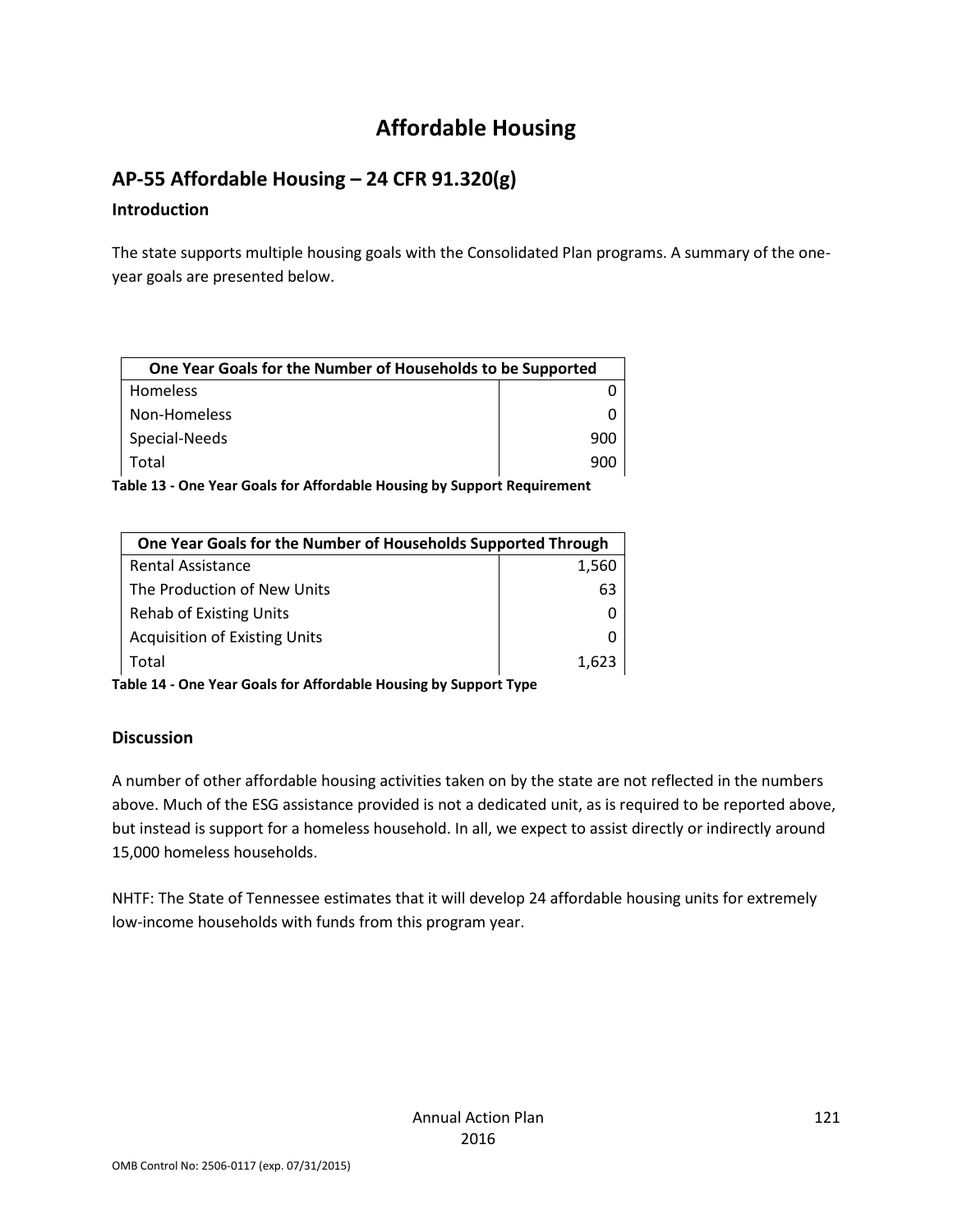### **AP-60 Public Housing - 24 CFR 91.320(j) Introduction**

#### **Actions planned during the next year to address the needs to public housing**

THDA continues to engage in research on the Rental Assistance Demonstration (RAD) program. During this Consolidated Planning period we held meetings with Public Housing Agencies (PHAs) on the RAD waiting list and conducted a survey of PHAs related to RAD and prepared information and presentations to the THDA Low Income Housing Tax Credit (LIHTC) committee of the THDA Board of Directors. The 2016 Qualified Allocation Plan (QAP) for the LIHTC program includes a PHA set-aside with preference (points) for applicants with a RAD project. The 2015 QAP also included a PHA set-aside with preference (points) for applicants with a RAD project.

### **Actions to encourage public housing residents to become more involved in management and participate in homeownership**

THDA manages a Family Self Sufficiency (FSS) program for its Housing Choice Voucher (HCV) Program participants, which includes financial counseling and pre-purchase homeownership counseling for participants. THDA also offers a homeownership voucher option to participants of the FSS program. THDA is not able to offer these services to families participating in other PHA public housing or HCV programs.

**If the PHA is designated as troubled, describe the manner in which financial assistance will be provided or other assistance** 

NA

**Discussion**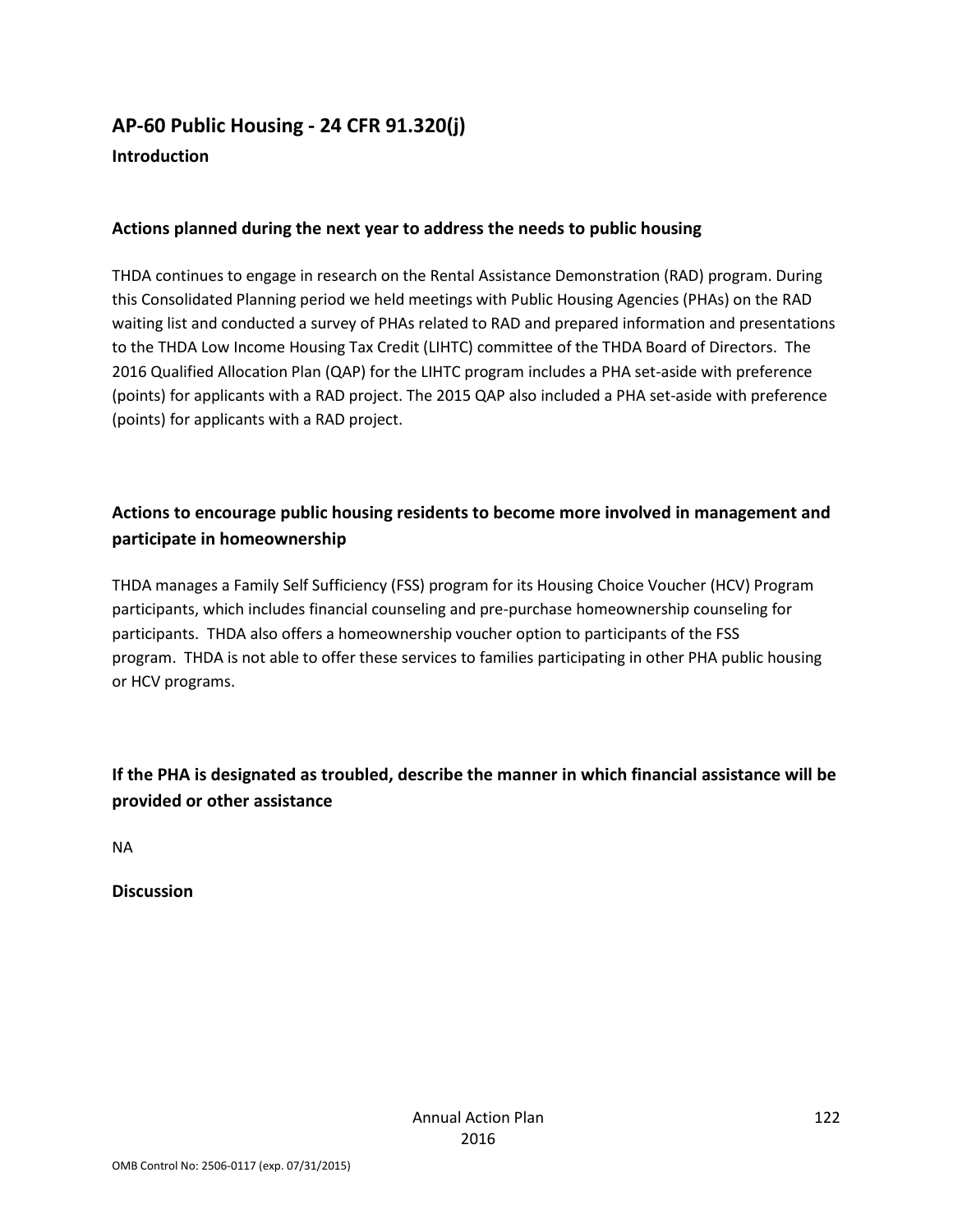# **AP-65 Homeless and Other Special Needs Activities – 91.320(h)**

#### **Introduction**

The objectives of the ESG program are:

- 1. To help improve the quality of emergency shelters for the homeless;
- 2. To help meet the costs of operating and maintaining emergency shelters;
- 3. To provide essential services so that homeless individuals have access to the assistance they need to improve their situation;
- 4. To provide street outreach services to the homeless; and
- 5. To provide emergency intervention assistance and rapid re-housing services to prevent homelessness and to obtain permanent housing.

### **Describe the jurisdictions one-year goals and actions for reducing and ending homelessness including**

### **Reaching out to homeless persons (especially unsheltered persons) and assessing their individual needs**

Eligible street outreach activities among ESG grantees include: Essential services to eligible participants provided on the street or in parks, abandoned buildings, bus stations, campgrounds, and in other such settings where unsheltered persons are staying. Staff salaries related to carrying out street outreach are also eligible.

*Eligible Program Participants:* Unsheltered individuals and families who qualify as homeless under Category 1 of HUD's Definition of Homelessness

#### *Allowable Activities:*

- *Engagement* **–** Activities to locate, identify, and build relationships with unsheltered homeless persons for the purpose of providing immediate support, intervention, and connections with homeless assistance programs and/or social services and housing programs. Eligible costs include: initial assessment of need and eligibility; providing crisis counseling; addressing urgent physical needs; and actively connecting and providing information and referral. Eligible costs also include the cell phone costs of outreach workers during the performance of these activities
- *Case Management* Assessing housing and service needs, and coordinating the delivery of individualized services. Eligible costs include: using a Continuum of Care centralized or coordinated assessment system; initial evaluation including verifying and documenting eligibility; counseling; helping to obtain Federal, State and local benefits; providing information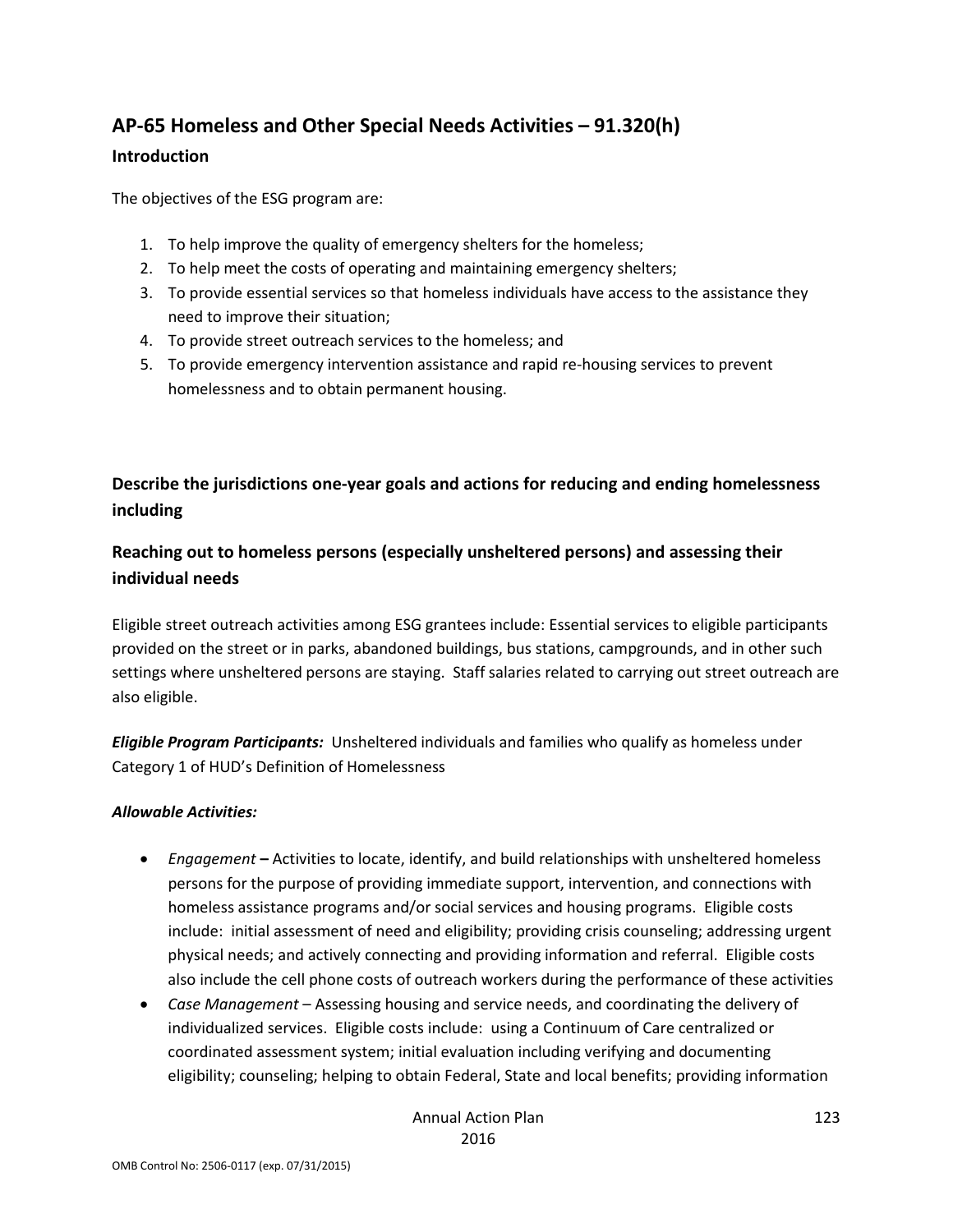and referral to other providers; and developing an individualized housing/service plan

- *Emergency Health Services* Outpatient treatment of urgent medical conditions by licensed medical professionals; and providing medication and follow-up services
- *Emergency Mental Health Services* Outpatient treatment of urgent mental health conditions by licensed professionals; medication costs and follow up services
- *Transportation* Travel by outreach workers or other service providers during the provision of eligible outreach activities; costs of transportation of clients to emergency shelters or other service providers; and costs of public transportation for clients.
- *Services to Special Populations* Essential Services that have been tailored to address the needs of *homeless youth, victims of domestic violence, and related crimes/threats, and/or people living with HIV/AIDS* who are literally homeless.

#### **Addressing the emergency shelter and transitional housing needs of homeless persons**

Eligible emergency shelter activities among ESG grantees include: essential services and operational expenses.

*Eligible Participants*: Individuals and families who qualify as homeless under Categories 1 and 4 of HUD's Definition of Homelessness.

#### *Allowable Activities*:

*Essential Services* - This includes services concerned with employment, health, drug abuse, education and staff salaries necessary to provide these services and may include, but are not limited to: Assistance in obtaining permanent housing; Medical and psychological counseling and supervision; Employment counseling; Nutritional counseling; Substance abuse treatment and counseling; Assistance in obtaining other Federal, State and local assistance including mental health benefits; employment counseling; medical assistance; Veteran's benefits; and income support assistance such as Supplemental Security Income, Food Stamps and Aid to Families with Dependent Children; Other services such as child care, legal services, life skills training, transportation, job placement and job training; and Staff salaries necessary to provide the above services. Operating expenses - Payment of eligible operation costs related to the operation of emergency and transitional housing, including but not limited to, maintenance, operation, rent, repair, security, fuel, equipment, insurance, utilities, food and furnishings.

**Helping homeless persons (especially chronically homeless individuals and families, families with children, veterans and their families, and unaccompanied youth) make the transition to permanent housing and independent living, including shortening the period of time that individuals and families experience homelessness, facilitating access for homeless individuals**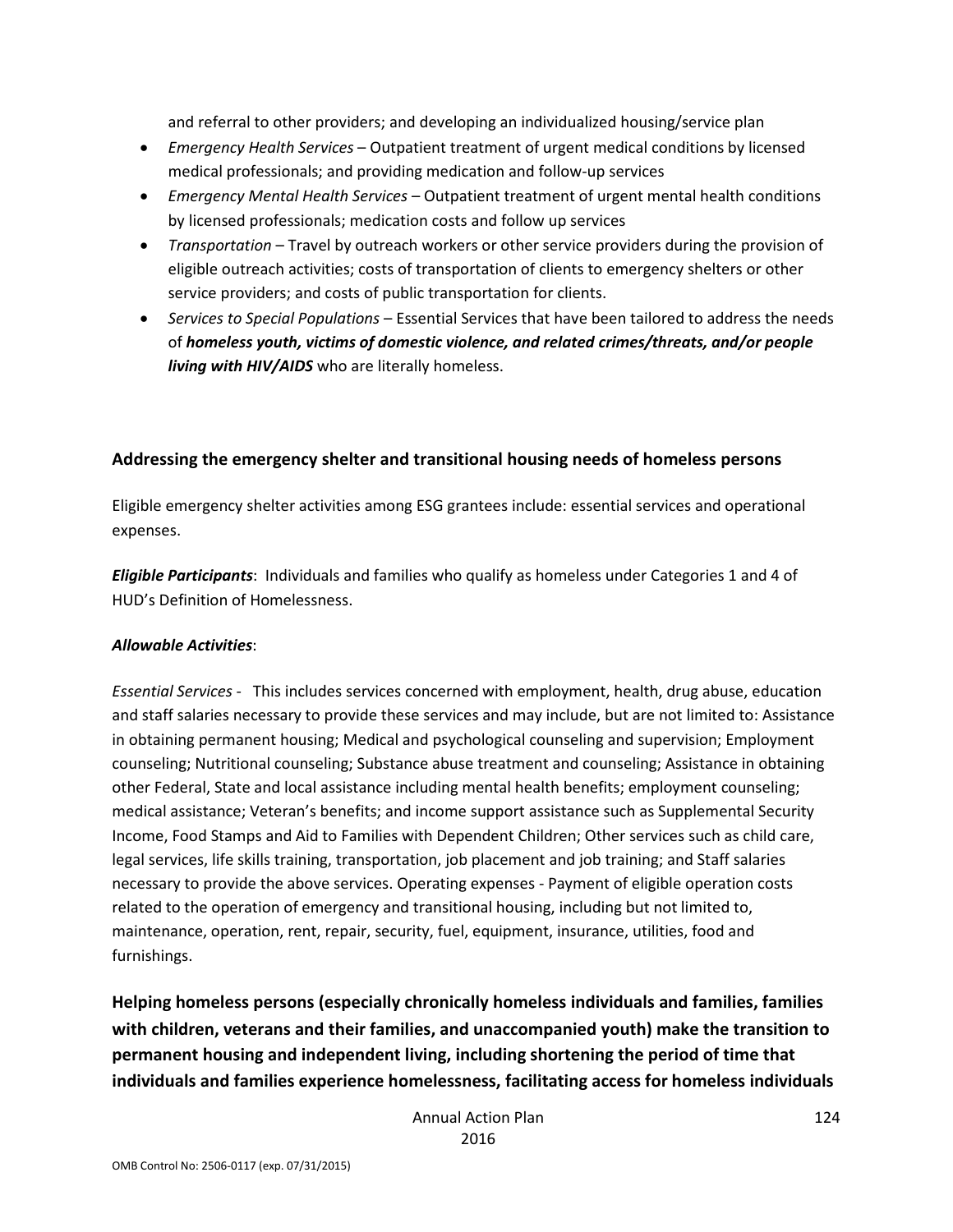### **and families to affordable housing units, and preventing individuals and families who were recently homeless from becoming homeless again**

Eligible rapid-rehousing activities among ESG grantees include: Activities related to help a homeless individual or family to move into permanent housing.

*Eligible Participants:* Individuals and families who meet the definition of "homeless" who live in an emergency shelter or other place described in the definition provided by HUD.

*Allowable Activities for Prevention and Rapid Re-Housing: Financial Assistance* – Rental application fee (excludes pet deposit); moving costs; security deposit for rental or utility; payment of rental arrears up to six months; and short-term (up to 3 months) or medium-term (up to 9 months) rental and/or utility assistance.

#### Short and Medium Term Rental Assistance Requirements and Restrictions

- Compliance with FMR (Fair Market Rents) and Rent Reasonableness;
- For purposes of calculating rent, the rent must equal the sum of the total rent, any fees required for rental (excluding late fees and pet deposits), and, if the tenant pays separately for utilities (excluding telephone) the monthly allowance for utilities as established by the public housing authority for the area in which the housing is located
- Compliance with minimum habitability standards;
- Tenant based rental assistance means that participants select a housing unit in which to live and receive rental assistance. Project based rental assistance means that grantees identify permanent housing units that meet ESG requirements and enter into a rental assistance agreement with the owner to reserve the unit and subsidize it so that eligible program participants have access to the unit;
- A standard and legal lease must be in place;
- No rental assistance can be provided to a household receiving assistance from another public source for the same time period (with the exception of rental arrears); and
- Participants must meet with a case manager at least monthly for the duration of the assistance (participants who are victims of domestic violence are exempt if meeting would increase the risk of danger to client).
- The Grantee must develop an individualized plan to help the program participant remain in permanent housing after the ESG assistance ends.
- *Housing Relocation and Stabilization Services* Housing search and placement; assessment of housing barriers and needs; landlord mediation; legal services resolving landlord/tenant matters; assistance with submitting rental applications and leases; assessment of housing for habitability, lead-based paint and rent reasonableness; case management; HMIS data collection and submission; credit repair counseling; budget classes; and monitoring and re-evaluating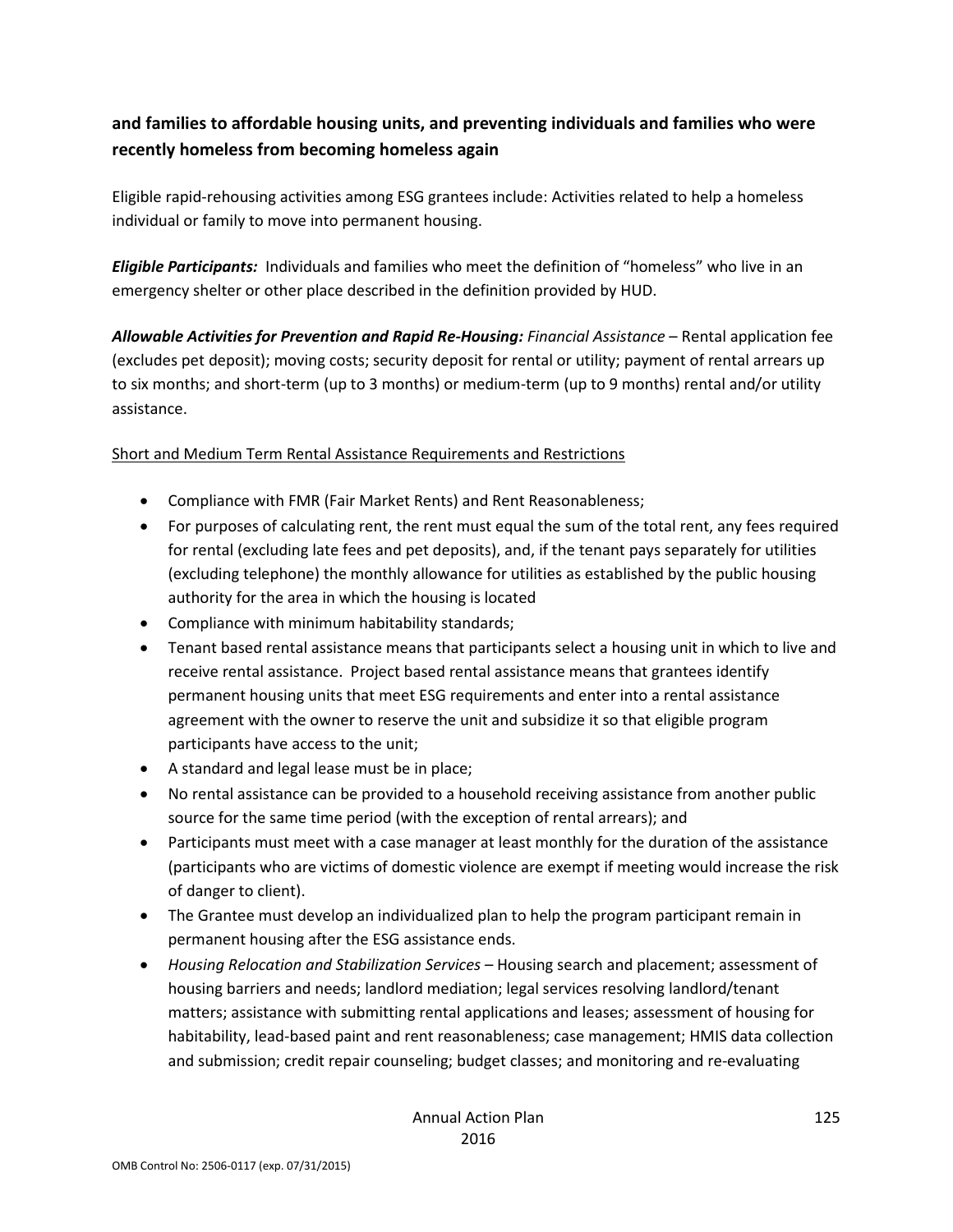program participants.

**Helping low-income individuals and families avoid becoming homeless, especially extremely low-income individuals and families and those who are: being discharged from publicly funded institutions and systems of care (such as health care facilities, mental health facilities, foster care and other youth facilities, and corrections programs and institutions); or, receiving assistance from public or private agencies that address housing, health, social services, employment, education, or youth needs**

Eligible prevention activities among ESG grantees include: Activities related to preventing persons from becoming homeless and to assist participants in regaining stability in their current or other permanent housing.

*Eligible Participants:* Extremely low-income individuals and families with household incomes of at or below 30% of Area Median Income who qualify as homeless under Categories 2, 3 and 4 of HUD's Definition of Homelessness or any category of HUD's Definition of "At Risk of Homelessness".

*Allowable Activities for Prevention and Rapid Re-Housing: Financial Assistance* – Rental application fee (excludes pet deposit); moving costs; security deposit for rental or utility; payment of rental arrears up to six months; and short-term (up to 3 months) or medium-term (up to 9 months) rental and/or utility assistance.

#### Short and Medium Term Rental Assistance Requirements and Restrictions

- Compliance with FMR (Fair Market Rents) and Rent Reasonableness;
- For purposes of calculating rent, the rent must equal the sum of the total rent, any fees required for rental (excluding late fees and pet deposits), and, if the tenant pays separately for utilities (excluding telephone) the monthly allowance for utilities as established by the public housing authority for the area in which the housing is located;
- Compliance with minimum habitability standards;
- Tenant based rental assistance means that participants select a housing unit in which to live and receive rental assistance. Project based rental assistance means that grantees identify permanent housing units that meet ESG requirements and enter into a rental assistance agreement with the owner to reserve the unit and subsidize it so that eligible program participants have access to the unit;
- A standard and legal lease must be in place;
- No rental assistance can be provided to a household receiving assistance from another public source for the same time period (with the exception of rental arrears); and
- Participants must meet with a case manager at least monthly for the duration of the assistance

Annual Action Plan 2016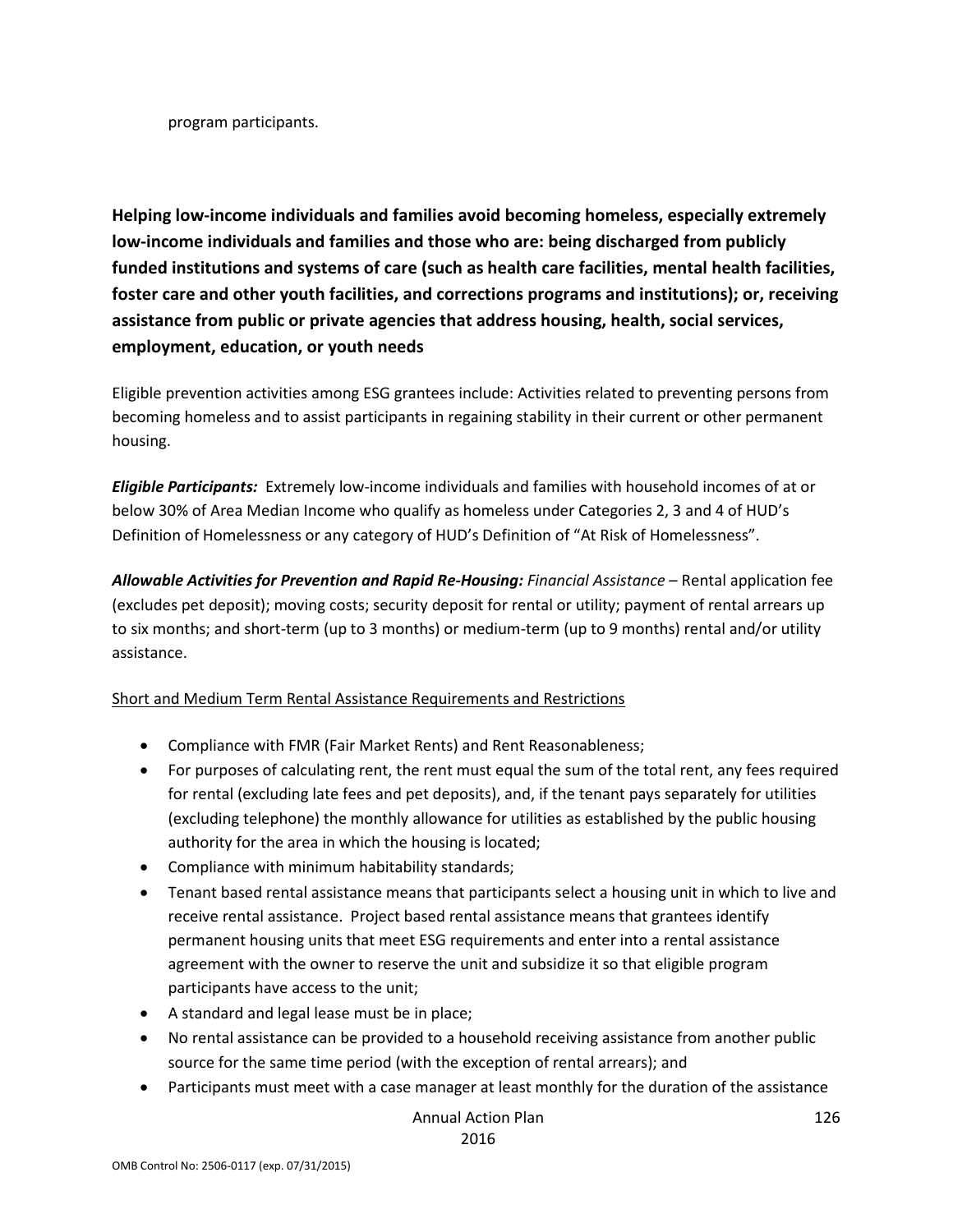(participants who are victims of domestic violence are exempt if meeting would increase the risk of danger to client).

- The Grantee must develop an individualized plan to help the program participant remain in permanent housing after the ESG assistance ends.
- *Housing Relocation and Stabilization Services* Housing search and placement; assessment of housing barriers and needs; landlord mediation; legal services resolving landlord/tenant matters; assistance with submitting rental applications and leases; assessment of housing for habitability, lead-based paint and rent reasonableness; case management; HMIS data collection and submission; credit repair counseling; budget classes; and monitoring and re-evaluating program participants.

Some populations with specialized needs have also been prioritized to ensure they are helped with their housing needs. The Tennessee Department of Mental Health and Substance Abuse Services (TDMHSAS) will use their ESG funds for homeless assistance and prevention activities through its established network of housing agencies providing services to clients being discharged from medical and mental health facilities.

#### **Discussion**

Outside of the ESG funding priorities, THDA has a strategic priority to address the housing needs of youth transitioning out of foster care and ex-offenders. To support the development of affordable housing for these populations, THDA has provided competitive grants and additional points to PHAs and other non-profit housing providers through our Housing Trust Fund to construct units for youth transitioning out of foster care and ex-offenders.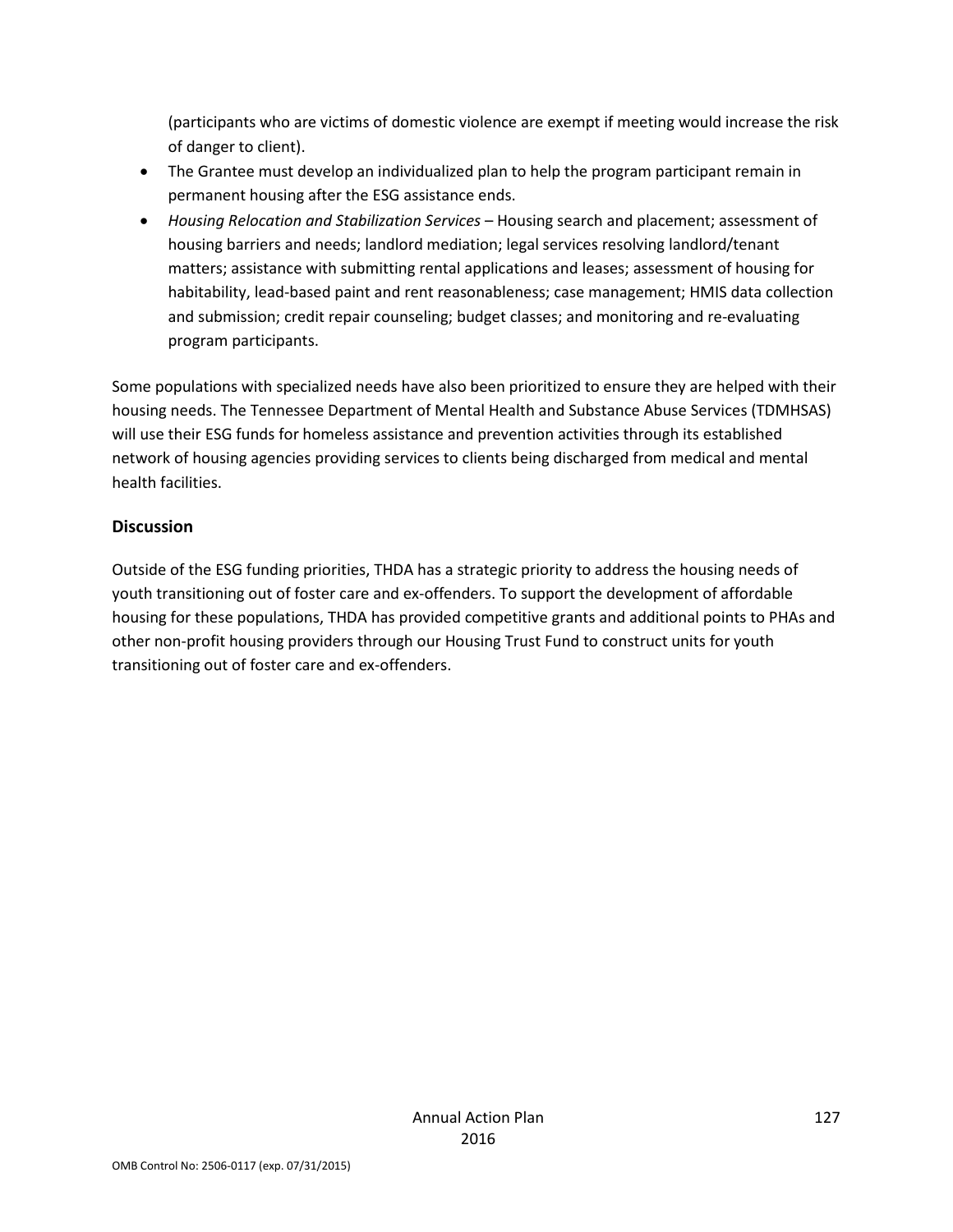# **AP-70 HOPWA Goals – 91.320(k)(4)**

| One year goals for the number of households to be provided housing through the use of HOPWA      |     |  |
|--------------------------------------------------------------------------------------------------|-----|--|
| for:                                                                                             |     |  |
| Short-term rent, mortgage, and utility assistance to prevent homelessness of the individual or   |     |  |
| family                                                                                           | 400 |  |
| Tenant-based rental assistance                                                                   | 2   |  |
| Units provided in permanent housing facilities developed, leased, or operated with HOPWA         |     |  |
| funds                                                                                            | 17  |  |
| Units provided in transitional short-term housing facilities developed, leased, or operated with |     |  |
| <b>HOPWA funds</b>                                                                               | 20  |  |
| Total                                                                                            | 439 |  |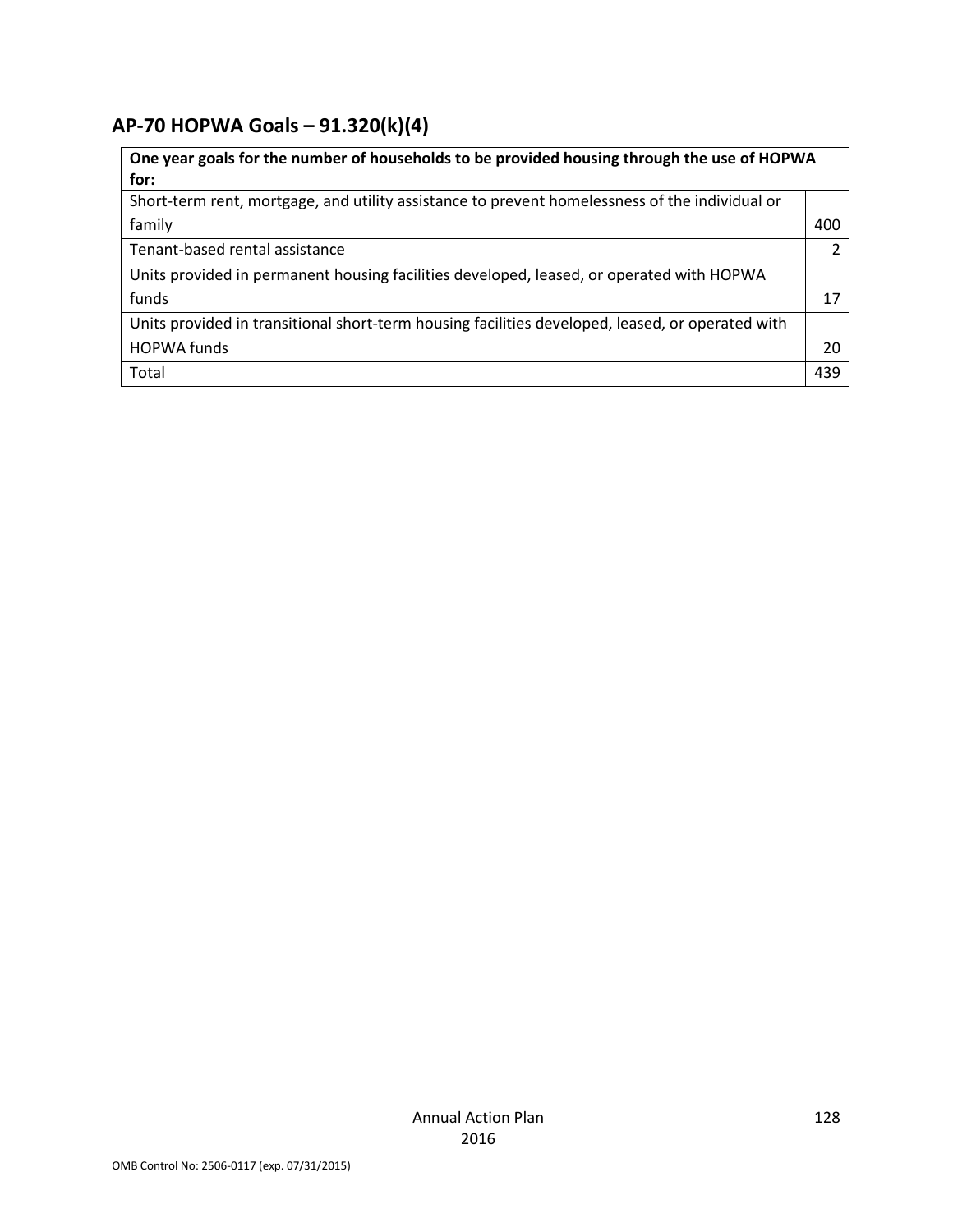### **AP-75 Barriers to affordable housing – 91.320(i)**

#### **Introduction**

The Tennessee Consolidated Planning Partners are committed to affirmatively furthering fair housing. We continue to take steps to remove barriers to affordable housing that were identified in Tennessee's Analysis of Impediments to Fair Housing Choice.

### **Actions it planned to remove or ameliorate the negative effects of public policies that serve as barriers to affordable housing such as land use controls, tax policies affecting land, zoning ordinances, building codes, fees and charges, growth limitations, and policies affecting the return on residential investment**

TNECD supports statewide and local fair housing trainings and other educational events that address the various barriers to fair housing. TNECD supports to implementation of fair housing ordinances and policies for local governments. Additionally, TNECD is working with THDA and the TN Fair Housing Council to develop a fair housing guide directed specifically to local government officials and employees.

For FY16-17 THDA will complete the following actions in support of our annual action plan for affirmatively further fair housing. Sponsor, support, participate and attend the following three statewide fair housing conferences across the state:

- Provide THDA fair housing education to all THDA employees through: Customized program training for program staff; fair housing overview training for other THDA staff; establish fair housing training as a component in annual refresher training.
- Enhance sub-recipient, owner and managers training by adding fair housing, renters' rights and Title VI training to each THDA sponsored workshop during. This is expected to begin in July 2016.
- Develop a page to be added to TNHousingSearch.org that identifies fair housing issues and renters' rights responsibilities along with contact information for questions on discrimination. There are also plans to revamp of the Resources page which will include fair housing information.
- In April 2016, THDA sponsored, supported and attended the Fair Housing and Disabilities training conducted by West Tennessee Legal Services. THDA plans to do the same in the fiscal year of this Action Plan and expand these trainings later this year and into 2017.
- Sponsor, support and attend the workshops on Fair Housing Lending conducted by West Tennessee Legal Services in September 2016.
- Sponsor, support and attend the Knoxville Livability Summit to educate persons with disabilities on fair housing issues and help them find accessible housing opportunities.
- Work with the TN Human Rights Commission and TN-ECD to develop best practices fair housing training materials for sub-recipients, grantees and program participants at THDA and TN-ECD.
- THDA presented fair housing training for PHA at TAHRA's Spring Workshop in 2016 and plans to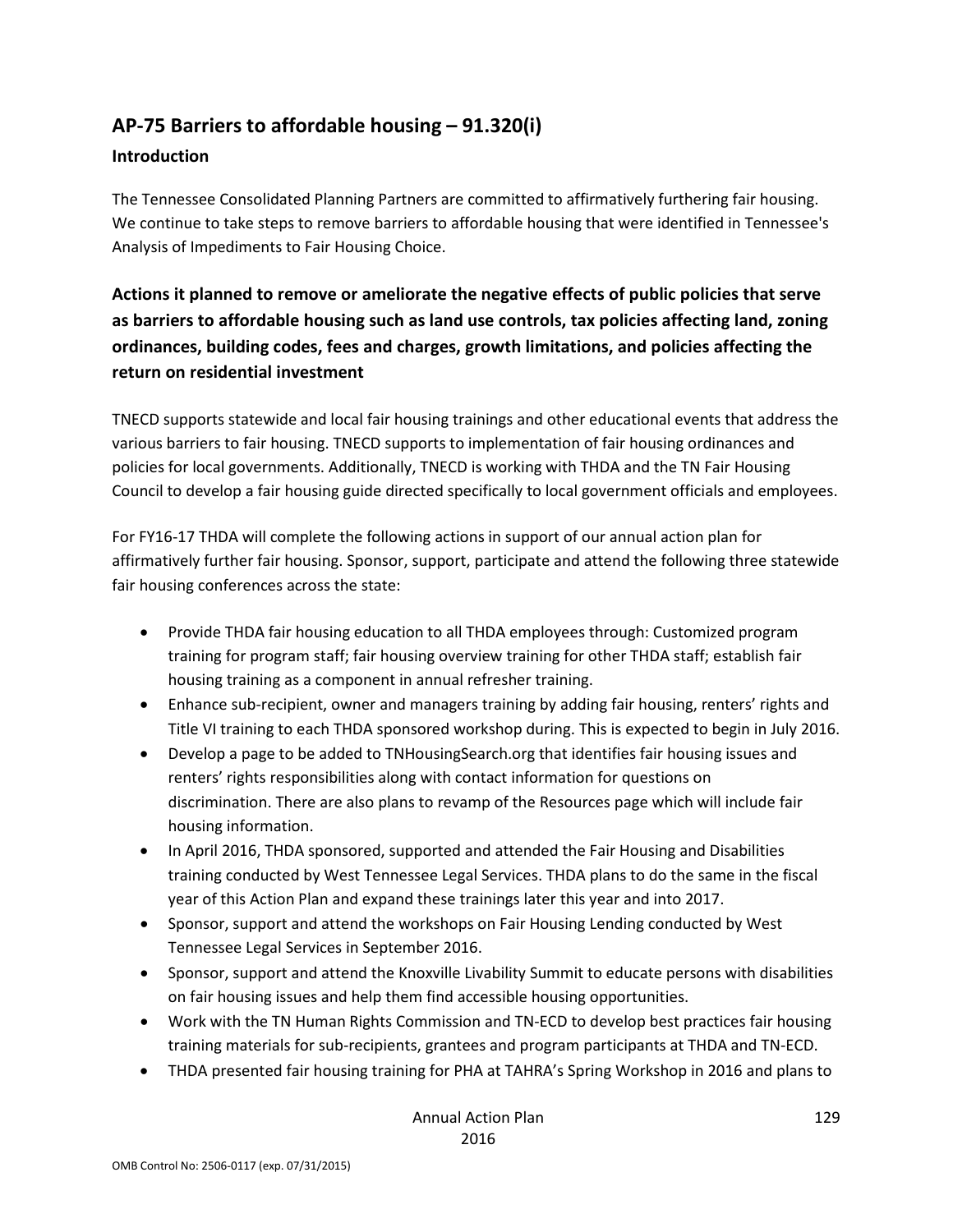expand on that training for future TAHRA workshops.

- THDA was a panelist at the NCSHA Housing Credit Connect on the Compliance with Fair Housing and Accessibility Session in June 2015. We continue to provide our fair housing insights and best practices through our membership to NCSHA.
- THDA sponsored AFFH training for developers of affordable housing by Mark Shelbourne at the Governor's Housing Conference in October 2015. THDA is considering this same sort of training at future Governor's Housing Conferences.
- Develop the AFFH Guidebook for local governments and municipalities with TN-ECD and the TN Fair Housing Council. THDA has reached out to MTAS for assistance in adding a fair housing component to their training for new local government officials.
- Develop and implement a streamlined reasonable accommodation process to assist persons with disabilities request and receive reasonable accommodations to the Housing Choice Voucher program.

#### **Discussion**

In addition to the actions we plan to affirmatively further fair housing, we plan to continue participation in the discussion around the taxation of the Low Income Housing Tax Credits in affordable housing developments. As was mentioned in the Consolidated Plan, efforts to study the effect of this taxation on existing and future properties was completed by Tennessee Advisory Council on Intergovernmental Relations. THDA has worked with the General Assembly and other stakeholders to educate the public on the impact to affordability housing that a statewide implementation of this tax may have.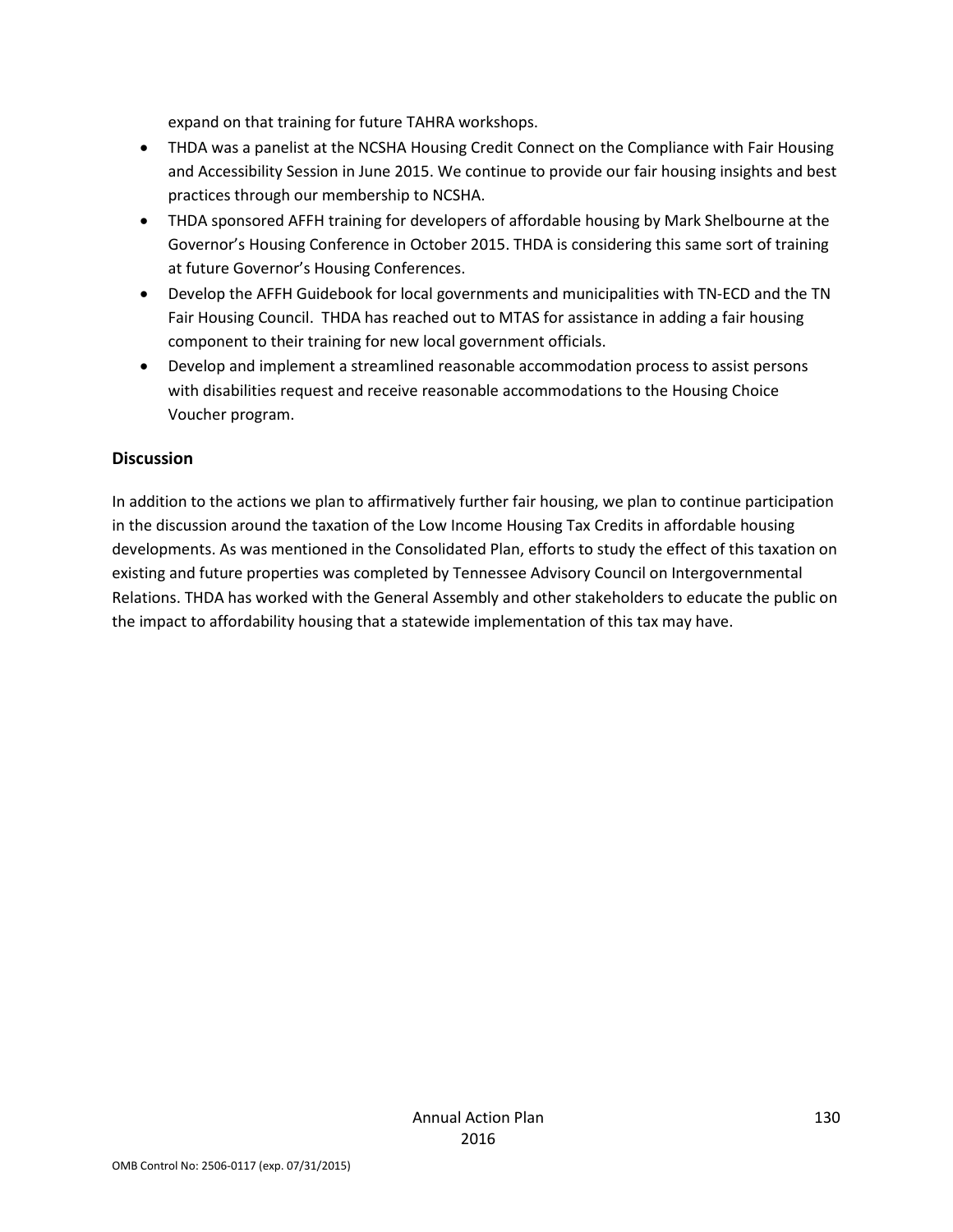# **AP-85 Other Actions – 91.320(j)**

**Introduction**

#### **Actions planned to address obstacles to meeting underserved needs**

Tennessee is committed to tackling the needs identified in the Consolidated Plan. Needs that include affordable housing, community development and infrastructure, and housing and services for the homeless and those with special needs. Each program uses the information on need to inform their program actions. Funds are directed to the areas of the state with greatest need and/or areas that have had disproportionately fewer funds made available to them. HOME uses the Not Proportionally Served measure to advantage counties not receiving as many funds per capita than other counties. CBDG uses the Ability to Pay measure that determines the level of local financial contribution that is required, allowing impoverished communities receiving grants to receive more funds. This ability-to-pay determination includes per capita income, the value of taxable property, and the value of taxable sales. The National Housing Trust Fund will use an opportunity score in order to promote the production of affordable housing in areas of opportunity. This will enable residents in need to have more access to opportunity and resources.

#### **Actions planned to foster and maintain affordable housing**

The State of Tennessee will continue to invest HOME and CDBG funds to promote the production, preservation, and rehabilitation of affordable housing for individuals and families of low- and very lowincome. The state will also invest National Housing Trust Fund dollars to promote the production, preservation, and rehabilitation of affordable housing for individuals and families of extremely lowincome. The state will also invest in community infrastructure to support communities that are home to low income households. ESG and HOPWA also provide affordable housing both permanent and short term to special needs populations to support their affordable housing needs. The state also maintains relationships with local organizations which provide alternative housing services to fill the gaps between government-funded programs. This has been an important part to both fostering and maintaining affordable housing throughout the state.

Additional efforts are being made, both through regulatory and development avenues, to find new ways of providing quality, affordable housing. Energy efficiency improvements to the existing housing stock, emergency repair programs, and low-income housing tax credits are just some of the housing considerations being made to foster more housing that is affordable and in close proximity to resources and services. Further, THDA launched the Tennessee Housing Trust Fund which targets assistance to persons of very low income, those earning 50% or less of the area median income. Within the Housing Trust Fund, competitive grants support the chronically homeless, persons with mental retardation or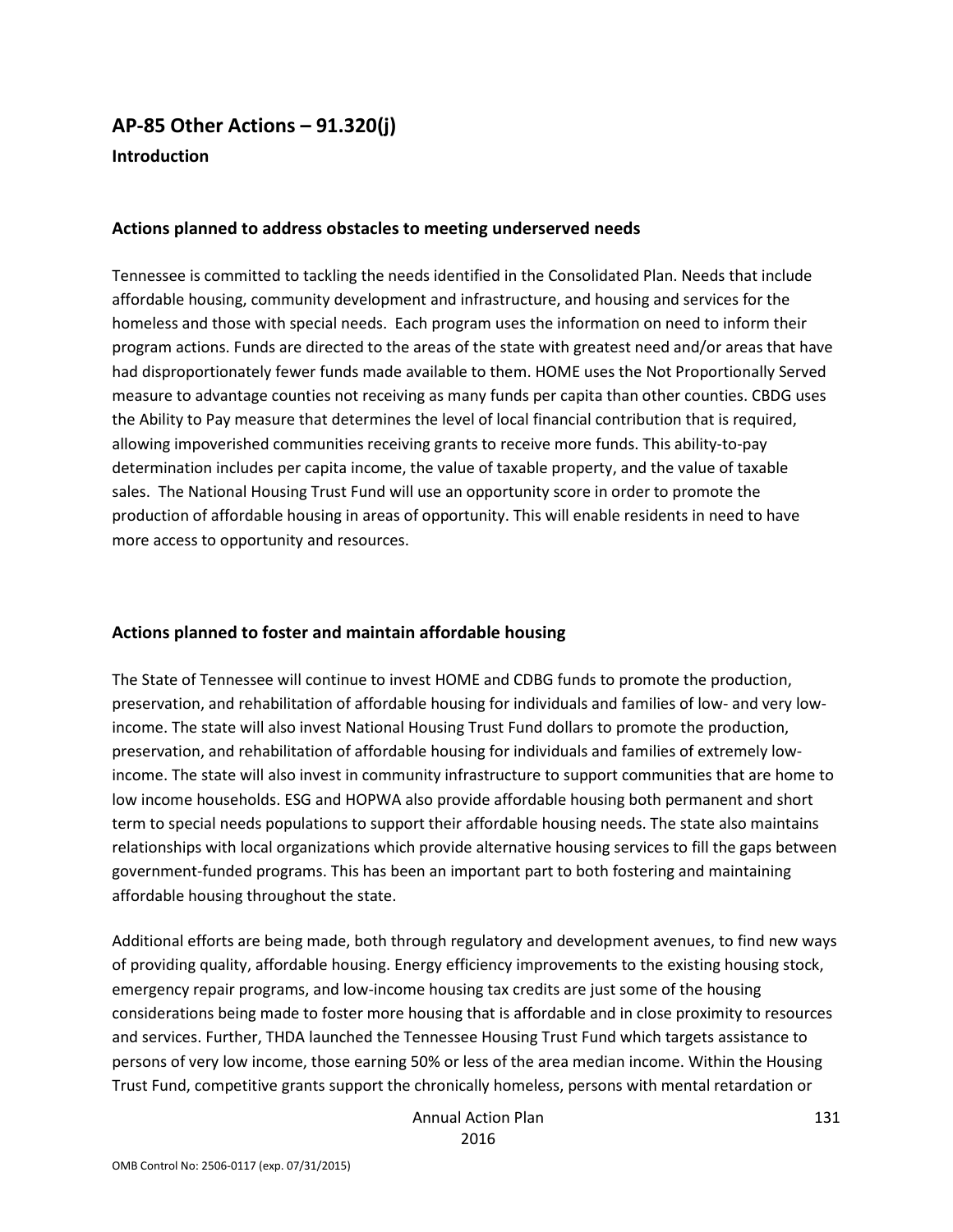mental illness, citizens with developmental disabilities, single mothers recovering from substance addiction or physical abuse, veterans with multiple needs and ex-offenders re-entering society. In 2006, the Housing Trust Fund was established with \$12 million of THDA funds, over a two-year period. Currently, the Housing Trust Fund is \$7.5 million per year. This allows for complimentary housing activities in addition to those funding with CDBG and HOME funds, providing or maintaining critical affordable housing throughout Tennessee.

THDA developed the Low-Income Housing Tax Credit Program Qualified Contract Guide to assist buyers that are willing to purchase and maintain properties that are eligible to opt-out of the LIHTC program. THDA is developing a network of qualified purchasers and will market qualified LIHTC properties on their website to find the best sales contracts which will maintain the affordable housing inventory in Tennessee.

#### **Actions planned to reduce lead-based paint hazards**

The State of Tennessee addresses hazards of lead based paint in the state through the following programs/initiatives. In May 1999, by state legislation, the Tennessee Department of Environment and Conservation (TDEC) was given the necessary authority to have lead-based paint training in the state. The legislation also gave TDEC the authority to monitor lead abatement in the state to assure that contractors and owners of units comply with applicable laws. The division of solid waste management of TDEC received authorization from the Environmental Protection Agency (EPA) on January 17, 2001, to administer the program in the state. The state has established guidelines for training of lead-abatement contractors and their workers in the state.

Lead-based paint policies are also in effect for the CDBG, NHTF, and HOME programs in the state. Specifically, grantees must give participants notice of possible lead hazards within the unit when the house is pre-1978, informing them of possible lead dangers. For families with children under age seven, grantees must inspect units that might have lead contamination and provide the necessary abatement or encapsulation activities. Families must be given a federally approved pamphlet on lead poisoning prevention.

Housing assisted with ESG funds is subject to the Lead-Based Paint Poisoning Prevention Act and the Act's implementing regulations at 24 CFR Part 35, Subparts C through M for any building constructed prior to 1978. Grantees using ESG funds only for essential services and operating expenses must comply with Subpart K to eliminate as far as practical lead-based paint hazards in a residential property that receives federal assistance for acquisition, leasing, support services or operation activities. Grantees using ESG funds for renovation, major rehabilitation or conversion must comply with Subpart J to eliminate as far as practical lead-based paint hazards that receives federal assistance for rehabilitation. The Lead-Based Paint Regulations are available at www.hud.gov/lea.

Annual Action Plan The Tennessee Department of Health, Childhood Lead Poisoning Prevention Program, provides lead poisoning information such as lead sources and prevention tips for parents and health care professional.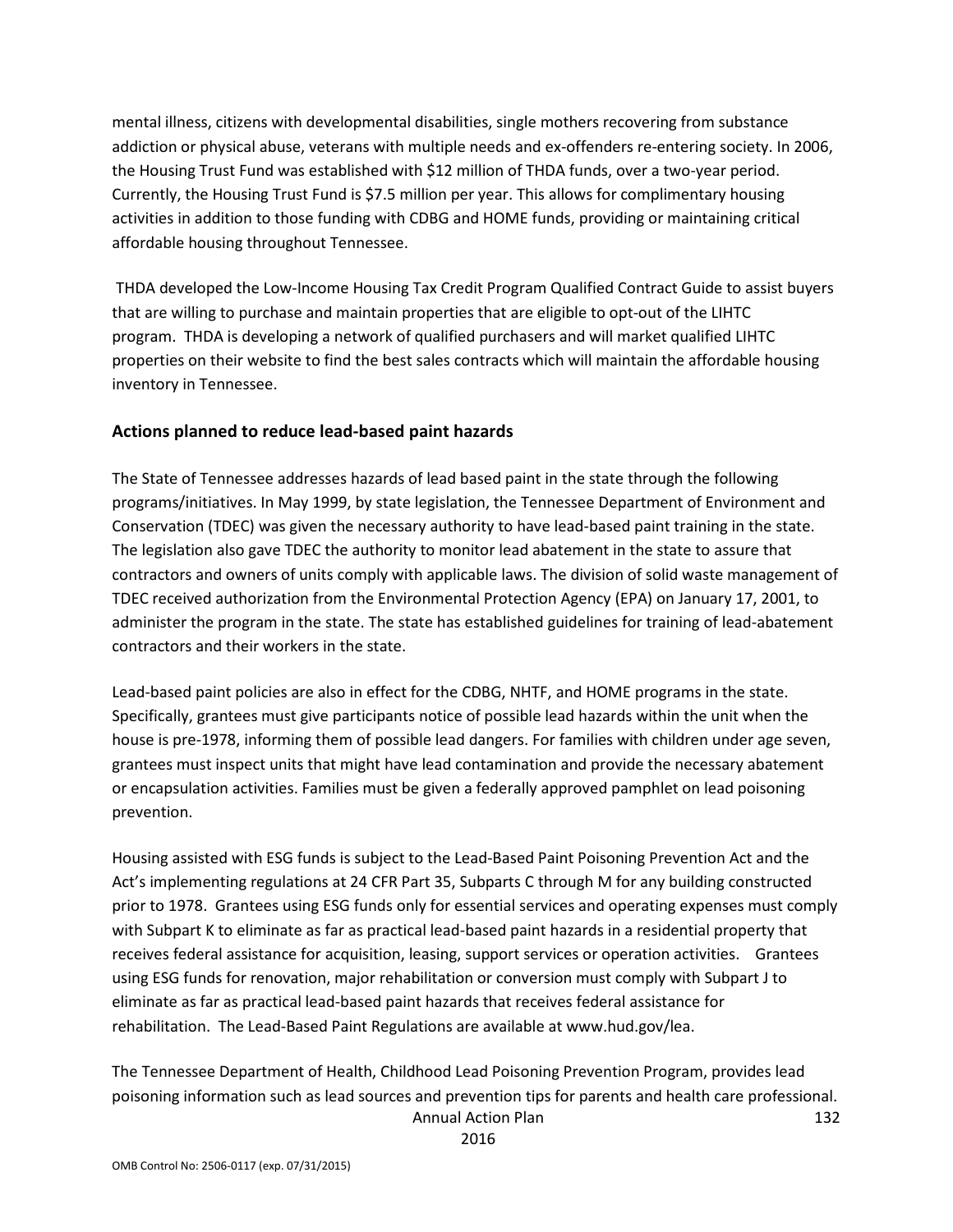The Prevention Programs requires TennCare, the state health system for uninsured persons, to test children enrolled in the program. All children, regardless of payer source, with elevated blood lead levels receive case management services. Children with a blood lead level that repeats elevated or is > 20 µg/dl may receive an environmental investigation per the physician's request. The department links with the Tennessee Department of Environment and Conservation's information on lead assessment and abatement programs.

#### **Actions planned to reduce the number of poverty-level families**

In all the work done by the Consolidated Partners to address housing and community development needs, low, very low and extremely low households are being served. Through the services provided through the five programs addressed in this plan and the other resources brought to bear on housing and community development needs across the state, the economic well-being of families is being addressed through safe, sound affordable housing and communities.

CDBG – For several years, the CDBG program did not separate extremely low-, very low-, and lowincome beneficiary data to show participants below 30 percent of the AMI. ECD is now collecting data on program participants below 30 percent of the AMI. Also, as a part of its scoring mechanism for housing rehabilitation, project need points are awarded based on the number of persons with higher poverty levels in the state, specifically persons 62 years of age or above, and/or female heads-ofhousehold, and/or disabled individuals.

HOME – The HOME Program serves very low- and low-income households. Very low-income households are defined as those households whose annual income is 50 percent or less of the AMI for the county in which the household resides. Low-income households are defined as those households whose annual income is between 50 percent and 80 percent of the AMI for the county in which the household resides. Additionally, the THDA Board of Directors has expressed intent that very low-income persons be served. In 2015, 66 percent of HOME beneficiaries were very low-income households.

NHTF - The NHTF exclusively serves extremely low-income households earning less than 30% AMI. This is a new program therefore the statistics on previous clients served through this program are not available.

Additionally, the state coordinates resources so that services to households at or below 80% AMI are effectively administered. Continued coordination efforts include plans to further address the housing needs of youth transitioning from foster care and to support the housing needs for non-traditional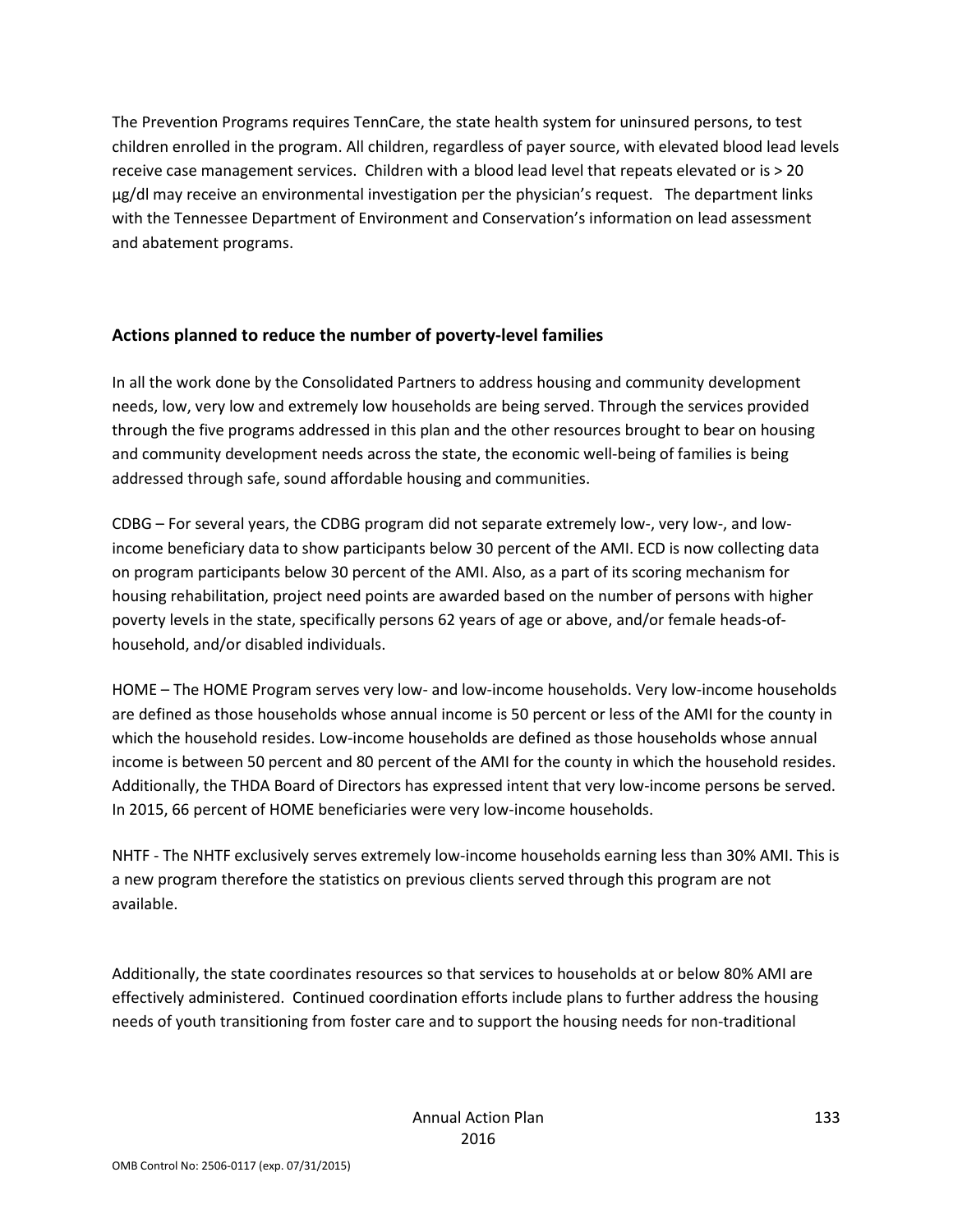students pursuing post-secondary education degrees.

#### **Actions planned to develop institutional structure**

Please see below.

### **Actions planned to enhance coordination between public and private housing and social service agencies**

To address this as well as the development of the institutional structure, it is important to recognize the grantees in the Consolidated Planning programs as well as the partnerships each of the state Consolidated Planning partners foster above and beyond these four programs. By using CHDOs, local and regional governments, and social service agencies, the State has invested in the existing structure to implement our programs while requiring and monitoring a level of quality that improves the housing affordability and quality of the units impacted by these funds.

Additionally, THDA remains a strong supporter of the state and regional Affordable Housing Coalitions. We remain committed to providing staffing support to the Coalitions as they continue their transition to full independence from THDA. The Coalition is made up of 251 members. Of these 100 are non-profits, 48 are municipal entities (including PHA's), 35 represent financial institutions (including CDFI's), 11 are state or Federal government officials, and 57 are other (including developers, realtors, consultants, property managers, etc.).

THDA has a Lender/Realtor Advisory Board that assists us in ensuring that our programs are responsive to the needs of our consumers and our partners.

Our grantees are local governments, regional Development Districts and not-for-profits. Each of these partnerships adds strength to the overall institutional structure as well as the strong public-private partnerships that exist through out the state.

Additionally, THDA promotes participation and the active involvement of HCV residents in all aspects of the Housing Choice Voucher program mission and operation. HCV participants are invited to serve on a Resident Advisory Board to represent their interests. THDA's Resident Advisory Board is composed of active HCV participants who provide supportive assistance to HCV personnel. The Resident Advisory Board consist of a maximum of fifteen (15) members. If more than fifteen (15) persons volunteer for the Board, THDA utilizes a random selection process to ensure proportionate representation from the East, West and Middle divisions of the state. In addition, as required by the federal regulations, the THDA Board of Directors includes one eligible resident board member who is eligible to vote on Housing Choice Voucher program issues. The goal of the Resident Advisory Board is to positively impact the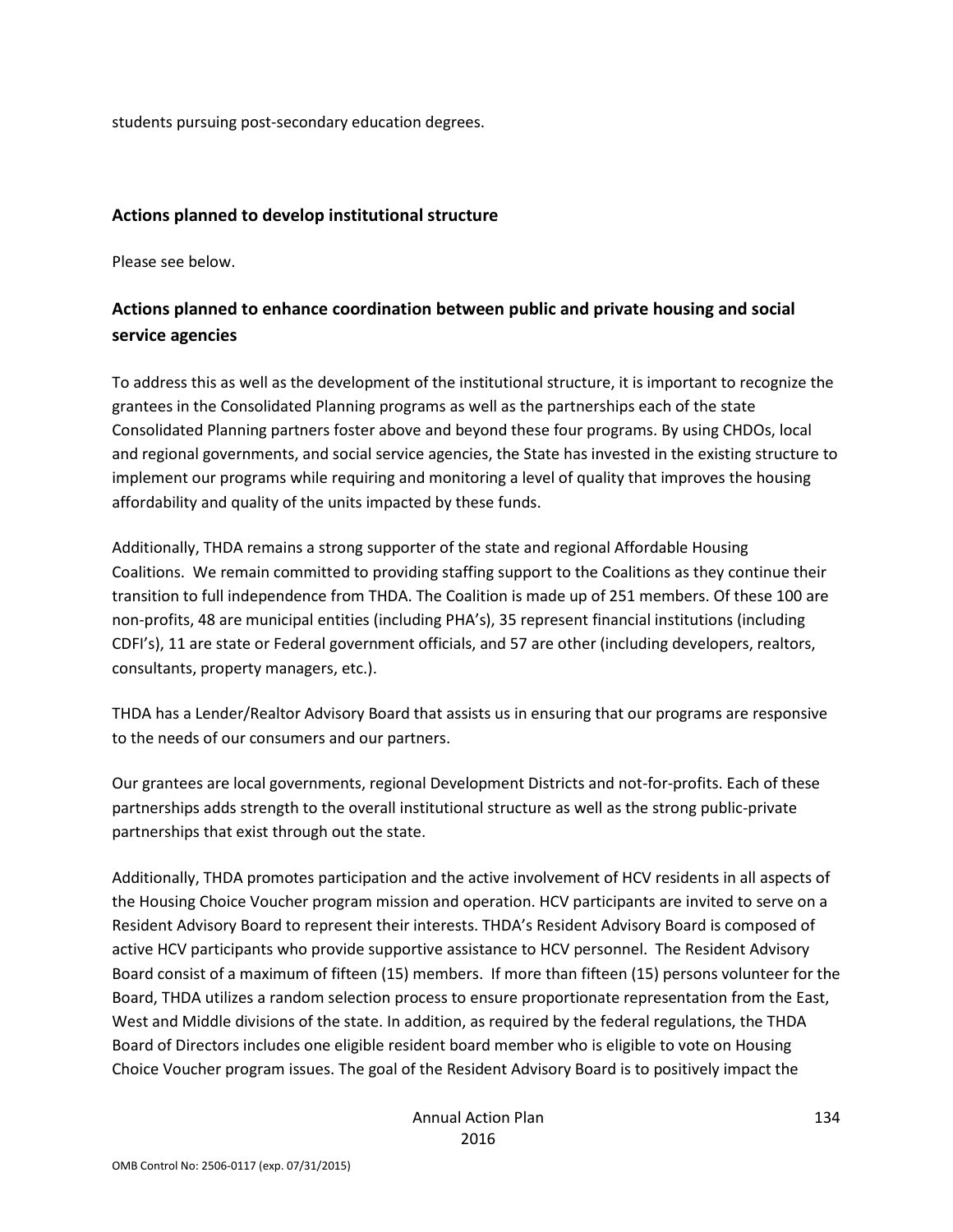overall quality and delivery of HCV services and improve the overall quality of life for HCV participants.

**Discussion**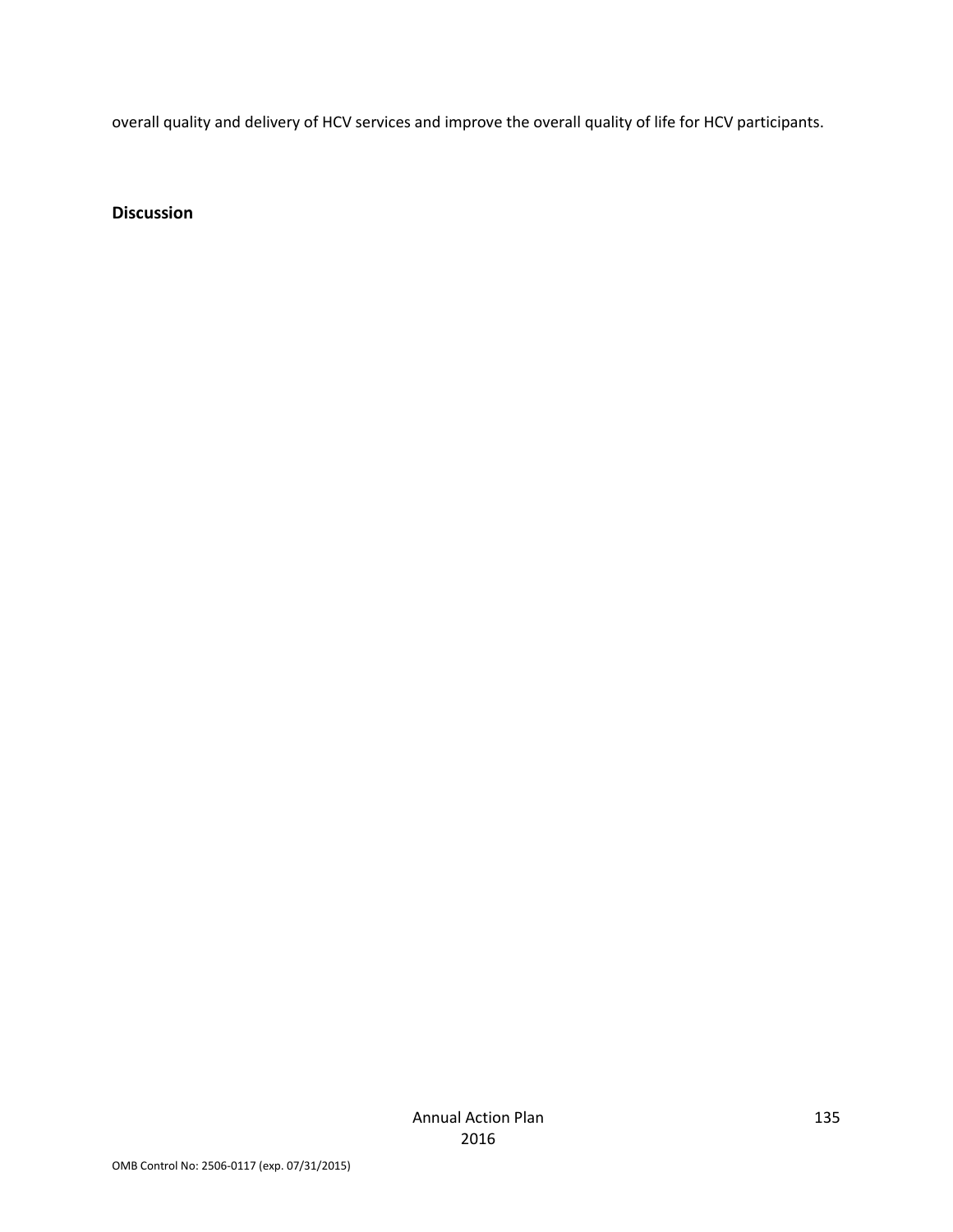# **Program Specific Requirements**

### **AP-90 Program Specific Requirements – 91.320(k)(1,2,3)**

#### **Introduction**

#### **Community Development Block Grant Program (CDBG) Reference 24 CFR 91.320(k)(1)**

Projects planned with all CDBG funds expected to be available during the year are identified in the Projects Table. The following identifies program income that is available for use that is included in projects to be carried out.

| 1. The total amount of program income that will have been received before the start of    |              |  |  |
|-------------------------------------------------------------------------------------------|--------------|--|--|
| the next program year and that has not yet been reprogrammed                              | 2,713,882    |  |  |
| 2. The amount of proceeds from section 108 loan guarantees that will be used during the   |              |  |  |
| year to address the priority needs and specific objectives identified in the grantee's    |              |  |  |
| strategic plan.                                                                           | 0            |  |  |
| 3. The amount of surplus funds from urban renewal settlements                             | $\mathbf{0}$ |  |  |
| 4. The amount of any grant funds returned to the line of credit for which the planned use |              |  |  |
| has not been included in a prior statement or plan                                        | $\Omega$     |  |  |
| 5. The amount of income from float-funded activities                                      | 0            |  |  |
| <b>Total Program Income:</b>                                                              |              |  |  |
| <b>Other CDBG Requirements</b>                                                            |              |  |  |
| 1. The amount of urgent need activities                                                   | 1,000,000    |  |  |
| 2. The estimated percentage of CDBG funds that will be used for activities that           |              |  |  |

benefit persons of low and moderate income.Overall Benefit - A consecutive period of one, two or three years may be used to determine that a minimum overall benefit of 70% of CDBG funds is used to benefit persons of low and moderate

income. Specify the years covered that include this Annual Action Plan. 95.00%

### **HOME Investment Partnership Program (HOME) Reference 24 CFR 91.320(k)(2)**

1. A description of other forms of investment being used beyond those identified in Section 92.205 is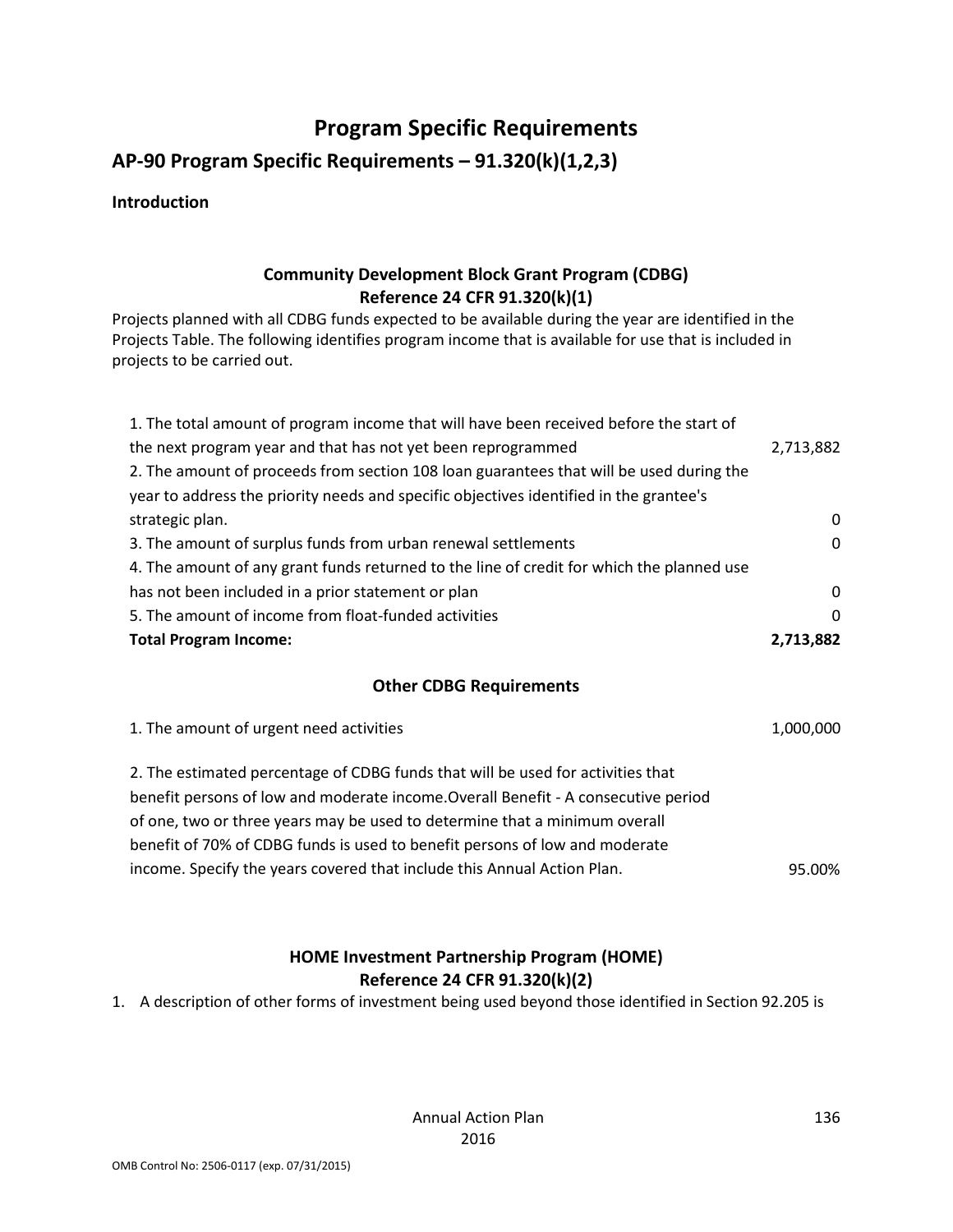as follows:

NA

2. A description of the guidelines that will be used for resale or recapture of HOME funds when used for homebuyer activities as required in 92.254, is as follows:

CHDOs must use HOME funds to develop units for homeownership, including new construction or acquisition and substantial rehabilitation of substandard single-family dwellings. HOME funds *are to be used as the primary method of financing* (without interest cost) for *the development of affordable single-family units*. The CHDO must be the owner-developer of the project. At the time of permanent financing the HOME funds are repaid to the CHDO as CHDO proceeds and are used to develop additional single-family units for homeownership. A CHDO must allow up to \$14,999 of HOME funds to remain with the unit as a soft second mortgage as necessary to qualify the household for permanent financing, but not less than \$1,000. THDA requires that a subsidy remain in the financing when the unit is sold so affordability is based on the less restrictive recapture provision of the HOME regulations. Any homeownership unit developed by a CHDO that cannot be sold to an eligible homeowner within nine months of project completion must be converted to rental housing and rented to an income eligible tenant.

*Cities, counties and non-profit organizations (non-CHDO) –* Homeownership programs are restricted to a soft second mortgage necessary to qualify the household for permanent financing.

*Soft second mortgages –* Any HOME funds used for a soft second mortgage in homeownership programs are limited to the lesser of \$14,999 in HOME funds or the amount of HOME funds necessary to qualify the household for permanent financing, but not less than \$1,000. All grant recipients using HOME for soft second mortgages must use the THDA single-family underwriting template to determine the amount of HOME assistance, and must submit the determination to THDA for review and final approval. If the underwriting template indicates that the homebuyer does not have an unmet need for the soft second mortgage, the grant recipient may not provide direct HOME assistance to that homebuyer. The amount of the soft second mortgage is the "direct HOME subsidy" provided to the homebuyer and subject to recapture.

The soft second mortgage will have an affordability period of five years which is forgiven at the end of the fifth year if the unit remains in compliance, i.e., the unit remains the permanent residence of the initial buyer and is not leased or vacated. If the unit is sold or transferred during the affordability period, the amount of the HOME subsidy subject to recapture will be reduced by twenty percent (20%) per year of occupancy by the initial homebuyer. If the unit is leased or vacated during the affordability period, the entire HOME subsidy must be repaid.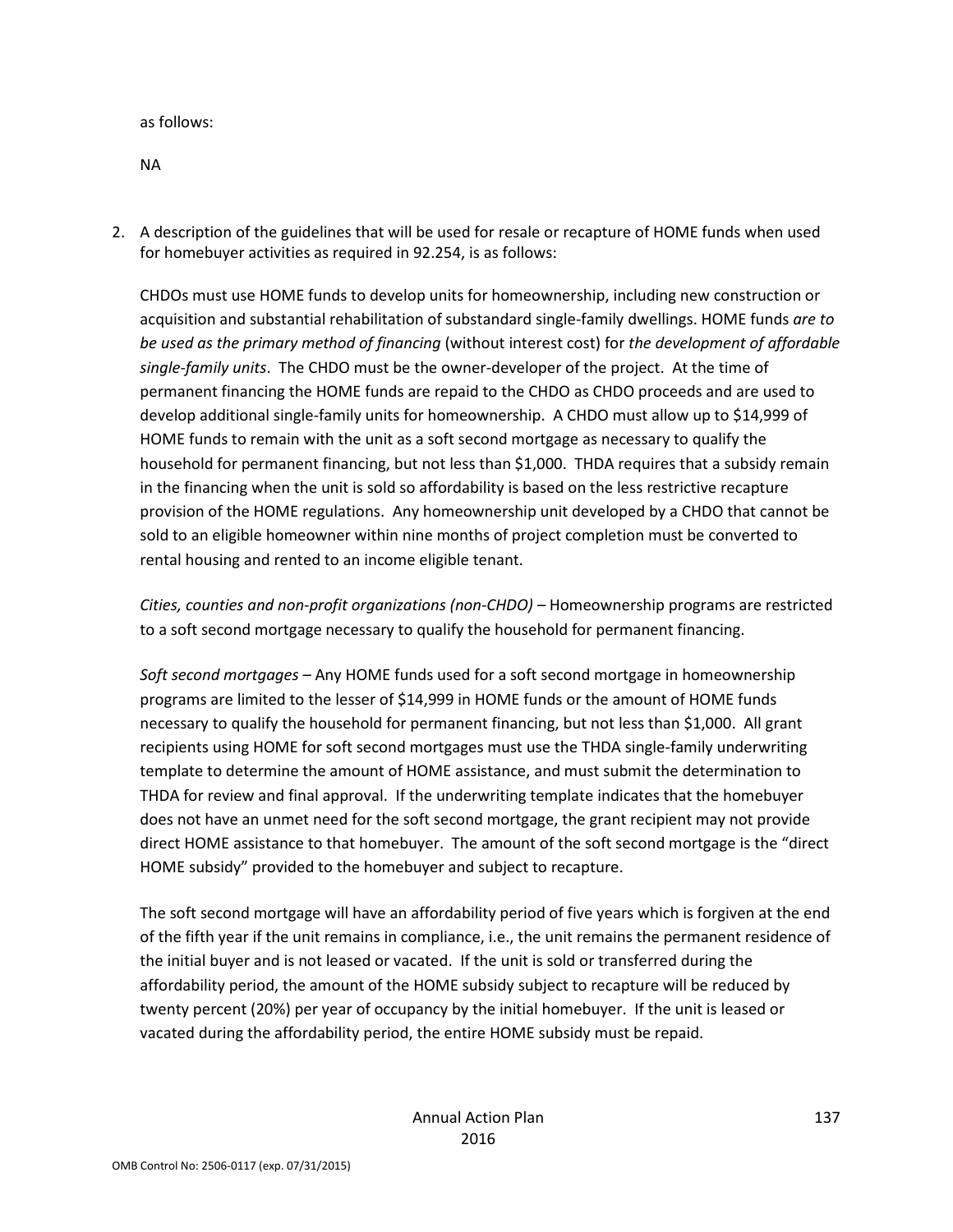3. A description of the guidelines for resale or recapture that ensures the affordability of units acquired with HOME funds? See 24 CFR 92.254(a)(4) are as follows:

*Down Payment Programs by Local Communities or Non-CHDO Non-Profit Orgs:* A grant recipient who is a local community or a non-CHDO non-profit organization may provide down payment and closing cost assistance as a soft second mortgage in an amount equal to the lesser of \$14,999 in HOME funds or the amount of HOME funds necessary to qualify a household for permanent financing, but not less than \$1,000. There will be an affordability period of 5 years, secured by a Note and Deed of Trust between the grant recipient and the homebuyer. The HOME loan is forgiven at the end of the fifth year if the unit remains in compliance with HOME requirements. This means that the property remains the primary residence of the initial buyer and is not leased or vacated. If the property is sold or transferred at the end of the affordability period, the homebuyer has complied with these recapture provisions. If the unit is sold or transferred during the affordability period, the amount of the HOME subsidy subject to recapture will be reduced by 20% per year of occupancy by the initial homebuyer. If the unit is leased or vacated during the affordability period, the entire HOME subsidy must be repaid. *CHDOS:* At the time of the sale of the unit to an eligible homebuyer, the CHDO must leave up to \$14,999 of HOME funds in the unit as a soft second mortgage in an amount equal to the lesser of \$14,999 in HOME funds or the amount of HOME funds necessary to qualify a household for permanent financing, but not less than \$1,000. There will be an affordability period of five years, secured by a Note and Deed of Trust between the CHDO and the homebuyer. The HOME loan is forgiven at the end of the 5th year if the unit remains in compliance with HOME requirements. This means that the property remains the primary residence of the initial homebuyer and is not leased or vacated. If the property is sold or transferred at the end of the affordability period, the homebuyer has complied with these recapture provisions. If the unit is sold or transferred during the affordability period, the amount of the HOME subsidy subject to recapture will be reduced by 20% per year of occupancy by the initial homebuyer. If the unit is leased or vacated during the affordability period, the entire HOME subsidy must be repaid. *Sale/Transfer of the Property:* The HOME-assisted homebuyer may sell or otherwise transfer the unit on or before the end of the affordability period to any willing buyer at any price, and the amount of the HOME subsidy subject to recapture will be reduced by 20 percent per year of occupancy by the initial buyer. The amount subject to recapture is limited by the availability of net proceeds. The net proceeds are the sales price minus superior non-HOME loan repayments minus closing costs. If the net proceeds are not sufficient to recapture the remaining outstanding principal balance of the HOME Note plus the amount of the down payment made by the homeowner, if any, plus the amount of any capital improvement investment made by the homeowner, then the Grantee shall recapture a pro rata share of the net proceeds of the sale in lieu of the full remaining outstanding principal balance of the HOME Note. "Capital improvement investment" investment means the improvements to the property made at the homeowner's expense (and not through some other form of subsidy), as evidenced by receipts or cancelled checks detailing the capital improvements made. Capital improvements do not include items of maintenance, deferred maintenance or cosmetic improvements. The pro rata amount to be recaptured shall be calculated in accordance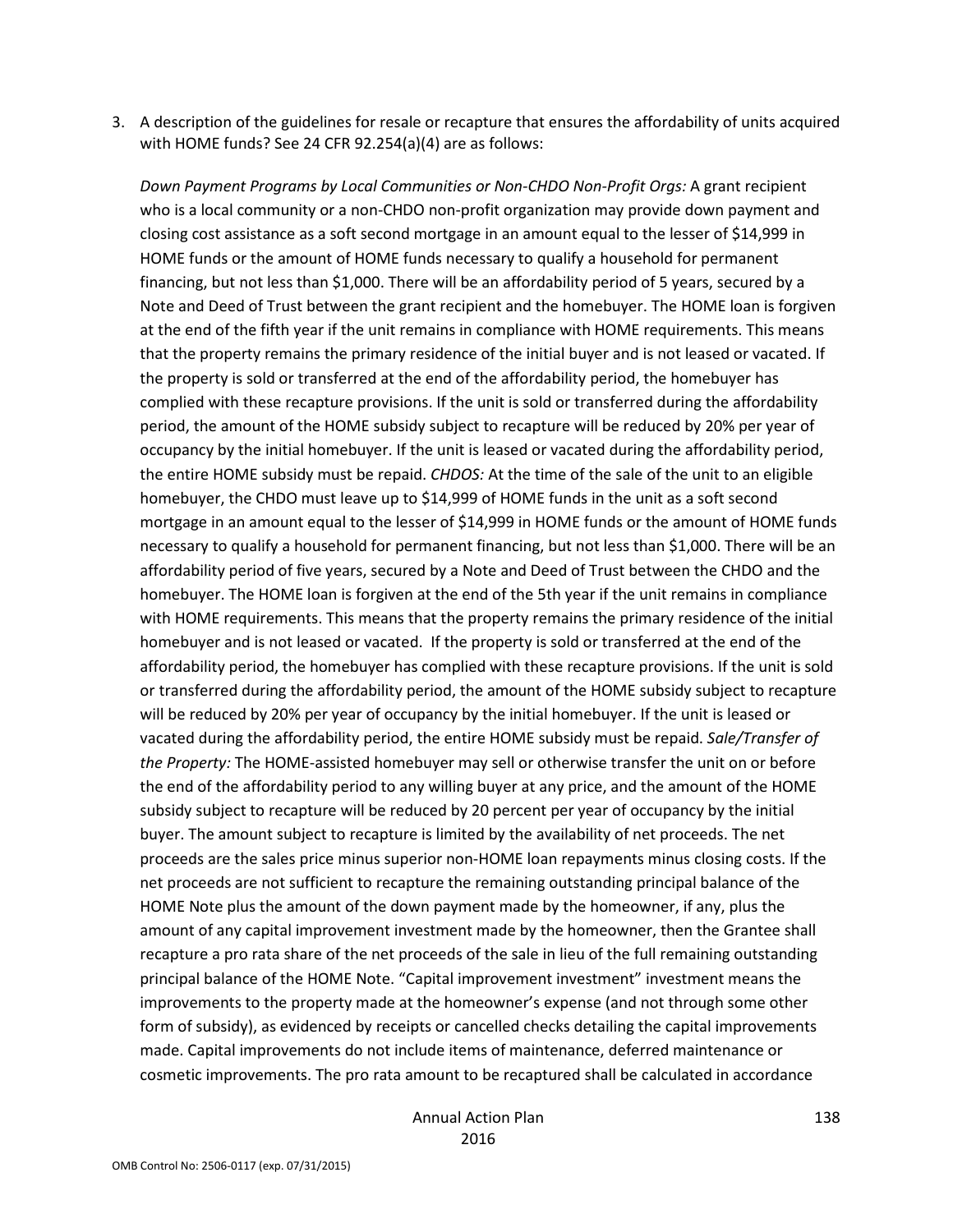with the HOME Program Regulations at 24 CFR 92.254(a)(5)(ii)(A)(3).

4. Plans for using HOME funds to refinance existing debt secured by multifamily housing that is rehabilitated with HOME funds along with a description of the refinancing guidelines required that will be used under 24 CFR 92.206(b), are as follows:

NA

#### **Emergency Solutions Grant (ESG) Reference 24 CFR 91.320(k)(3)**

1. Include written standards for providing ESG assistance (may include as attachment)

The written standards for providing ESG assistance, *The Emergency Solutions Grant Program Policies and Procedures* are attached and can also be found at the THDA website https://s3.amazonaws.com/thda.org/Documents/Business-Partners/Grant-Administrators/ESG-Program/ESG-Policies-and-Procedures.pdf

2. If the Continuum of Care has established centralized or coordinated assessment system that meets HUD requirements, describe that centralized or coordinated assessment system.

Tennessee has seven Continuums of Care under the ESG funding umbrella. Each CoC is attempting to address the coordinated assessment system in a way that meets the needs of the individual region. For instance, the Cities of Murfreesboro and Chattanooga, have centralized physical locations for those needing assistance. While effective for a city, the model does not work for the other CoC regions that cover eight to 23 counties. In Upper East Tennessee, led by Appalachian Regional Homeless Coalition (ARCH), there are three physical intake locations in Bristol, Kingsport and Johnson City at the Salvation Army offices. West Tennessee, led by TN Homeless Solutions, has created a hotline to assess over the phone and refer potential clients to the closest agency for services. The remaining CoCs (Homeless Advocacy for Rural TN, TN Valley Coalition to End Homelessness and Buffalo Valley) have opted for a centralized system of intake for their Continuum agencies. Using the 'No Wrong Door' philosophy each agency within a Continuum uses the same intake process/paperwork within that region.

3. Identify the process for making sub-awards and describe how the ESG allocation available to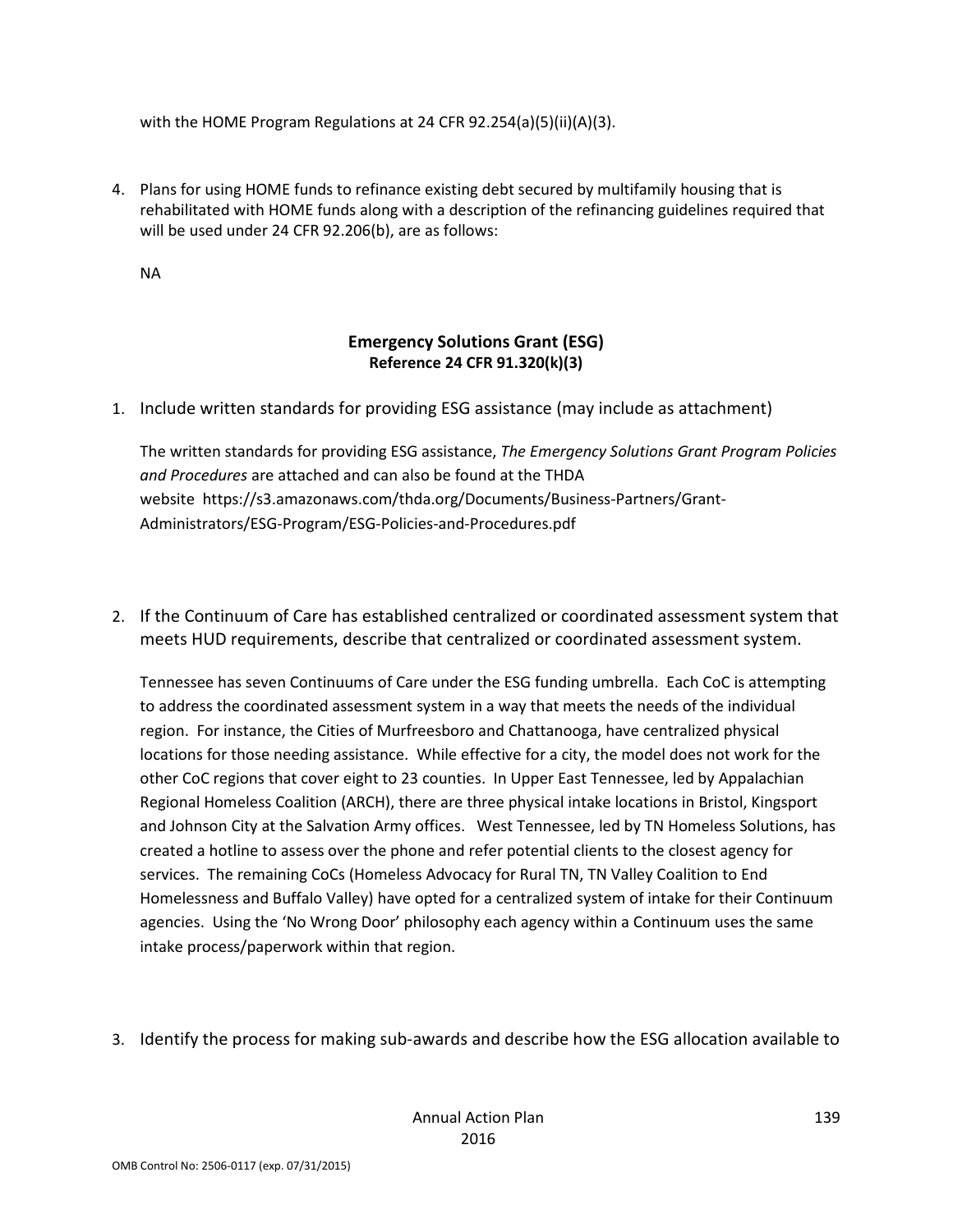private nonprofit organizations (including community and faith-based organizations).

The method of distribution across the geographic areas both with set asides and competition for funds is described in the AP-30 Method of Distribution section.

The State of Tennessee, through THDA, will accept applications for the ESG program from non-profit organizations. Non-profit applicants must submit **PART V: Non-Profit Checklist** with supporting documentation, and **PART VI: Non-Profit Board Composition**.

To be eligible to apply for ESG funding the non-profit organization must:

- Be organized and existing as a non-profit agency under Tennessee law, as evidenced by a Certificate of Existence from the Tennessee Secretary of State dated within six months of the application due date;
- Have no part of its net earnings inuring to the benefit of any member, founder, contributor or individual;
- Be established for charitable purposes and whose activities include, but are not limited to, the promotion of social welfare and the prevention or elimination of homelessness, as evidenced in its charter, articles of incorporation, resolutions or by-laws, and experience in the provision of shelter and services to the homeless;
- Have standards of financial accountability that conform to 24 CFR 84.21, Standards of Financial Management Systems; and
- Have an IRS designation under Section 501(c)(3) or Section 501(c)(4) of the federal tax code. A 501(c)(3) non-profit applicant may not submit an application until they have received their designation from the IRS. A 501(c)(4*)* non-profit applicant must provide documentation satisfactory to THDA, in its sole discretion, that the non-profit has filed the necessary materials with the IRS and received a response from the IRS demonstrating 501(c)(4) status.
- Faith-based organizations receiving ESG funds, like all organizations receiving HUD funds, must serve all eligible beneficiaries without regard to religion.
- Submit certification of participation in local Continuum of Care activities and HMIS reporting.

Non-profit organizations are eligible to receive funds only if such funding is approved by the local government jurisdiction where programs are based. Each application from a nonprofit should contain **PART VII: Certification of Local Government Approval** specific to housing and service locations that it controls within each jurisdiction. This Attachment must be submitted to THDA at the time of application. If the organization intends to provide homeless assistance in a number of jurisdictions, the certification of approval must be submitted by each of the units of local government in which the projects are to be located. *Housing agencies funded by TDMHSAS are not eligible to apply for ESG funds through the Competitive Allocation.*

4. If the jurisdiction is unable to meet the homeless participation requirement in 24 CFR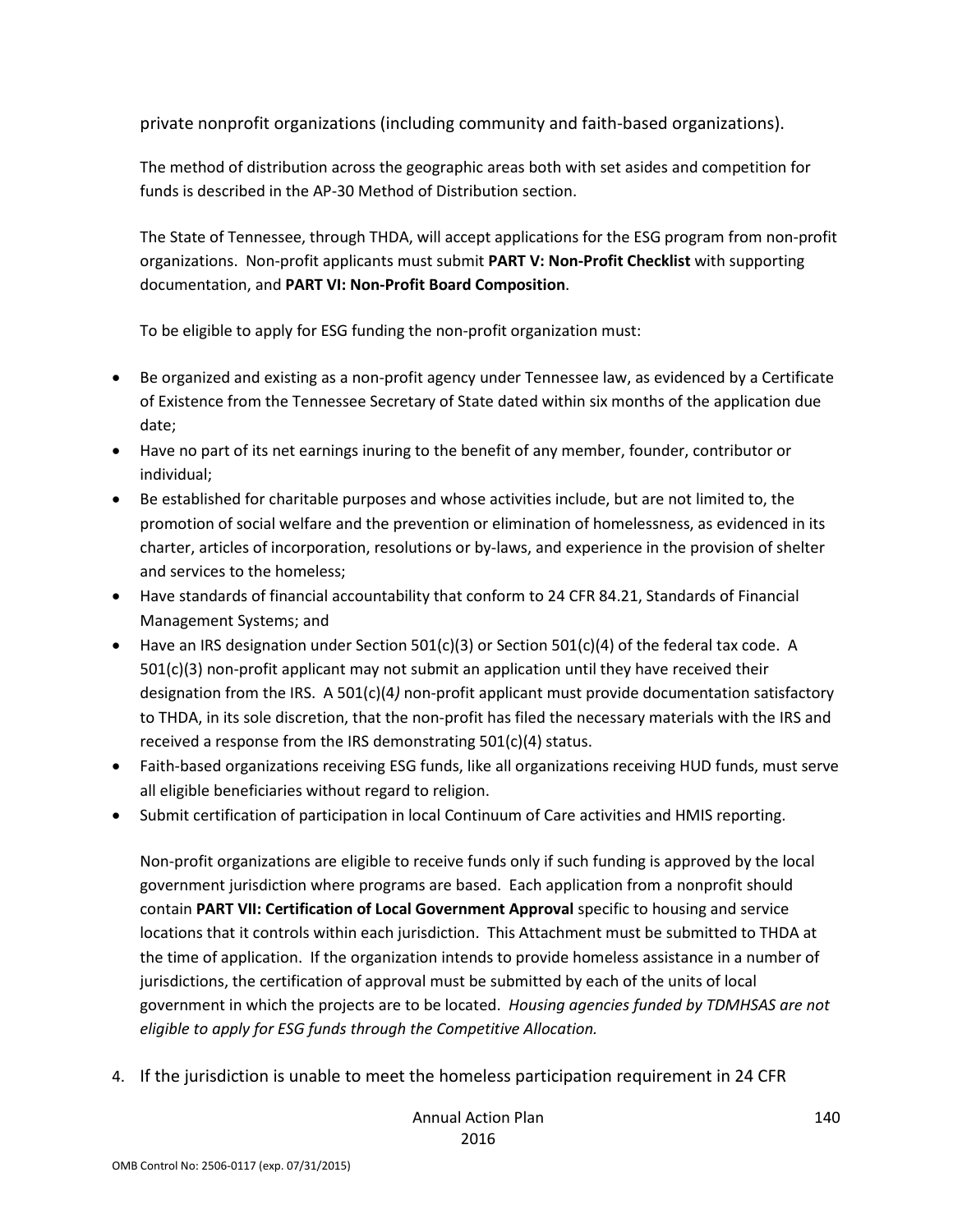576.405(a), the jurisdiction must specify its plan for reaching out to and consulting with homeless or formerly homeless individuals in considering policies and funding decisions regarding facilities and services funded under ESG.

It is a requirement for all ESG subrecipients to formulate homelessness participation in their program. It is required information on the application. All grantees either have a homeless or formerly homeless individual on staff or on the board, or they have incorporated a process to involve the homeless to participate in policy-making decisions.

*5.* Describe performance standards for evaluating ESG.

The Tennessee ESG Policies and Procedures Manual instructs grantees to adopt performance standards consistent with HUD and THDA program requirements.

**Performance Standards/Measures**: THDA must ensure that programs and activities funded through the ESG program meet certain Performance Standards as set by the local Continuum of Care, THDA, and HUD. The following is an example of the types of Standards that THDA and its sub-recipients will be required to meet in order to demonstrate success of the ESG program:

- Reducing the average length of time a person is homeless
- Reducing returns to homelessness
- Improving program coverage
- Reducing the number of homeless individuals and families
- Reducing the number of chronically homeless individuals and families
- Improving employment rate and income amounts of program participants
- Reducing first time homelessness
- Preventing homelessness and achieving independent living in permanent housing for families and youth defined as homeless under other Federal programs

Although THDA understands many sub-recipients have chosen to provide one-time emergency rent or utility assistance to prevent homelessness, sub-recipients receiving ESG funds should use all available resources that will ensure the ongoing housing stability of program participants.

#### **Discussion**